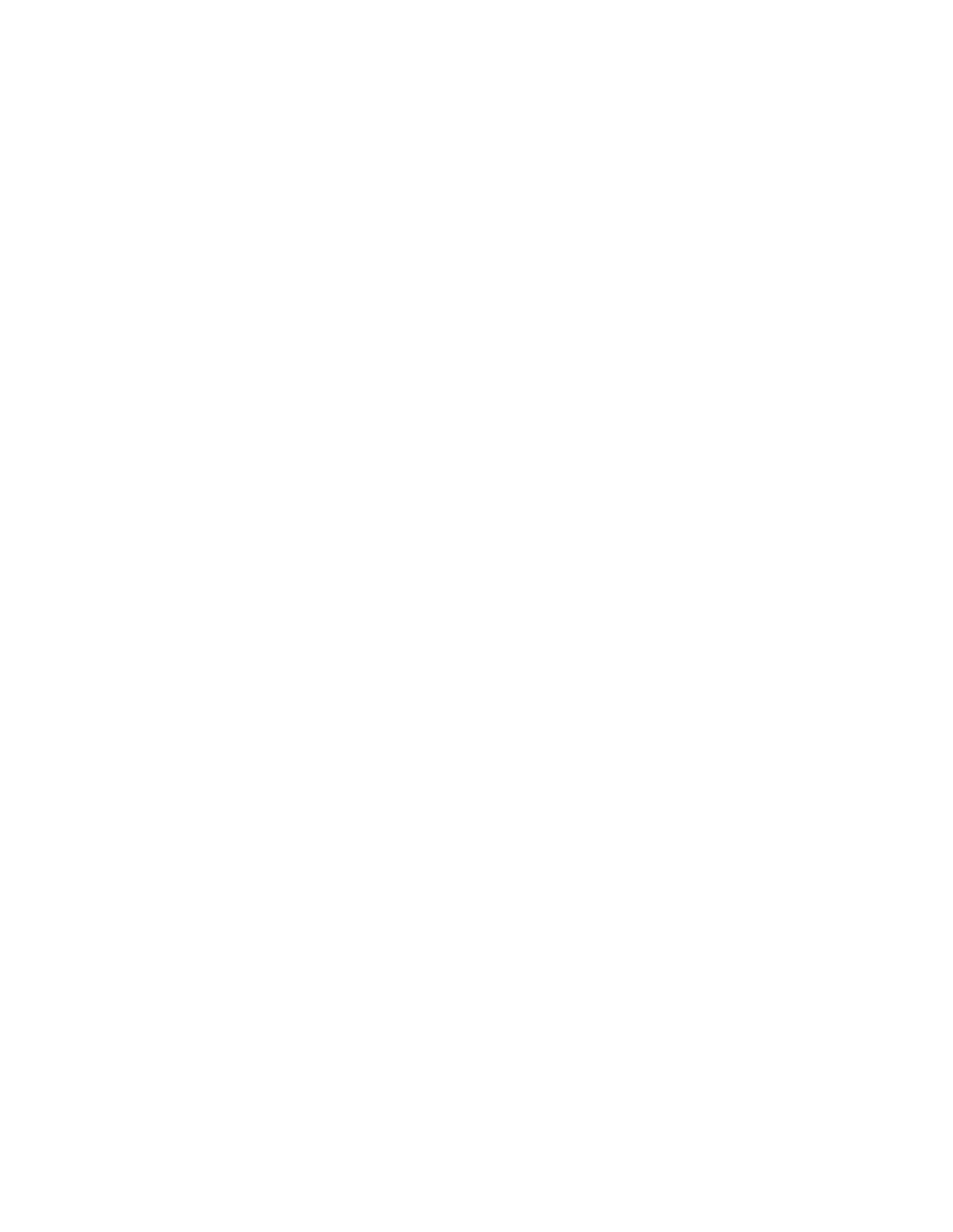Πιαλήθητα του δρεαήχειαι nopoo $\Delta$ ozoc hTe niowy etswth etcaphe



**The Coptic Orthodox Diocese Of the Southern USA** 

## Sunday School Curriculum

Grade 5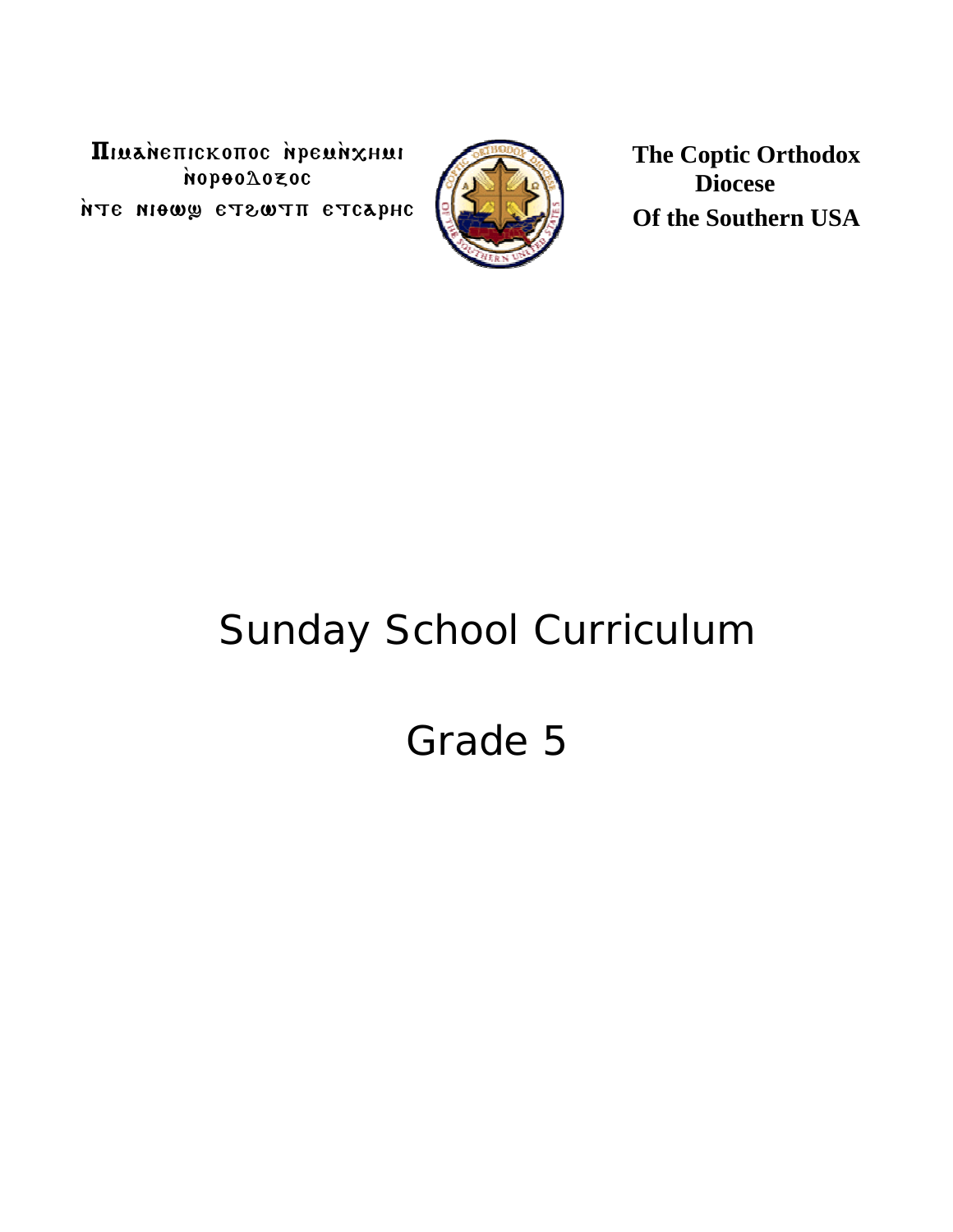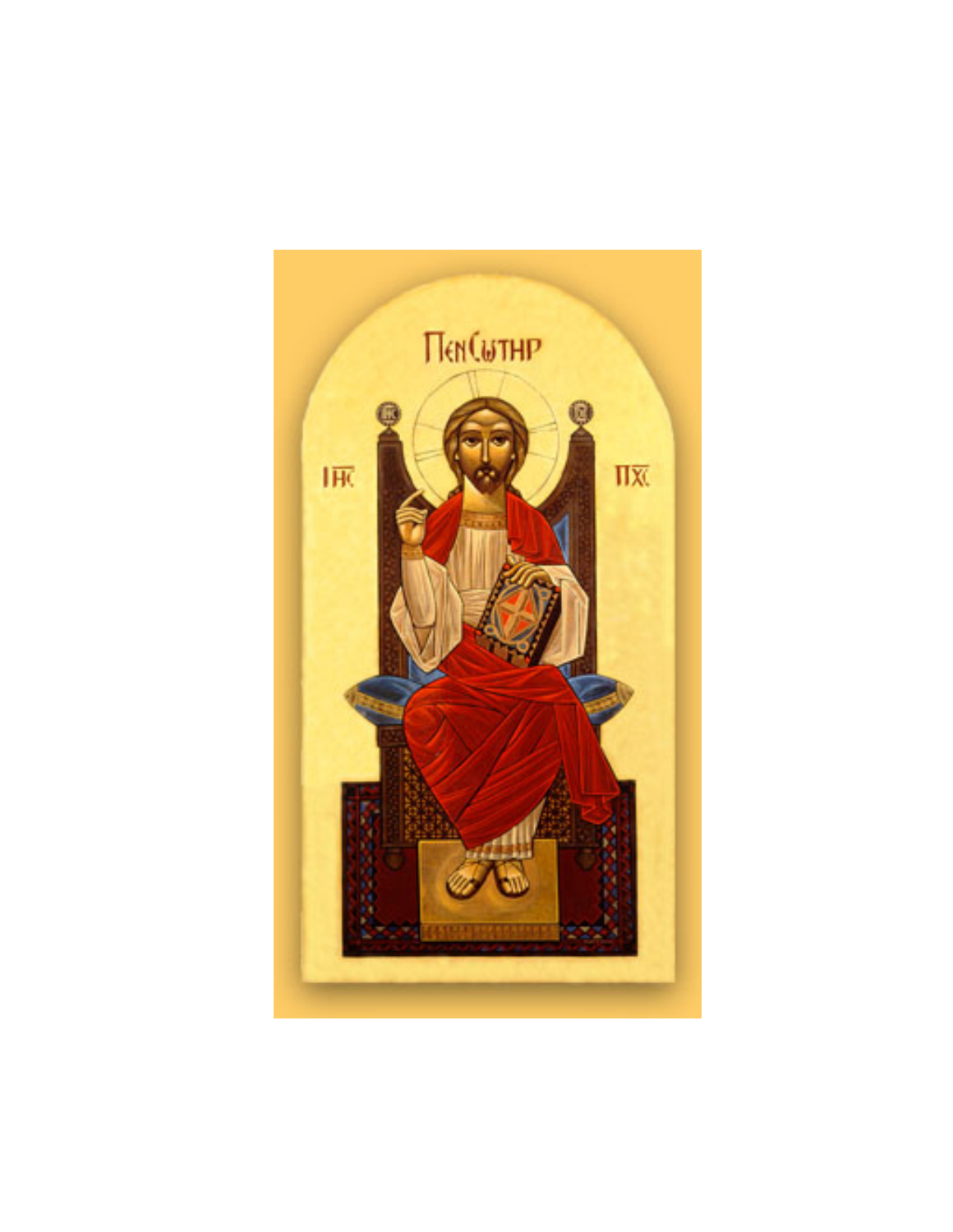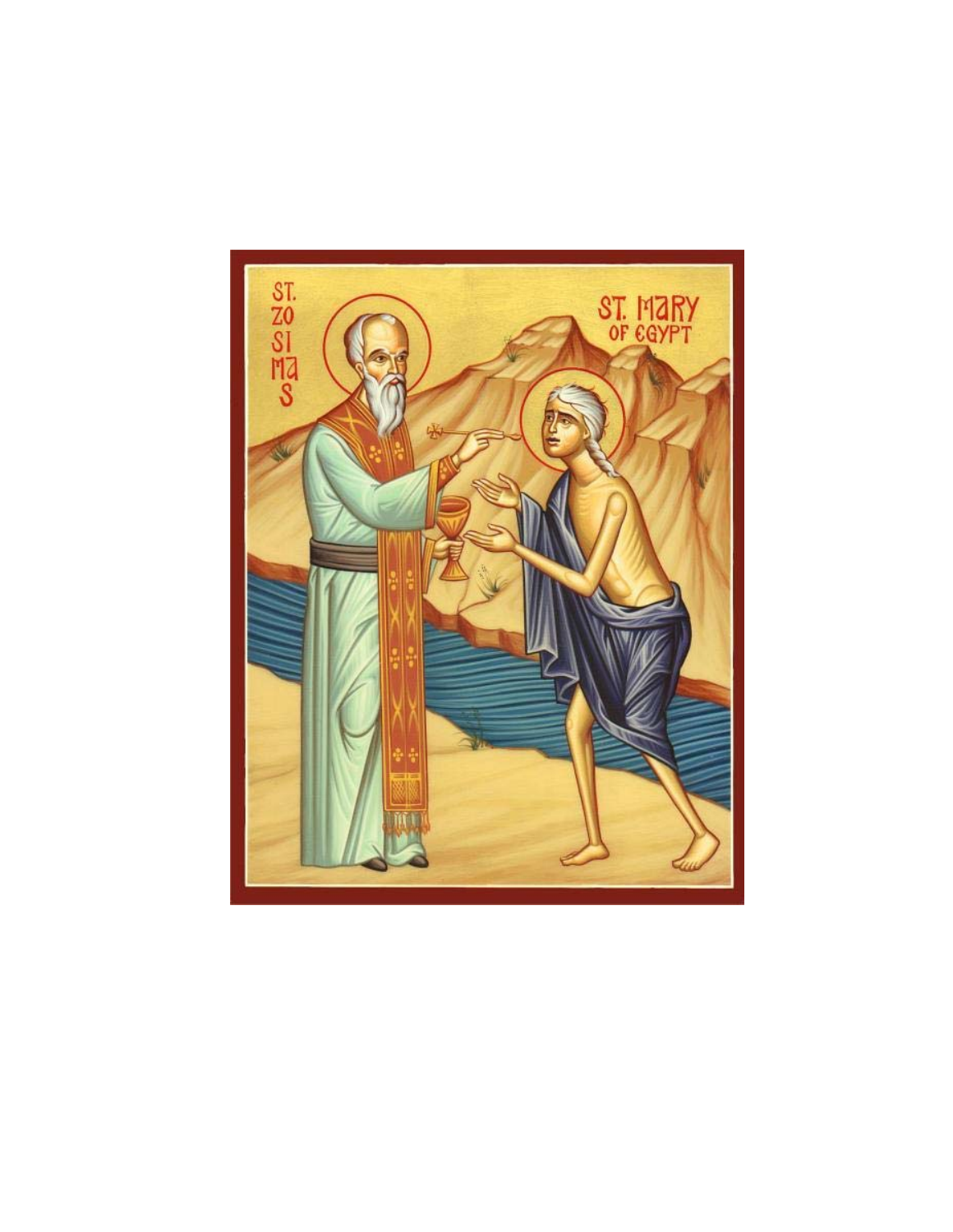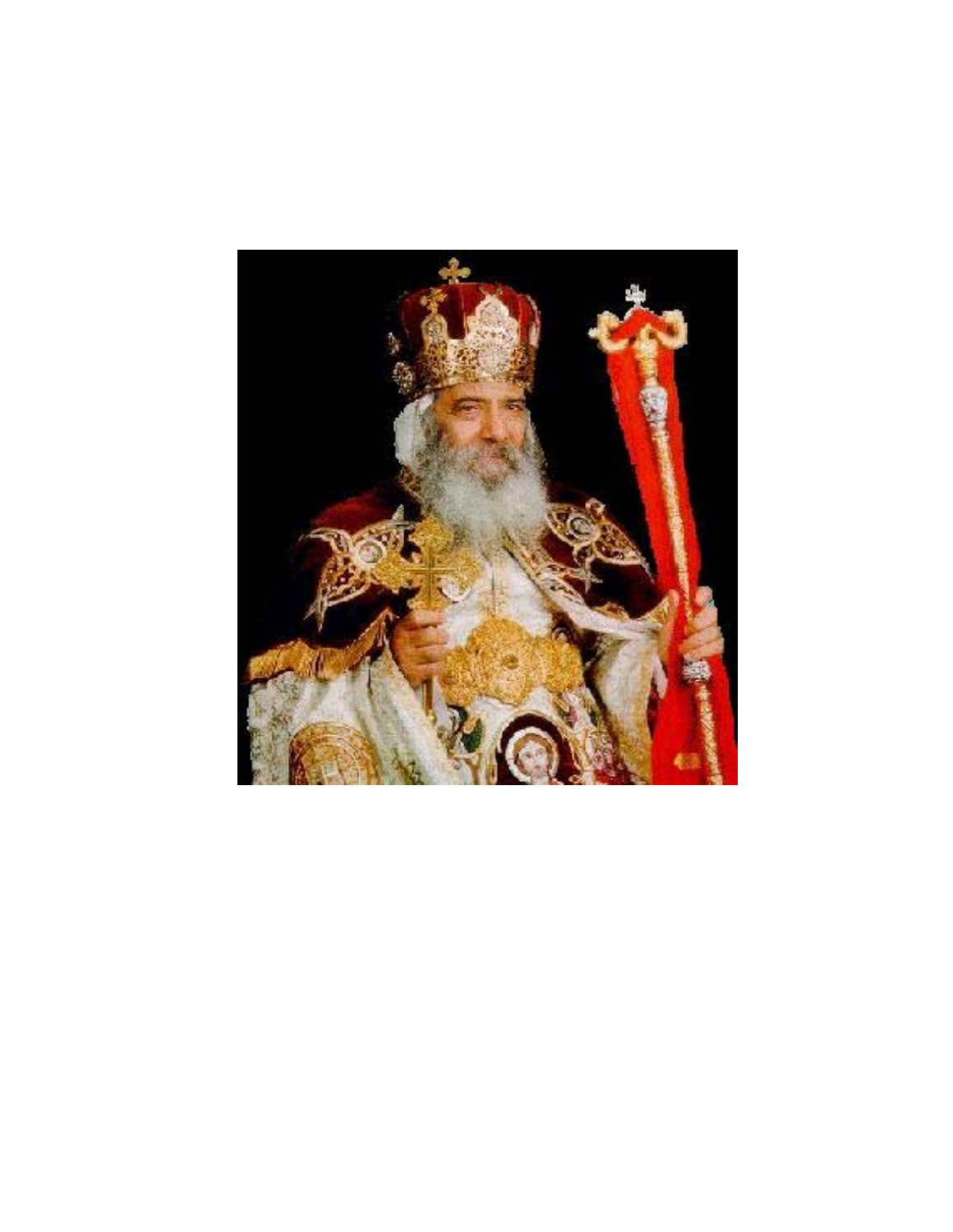## TABLE OF CONTENTS

| LESSONS FOR THE MONTH OF DECEMBER<br>.50 |  |
|------------------------------------------|--|
|                                          |  |
|                                          |  |
|                                          |  |
|                                          |  |
|                                          |  |
|                                          |  |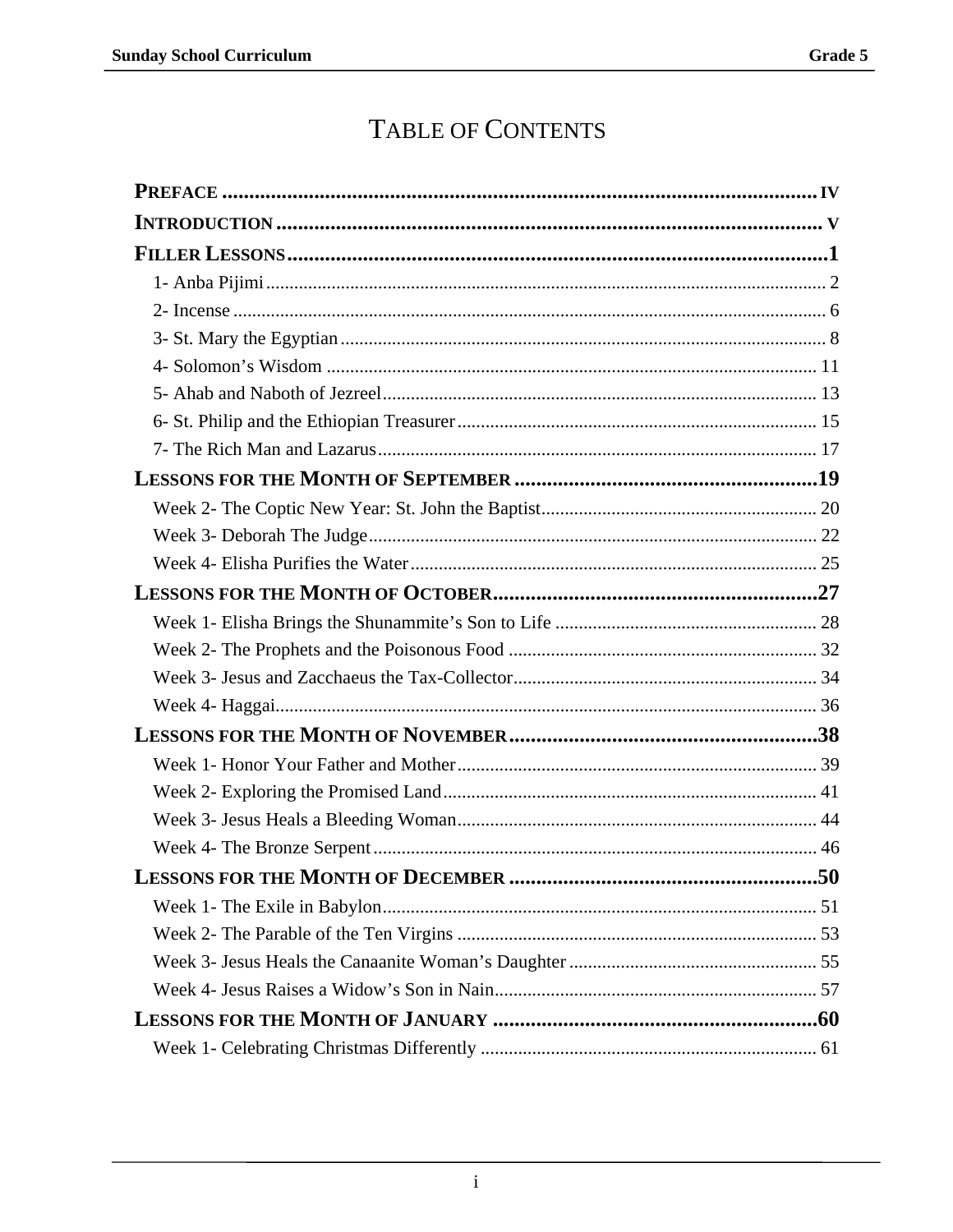| 122 |
|-----|
|     |
|     |
|     |
|     |
|     |
|     |
|     |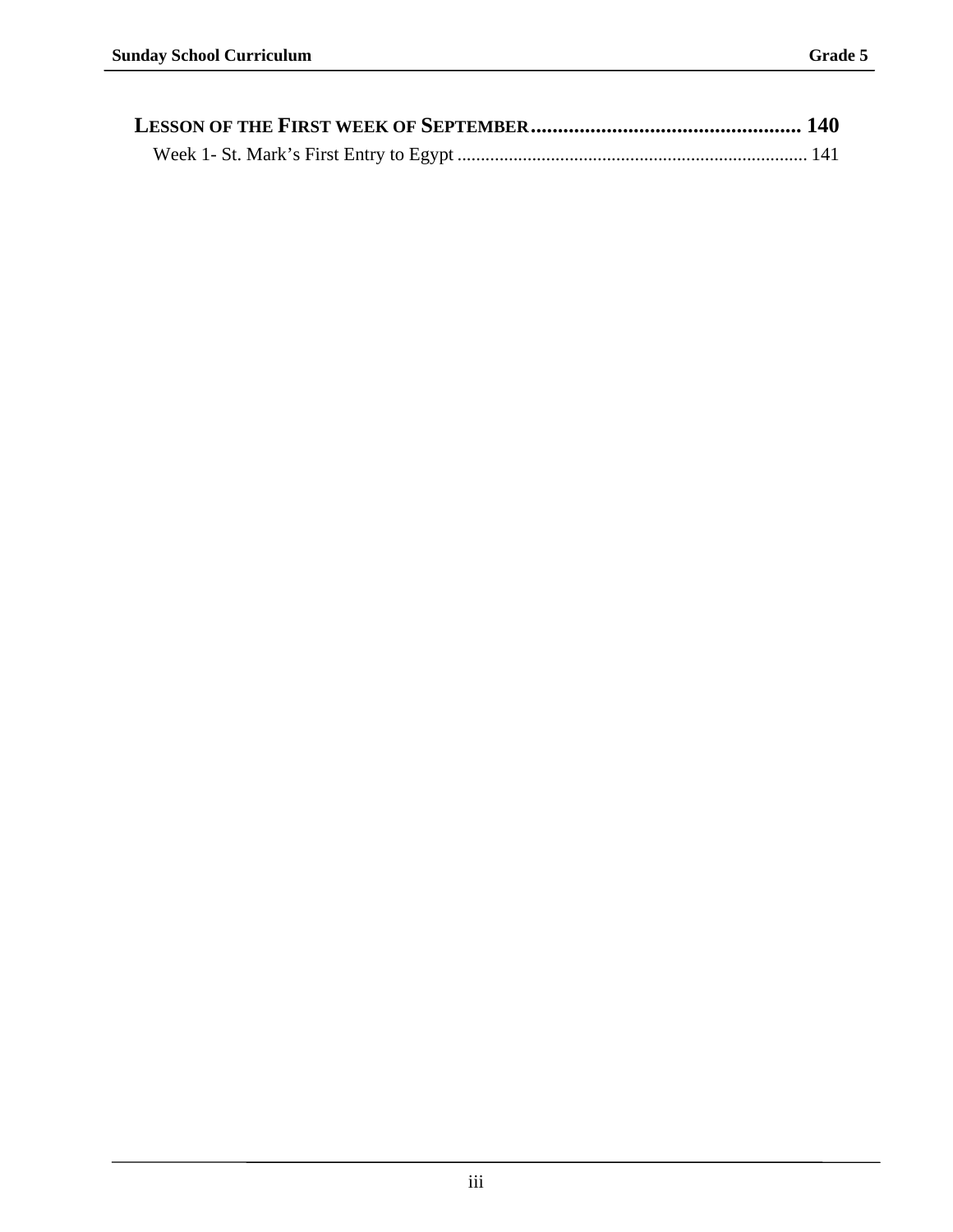

#### **PREFACE**

<span id="page-9-0"></span>The Coptic Orthodox Diocese of the Southern United States, under the auspices of His Grace Bishop Youssef, felt the pressing need for a modified Sunday School Curriculum which would be better suited to address the problems and issues facing children both in America and the lands of immigration. Therefore, the efforts and time of many faithful servants have been dedicated to modify and improve the presently used English translation of the syllabus published by the Youth Services Committee of the Coptic Orthodox Patriarchate. This has resulted in the elimination of many existing lessons from this syllabus and the substitution with new lessons that are more appropriate for our youth in American society. These additional lessons give greater consideration to the differences in quality of life, education, media influence, cultural differences and the surrounding diversity of beliefs between Egyptian society and that of the west

We pray that God may bless this work for the spiritual growth of our children in the immigration countries. We also thank His Grace Bishop Youssef for his continued support, prayers and motivating guidance in this service.

May God reward every servant who offered time and effort toward the completion of this Sunday School Curriculum.

**"Thus Far the Lord Has Helped Us"** 

(I Samuel 7:12)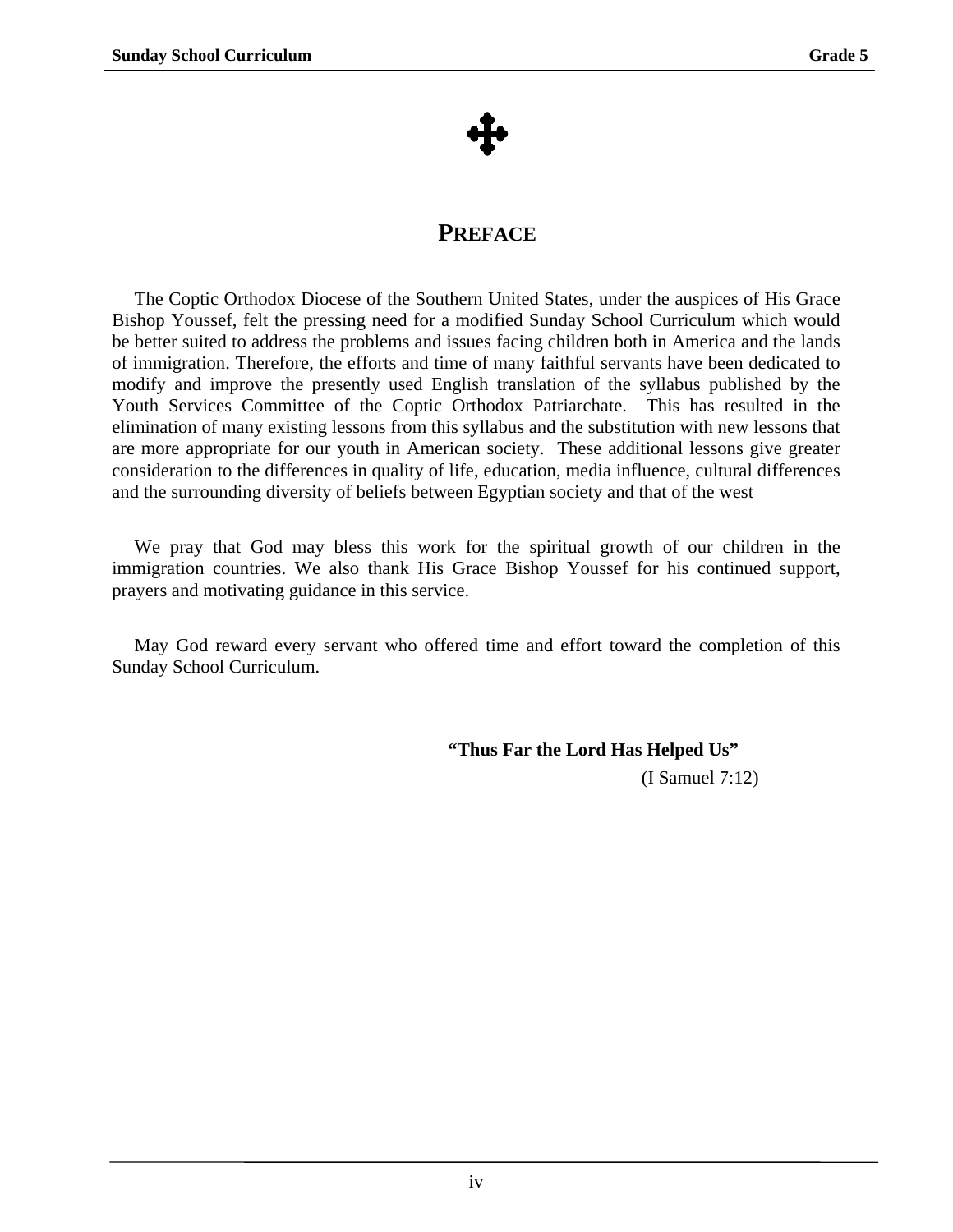

#### **INTRODUCTION**

<span id="page-10-0"></span>This grade 5 Sunday school curriculum has been modified by substituting 25 lessons from the previous curriculum published by the Youth Service Committee of the Coptic Orthodox Patriatchate with new lessons that are suitable for the youth in America. The order of the lessons has also been changed to follow the major events in the church. This resulted in the following order assuming the starting date is the first week after the Coptic New Year celebration (El Nayrooz) on September 11:

- 3 lessons for the month of September
- 4 lessons for each of the months of October through January
- Variable number of filler lessons for the period between the beginning of February and Jonah's fast.
- 2 lessons, one before and one after Jonah's fast
- 7 lessons during the Great Fast
- 7 lessons for the period between Easter and the Feast of the Pentecost
- Variable number of filler lessons between the Feast of the Pentecost and the Apostles' Feast
- 3 lessons for the remainder of July after the Apostles' Feast
- 4 lessons for August
- 1 lesson for the first week of September

Please note that filler lessons can also be used for the occasional fifth Sunday in any month. These filler lessons are in the beginning of the book and it is preferable that they be used in sequence for the sake of unity in all the churches.

#### **A. The Ten Year Old Child**

The children need to perceive the likeness between their personal experience and the experience of the children of God, in the past and at present. In this way they perceive the continuous work of God in them. The students of grade 5 will still enjoy stories with visual aids but they are more critical of what they hear. They particularly like to ask logical questions and like to hear logical answers. The main theme to be conveyed at this age is that they are loved and respected. The child is sensitive in this age to his teacher's image. It is also a critical stage for developing their self-esteem.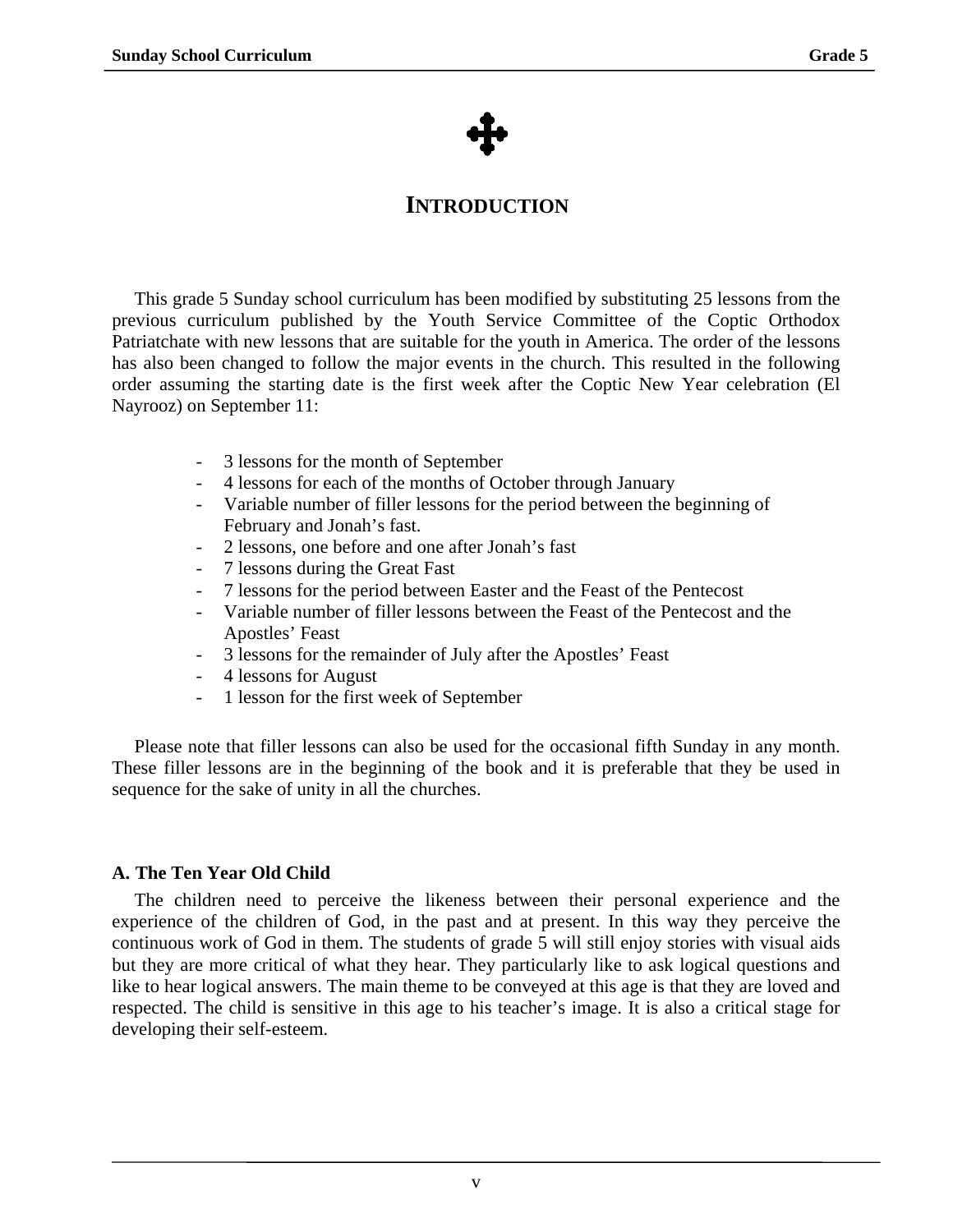#### **B. Instructions to the Servant**

Take your children and make a journey to several places where you meet several people in everyday life so that they may learn the good behavior of the saints. In the church they enjoy worship and fellowship with the church. In history they see the saints and the Lord working in them everywhere and at all times. Servants should also observe the following:

- 1. They should submit their life completely to the work of the Holy Spirit.
- 2. They should be friends to the children and good listeners to what they say.
- 3. They should help the children to cooperate in the class and develop good behavior.
- 4. They should expect sound discussions from the class and give the children due care.
- 5. They should prepare their lessons in an organized and interesting way.
- 6. They should be prepared to answer all questions
- 7. They should keep their classes in good condition and ask the children to help in this matter.

#### **C. The Children**

We notice the following:

- 1. They respond although they are indifferent sometimes.
- 2. They perfect what they do and like to receive information.
- 3. They like movement in work and tend to be independent.
- 4. Boys like to play with boys and girls like to play with girls. This is important to observe in journeys, in clubs and outdoor activities.
- 5. They like to perform their work secretly (personal matters, unknown places, writing autobiography). Hence they form groups in which they discuss their social concerns. They form theories, which may be wrong or right.

#### **D. The Lesson**

Church Education Service is divided into:

- A lesson full of prayer, knowledge, hymns and group interaction.
- Assignments in the form of Scripture studies, answering questions, drawing, etc.
- External social activities in which parents, pastors and children meet.
- Partaking of all types of public worship, teaching and various occasions.
- Deacon Servants should commit themselves to attending to the children with interest.

After all, this can still be considered as a preliminary modified curriculum for grade 5 that will require your feedback as a servant in order to continue the improvement process. Any inquiries or comments can be forwarded to **ssc@suscopts.org** 

#### **May the Holy Spirit guide every servant using this curriculum.**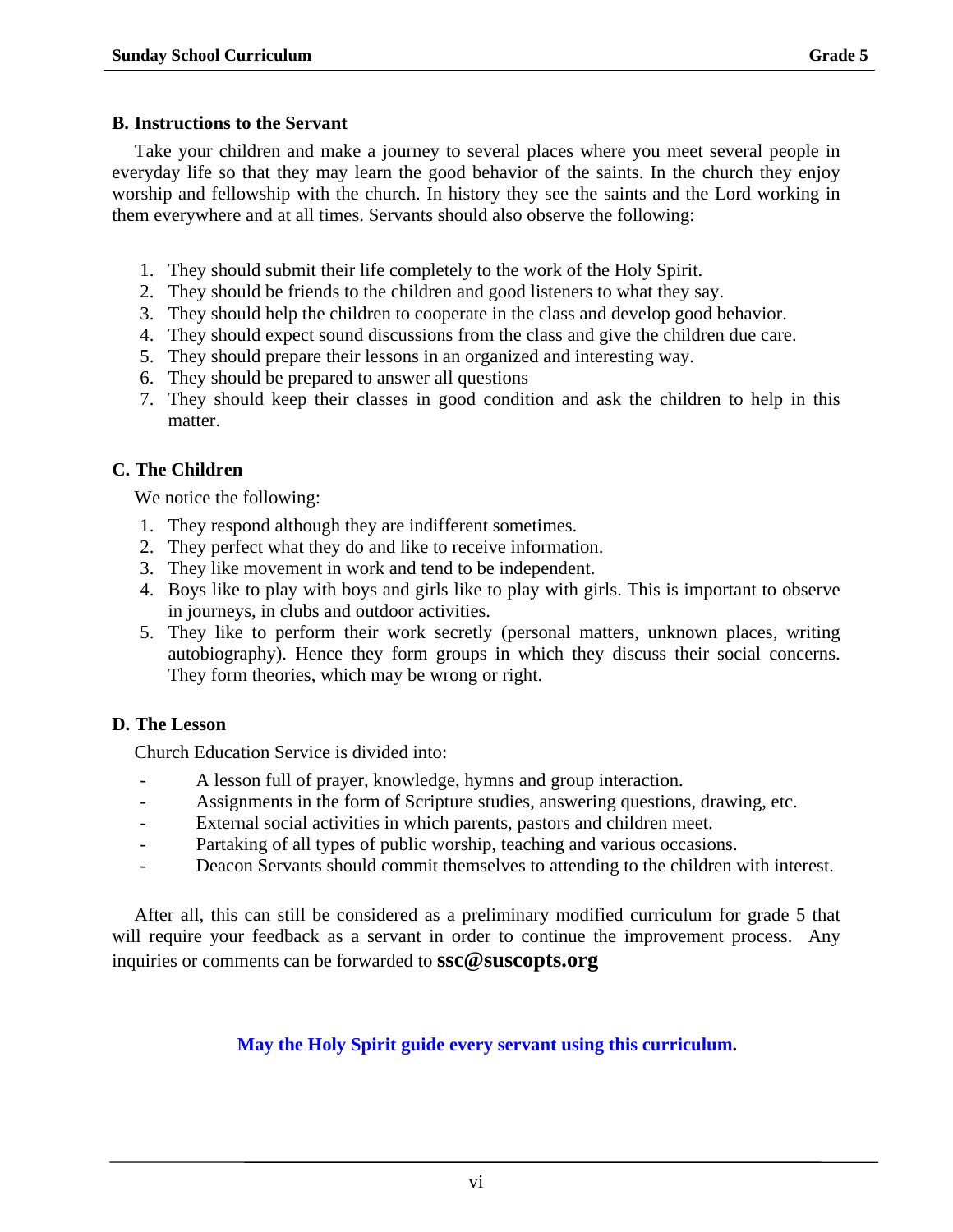## **FILLER LESSONS**

<span id="page-12-0"></span>**These lessons are to be used for the fifth Sunday in a month and to fill the empty weeks due to the changing date of the Resurrection Feast.** 

- 1. Anba Pijimi
- 2. Incense
- 3. St. Mary the Egyptian
- 4. Solomon's Wisdom
- 5. Ahab and Naboth of Jezreel
- 6. St. Philip and the Ethiopian Treasurer
- 7. The Rich Man and Lazarus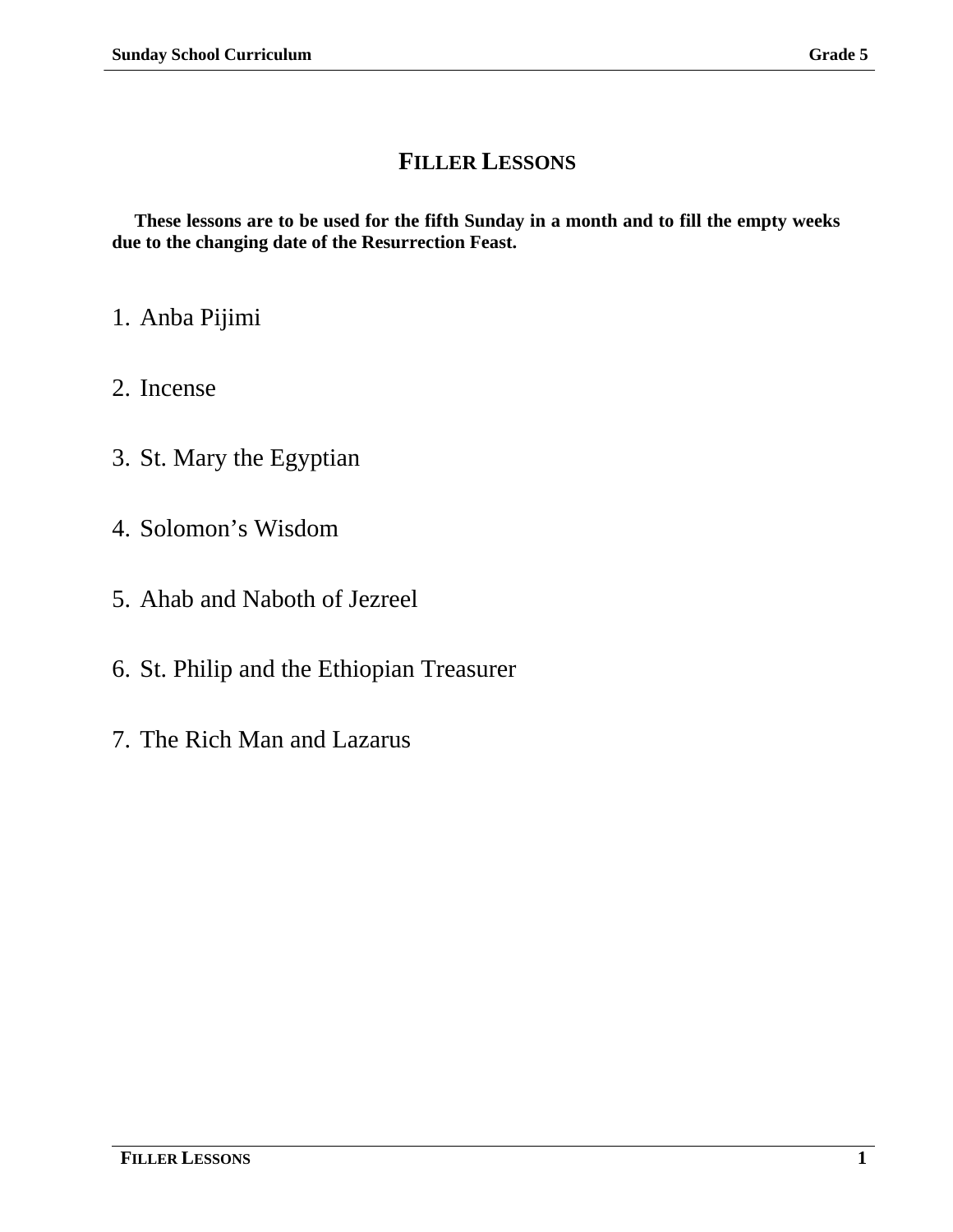## **1- Anba Pijimi**

#### <span id="page-13-0"></span>**Objectives:**

- **❖** To learn the story of Anba Pijimi
- To truly love our God with all our heart, soul, and mind

#### **Memory Verse:**

*"You shall love the Lord your God with all your heart, with all your soul, and with all your mind" (Matthew 22:37)*

#### **References:**

- ❖ Matthew 22
- $\div$  The Coptic Synaxarium: 11<sup>th</sup> day of Kiahk (December 20)

#### **Introduction:**

- What is a monk?
- Have you ever seen a monk?
- How do monks live?
- Where do monks live?

#### **Lesson Outlines:**

#### **A. The Life of a monk**

A monk is a man who loves God very much and decides to leave the world and live in a monastery because he truly loves God from all his heart, soul, and mind. The only person the monk thinks about everyday is God. He does not think about the people in the world or the problems of the world, but his mind is totally occupied with God.

#### **B. A boy named Pijimi**

There was a boy named Pijimi that was born in Feesha, a city in Egypt. Pijimi from his very young age loved God very much. He loved God with all his heart, soul, and mind, and showed this love to God by always praying, fasting, and praising Him. Pijimi also continually showed his love to others always helping and obeying them.

#### **C. A young man comes to Pijimi**

Even though Pijimi was very young, he had a strong desire to live in God's presence. So one day, when Pijimi was about 12 years old, a young man came to him. Pijimi was working in the field shepherding his father's sheep. This young man came and told Pijimi "let us go and become monks." Pijimi had this strong zeal because he always loved God with all his heart, soul, and mind. And so Pijimi agreed to go with this young man.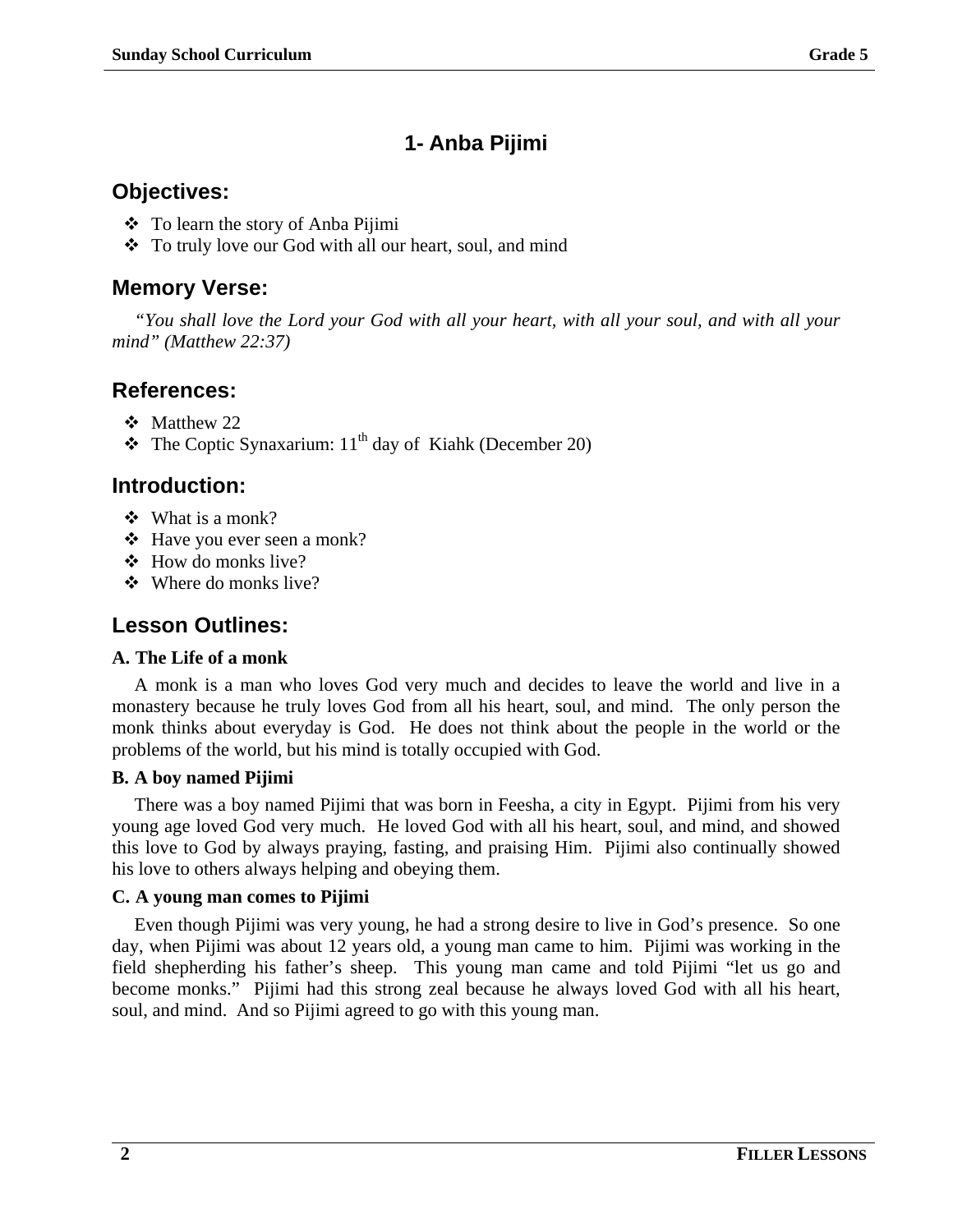#### **D. The young man is angel from God**

As the young man and Pijimi walked in the desert of Scete, they talked about God's glory, sang hymns, and prayed showing that they truly loved God with all their heart, soul, and mind. As they arrived to the monastery of Scete, the young man all of a sudden disappeared. Pijimi understood that this young man was an angel from God guiding him to the monastery. Pijimi thanked God for His guidance.

#### **E. The elders of Scete**

As Pijimi knocked on the door of the monastery, three older monks, or elders, came to open the door. Pijimi told them about his desire for loving God with all his heart, soul, and mind and about how God sent an angel to guide him to the monastery. The three elders were happy with Pijimi and agreed that he could stay with them.

#### **F. Twenty four years**

Pijimi stayed in the monastery with the elders for twenty four years serving and obeying them. After twenty four years, the elders died, and Pijimi decided to move to a valley in the desert where he could live in total solitude with God. By living alone, his love and zeal for God would increase.

#### **G. Anba Pijimi fasts**

Since Anba Pijimi loved God very much with all his heart, soul, and mind, he did not care about eating. So Anba Pijimi used to fast for a whole week without eating while being absorbed in his prayers. At one time, he fasted for 80 days, where at the end of the fast, he ate a handful of dates and drank a little water.

#### **H. God instructs him to go to Feesha**

One day while praying, an angel appeared to Anba Pijimi and told him that God wanted him to go back to his city (Feesha). Anba Pijimi obeyed God and went to Feesha where he strengthened the people. The people saw that Anba Pijimi was a very good example for loving God, and they saw his face always shining with God's grace.

#### **I. His death**

After Anba Pijimi became old, it was time for him to depart from this world. Anba Pijimi did not fear death because he knew this would mean seeing his Beloved Christ. As Anba Pijimi was laid on his bed, he saw a choir of saints coming to him, and then he gave up his pure soul. Angels came and carried his soul to heaven singing hymns and praises.

#### **Review Questions:**

- When did Anba Pijimi begin to love God?
- Who appeared to him? What did this young man tell him?
- Where were they going? Who was really the young man?
- Who did Anba Pijimi stay with? For how long?
- ◆ Where did Anba Pijimi go after 24 years?
- $\triangleleft$  And what did he do in the valley?
- Who appeared to him during his prayers? What did God want him to do?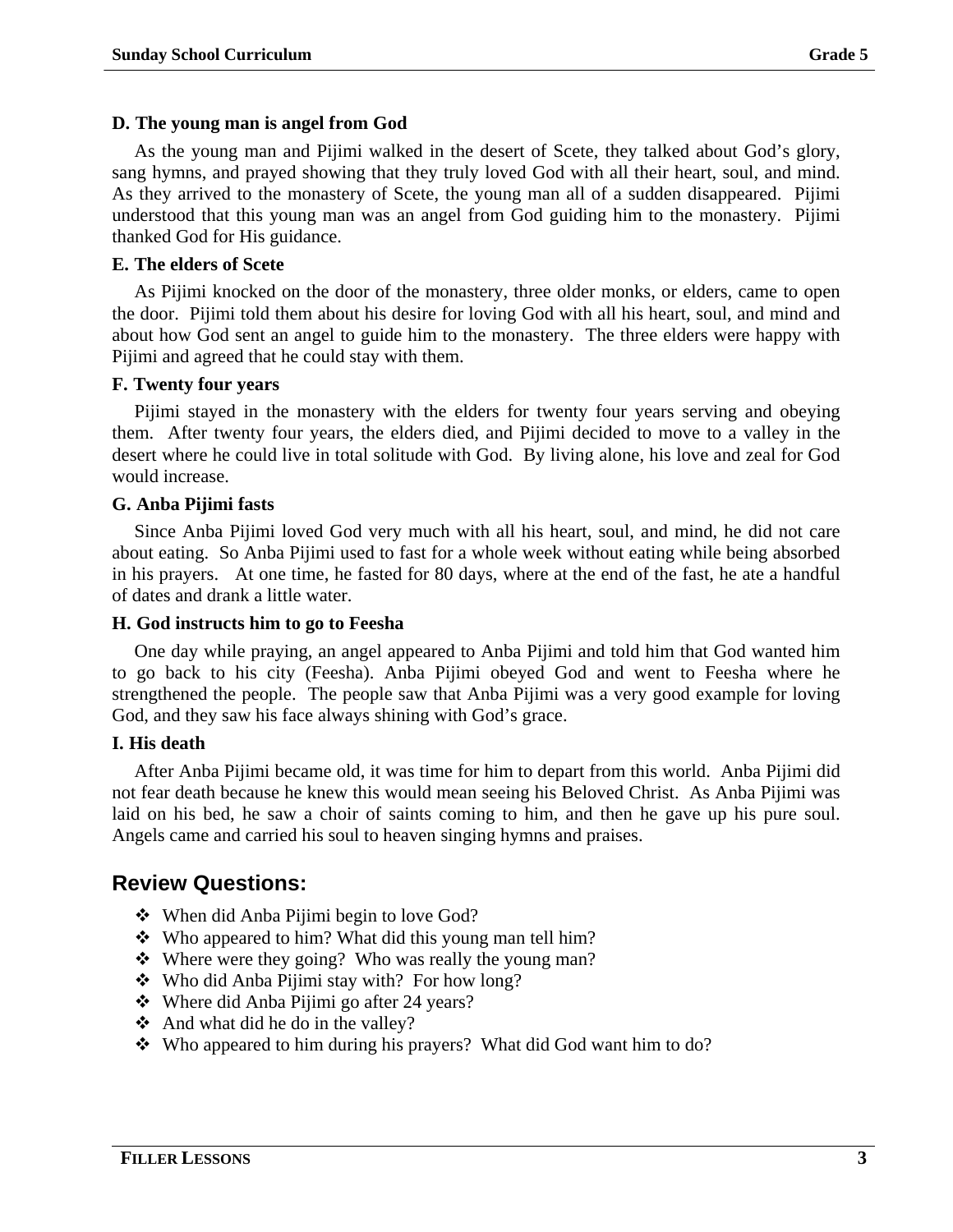- What did the people of Feesha see in Anba Pijimi?
- What did Anba Pijimi see before he died?
- ❖ What do we learn from this lesson?
- What is the verse?

#### **Conclusion:**

What does it really mean to love our God with all our heart, our soul, and our mind? It means to have complete trust in God and to have complete submission to His Word. To truly love God, we would have no fear about the decisions we must make, about the future, or about anything for "perfect love casts out all fear" (1 John 4:18). By loving God, we have complete trust in Him and we know He will take care of us and any problems that may arise in our life. We pray that God grants us this complete trust and love without fear.

- *Anba Pijimi's love for God at a young age*. How old did we say Anba Pijimi was when he began to love God with all his heart, soul, and mind? He was about 12 or even younger. So this teaches us that we MUST begin to love God NOW, while we are young. Most of you here are about the same age, so it is not too early, but this is the BEST time to really LOVE God.
- *How do we love God?* We love God by always thinking about Him and not doing things that we know will upset Him. For example, saying bad words, do you think this will upset God or not? Does this show that we love God or not? We should say nice words to others whether at church or at school or around our neighborhood. Also, sharing our toys with others shows that we love God. By sharing what we have with others shows that we love others and we love God. Obeying our teachers whether at school or at church shows God that we love Him. By being obedient to those who are older than us, shows God that we love Him and we are listening to His commandments.
- *Others see God's love in us*. When Anba Pijimi went to Feesha, what did the people see in him? They saw that truly he loved God, and so we truly love God, it appears on our faces and our behaviors. If a person at school drops his books, many people would laugh at this person. But if we help this person pick up his books, we would be a good example for others. We would be an example of how much we love God by doing good things for others.
- *◆ Prayer is LOVING GOD***.** Of course doing all these things show that we love God very much, but prayer also shows that we love God. During Anba Pijimi's life, he used to pray constantly showing his love to God. We show our love to God in our prayers because this is the time we speak to Him and tell Him exactly how much we love Him. If we have a best friend, we call our best friend and speak to him on the phone maybe for an hour or so because we love our best friend and we love speaking to him. So what about God, do we love talking to God and is He not our True Best Friend?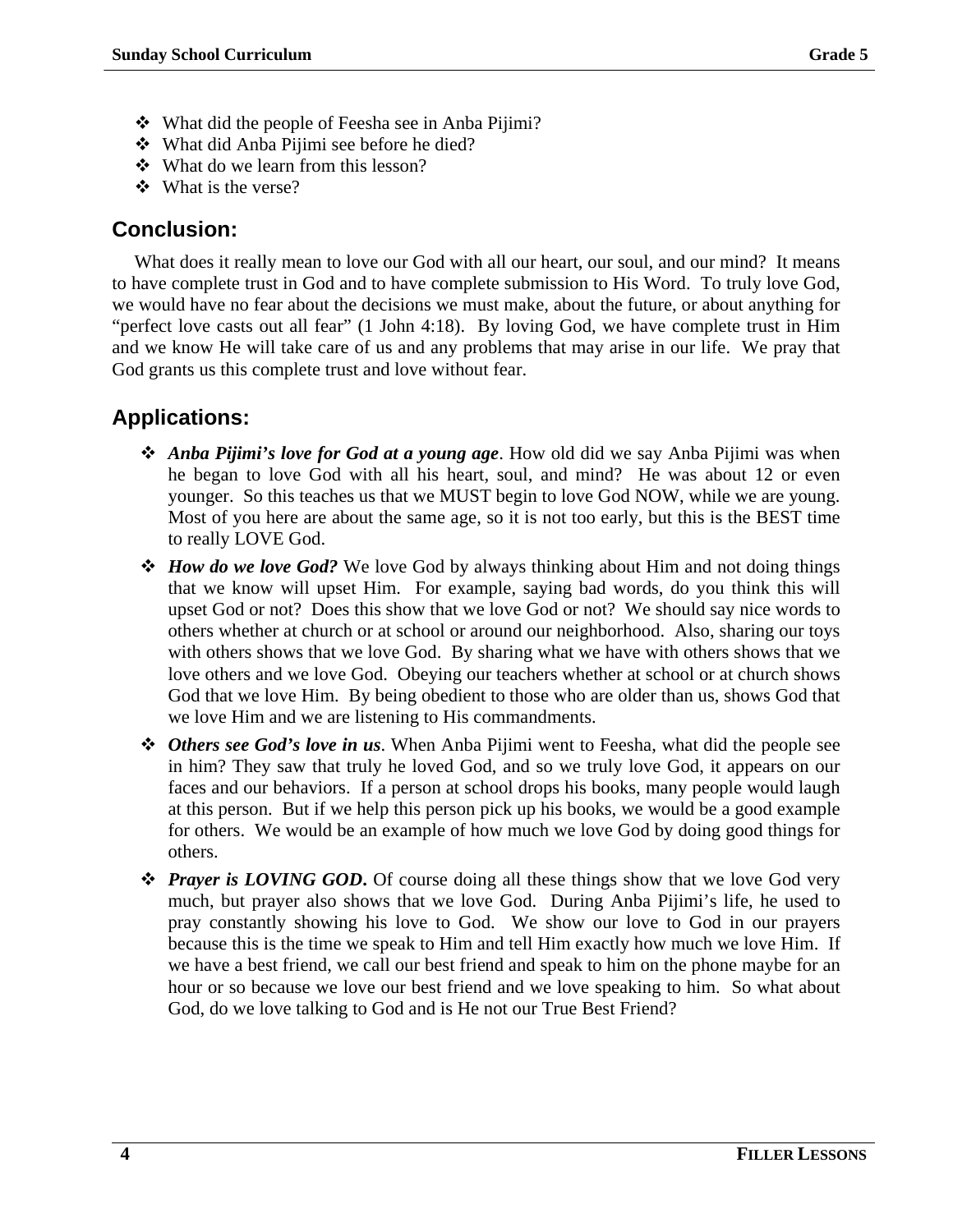So it is very important that we pray in the morning as we wake up. In our morning prayers we are telling God "Good morning Jesus, Please be with me today. Protect me, etc." And at night before we sleep we pray to God "Good night, Jesus. Thank you for being with me this day, and being with my brothers and sisters and my mom and dad, etc."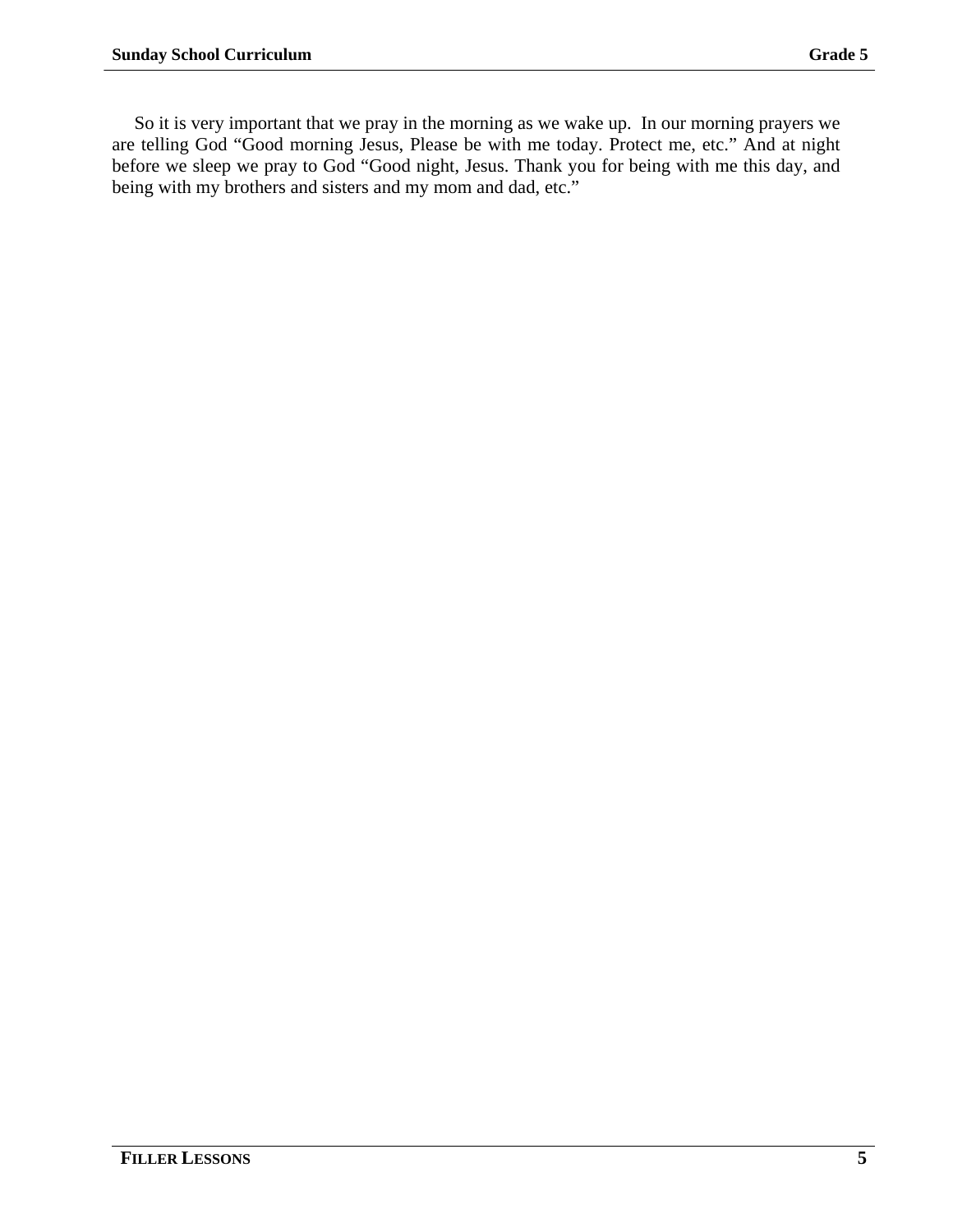#### **2- Incense**

#### <span id="page-17-0"></span>**Objective:**

- $\triangleleft$  Emphasizing the ritual spirit in worship
- Understanding the significance of rites since childhood so that the children may get used to worshipping with joy

#### **Memory Verse:**

*"Let my prayer be set before You as incense" (Psalms 141:2)* 

#### **References:**

- $\div$  Numbers 16:41-50
- Revelation 5:8
- \* "The Precious Pearls The Minaret of the Holies"

#### **Introduction:**

- ❖ Review the previous lesson and verse.
- Prepare a censer or a picture of a censer as a visual aid to the lesson.
- ◆ Ask:
	- = Questions about showing severance for the House of God
	- $\ddot{\tau}$  Questions about how to be attentive when you pray
	- = What can you see?
	- = Of what use are the incense and the censer?
	- = What do they mean?

## **Lesson Outlines:**

This censer, which the priest uses in the prayers of the Divine Liturgy and the incense in it refer to the Virgin Mary (the Virgins Womb) who carried the Divine fire in her womb (Jesus Christ; the sweet-smelling incense and the Divine Fire). The censer's dome and the three chains stand for the Holy Trinity (Discussion).

- = When does the priest use this censer? In the evening raising of incense, in the morning raising of incense and in preparation for the Holy Mass.
- $\ddot{\mathbf{\tau}}$  Incense is a sweet smelling (aroma) as the sweet-smelling life of the saints.
- = Incense rises up to heaven as the prayers of saints do.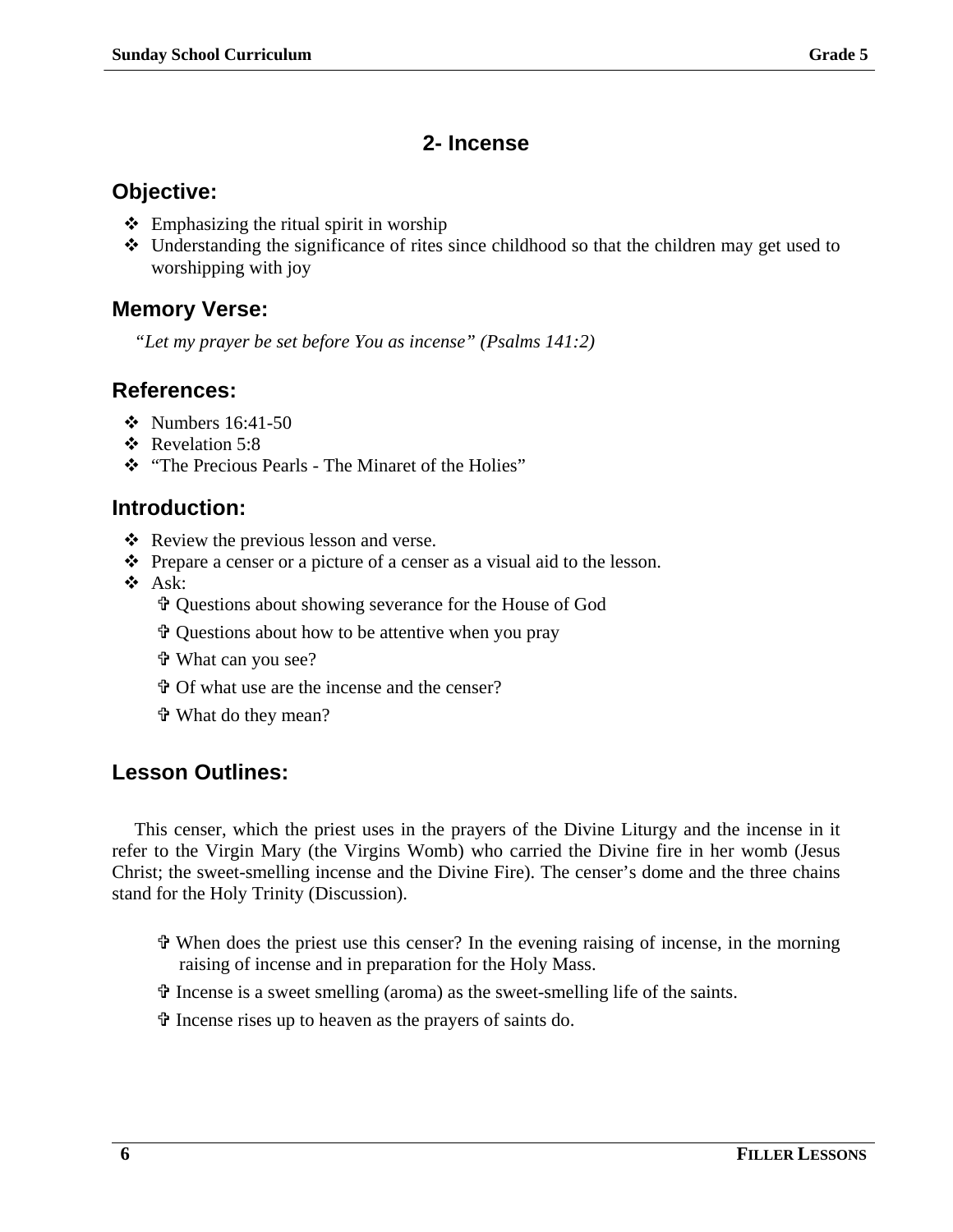In fact, incense has been used in prayers since the time of Moses and Aaron (Questions about the story of Korah, Dathan and Abirarn and their destruction together with the rebels). Then the whole congregation rebelled against Moses and Aaron. Moses became very sad. The Lord was very angry. The Lord sent an epidemic and more than fourteen thousand people died. All houses were weeping and crying. Moses ordered Aaron to put fire coal in the incense and raise incense. As soon as incense rose, the epidemic stopped. The people thanked the Lord, as the prayers accompanied by incense were powerful. They promised never to rebel again (Questions).

Even in heaven, the Lord Jesus is sitting on the Throne surrounded by twenty-four priests carrying censers filled with incense, which is the prayers of the saints. That is why David says: "Let my prayer be set before You as incense" (Questions).

#### **Conclusion:**

When you see the incense in the church, let your prayers go up with them so that the Lord may accept them as sweet-smelling incense with the prayers of the saints.

- $\triangleleft$  Attend the Mass. Go early to church to attend the morning raising of incense.
- Pray to the Lord as soon as you see the censer.
- $\triangleleft$  Select the right word in parenthesis:
	- = Incense is the symbol of (reading the Bible -prayers -love).
	- = When Aaron raised incense (the epidemic continued -the epidemic stopped).
	- = In heaven there are twenty-four priests surrounding Christ and they are carrying (palm leaves -censers).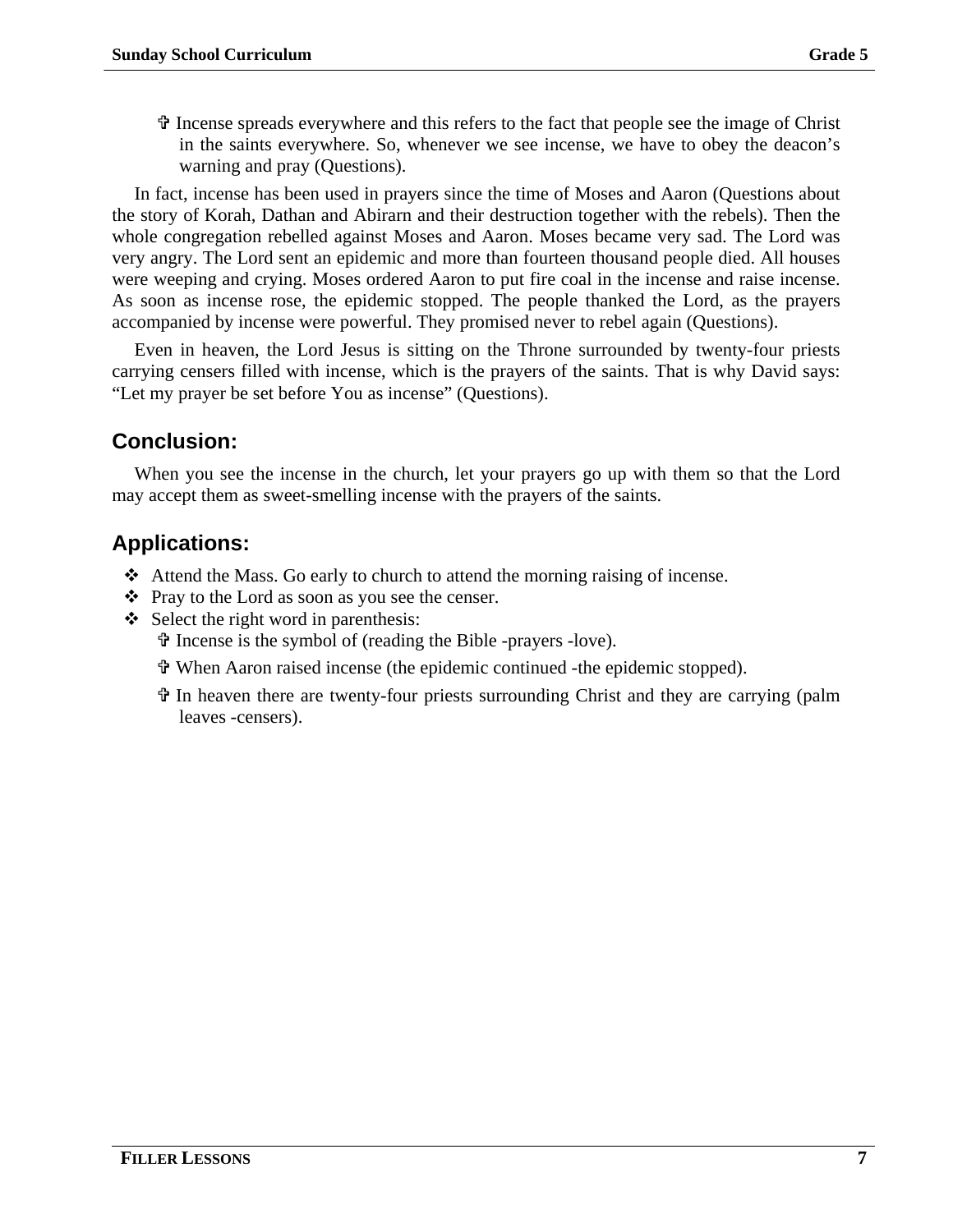## **3- St. Mary the Egyptian**

#### <span id="page-19-0"></span>**Objective:**

- ❖ A worldly life keeps us away from God
- Repentance is the first step to get closer to God

#### **Memory verse:**

*"Blessed is he whose transgression is forgiven, whose sin is covered" (Psalm 32:1)*

#### **References:**

- Coptic Synaxarium
- \* "The Book of Saints" St. George and St. Joseph Church Montreal
- Butler's lives of the Saints

#### **Introduction:**

- ❖ Review the previous lesson and verse.
- We always read about the saints who led godly lives and we try to learn from their behavior and their sayings. However there are some saints were not as godly at the beginning of their lives. St. Mary of Egypt is one of those who lived a life of sin and led others to sin with her until she realized how far away she was from God.

#### **Lesson Outlines:**

In the reign of Theodosius the Younger, there lived in Palestine a holy monk and priest named Zosimus. Having served God with great fervor for fifty-three years was divinely directed to leave the monastery for one near the Jordan, where he might learn how to advance still further on the path of holiness. He found that the members of this community on the first Sunday of Lent after Liturgy used to disperse in the desert to pass in solitude and penance until Palm Sunday.

It was at that season, about the year 430 AD that Zosimus found himself a twenty days' distance from the monastery, and sat down one day at noon to say his psalms and rest. Suddenly, something that looked like a human form appeared to him. He made the sign of the cross and finished his psalms. Then, looking up he saw a white-haired, sun-tanned figure which he took to be a hermit but which ran away as he went towards it. He shouted "In God's name don't run away". As he said this the human figure cried, "Father Zosimus, I am a woman. Throw me your cloak that I may cover myself for I am naked". Surprised that she should know his name, he complied and they entered into conversation.

In reply to his questions the woman told him her strange story with many expressions of shame and repentance. "My country is Egypt" she said. "At the age of twelve while my father and mother were still alive I went without their consent to Alexandria. I cannot think without trembling of the first steps by which I fell into sin or of the excess that followed". She then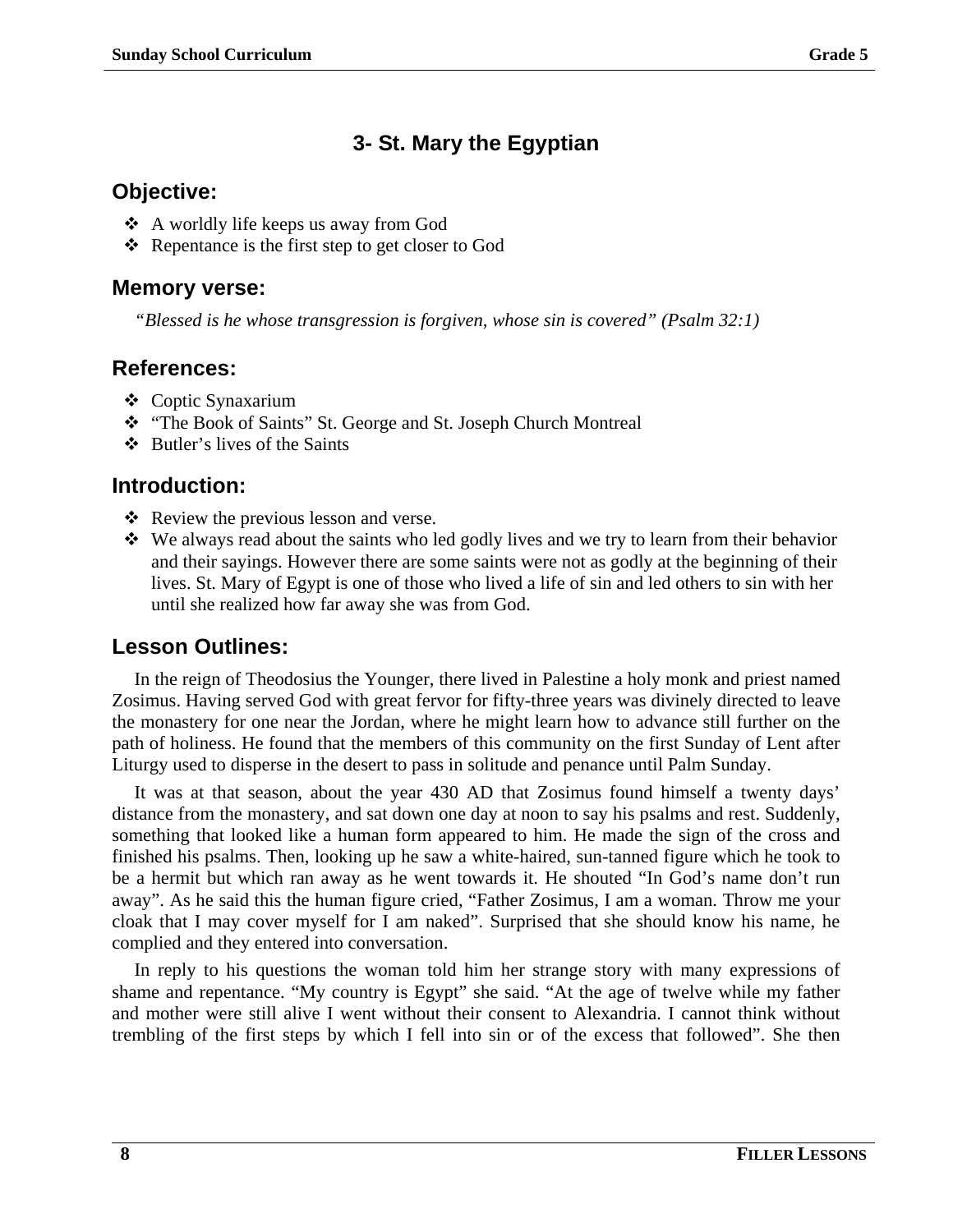described how she lived as a prostitute for seventeen years, not for money, but to satisfy her lust. At the age of about twenty-eight, curiosity led her to join a band of people who were going to celebrate at Jerusalem the feast of the Holy Cross. Even on that journey she continued her evil courses, corrupting some of the pilgrims.

Upon her arrival in Jerusalem she tried to enter the church with the rest of the congregation but an invisible force held her back. After two or three attempts, she withdrew into a corner of the outer court, and for the first time a full realization of her sinfulness swept over her. Raising her eyes to an Icon of the Blessed Virgin Mary she wept and asked the help of the Mother of God, vowing that if she could enter the church she would live the life of repentance and go wherever the Holy Spirit lead her.

She prayed and found herself able to enter the church. As she was going out of the church she heard a voice saying "Go over to the Jordan and you will find rest". With these words she set out to her journey. At sunset she reached the church of John the Baptist on the bank of the Jordan. She spent the whole night weeping. In the morning she had communion, then went out to the shore and crossed to the other side. She found herself in the wilderness. She had seen no human being and had lived on edible plants and dates. The winter cold and the summer heat afflicted her body and she was tortured by thirst. She had been tempted to regret the luxuries and the wines of her life in Egypt. She fought these and other temptations for seventeen years. At her request, Zosimus agreed not to tell her story until after her death and promised to meet her again beside the Jordan on the Holy Thursday of the following year to give her Holy Communion.

The next Lent, on the Holy Thursday, Zosimus took the Body and the Blood of the Lord and he put some food in a basket and went to the Jordan. After a while he saw her coming on the surface of the water towards him. She asked him to bless her and she received the Holy Communion. Then she thanked him and asked him to come back the following year to the same spot.

Another year passed, and Abbot Zosimus went again in the wilderness. He reached the spot only to see her dead body lying on the sand and beside her on the sand were traced these words "Father Zosimus, bury the body of humble Mary. Render earth to earth and pray for me. I died the night of the Lord's Passion, after receiving the Communion". Father Zosimus was astonished about the way she returned to this place on the same night after receiving the Holy Communion last year, and how her body remained without decaying throughout the whole year.

At that moment a lion came from the desert to assist him and with his claws helped him dig her grave. Zosimus went back to the monastery and told the story of St. Mary to all the monks.

#### **Review Questions:**

- Who told the world about the life of St. Mary of Egypt?
- What made her have a change of heart towards God?
- $\div$  How did she live a life of repentance?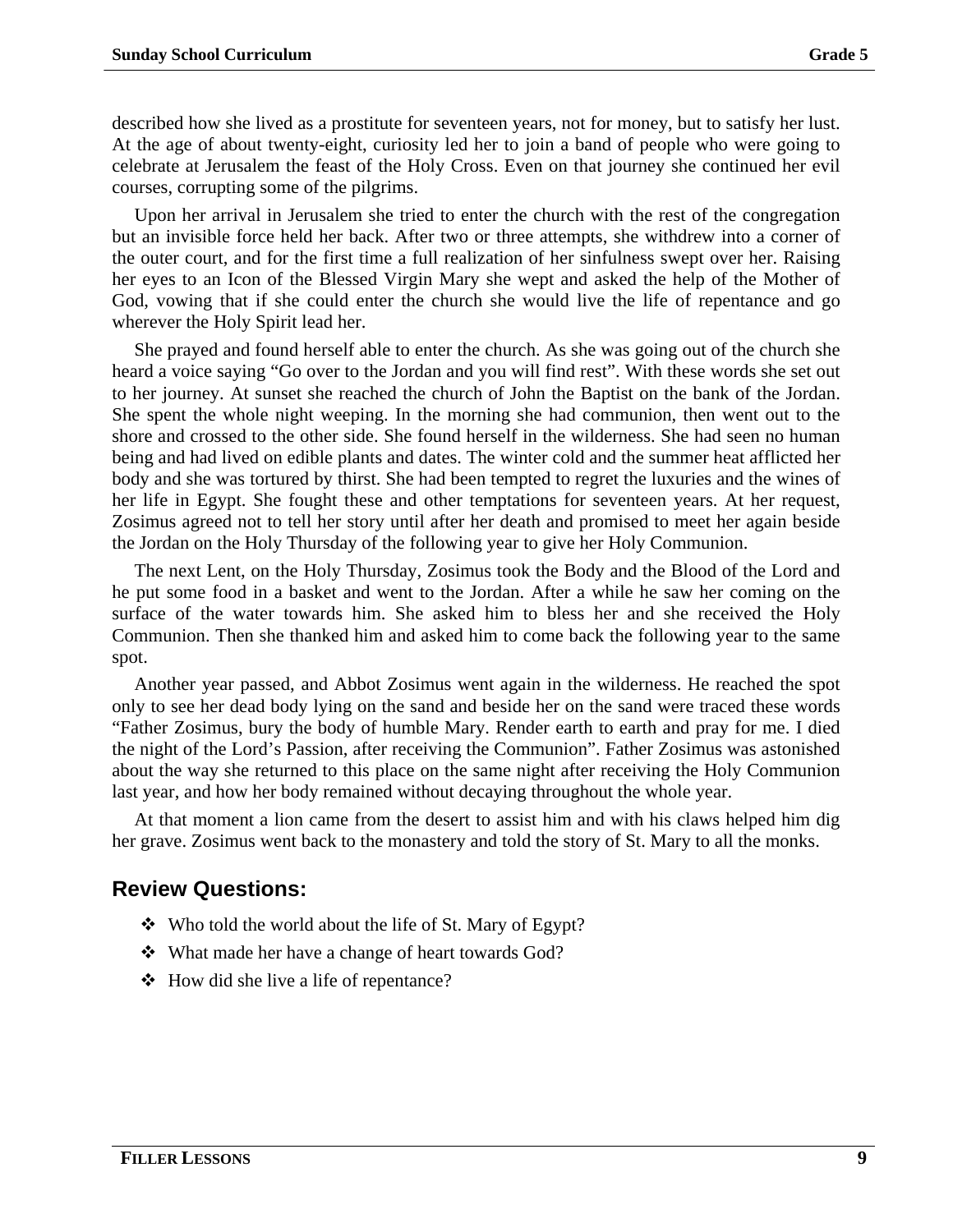#### **Conclusion:**

The Lord waits for us to come to Him, so He can show us His love. He is giving more time for sinners to repent. Let us make sure that nothing would keep us away from God.

- Find names of other saints who started their lives as sinners and later came to the Lord in repentance.
- Every sin separates us from God. Try to identify the main sin you commit that separates you from God and repent and confessed it.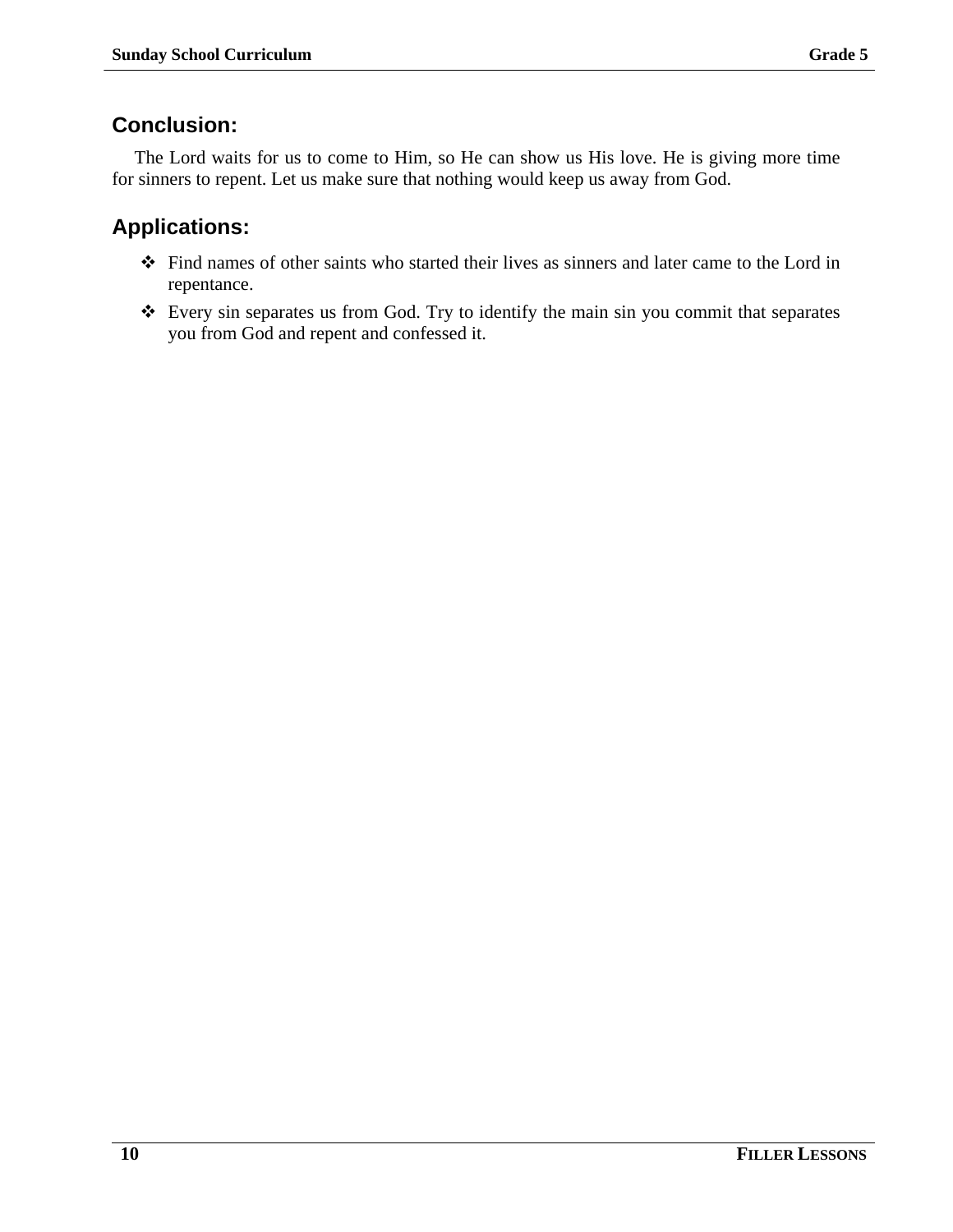## **4- Solomon's Wisdom**

#### <span id="page-22-0"></span>**Objective:**

Ask the Lord to give you wisdom before you do anything such as studying or playing.

#### **Memory Verse:**

*"The fear of the Lord is the beginning of wisdom" (Psalm 111:10)*

#### **References:**

- $\div$  1 Kings 3:16-27
- "Explanation of First Book of Kings" Fr. Tadros Y. Malaty

#### **Introduction:**

- ❖ Review the previous lesson and verse.
- $\triangle$  Prepare the picture of the lesson; a picture of a palace and a throne.

#### **Lesson Outlines:**

There was a great king named Solomon before the good king Hezekiah. Solomon became king after David his father (Describe how he was enthroned). He went to Gibeon to pray and ask the Lord to give him the grace of work. The Lord appeared to him and asked what he wanted to be given (Conversation between the Lord and Solomon. He did not ask for wealth or the death of his enemies or a long life but he asked for wisdom). The Lord was pleased and gave him everything. He began his rule with wisdom. They all noticed it and thanked the Lord (Questions).

One day two women came and presented themselves before King Solomon (let us call them the honest woman and the dishonest woman). They were weeping. They complained. They were living in the same house. They gave birth to two baby boys. One night, the dishonest woman accidentally rolled over her baby and smothered him. She got up during the night and replaced her dead son with the honest woman's live son. The next morning when the honest woman woke up and was going to feed her baby, she saw that he was dead. She screamed and was sad. When she looked at him more closely, she saw that he was not her child. She ran to the dishonest woman and told her: this is your son… where is my son? The dishonest woman replied: No, this is my son (Describe the feelings of the real mother, and their quarrel and their decision to go to King Solomon). The people standing at the king's palace were listening in amazement. How will this problem be solved? What will the king do? He will he prove the truth of either of these women? They were all perplexed... tears... discussion (Questions).

The king raised his heart to the Lord and prayed for wisdom. He sent for a sword and when it was brought he said, "Cut the living child in two and give each woman half of him". The real mother, her heart full of love for her son, said to the king, "Please…your Majesty, don't kill the child: Give him to her". But the false mother said, "Don't give him to either of us, go ahead and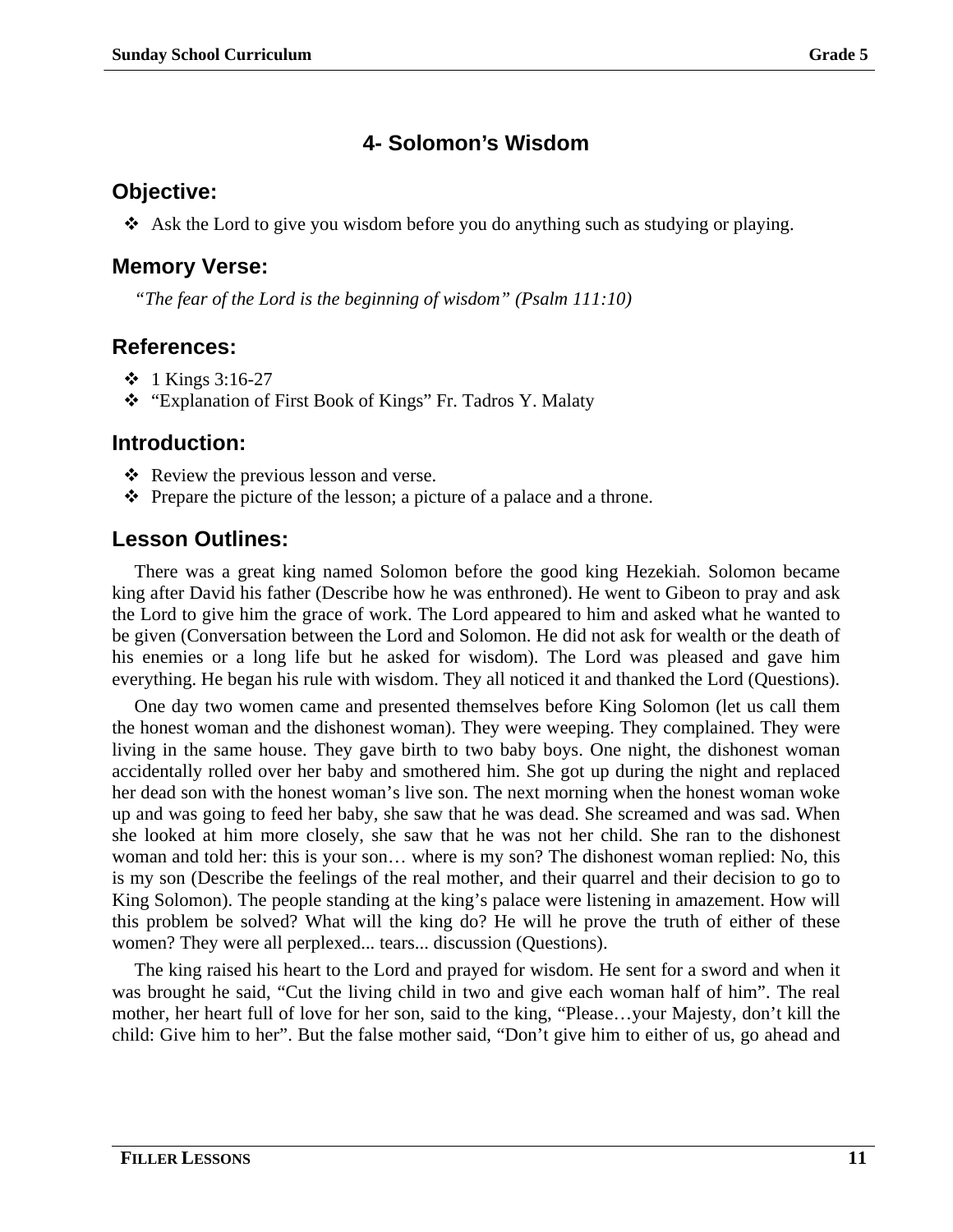cut him in two" (Describe the feelings of the real mother and the indifference of the false mother). Then King Solomon said, "Don't kill the child! Give him to the honest woman… she is the real mother". When the people of Israel heard of Solomon's decision, they were all filled with deep respect for him, because they knew that God had given him the wisdom to settle disputes fairly. They said, "The Lord gives wisdom to anyone who asks for it… The fear of the Lord is the beginning of wisdom" (Questions).

Explain how the problem was complex and strange and that cutting the boy in two was out of wisdom granted by the Lord.

## **Conclusion:**

- \* How lovely Solomon's request was! He did not desire wealth... He did not want the heads of his enemies... He only asked for wisdom. Examine the types of your requests and concerns... are they spiritual or according to the desires of the flesh?
- Wisdom is necessary for the spiritual road and for everyday life. Pray to the Lord, the Father of Lights, to grant you wisdom.

- \* Pray and ask the Lord to give you wisdom before you study and before the examinations.
- Complete the following:
	- = King Solomon asked the Lord to give him …… and the Lord gave it to him.
	- = King Solomon said the child was the son of the woman who …… and not the son of the woman who ……
	- $\mathbf{\hat{F}}$  King Solomon was the son of King ......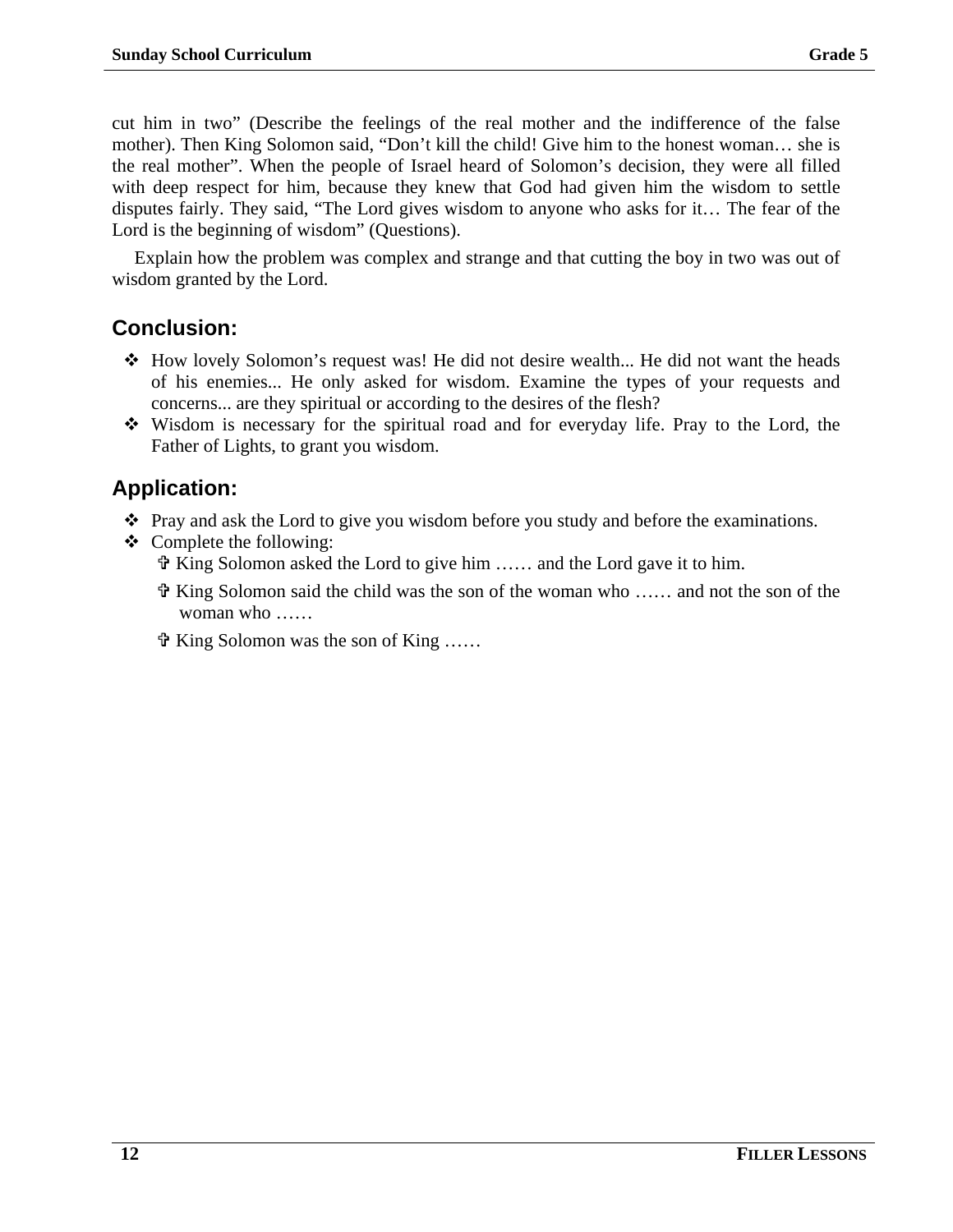## **5- Ahab and Naboth of Jezreel**

#### <span id="page-24-0"></span>**Objective:**

The child should be accustomed to being satisfied with what he has. Do not desire anything that belongs to others and do not envy them.

#### **Memory Verse:**

*"Be content with such thing as you have" (Hebrews 13:5)*

#### **References:**

- $\div$  1 Kings 21
- "Explanation of First Book of Kings" Fr. Tadros Y. Malaty

#### **Introduction:**

- ❖ Review the previous lesson and verse.
- Ask the students what do they do if they want something or ask their parents for something and they do not get it?

#### **Lesson Outlines:**

King Ahab was a wicked king who did evil before the Lord as he married a pagan woman name Jezebel and through her paganism spread among the people of Israel. Jezebel cared for about 850 priests. So the Lord was angry with the people and prevented the fall of rain for three years (Discussion). Ahab did not repent but he went on committing sins and keeping away from the Lord and his heart was thick and dark. He was a cruel man as he sold himself to the devil (Questions).

One day, Ahab went out for a walk... He saw Naboth's vineyard. He asked about the owner of the vineyard (Describe the King and the people around him answering his questions). He sent for Naboth (a conversation between the merciless king and Naboth the poor man who insisted on keeping the land of his fathers for himself.) Ahab fell ashamed before the people. He was annoyed and went back home sadly (Describe how he entered the palace and how the soldiers saluted him and the music that was heard and how he grieved). Jezebel welcomed him. She was surprised to see him sad (A conversation between them... he refused to eat... She encouraged him to treat Naboth cruelly and promised that she would give him the vineyard…Questions).

Jezebel used the king's seal and called for the elders... They proclaimed a day of fasting... They got a couple of scoundrels to accuse Naboth of cursing God... The elders carried out the plan (Describe how they gathered people through horns. People were surprised. What is up? The people came quickly to the place of judgment).

The court was held... They stood in silence... Judgment began... They asked him... he denied... they bore false witness... They stoned him to death... They were all deceived... They left his dead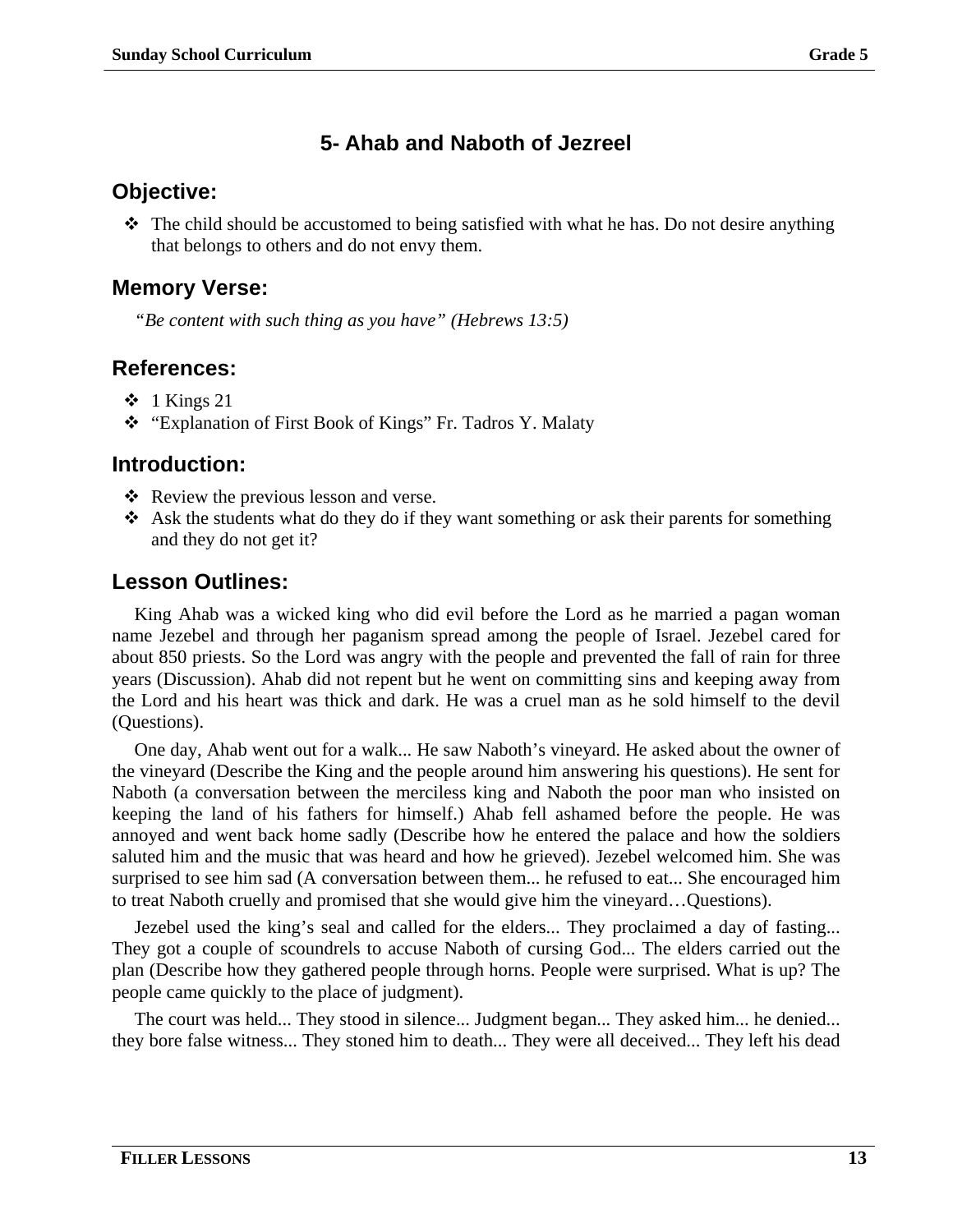body for the dogs to lick it... They came back to Jezebel (Describe them when they told Jezebel of what they did…Jezebel and Ahab rejoiced). Ahab went out to take possession of Naboth's vineyard... He rejoiced as his hope was fulfilled (Questions).

Next morning, he woke and sat on his throne happily then he went to the vineyard. He saw a man coming from a distance... a girdle of leather around his waist... Ahab was horrified. That was Elijah... "Have you caught up with me, my enemy?" (Describe the conversation between them in a lively way... The Lord's judgment grieved Ahab)... he went sadly back to the palace... He told Jezebel of what happened... Days went by... The Divine words came true... Ahab was killed in the battle and the dogs licked up his blood, as they did for Naboth... and the same thing happened to Jezebel later on (Questions).

Explain that one of the causes of the king's wickedness is that he married a pagan woman and he acted according to her opinion and he agreed to all her wicked thoughts.

Compare the sharp contrast between Solomon's wisdom and Ahab's injustice as two kings ruling one people.

#### **Conclusion:**

- Injustice is a common sin -desire for having what belongs to others -cruel treatment despising others because of their weakness or any spiritual blemish or inherent or social deformity is injustice.
- Injustice means a denial of the existence of God. It is known that God defends the oppressed and that the oppressor does not see that great and able supporter.

- When you desire anything that belongs to your colleague, pray and ask the Lord to forgive you and say, "Be content with what you have".
- Search for another story in the Bible about injustice.
- Choose the right word:
	- = Ahab was (a good king -a wicked king).
	- = Jezebel caused the worship of (idols -God) to spread.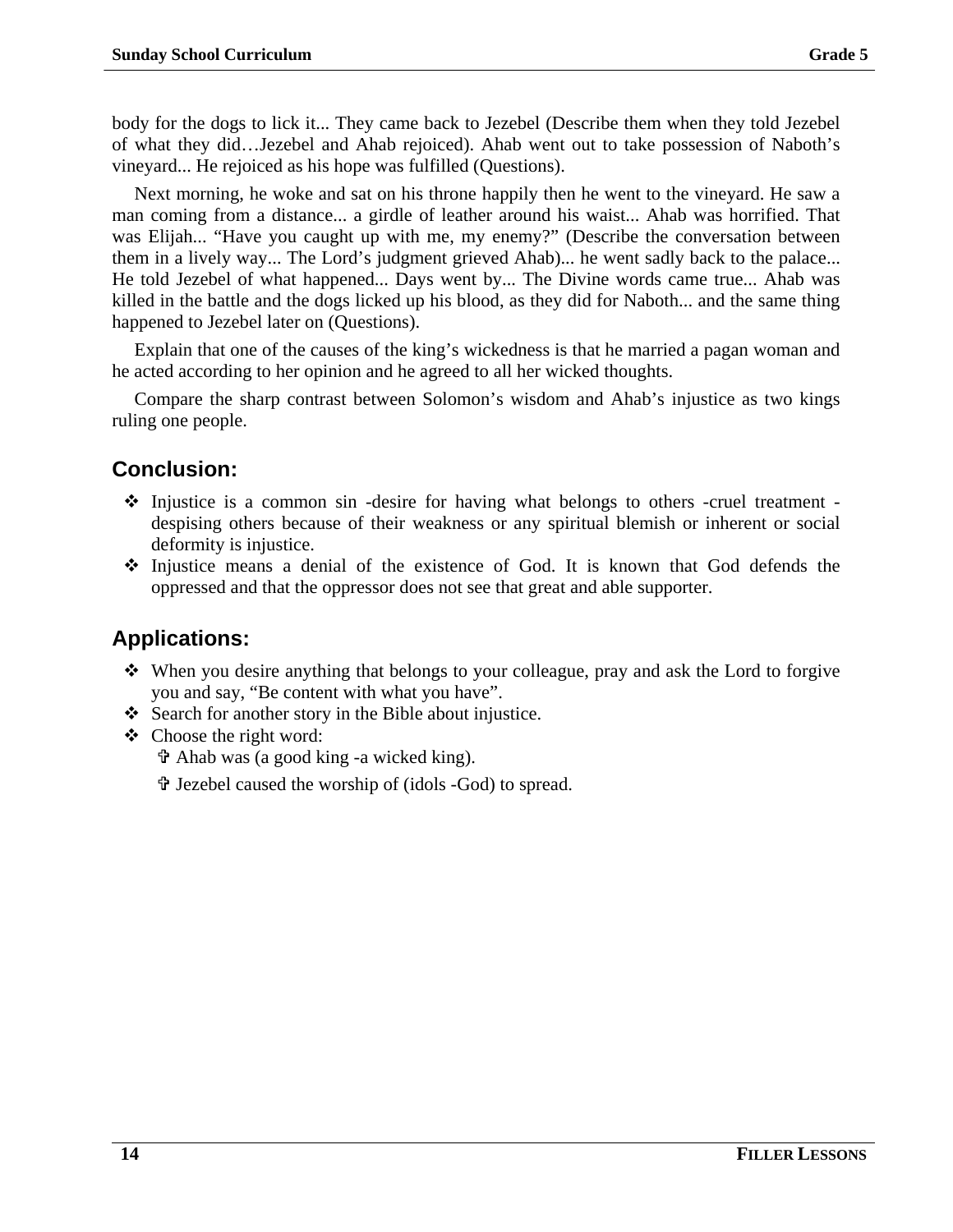## **6- St. Philip and the Ethiopian Treasurer**

#### <span id="page-26-0"></span>**Objective:**

- $\cdot \cdot$  To appreciate God's care for the gentiles
- To learn the importance of guidance in explanations of the Holy books
- To know the importance of baptism for the believers

#### **Memory Verse:**

*"I believe that Jesus Christ is the Son of God" (Acts 8:37)*

#### **References:**

- The New Open Bible- Acts 8: 26-40
- The Arabic applied explanation of the Bible
- \* "Explanation of the Book of Acts" Fr. Tadros Y. Malaty

#### **Introduction:**

- ❖ Review the previous lesson and verse.
- Who are the gentiles? Explain to the students.
- What do you do when you read something in the Bible and you do not understand it?
- \* How frequent do we read the Bible? What is the importance of reading the Bible?

#### **Lesson Outlines:**

St. Philip was one of the disciples preaching Jesus Christ in cities around Jerusalem after the resurrection and the Pentecost. After he preached in Samaria, the angel of the Lord appeared to him and told him to go down the road between Jerusalem and Gaza. St. Philip followed what the angel told him and went to where he was told. There he met with an Ethiopian man who was the treasurer for the Ethiopian queen. He was also a man of a great authority. This Ethiopian treasurer came to Jerusalem to worship. St. Philip was lead by the Holy Spirit to go and meet this Ethiopian man. When St. Philip approached him he found him reading from the book of Isaiah (Ask the students what they know about the book of Isaiah. Give them a brief description of the book).

The Ethiopian treasurer was reading the following verses: "He was oppressed and He was afflicted, yet He opened not His mouth; He was led as a lamb to the slaughter, and as a sheep before its shearers is silent, so He opened not His mouth. He was taken from prison and from judgment, and who will declare His generation? For He was cut off from the land of the living; for the transgressions of My people He was stricken" (Isaiah 53:7-8).

St. Philip asked the Ethiopian man if he understands what he is reading. The man answered that how can he understand without someone explaining for him. Then St. Philip was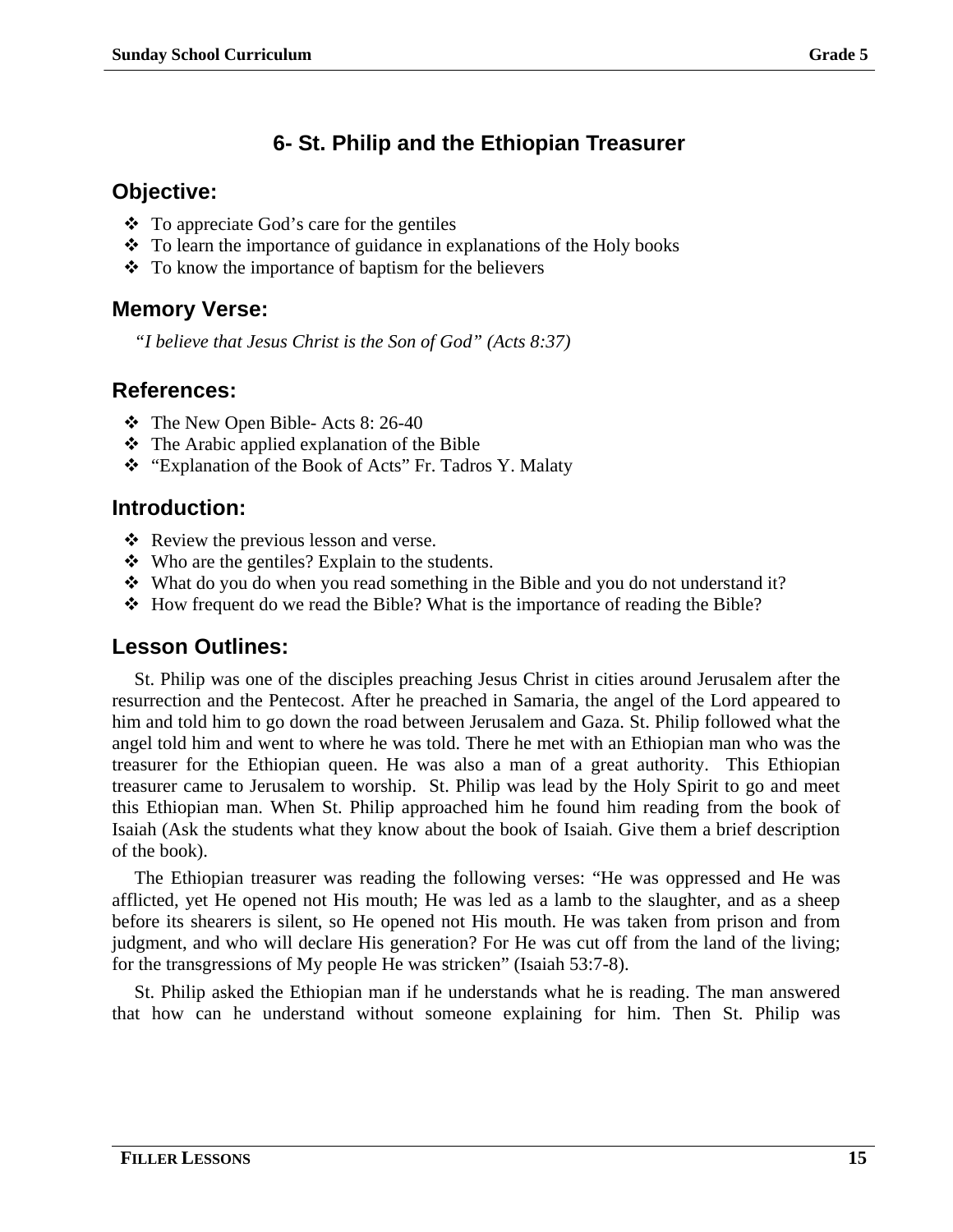immediately ready to tell him about Jesus Christ who was crucified and resurrected for our sake. The Ethiopian man believed in the Lord through the words of St. Philip.

As they were going down the road they came across some water. The Ethiopian treasurer then asked St. Philip to baptize him. St. Philip wanted to confirm that he believed in Jesus Christ before he baptized him. The man answered and said: "I believe that Jesus Christ is the Son of God" (Acts 8:37). St. Philip immediately took him down to the water and baptized him.

When they came out from the water, the spirit caught St. Philip to another city called Azotus where he continued to preach. The Ethiopian treasurer saw him no more but he was rejoicing and very happy to become a Christian.

#### **Review Questions:**

- = What was the job of the Ethiopian man?
- = What was he reading?
- = How did St. Philip find him?
- = What did they do after he believed?
- = What we learn from this lesson:

#### **Conclusion:**

- We must believe that the Lord Jesus Christ is the Son of God and is our Savior and that the baptism is essential for us to inherit the kingdom of heaven and to be with our Lord Jesus Christ eternally.
- \* The Lord cared about everyone, Jews and gentiles. He wanted to spread the good news to all and therefore, the Holy Spirit guided St. Philip to preach to a gentile.
- Notice how St. Philip was ready to tell the Ethiopian man about Jesus Christ immediately. We should also be ready to tell others about our belief and religion anytime we are asked.
- $\triangle$  Also notice how important to seek guidance from spiritual individuals to understand the Bible.

- Choose a trusted servant or a priest to help you understand unclear things in the Bible.
- \* Read the book of acts this month, one chapter every day. The servant should run a quick discussion about what was read every week with the students.
- Write a short 2 or 3 page project about Baptism.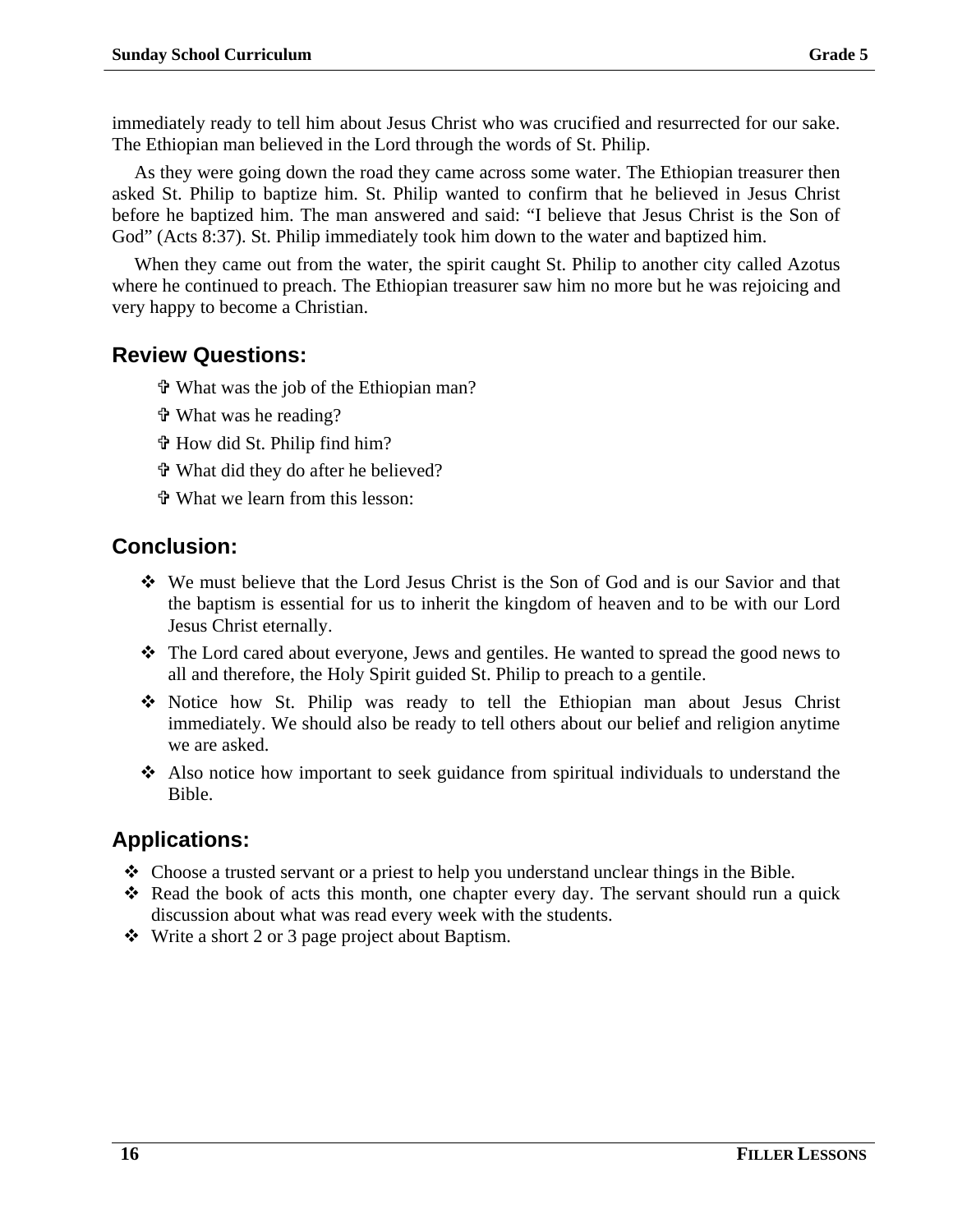## **7- The Rich Man and Lazarus**

#### <span id="page-28-0"></span>**Objective:**

To obey God's commandments and to be merciful.

#### **Memory Verse:**

*"Blessed are the merciful for they shall obtain mercy" (Matthew 5:7)*

#### **References:**

Luke 16:19-31

#### **Introduction:**

- ❖ Review the previous lesson and verse.
- \* Ask the children where they think good people go to after they die?
- **❖** What do they think the heavens are like?
- $\triangleleft$  This story can be read during class and acted out by some of the children.

#### **Lesson Outlines:**

This story is about a very wealthy man who lived a luxurious life while at his doorstep was a poor man named Lazarus, who barely had anything to eat. Lazarus was very hungry and his body was covered with sores. He desperately needed food but the rich man never cared much for Lazarus even though he knew that the law commanded people to care for the poor. One day both the rich man and Lazarus died. The rich man went to Hades and Lazarus went to the bosoms of Abraham. When the rich man saw Lazarus sitting with Father Abraham, he cried to Abraham and asked him to send Lazarus over to give him a drink to cool him from the fire of Hades. But Abraham refused because the rich man was being punished for not having been merciful while on earth. So the rich man asked Abraham to send Lazarus to his brothers so that he can warn them about their bad behavior before it was too late. But Abraham told him that his brothers already have the prophets and the word of God to learn from.

- = Children should know that wealth did not lead to the rich man's destruction but his cruelty and selfishness resulted in his destruction, and Lazarus was not rescued because of his poverty, but because of his patience, endurance and worship.
- = Repentance and following the commandments of God are necessary.

You can make use of the stories about saints who used to give alms such as the story of Anba Sarabamun and Anba Abraam.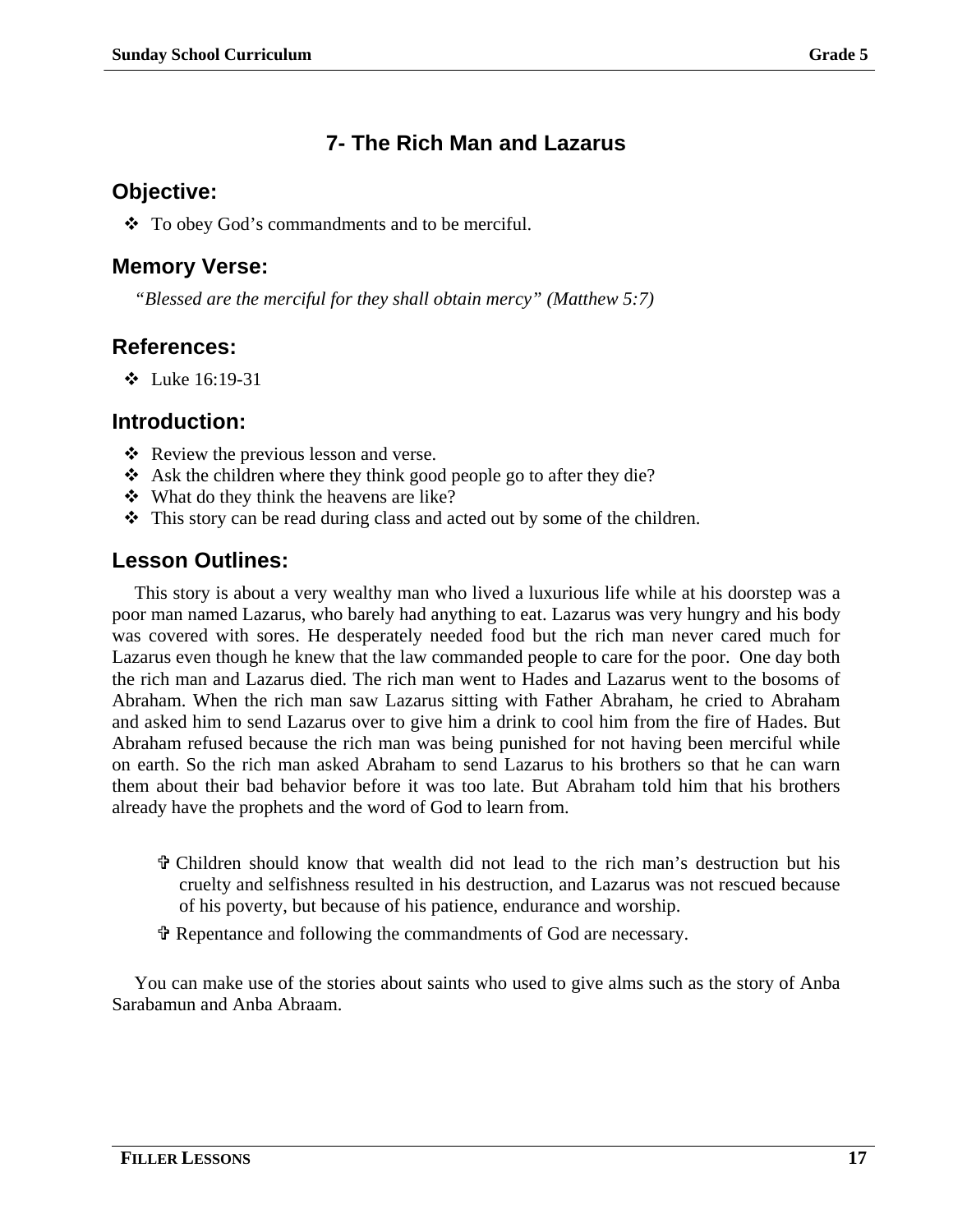#### **Review Questions:**

- What do you think of the rich man's attitude towards Lazarus?
- What could he have done to help Lazarus, who was lying at his doorstep?
- \* Does this mean that all rich people are bad and all poor people are good?

- ❖ Try to help one needy person this week.
- \* Recitation: Coptic Words

| <b>Jesus</b>                              | $=$ Isous      |  |
|-------------------------------------------|----------------|--|
| God                                       | $=$ Ifnoty     |  |
| Our Father                                | $=$ Peniot     |  |
| Love                                      | $=$ Aghapi     |  |
| Christ                                    | $=$ Pikhristos |  |
| Savior                                    | $=$ Soteer     |  |
| Pray                                      | $=$ Ishleel    |  |
| Peace                                     | $=$ Ireeni     |  |
| And with the Spirit $=$ Keto ebnevmati so |                |  |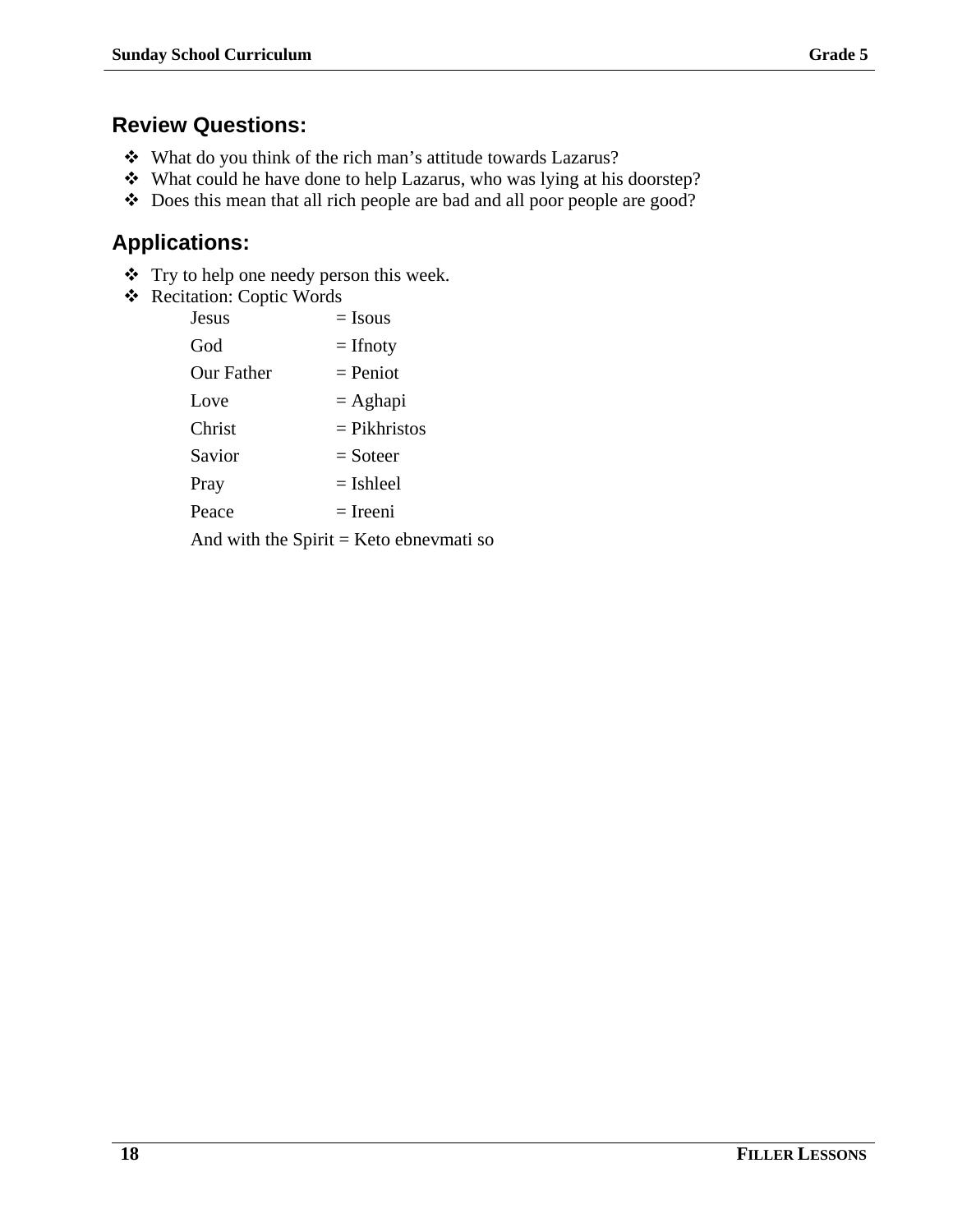## <span id="page-30-0"></span>**LESSONS FOR THE MONTH OF SEPTEMBER**

(Starting with the Coptic New Year)

- **Week 2-** The Coptic New Year: John the Baptist
- **Week 3-** Deborah the Judge
- **Week 4-** Elisha Purifies the Water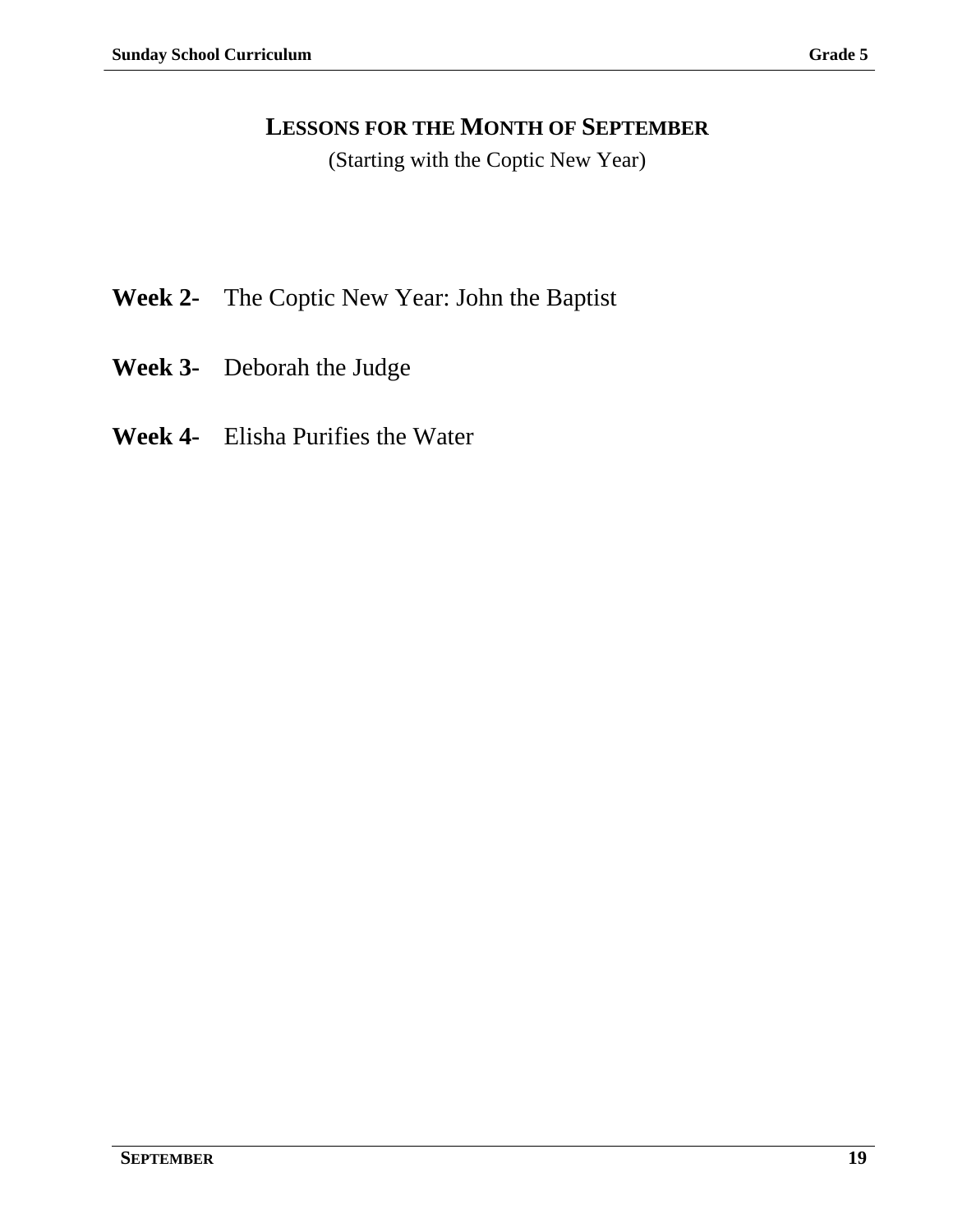#### **Week 2- The Coptic New Year: St. John the Baptist**

#### <span id="page-31-0"></span>**Objective:**

**❖** To learn the Christian courage

#### **Memory Verse:**

*"Herod feared John, knowing that he was a just and holy man" (Mark 6:20)*

#### **References:**

- Luke 1
- John 3
- $\div$  Matthew 1,14
- "John the Baptist" translated by Fr. Marcos Daoud
- "John the Baptist" by Kamel Saleh Nakhla

## **Introduction:**

- Sing the following hymn: O righteous people come...Let us go to the heavenly Jerusalem.
- ❖ Review the previous lesson and verse.
- Prepare the following visual aid: The pictures of John the Baptist carrying his head on a plate.

#### **Lesson Outlines:**

Zechariah and Elizabeth were righteous people. They lived good lives in God's sight. They prayed to the Lord that He might give them a son. They were very old. Zechariah was a priest (talk about his clothes, his work, the rituals in the temple, hymns, psalms, sacrifices, prayers, confession of sins). He always prayed. One day he was doing his work as a priest in the Temple. An angel of the Lord appeared to him standing on the right side of the altar (Describe the angel and the surprise). They spoke together (Lively conversation from the Bible). The crowds of people were outside praying and they were surprised to see him taking a long time. They kept silent and looked to one another and wondered "Why is he late? Is he dead? Later, he came out and they asked him... He made signs to them with his hands. He had seen a vision. They all waited to see the meaning of that vision and the mystery of that wonderful expected baby (Questions).

Days passed... Old Elizabeth gave birth to a baby boy. All the people were surprised...they were happy... The neighbors came to congratulate her. What will his name be? They asked his mother and she said, "John". They refused that name, as it did not appeal to them. They asked Zechariah He wrote "John". They were amazed. He spoke again. Their joy became double. Zechariah spoke about the child. He is an angel sent by the Lord, before sending His Only Begotten Son Jesus Christ, to pave the way for Him... happiness... joy...repentance. The boy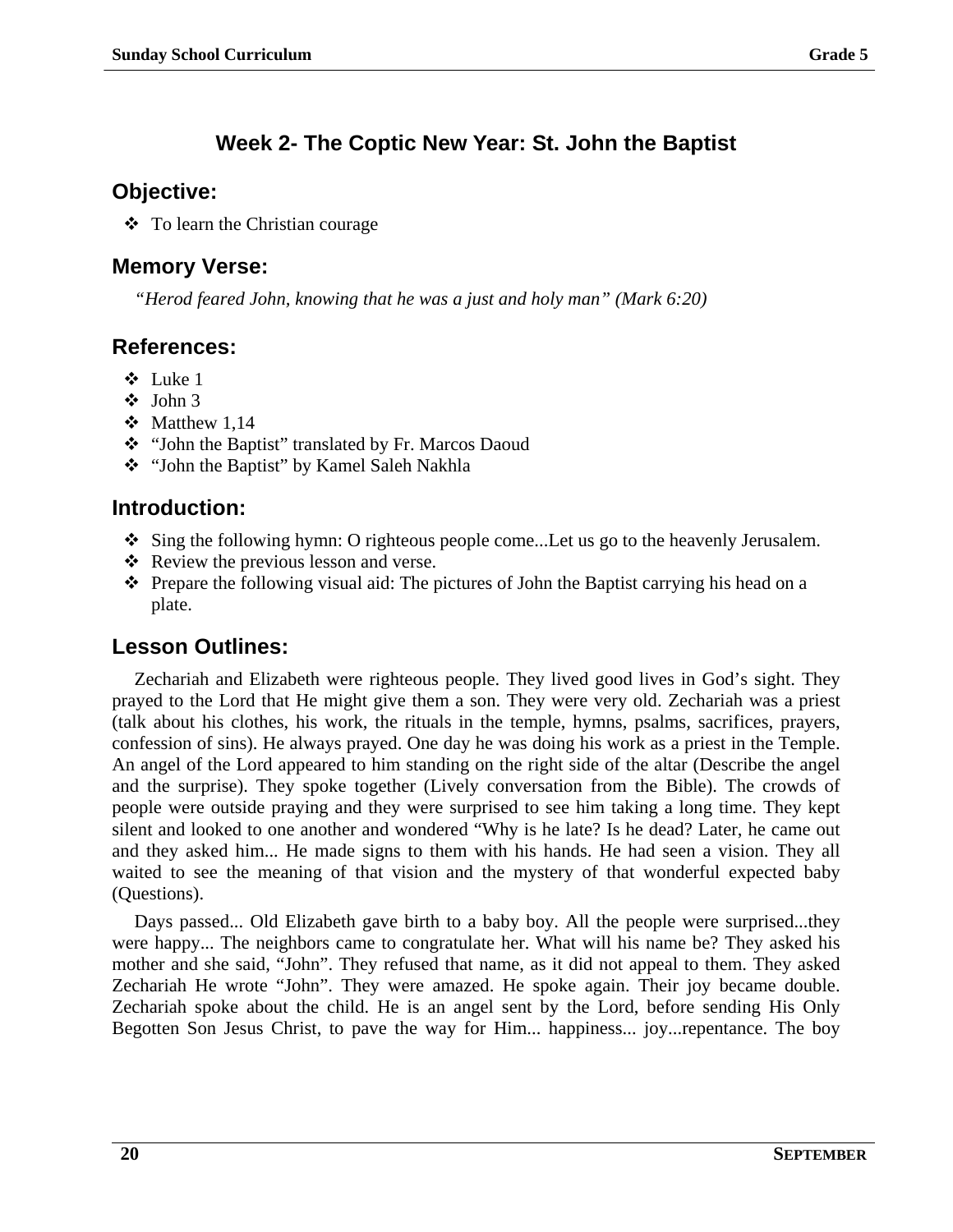grew up and Herod desired to kill him. The angel took the boy to the wilderness with the angels (Questions).

He grew up and was now thirty years old. People were sitting on Jordan Bank. This man is putting a leather girdle around his waist. Who is this? A stranger! Who are you? I am a voice crying out in the wilderness. They knew he was the Baptist and that he was to come before Christ. They all gathered to listen to him "His words were like fire". He reproached people for their sins... They all wept... They all …merchants, soldiers, officials…asked him "what must we do?" and he guided them... He who confessed his sins and repented was baptized in the Jordan... He said to the people: Christ will baptize you with the Holy Spirit (Questions).

One day the Lord Jesus came and John saw him and said, "This is the Lamb of God. This is the Son of God. People were happy to see Christ. Christ was baptized (describe the voice and the dove). Jesus went to the wilderness and fasted for 40 days. The King heard of John. He called him and listened to him. He feared him because he was a holy man. John warned him and drew his attention to his sin; marrying his brother's wife (Herodias) while his brother was still alive. She was a wicked woman who encouraged the king to do evil and hated John because he used to warn him saying: This is not lawful. One day, during the king's birthday party, her daughter danced. The king was drunk and made a promise to give her anything she might ask. She asked her mother of what to do and Herodias told her to ask for John's head. He then ordered the beheading of John's and John went up to heaven. The witness that Christ bore to him is enough for him, "Among those born of women, there has raised no one greater than John the Baptist".

#### **Conclusion:**

- The Baptist was a model of Christian modesty so the Lord praised him saying: Among those born of women there has raised no one greater than John the Baptist.
- The Baptist was holy and righteous, so Herod was afraid of him... Modesty and holiness are the way of greatness.
- The Baptist bore witness to truth without showing anger, without defaming others or injuring their feelings. He spoke to the king and gently reproached him with love for he wanted to rescue him. He was ready to die for others.

- \* Be brave. If you are asked to bear witness say the truth regardless of the consequences.
- Rearrange the following words: holy -man -and -a righteous -was -that -he -knowing feared -Herod –John.
- Complete: Herod…… John …… as Herodias' daughter …… on a plate.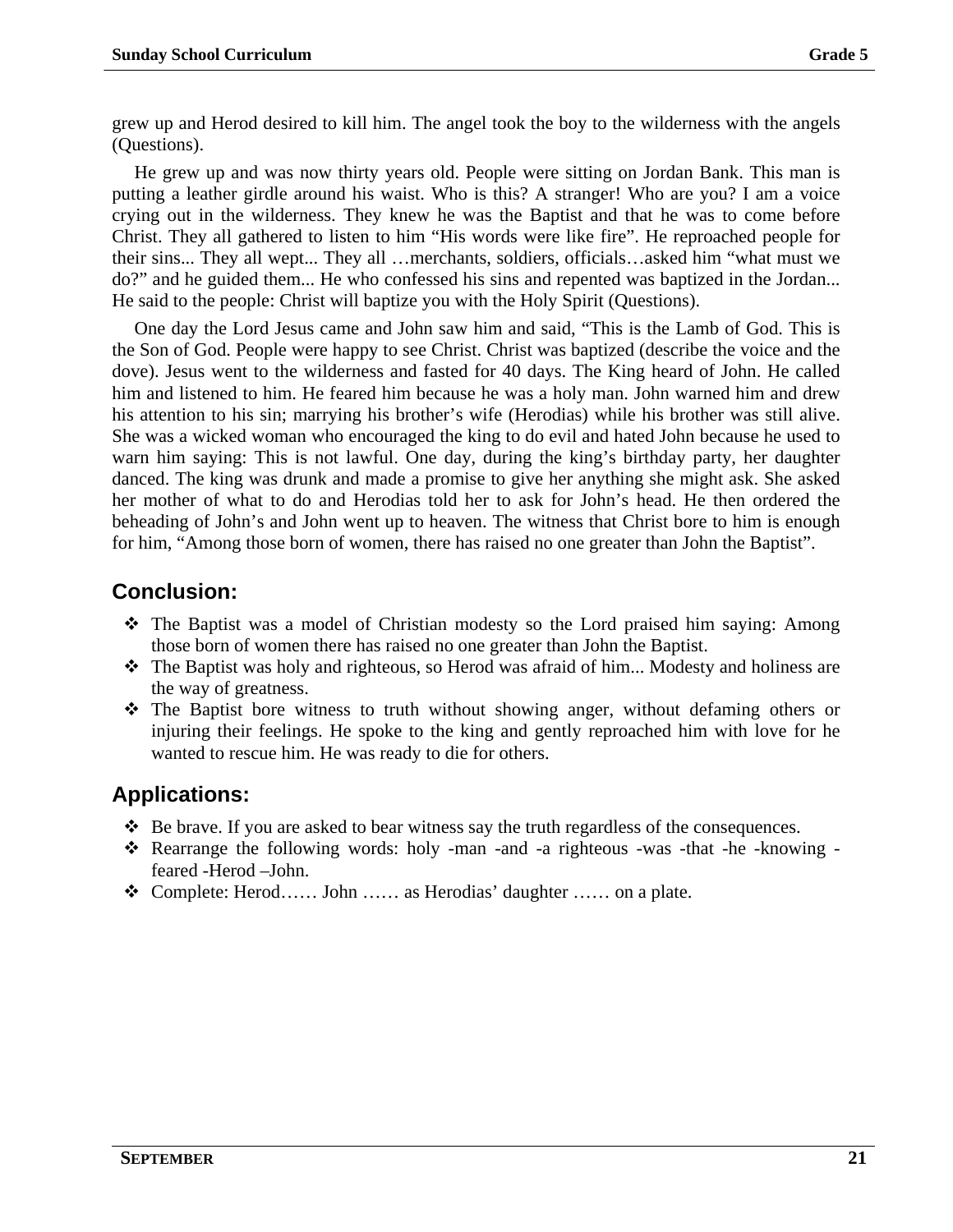## **Week 3- Deborah The Judge**

#### <span id="page-33-0"></span>**Objective:**

- To learn the story of Deborah as a wise judge
- To learn from the courage and leadership that she enjoyed

#### **Memory Verse:**

"Let those who love Him be like the sun when it comes out in full strength"

(Judges 5:31)

#### **References:**

- $\div$  The New Open Bible- Judges 4 and 5
- $\triangleleft$  The Arabic applied explanation of the Bible
- Judges for Fr. Tadros Y. Malaty

#### **Introduction:**

- ❖ Review the previous lesson and verse with the students
- Ask the students what is the difference between a king and a Judge?
- Let them give examples of Kings and Judges from the Bible.
- Ask them what is the meaning of a prophetess?

## **Lesson Outlines:**

Today we are going to talk about one of the judges of Israel. She was a woman and her name was Deborah. She was a prophetess and a wise woman. She used to Judge between the children of Israel under a palm tree. The children of Israel were suffering under the mercy of the king of Canaan.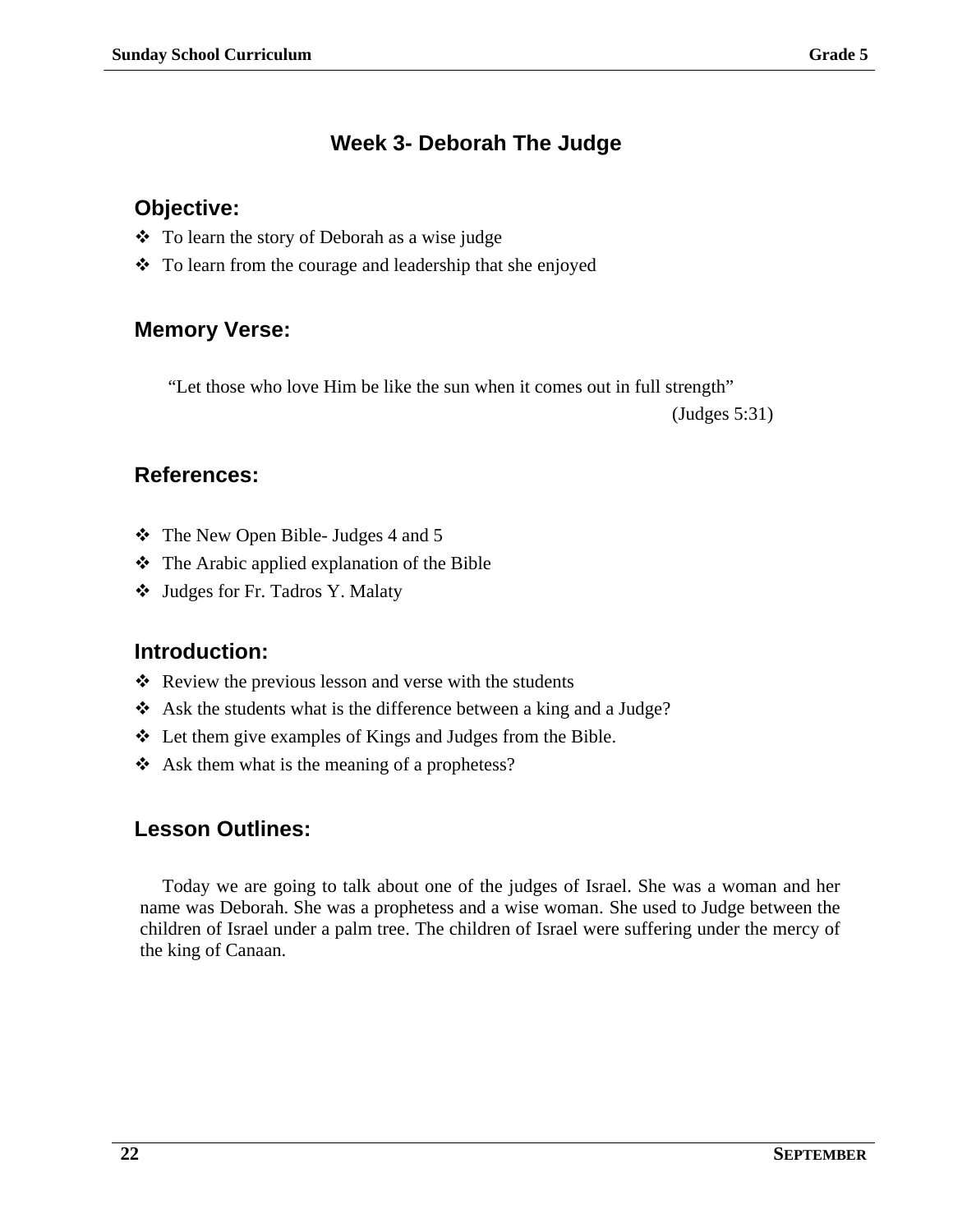One day Deborah sent and called for the Barak, the leader of the Israelites army and she told him that the Lord has commanded you to take 10 thousand men and lead them to war against the king of Canaan. The Lord has promised to deliver the commander of his army, Sisera, into their hands and they will win the war. Then Barak asked Deborah and said, only if you come with me I will go to war. Deborah told him that she would go with him but the people may say that they won the war because of the company of the prophetesses, Deborah. However, Barak did not care ad still insisted that she would go with him and she did. Subsequently, Barak and Deborah gather the 10 thousand men and went to the mount Tabor. When Sisera knew this he gather his 900 chariots of iron and all his men and went to meet Barak and Deborah in battle.

When it was the right day and time as God revealed to Deborah, she told Barak this is the day we should go for war against Sisera. Barak listened to Deborah and started the battle and God was with him and with his army so they won the battle and Sisera fled from his chariot and ran on foot to escape death.

Sisera finally got into the house of a lady called Jael to hide. So Jael welcomed him into her house and she covered him with a blanket to rest. Sisera was very tired from the battle and asked Jael to give him water because he was thirsty. Jael instead gave him milk, which he drank and was satisfied. Sisera was about to fall asleep but before he slept he told Jael to stand at the door of the tent and if anybody comes to inquire if she has a man in the tent she should say no. Then Sisera went into deep sleep. Jael took a peg and a hammer and hammered it into Sisera head so he died.

Barak then came to the tent of Jael seeking Sisera. So Jael told him to come and see Sisera. When Barak entered her tent he found Sisera dead. Thus the children of Israel won the battle against King Jabin of Canaan and they become strong again.

Who is Deborah? What was special about Deborah? Who is Barak? Why did they win the war?

#### **Conclusion:**

Deborah was a wise and courageous woman who loved God and was guided by Him. She guided her people to victory through her relationship with God and her prophecies. Similarly if we have a strong relationship with God we can lead others to better life and better relationship with God.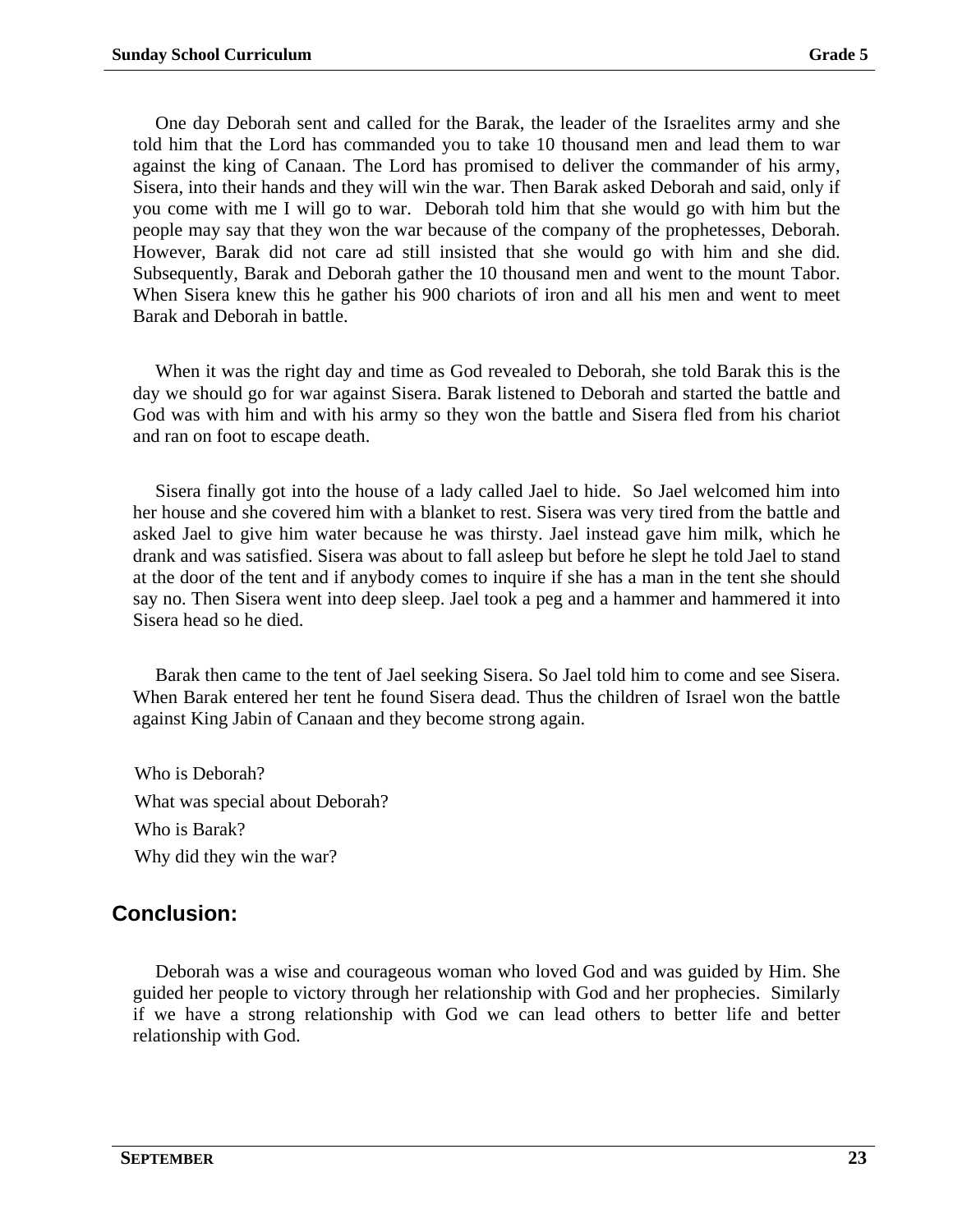- \* Read Judges 4 and 5 at home during this week.
- Write 1-2 pages project about another Judge in the Old Testament. Reward the students next week
- Be courageous like Deborah who did not fear and went with Barak to war, This does not mean that we go to war but to be courageous when the situation requires courage.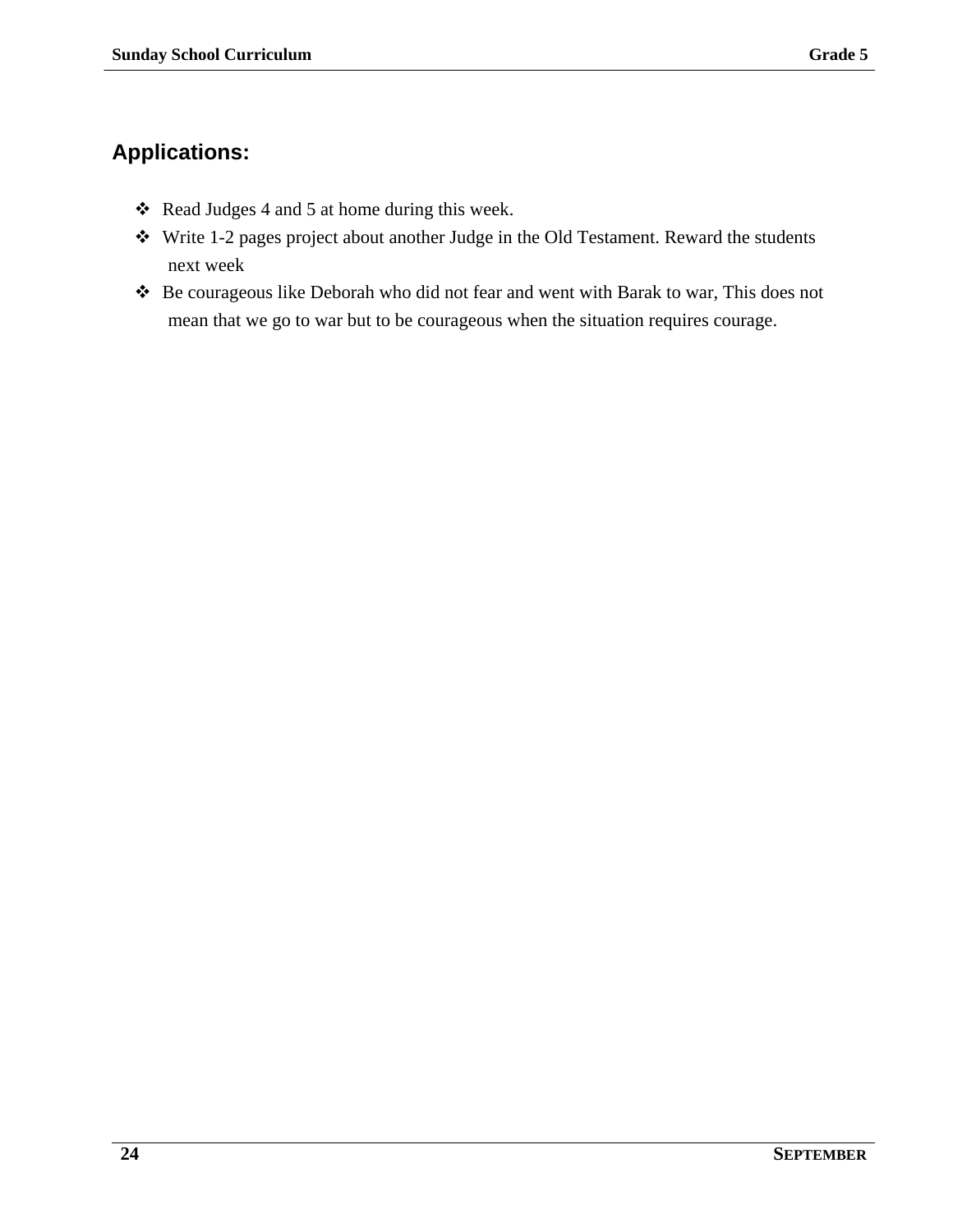# **Week 4- Elisha Purifies the Water**

### **Objective:**

The power of God is revealed in the children of Saints.

#### **Memory Verse:**

*"The prayer of a righteous man avails much" (James 5:16)*

## **References:**

- $\div$  2 Kings 2
- \* "The Life of Elijah" translated by Fr. Marcos Daoud
- \* "The Life of Elisha" Nagi Fawzy

#### **Introduction:**

- ❖ Review the previous lesson and verse.
- Who know the prophet Elijah? What do you know about him?
- Who was his disciple?

### **Lesson Outlines:**

After the death of Elijah, the Lord comforted Elisha his disciple by saying, "I am with you..." Elisha took courage and stood before the Jordan River. He imitated Elijah. He struck the water with Elijah's cloak but the water did not divide. He cried to God "O Lord, why does this stubborn water disobey me? You said: I am with you. O Lord perform a miraculous deed, not for me but for the people to believe that you have sent me after Elijah. You said: "The prayer of a righteous man has great power in its effects". Then once again Elisha struck the water with Elijah's cloak saying, "O Lord, Elijah's God" and the water divided and he sang a hymn "The Lord is my shepherd..." Let us repeat the verse together: "The prayer of a righteous man avails much".

One day, the men of Jericho heard that Elisha was in their town they went to him and said: "Our city is fine but the water is bad. Do us a favor and turn this bad water into fresh water so that the land may bring fruit and agriculture and commerce may flourish". Elisha said to them, "Put some salt in a new bowl and bring it to me". They brought it to him, and he went to the spring, threw the salt in the water and said, "O Lord, make this water pure so that it will not cause any more deaths or miscarriages". And the water became pure ever since, just as Elisha said it would be. And Jericho became full of food, palm trees, herbs and trees.

- Why did Elisha order them to bring him a new bowl?
- What did the Lord mean when He said: You are the salt of the earth?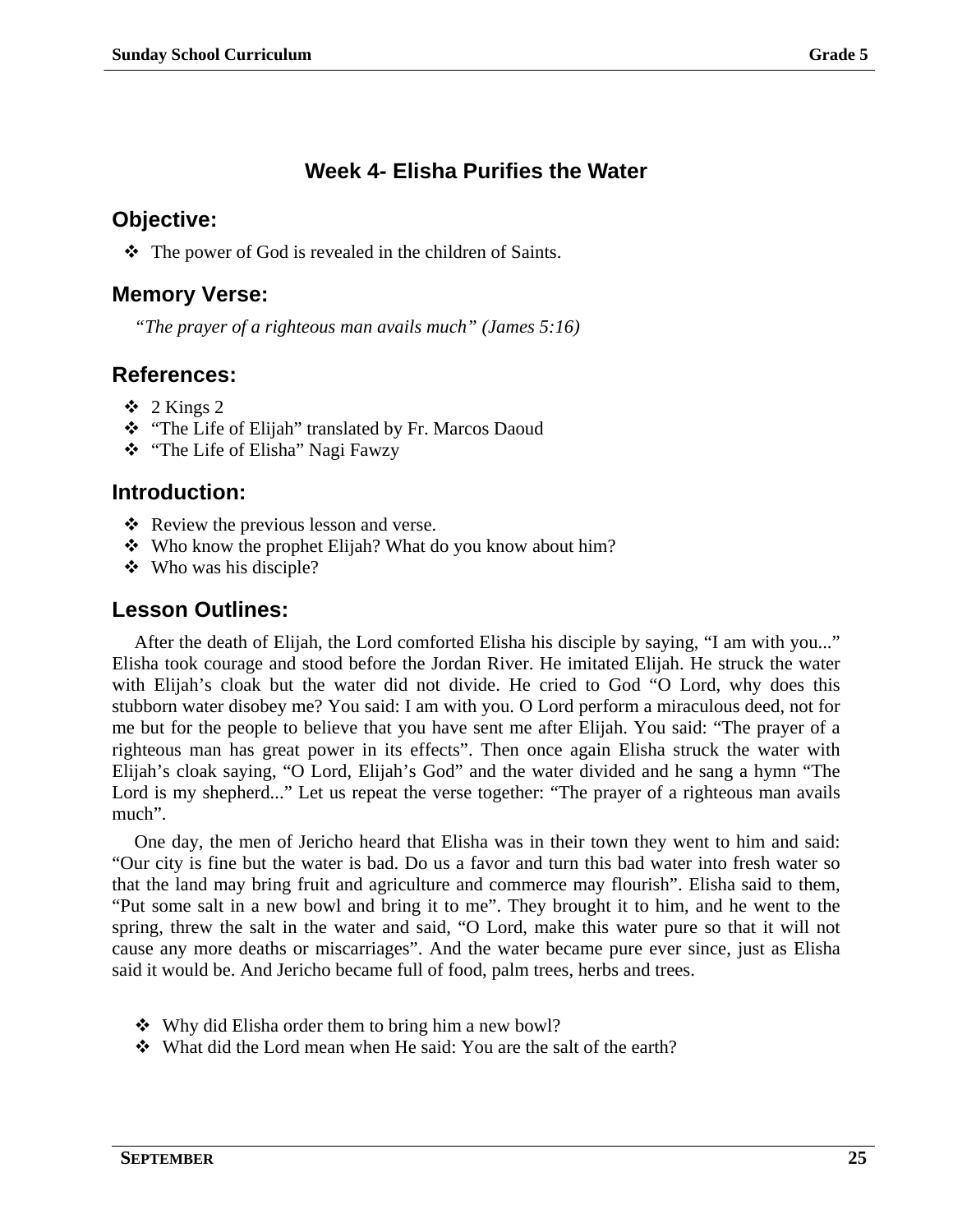- What are the good qualities of both Elijah and Elisha that you like to have?
- What is the name of the city the water of which was bad?
- What did Elisha do to purify its waters?
- \* You can speak about the topic of Intercession... as Elisha interceded with Elijah's God to split the Jordan River.

#### **Conclusion:**

God gave Elisha the power to do miracle and He can give His children gifts and authorities to overcome all troubles and obstacles in their way.

- Let's pray this week and say to the Lord, "O Lord, abide in us and prepare us to be your servants when we grow up".
- Mention what you know about the following cities and write them down in your notebook: Jericho and Jordan.
- Draw one of the scenes of this lesson and color it.
- Advise the children to intercede with one of the saints and befriend them.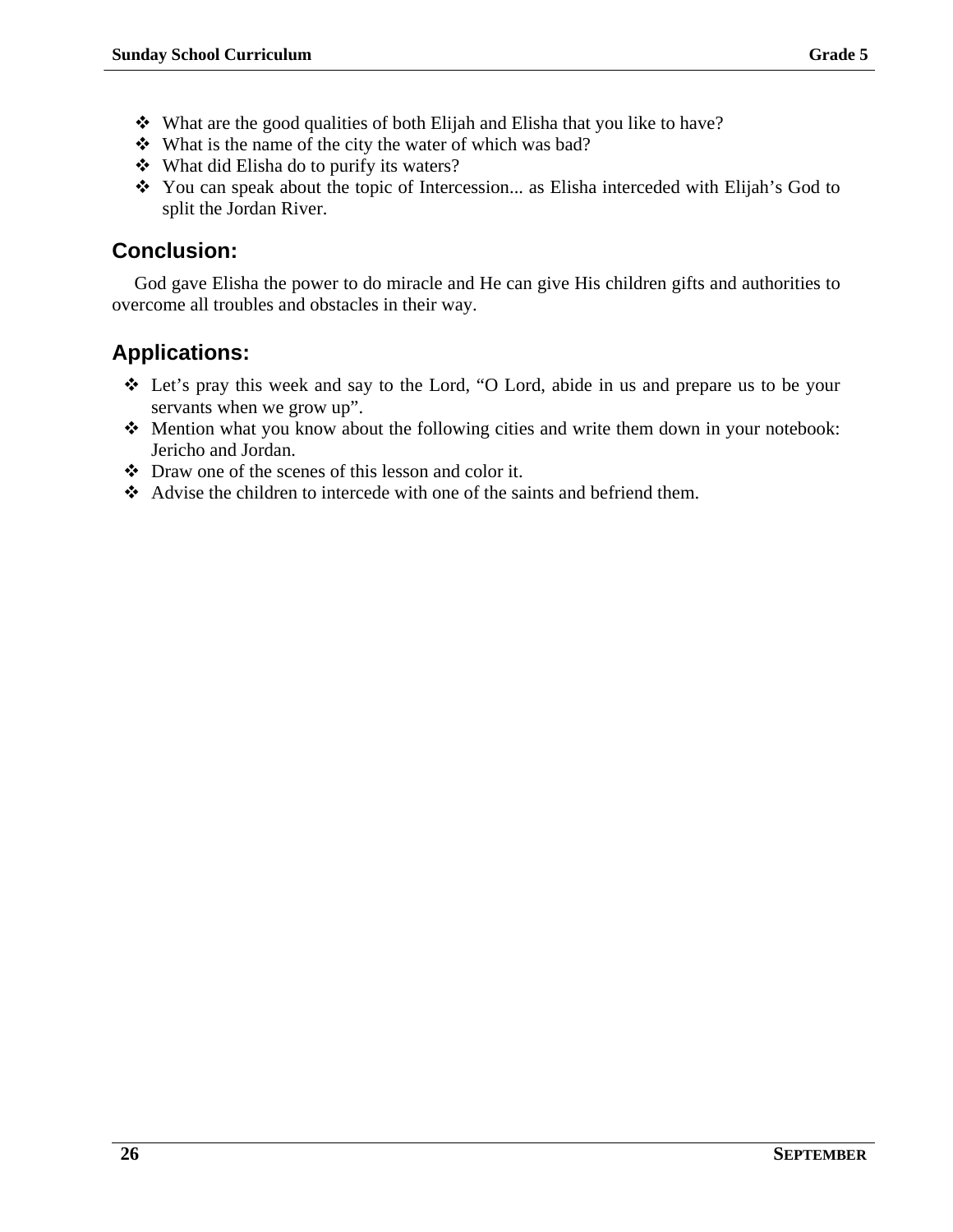# **LESSONS FOR THE MONTH OF OCTOBER**

- **Week 1-** Elisha Brings the Shunammite's Son to Life
- **Week 2-** The Prophets and the Poisonous Food
- **Week 3-** Jesus and Zacchaeus the Tax-Collector
- **Week 4-** Haggai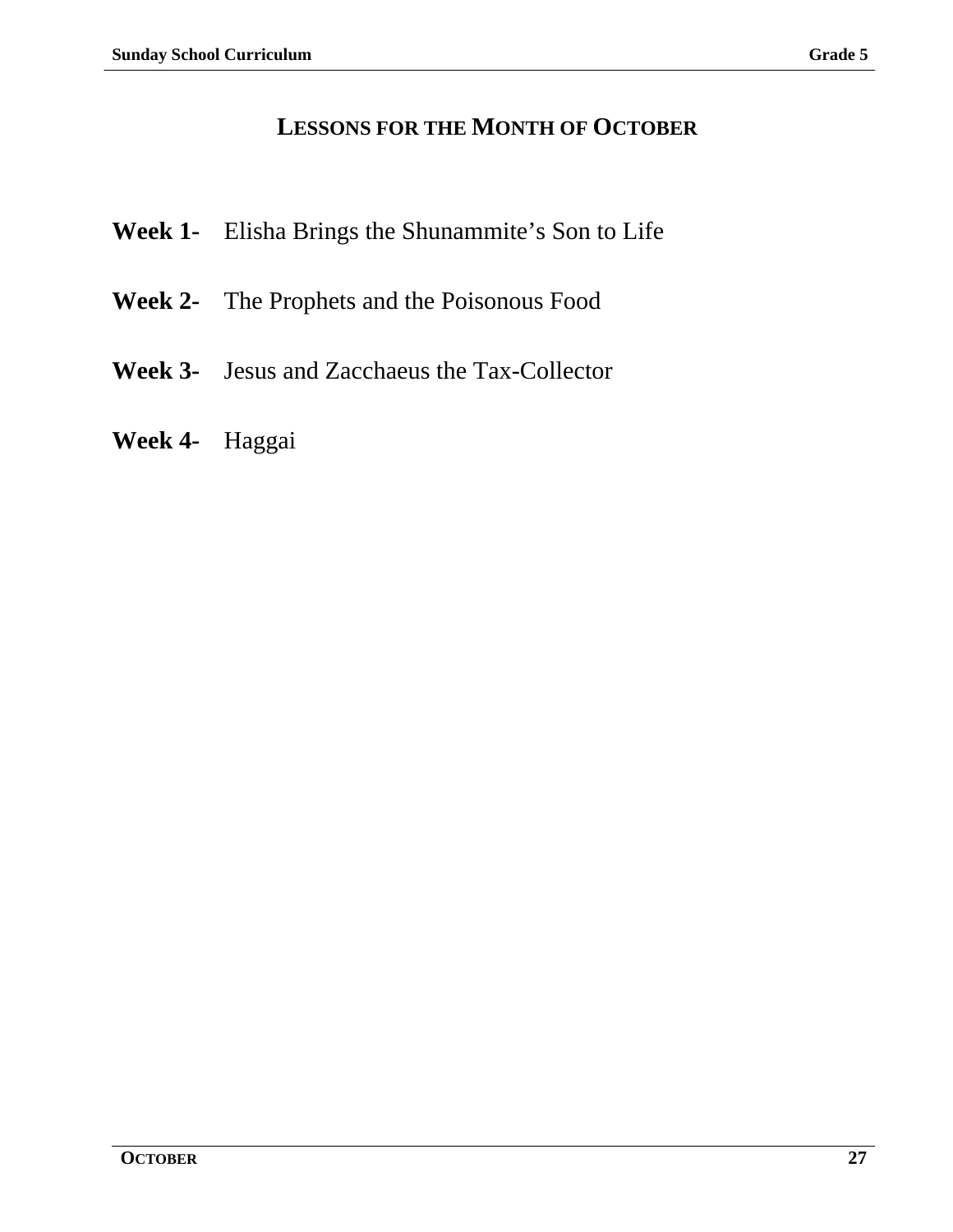# **Week 1- Elisha Brings the Shunammite's Son to Life**

#### **Objective:**

 $\triangleleft$  Emphasizing the power of God in his saints

### **Memory Verse:**

*"I am the resurrection and the life; he who believes in Me, though he may die, he shall live" (John 11:25)* 

## **References:**

- $\div$  2 Kings 4
- "The Life of Elisha" Nagi Fawzy

## **Introduction:**

- $\triangleleft$  Review the previous lesson and verse.
- In ancient times, before Jesus was born, God dealt with His people through His holy prophets. Through them, He showed His power. The people saw their works and glorified God. For example, Elisha was able to purify the water of Jericho. There is another great miracle, which God made by the hands of Elisha.

# **Lesson Outlines:**

Shunem was one of the towns that Elisha served. There was a great, rich and pious woman living in Shunem. Her husband owned wide land and many reapers worked for him. Whenever Elisha went to that town, this lady used to invite him to her house saying: Please come to our house, honor us and bless us and eat food. Because of her simplicity, he answered her call and accepted her invitation. As a model minister, Elisha used to visit the towns he had visited again and again. He visited the patients, comforted those in grief, prayed for them, preached them and solved their problems, but he had nowhere to dwell in, neither in Shunem nor in any other town.

- What is the name of the town?
- What is the name of the prophet?
- Where did he spend the night?

One day, the woman said to her husband, "Let us make a small roof chambers…so that whenever he comes to us, he can go in there". Her husband agreed and they made a small roof chambers and put there for him a bed, a table, a chair and a lamp (Discuss why and what was each used for).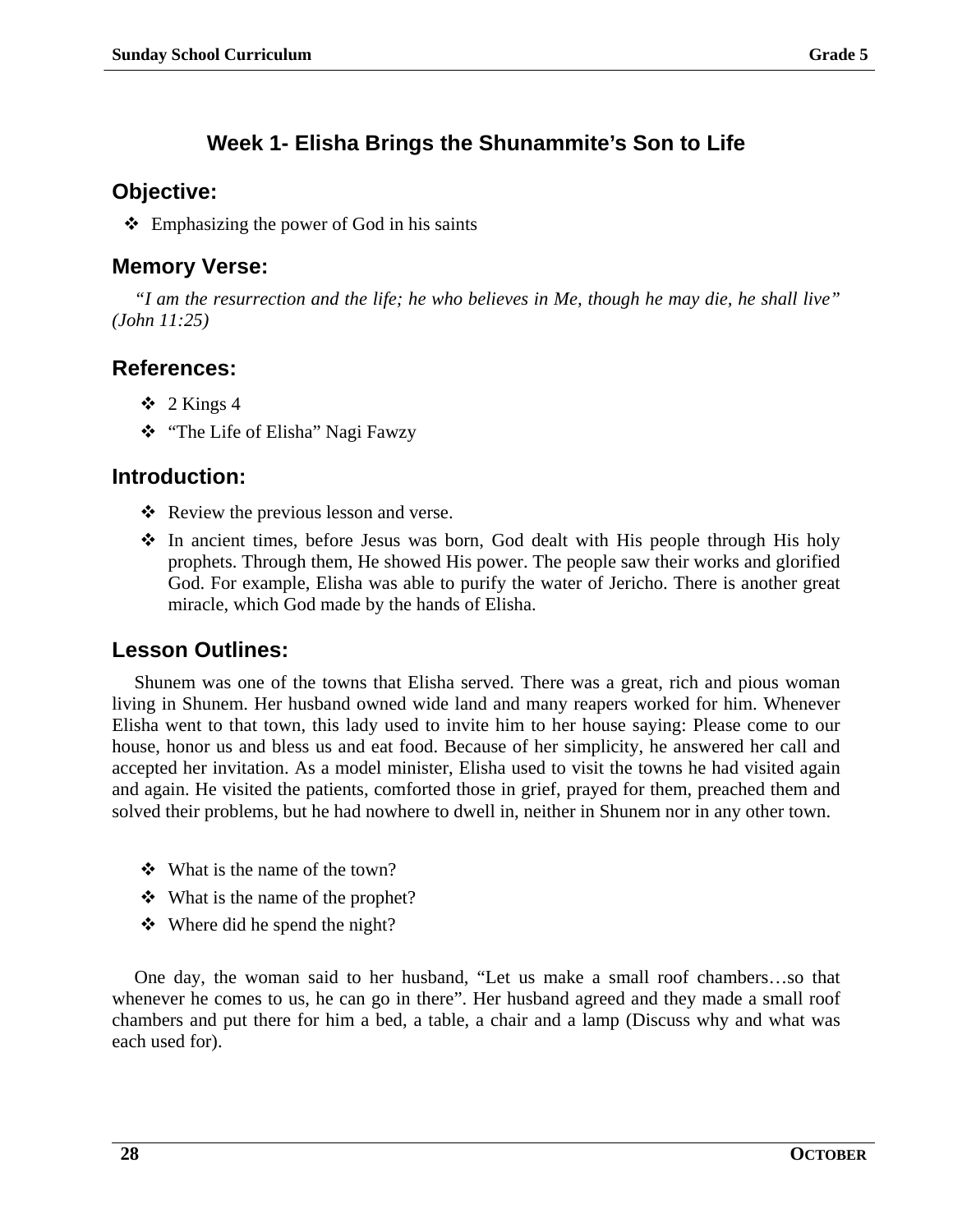When the prophet Elisha came there, they showed him the roof chamber and the prophet thanked them. He used to turn into the chambers and rest there (God liked the Shunammite's house). Elisha wanted to reward the woman so he said to his servant Gehazi, "What is to be done for that woman?" The prophet knew that she had no son, so he said to Gehazi: Call this Shunammite and Gehazi called her. The woman stood before him at the door and the following conversation ran between them:

- + Peace be with you.
- Peace and grace be with you.
- + You have taken all this trouble for us...
- There is no trouble at all. We are pleased to have you among us.
- + What is to be done for you? How shall we reward you?
- Thanks be to God. We need nothing. We are satisfied with what we have.
- + At this season, when the time comes around, you shall have a son.
- How can this be? My husband is old.
- + Do you have faith?
- I believe that what you say will come true through your prayers, O man of God.

After a year, God gave her a son. The boy grew up and he used to go to the field with his father. He went out one day to his father among the reapers. The reapers were busy gathering the crops. It was very hot and the boy could not bear the heat of the sun. He suffered from a sunstroke attack. He felt giddy. He was very tired. He went to his father...My head...My head. The father said to his servant, "Carry the boy to his mother".

The mother embraced her son, kissed him, put him on her lap... he had a temperature... he wept... the mother prayed: "God have mercy... O God, I did not ask for children..." The boy became cold... he stopped breathing... The boy died... "Thy will be done, O Lord". The mother went up and laid the boy on the bed of the man of God in the roof chamber... She knelt down beside the bed and prayed, "O Lord, I had no son, and through the prayers of Elisha, your holy man, you gave me this child... The child is dead but you can bring him back to life. I thank You O Lord on every condition, in every condition and for all conditions, Amen".

- What caused the boy's illness?
- What was the result?
- What did the Shunammite woman do?

She knew that the man of God was at Mount Carmel. She went to him. When he saw her coming, he sent Gehazi to her to ask her what she wanted. Gehazi said to her, "Is it well with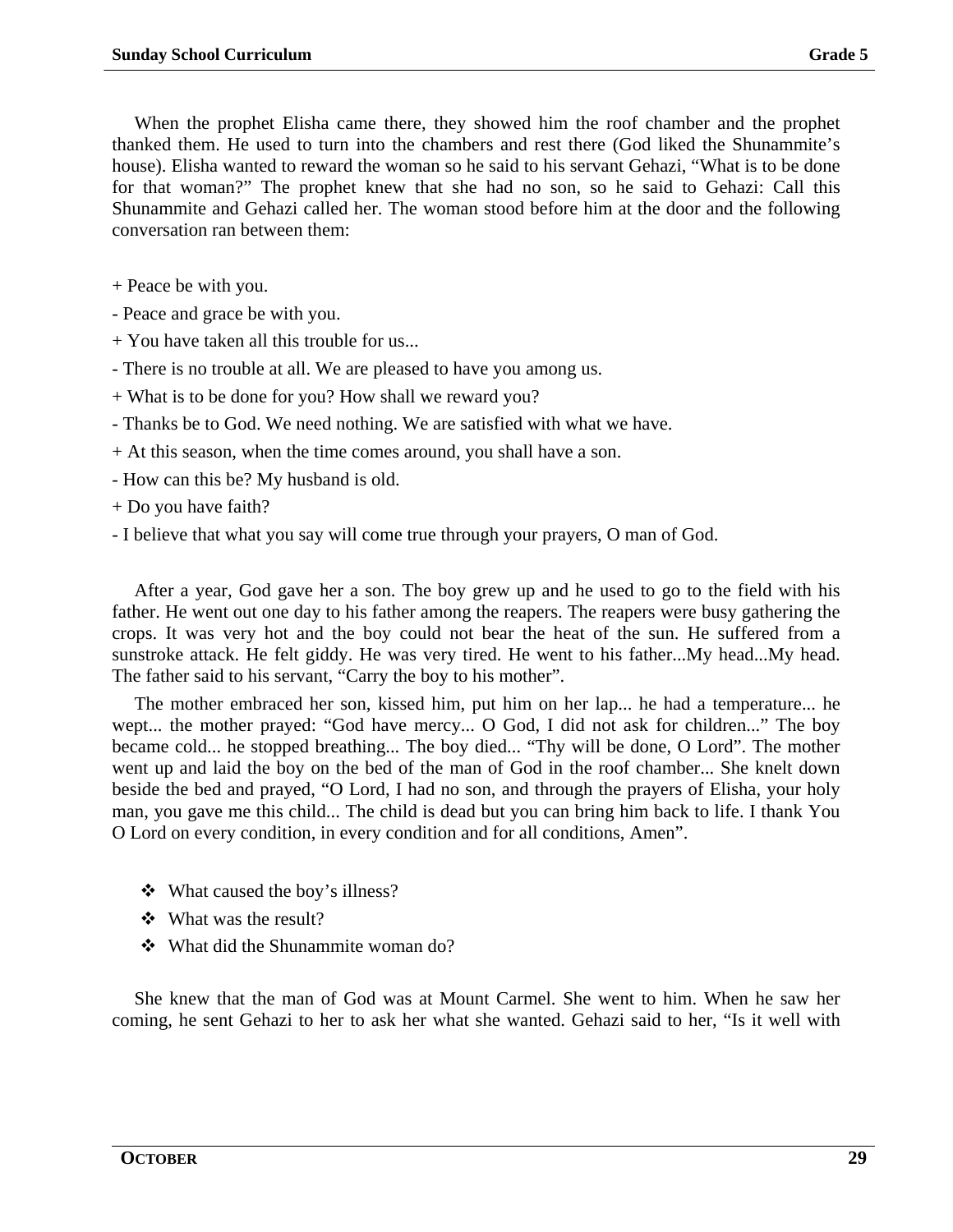you?" and she said, "It is well". "Is it well with your husband?" he asked and she said, "It is well". "Is it well with your child?" he asked, and she said, "It is well".

She was a woman with great faith. The woman drew near to the man of God. She dismounted from the donkey and knelt down to the ground before him. The man of God looked at her face and he felt that she was in bitter distress. She told him what happened in brief. The man of God expressed his sorrow for that severe trouble. He ordered his servant Gehazi to go to her house. He said to him, "Take my staff in your hand, gird up your loins and go ...if you meet anyone do not salute him... lay my staff upon the face of the child".

But the Shunammite woman insisted that the man of God would go with her and he did so. Gehazi went on ahead and laid the staff upon the face of the child, but there was no sound or sign of life. Therefore he returned to meet him and told him, "The child has not awakened".

- Why did the woman go to the man of God?
- What did Gehazi do?

When Elisha was on his way to her house he prayed, "O Lord, glorify your name". He arrived at the house. He prayed... The boy is dead. He was perplexed... "O Lord, you are the Almighty God. You can do everything... Glorify your name... Bring the soul of this boy back to his body so that this family may believe in you, Amen". Elisha went up and laid upon the child, putting his mouth on his mouth, his eyes upon his eyes, his hands upon his hands. He stretched himself upon him... This case needs struggle and seems difficult. The child's body became warm. The prophet got up and walked in the house praying and crying to the Lord repeating the same words...Then he went up again and stretched himself upon the child. The child sneezed seven times... How wonderful! The child opened his eyes. Thanks be to God. The child stood up.

The miraculous deed was performed... God answered Elisha's prayer and the Scripture says, "I am the resurrection... The Lord is God". He thanked God, then summoned Gehazi and said, "Call the woman". The woman came in. She saw the child alive. She was very happy. "Carry your son, your son is alive", the prophet said. The woman fell at his feet bowing to the ground. She thanked God. She kissed Prophet Elisha's hands. She carried her son, kissed him and she glorified God through Elisha, the holy man. Her faith was great.

- What did the woman do when her son died?
- What were the questions that Gehazi said to the woman and what were her answers?
- ◆ How did the woman honor the man of God?
- $\triangleleft$  Who can complete this verse: I am the resurrection...

#### **Conclusion:**

The only son of the Shunammite woman died. She left him in his bed and went to the Prophet Elisha who said to her, "Is it well with you? Is it well with your husband? Is it well with the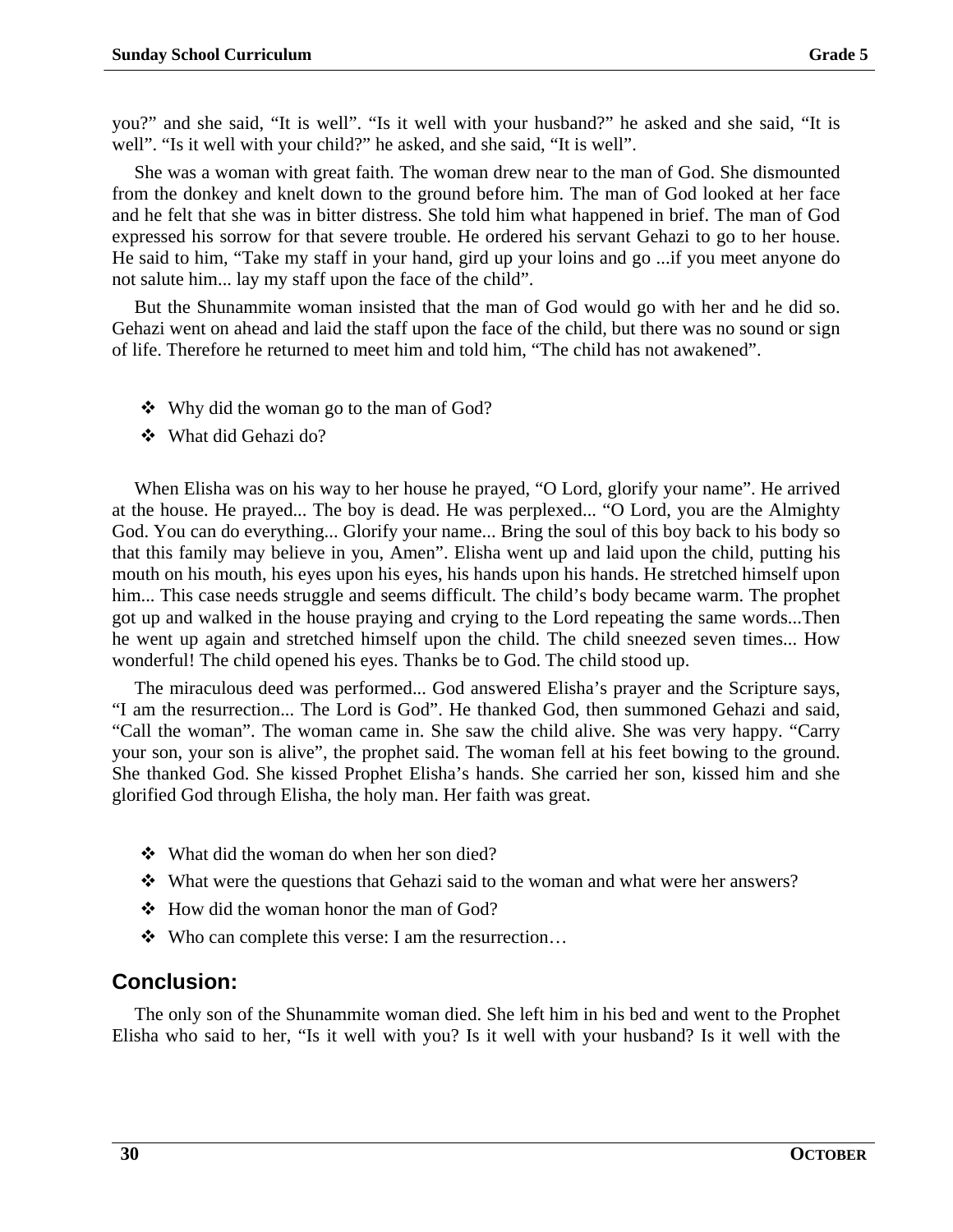child?" And she answered, "It is well". This is the peace of faith, which no one can remove from the hearts of the faithful whatever the circumstances may be.

- Pray for (so and so) who is ill... visit him... ask the priest to visit him and pray for him and anoint him with oil. Pray and say, "O Lord, I pray you heel my friend (so and so)."
- Answer the following questions: Where do you find the story of the Shunammite woman in the Bible? Write the text.
- Complete the following: Jesus said, "I …… and …… and he who …… though …… yet shall he live".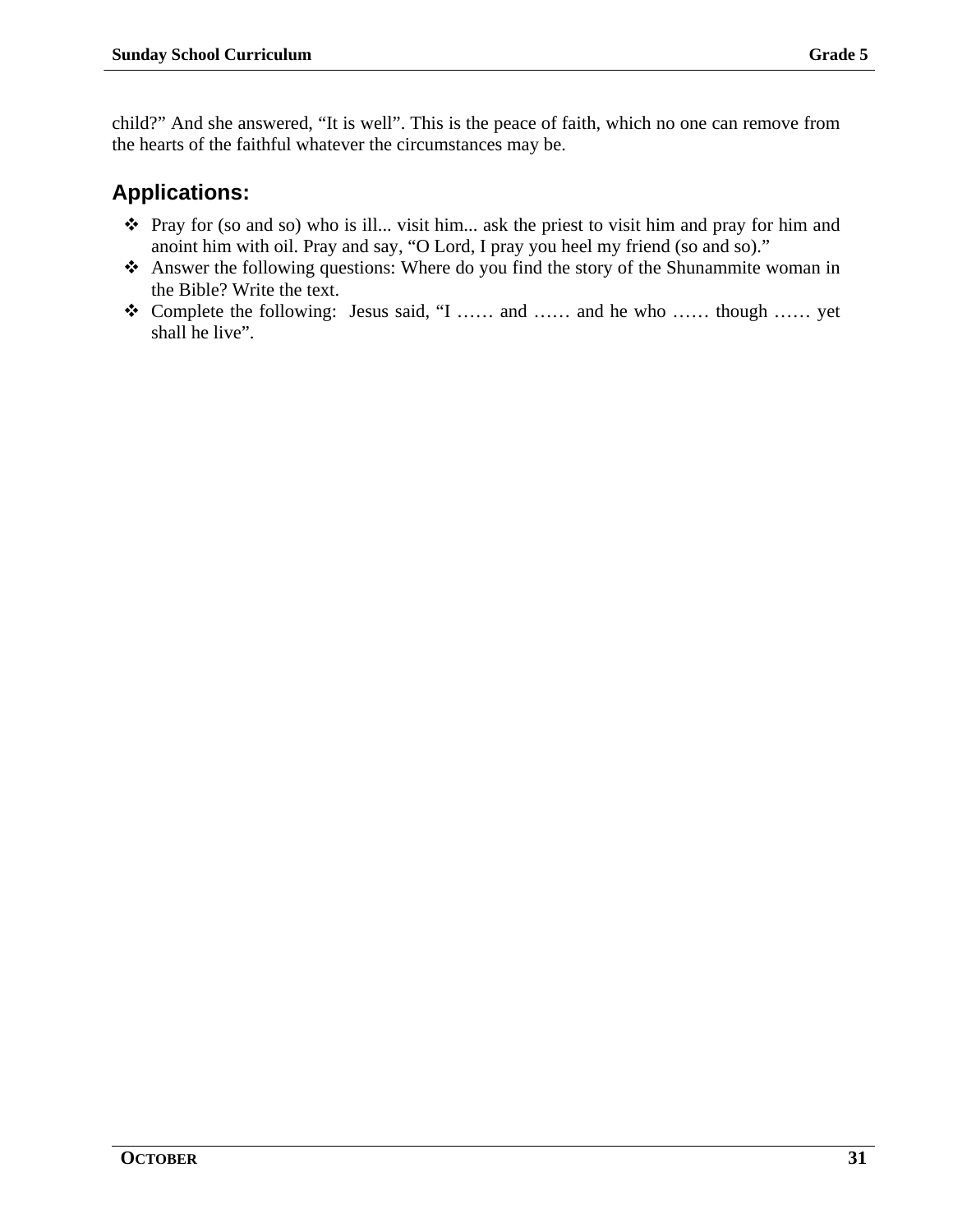# **Week 2- The Prophets and the Poisonous Food**

#### **Objective:**

God protects His children

### **Memory Verse:**

*"And if they drink any thing deadly, it will by no means hurt them" (Mark 16:18)*

## **References:**

- $\div$  2 Kings 4
- \* "The Life of Elisha" by Nagi Fawzy

## **Introduction:**

- $\triangleleft$  Review the previous lesson and verse.
- Who of you prays before eating?
- Who thanks God after eating?
- $\triangleleft$  How do you make the sign of the cross over food?
- Who of you had received a guest last week?

## **Lesson Outlines:**

One day, Elisha entertained the children of the prophets (there were about 50). Elisha was sitting and they were sitting before him... They loved to listen to his teachings and his stories. They were happy to listen to his stories because they were useful and sweet. Elisha loved them, sat with them, asked them and answered them and listened to them.

There was a famine in the land in those days, as rain did not fall. The land dried and plants died and the land did not give forth its fruit but the Lord said, "I will not neglect you".

Elisha thought of giving them food besides the spiritual food so he decided to entertain them. He said to them, "You must be hungry…come and have dinner with me". The men accepted his invitation. Elisha ordered Gehazi his servant to put a big pot on the fire and make some stew for them. But Gehazi was a disobedient lazy disciple. He did not go to the fields to bring fruits because the fields were far away. He found a vine, and picked as many gourds as he could carry. The gourd is a large, hard skinned fleshy fruit of climbing or trailing plant like Colocynth or bitter cucumber. He filled his lap and went back. He sliced them up into the stew and no one saw him doing that. But that food was bitter and poisonous. It moves the bowels, causes colic and vomiting. When the men tasted it, they wouldn't eat it.

Who were Elisha's guests?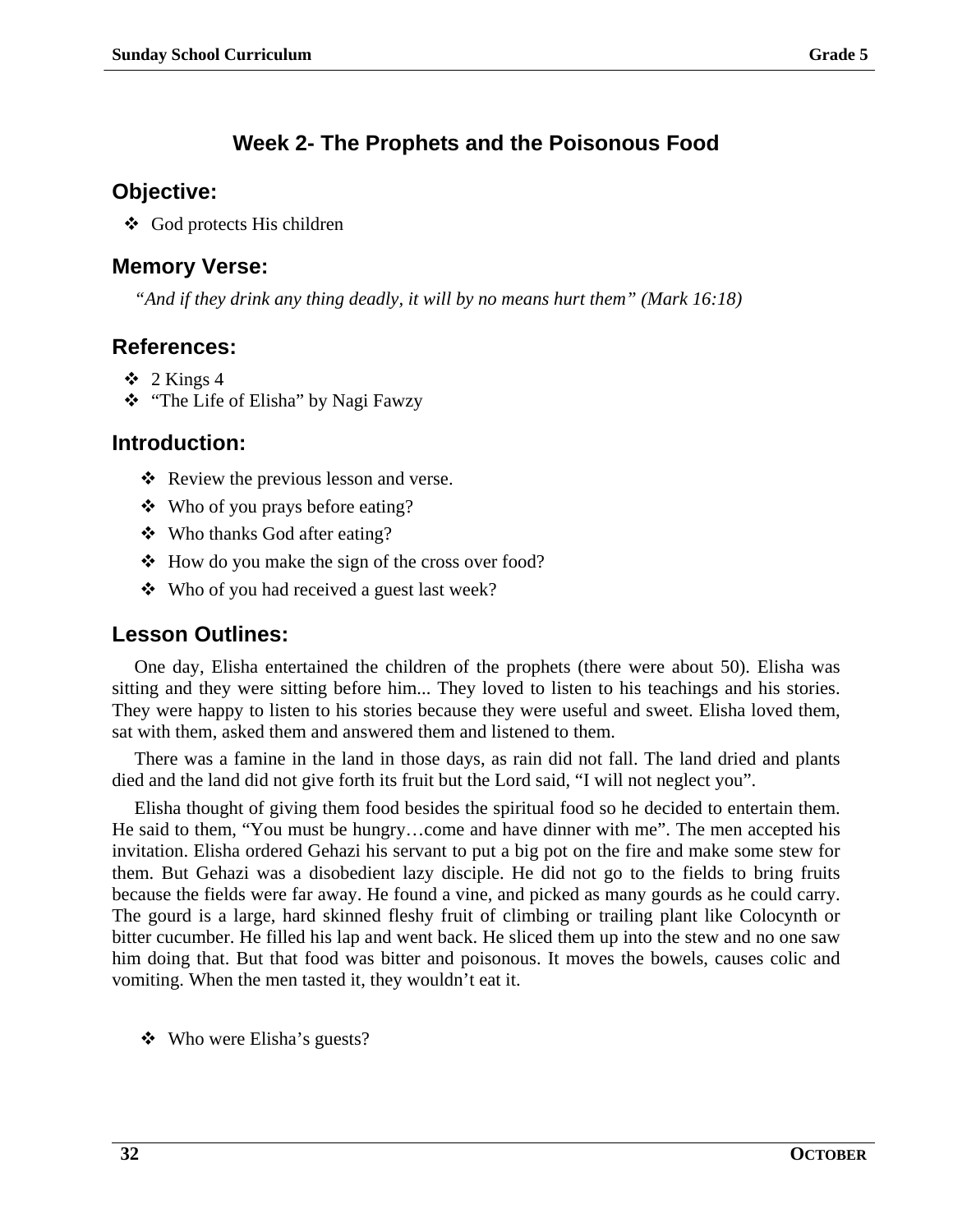- ❖ How many prophets were there?
- Why did they like to sit with him?
- What did Elisha order Gehazi to do?
- What did Gehazi do?
- What was the result of Gehazi's laziness?

It seems that Elisha did not eat with them but he only served them. When they fell that the food was poisonous they said to Elisha, "O man of God, there is death in the pot". Elisha knew what happened by the Spirit. He said to them, "Do not be afraid as God says: And if they drink any deadly thing, it will not hurt them". Elisha said, "Then bring some flour". And he threw it into the pot and asked them to eat. And there was no harm in the pot. Elisha stood up to serve and entertain them... They glorified the Lord for this miracle that He performed through His prophet Elisha. Then they left him saying: Thanks for your hospitality and teachings. Pray for us. What the Lord says is always true: "And when they drink any thing deadly, it will by no means hurt them".

- Explain how the miracle was performed.
- What does this miracle stand for?

The children write notes in their notebooks:

- The meal in the offerings of the Old Testament refers to the Body of Christ.
- Gourd is bitter and sin is bitter.
- $\triangleleft$  Gourd + meal = good food.
- Repentance + incarnation of Christ = Eternal Salvation**.**

#### **Conclusion:**

God does not make a miraculous deed unless it is necessary. Miracles should always glorify God not human beings. This miracle was performed by God on the hand of His prophet Elisha. The miracles happened to protect the faithful prophets to the Lord from any harm. Any miracle that does not glorify the name of God and to the benefit of people is not a true miracle.

- \* Pray so that the Lord may send His blessings and bless the food offered to you, and make the sign of the cross over your food.
- Search for another miracle that happened in the Old Testament to glorify the name of the Lord.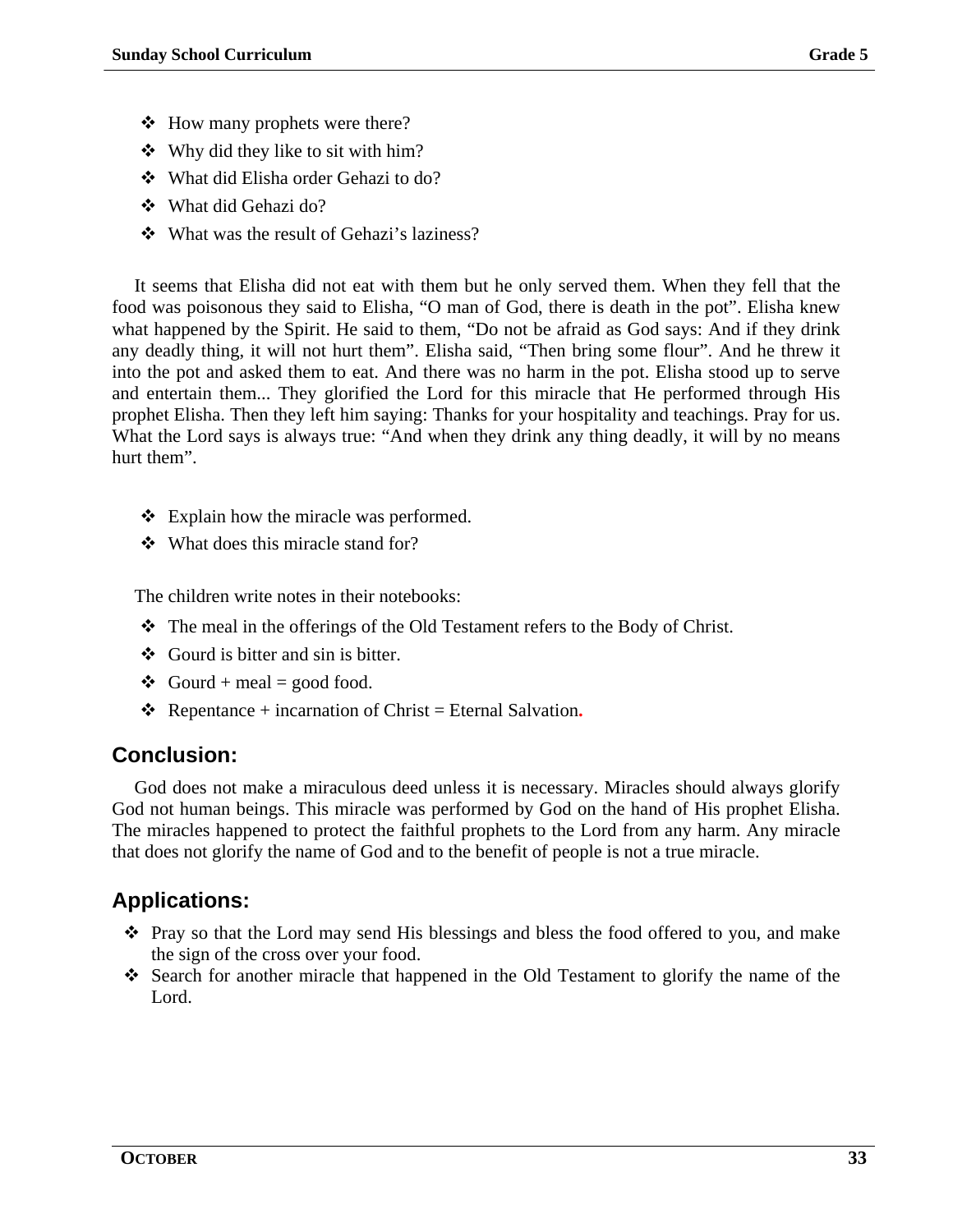# **Week 3- Jesus and Zacchaeus the Tax-Collector**

#### **Objective:**

Emphasizing Christ's love for sinners

#### **Memory Verse:**

*"Jesus said to him: Today, Salvation has come to this house" (Luke 19:9)*

## **References:**

Luke 19

#### **Introduction:**

- ❖ Review the previous lesson and verse.
- $\triangleleft$  What does the word "tax collector" mean? (= the man who collects taxes)
- Why was a tax collector a sinner?
- Why did all the people hate him?

## **Lesson Outlines:**

Zacchaeus was a short man. He was a tax collector. He was greedy who loved money so badly. His friends were very few because he was selfish... but Zacchaeus desired to see Jesus.

- Who was Zacchaeus?
- Whom did he desire to see?

Zacchaeus wanted to see Jesus Christ. He came to know that He is coming to the city of Jericho.

Zacchaeus went out quickly, leaving his papers and files on the table. But Zacchaeus only saw crowds of people drawing near. Because Zacchaeus was a short man and wanted to see Jesus he thought of a plan. There was a Sycamore tree near him and children were playing on its branches. He ran to it forgotten his job, status and age and made an attempt to climb the tree. He made a great effort, as the tree was so smooth that it was difficult to climb. After many attempts, he managed to climb the tree and found himself among the leaves. His desire to see Jesus increased. He hoped to see Jesus. The crowds approached him - children, women, men, young men - all surrounded Jesus and each one wanted Jesus to bless him and heal him. The crowds passed under the tree and stood there for some time. Why? Jesus lifted up His eyes and the crowds did the same. They thought that Jesus was praying but He fixed His eyes on Zacchaeus and said: "Zacchaeus". Zacchaeus was surprised, "How did he know my name?" he thought. "Come down quickly, Zacchaeus, I will have dinner in your house". Zacchaeus was very happy. He went down quickly. He bowed down to Jesus. Jesus kissed him. Zacchaeus invited all those people to have dinner in his house. He made a great feast (Describe it). Zacchaeus served them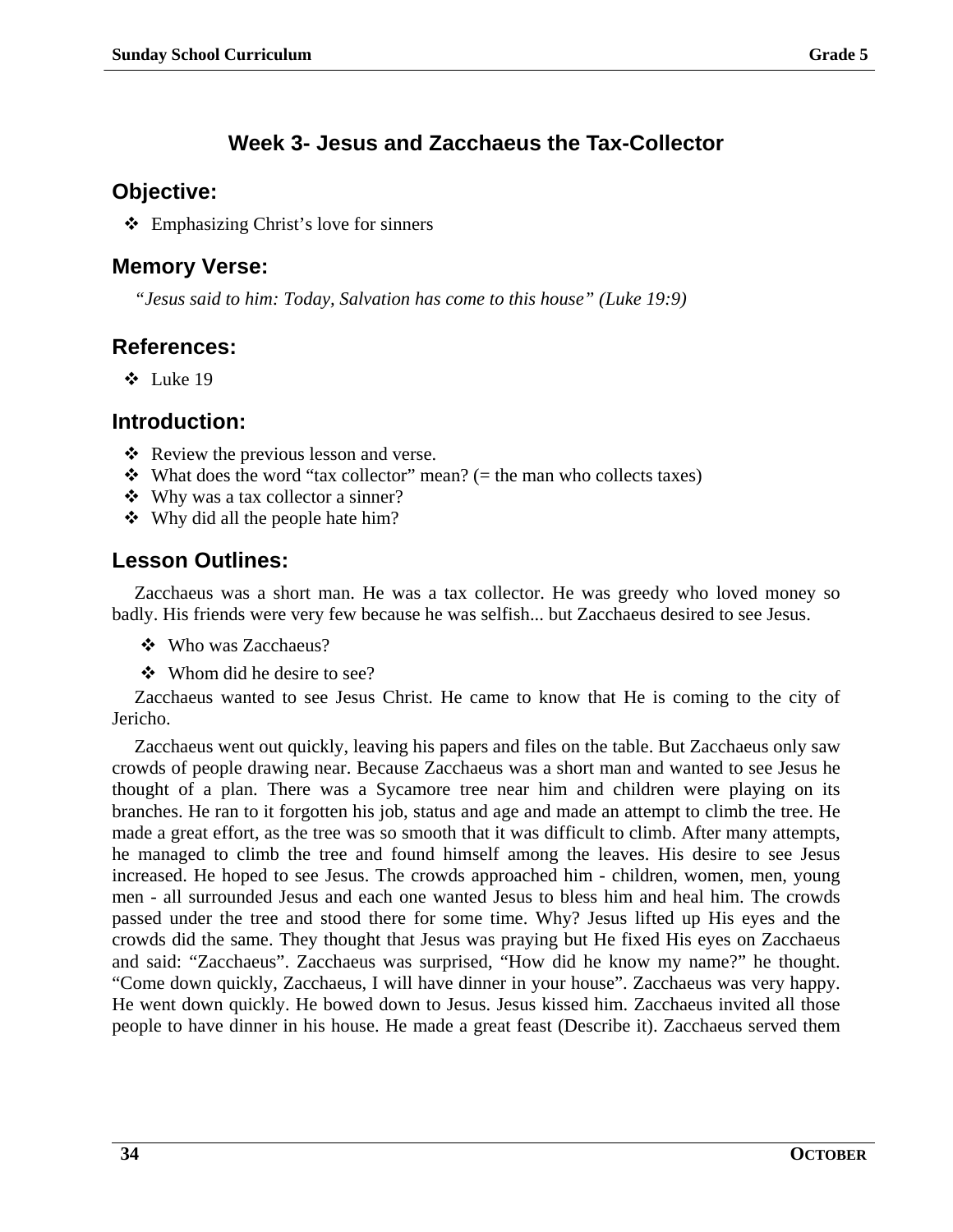(Describe Zacchaeus' feelings of joy when Jesus entered his house and mention the words you think he said to make Jesus and the guests happy) and ask the children:

- ❖ How would you entertain your guest?
- How did Jesus know the name of Zacchaeus?
- What does the Lord Jesus know about you?

Then Zacchaeus stood up before the Lord and the crowds and said, "Lord, I was a wicked man, unjust and cruel. I love money before I knew you. I now repent…forgive me... I will give half my belongings to the poor, and if I have cheated anyone, I will pay him back four times as much. The widow, from whom I took 25 coins, will be given 100 coins. I'll do this with joy so long as You have accepted me and love me (Describe how the Lord was pleased with Zacchaeus who repented and His declaration: Today salvation has come to this house). Jesus became a friend to Zacchaeus and many people became friends to Zacchaeus too.

- What is the name of the city?
- How was Zacchaeus able to see Jesus?
- What did Zacchaeus make to entertain Jesus?
- $\div$  Say the verse: Jesus said to him...

#### **Conclusion:**

The Lord cares about us more than we care about ourselves. Jesus, who sits by the well of water to speak to the Samaritan woman, is He who passes by the Sycamore tree to invite Zacchaeus and promised to visit him.

- Always go to church and invite others to go with you.
- Invite friends or neighbors to your house as an example of the Christian loving house
- Plan to give up something you like this week for the sake of Christ, e.g. chocolate, computer games, etc.
- $\div$  Select the right word:
	- = Zacchaeus was a (short -tall) man.
	- = Zacchaeus loved (God -people -money).
	- = Zacchaeus climbed a (fig -sycamore) tree to see Jesus.
- Arrange the words of the following verse: Jesus him -to -said -this -house -to -come today -has –salvation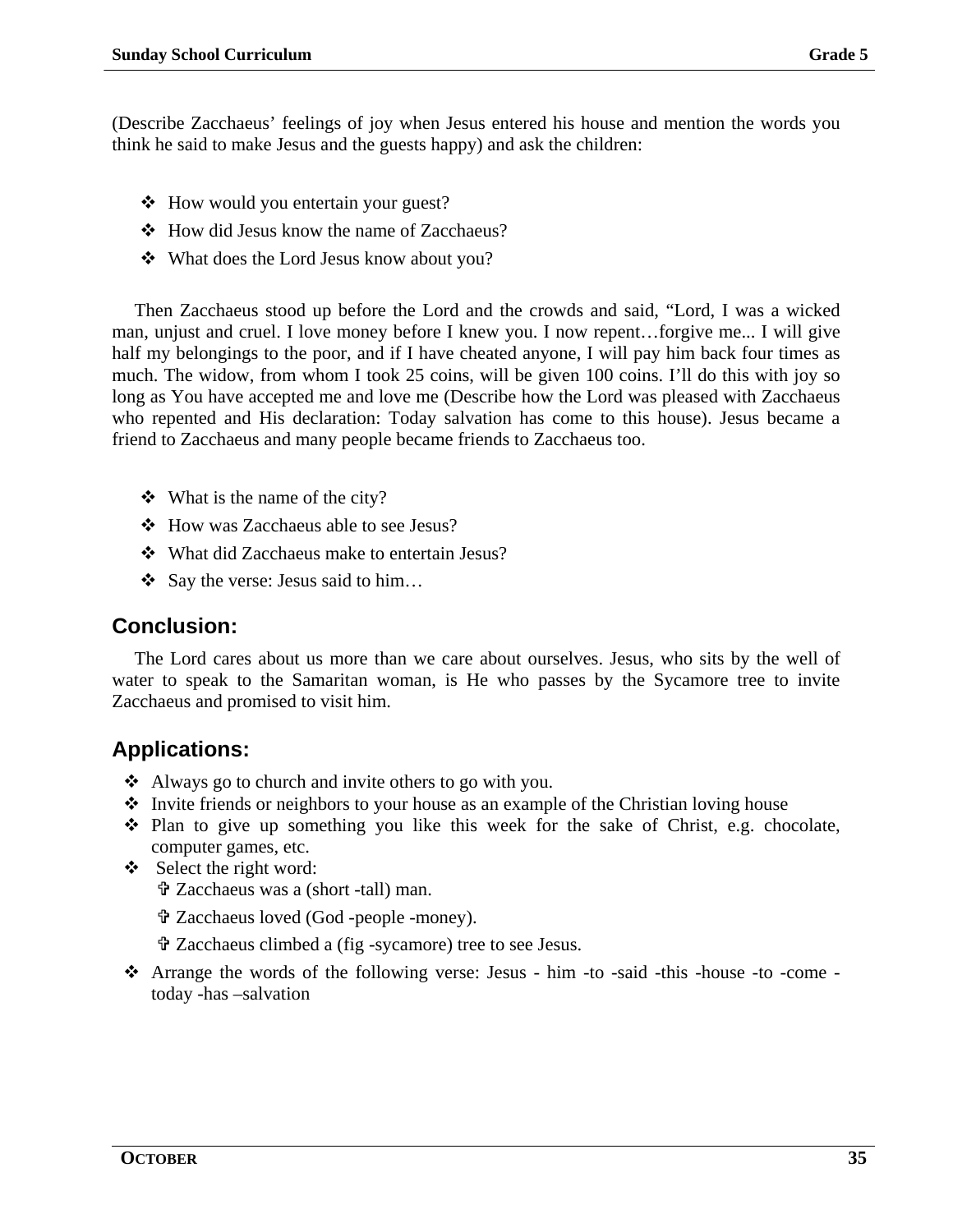# **Week 4- Haggai**

#### **Objective:**

 $\triangleleft$  Giving God the first priority in our life to receive His blessings

### **Memory Verse:**

*"But seek first the kingdom of God and His righteousness and all these things shall be added to you" (Matthew 6:33)*

## **References:**

- Book of Haggai
- \* "Interpretation of Haggai" Fr. Tadros Y. Malaty

#### **Introduction:**

- ❖ Review the previous lesson and verse.
- Review with the students how many books are in the Bible? How many in the Old Testament? And how many in the new Testament?

#### **Lesson Outlines:**

Haggai prophesied in 520 BC. The meaning of Haggai is probably derived from the Hebrew word "hag", which means "festival". It may also be an abbreviated form of Haggiah meaning "festival of Yahweh". Thus, Haggai's name means festal or festive.

He was about seventy five when he prophesied. It is equally likely, however, that he was born in Babylon during Captivity. He returned from Babylon with the remnant under Zerubbabel and evidently lived in Jerusalem.

In 538 BC, Cyrus of Persia issued a decree allowing the Jews to return to their land and rebuild their temple. The initial optimism upon returning to their homeland was dampened by the desolation of the land, crop failure, hard work, hostility and other hardships.

In 536 BC, work on the temple began. The pessimism of the people led to spiritual lethargy and they became preoccupied by their own building projects. It was in this context that God called His prophets Haggai and Zachariah to the same task of urging the people to complete the temple.

Haggai acted as God's man in God's hour, he started giving a strong and frank series of four terse sermons. He told them the work on the temple has ceased and the people have become more concerned with the beautification of their own houses than with the building of the central sanctuary of God. The four messages were:

A) The completion of the latter temple (1:1-15)

B) The glory of the latter temple (2:1-9)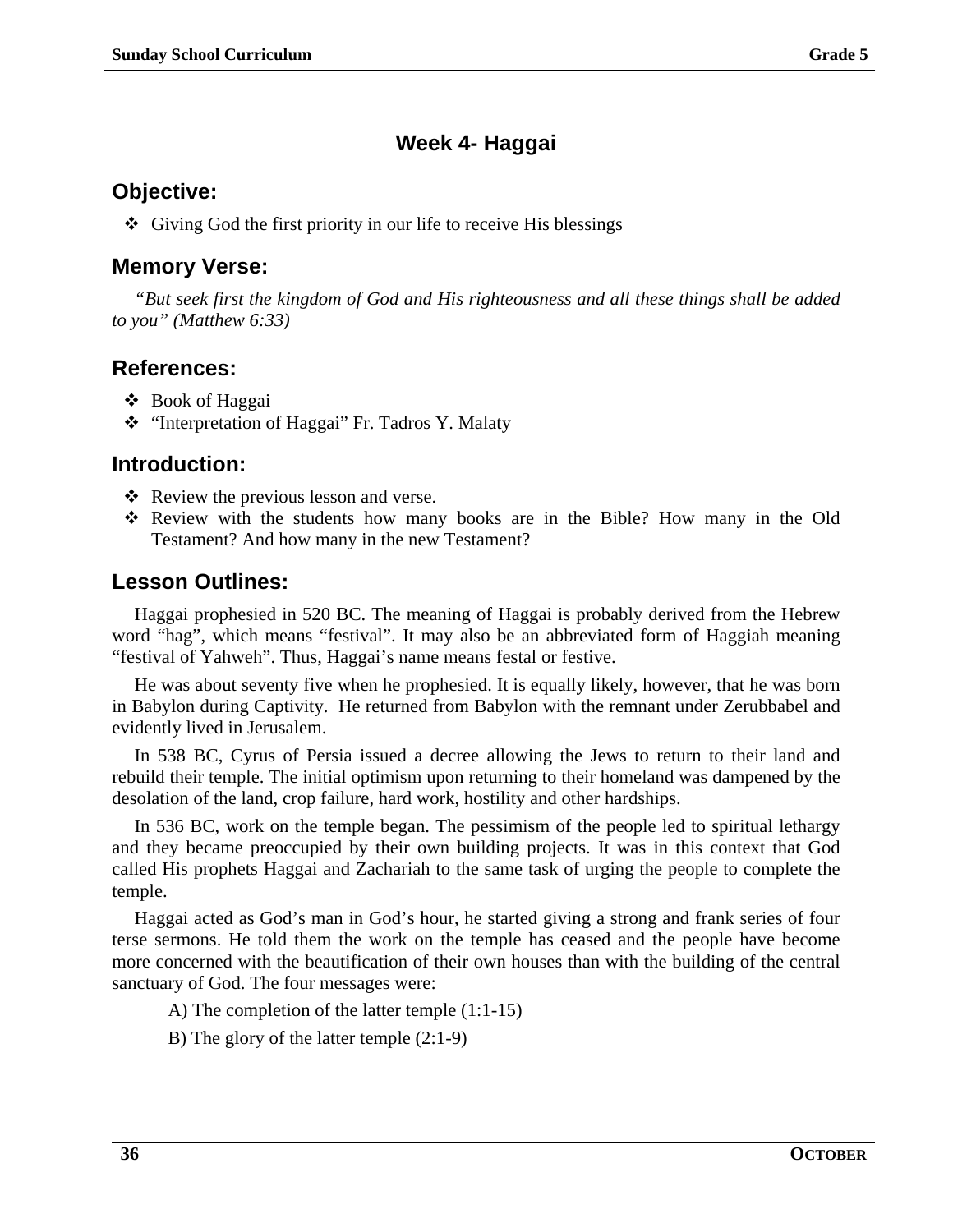- C) The present blessings of obedience (2:10-19)
- D) The future blessings of promise (2:20-23)

#### **A. The completion of the latter temple (1:1-15)**

When the remnant returned from the Babylon under Zerubbabel, they began rebuilding the temple of the Lord. The work soon stopped and the people found excuses to ignore it as the years passed. They had no problem in building rich dwellings for themselves while claiming that the time for building the temple had not yet come. God communicated directly to them through His prophets Haggai, Zerubbabel the governor, and Joshua the high priest. All the people responded and twenty three days later again they started to work on the temple.

#### **B. The glory of the latter temple (2:1-9)**

In a few short weeks the enthusiasm of the people soured into discouragement; the elders remembered the glory of Solomon's temple and dishonored the present temple. Haggai's prophetic word of encouragement reminded the people of God's covenant and promises in the past, and His confident plans for their future (the glory of this latter temple shall be greater than the former 2:9)

#### **C. The present blessings of obedience (2:10-19)**

Haggai's message to the priests illustrated the concept of contamination of sin that block the blessing of God. Because the people have obeyed God in building the temple, they will be blessed from that day forward.

#### **D. The future blessings of promise (2:20-23)**

On the same day that Haggai addressed the priests, he gave a second message to Zerubbabel saying: God will move in judgment and in His power He will overthrow the nations of the earth (2:21, 22). At that time, Zerubbabel, a symbol of the Messiah to come will be honored. The Messiah is portrayed in Zerubbabel: "I will take you, Zerubabbel and I will make you as a signet ring for I have chosen you" (2:23) sealing both branches together.

## **Conclusion:**

His basic theme was clear, that they must reorder their priorities and complete the temple before they can expect the blessing of God upon their efforts. Haggai brought them to an understanding that circumstances become difficult when people place their own selfish interests before God's. When they put God first and seek to do His will, He will bring His people joy and prosperity.

- $\triangleleft$  Read the two chapters of the Book of Haggai at home this week.
- $\triangle$  Chose a verse you like and write down your meditation and thought about it. Bring it to the class next week to share it with the rest of the class.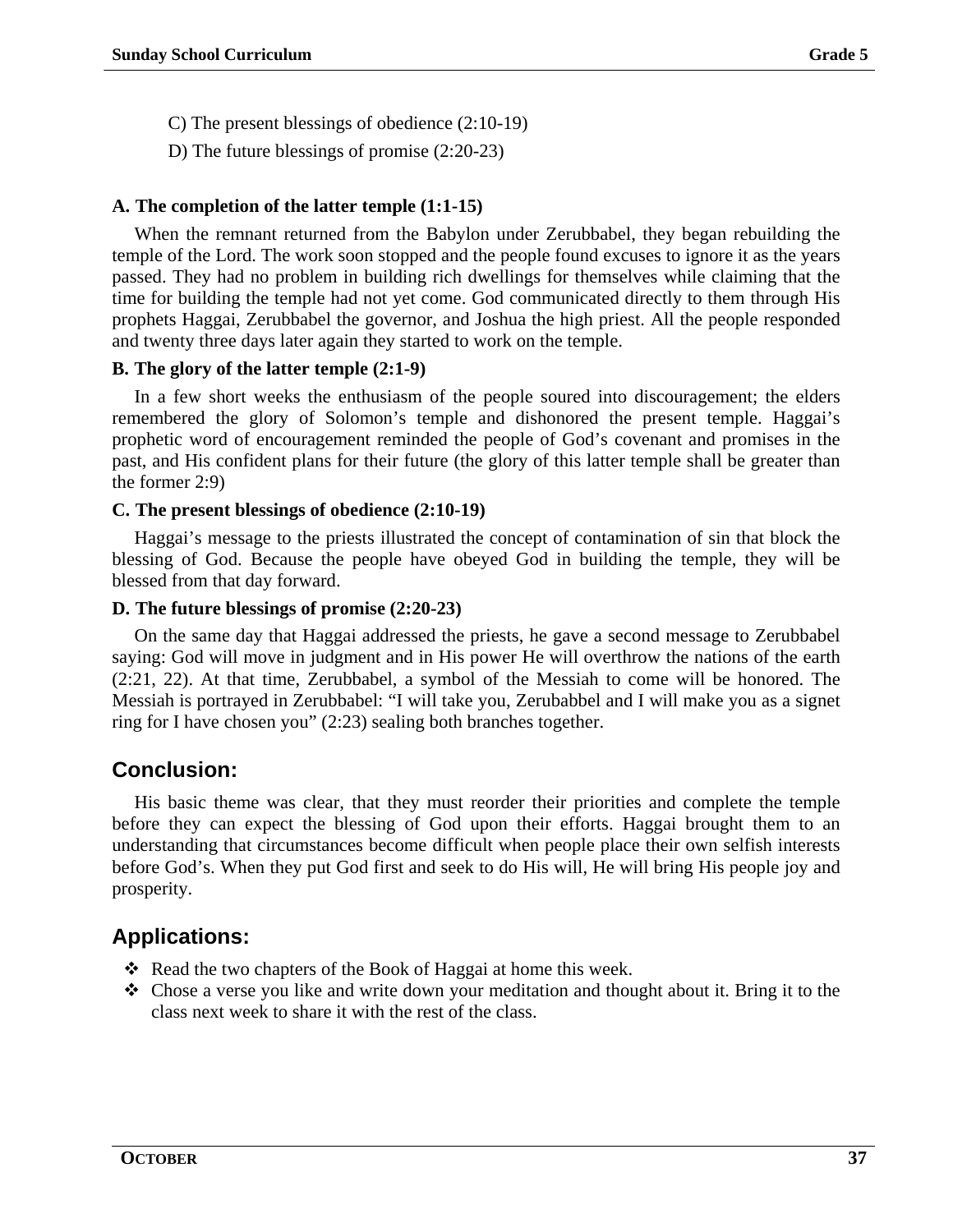# **LESSONS FOR THE MONTH OF NOVEMBER**

- **Week 1-** Honor Your Father and Mother
- **Week 2-** Exploring the Promised Land
- **Week 3-** Jesus Heals a Bleeding Woman
- **Week 4-** The Bronze Serpent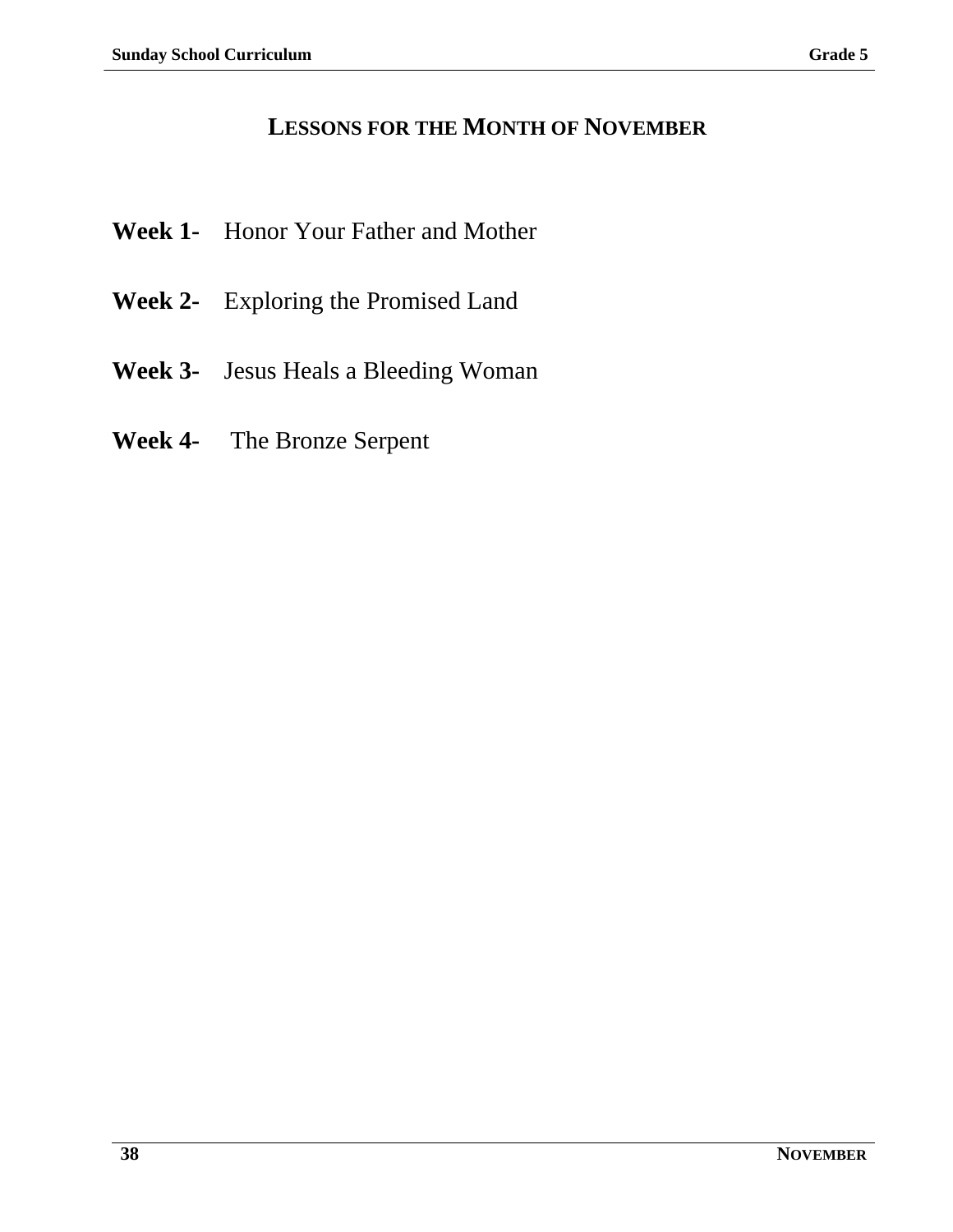# **Week 1- Honor Your Father and Mother**

#### **Objective:**

- Teach the children to obey and respect their parents
- Children should learn how to reward their parents for their love
- Children should learn how to respect each other

#### **Memory verse:**

*"Honor your father and your mother, that your days may be long upon the land" (Exodus 20:12)*

#### **References:**

Nelson Study Bible

#### **Introduction:**

- ❖ Review the previous lesson and verse.
- God gave His people the Ten Commandments to live by them.
- Honor your father and your mother is the fifth commandment given by God. It comes before "you shall not kill" this means that the Lord regards this commandment as very important.

# **Lesson Outlines:**

#### **A. Consequences of disobeying this commandment**

God not only commanded us to honor our parents but He made it clear that whoever disobeys, curses or abuses them will be severely punished, "And he who strikes his father or his mother shall surely be put to death" (Exodus 21:15), "And he who curses his father or his mother shall surely be put to death" (Exodus 21:17; Leviticus 20:9), "He who mistreats his father and chases away his mother is a son who causes shame and brings reproach" (Proverbs 19:26).

Disobedience could be by words of cursing or even by looking at them without respect, "The eye that mocks his father, and scorns obedience to his mother, the ravens of the valley will pick it out, and the young eagles will eat it" (Proverbs 30:17).

#### **B. How to honor our father and mother?**

You can honor your father and mother by obeying them with understanding, "My son, hear the instruction of your father, And do not forsake the law of your mother" (Proverbs 1:8). Be nice and cheerful when they ask you to do something for them and show respect in the way you talk to them and in your discussion with them.

Make them feel your love for them. Jesus taught us that we should love our enemies, how much more then should we love our parents and sacrifice everything for them and always pray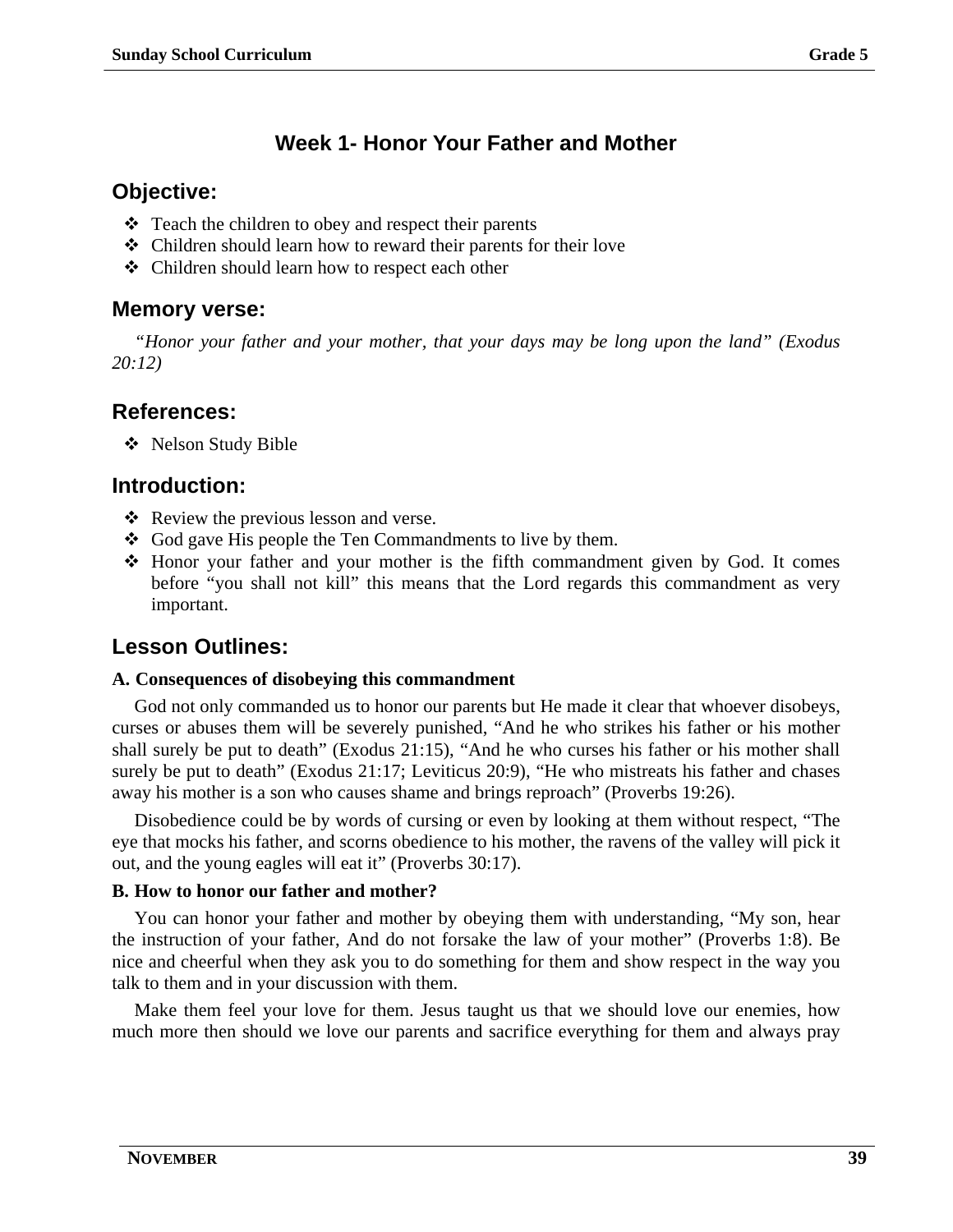for them "A wise son makes a glad father, but a foolish son is the grief of his mother" (Proverbs 10:1), "A wise son makes a father glad, but a foolish man despises his mother" (Proverbs 15:20).

Support them for the Lord said that honoring parents and supporting them and providing them with the money they need is more important than offering money as sacrifice to the temple, "But if anyone does not provide for his own, and especially for those of his household, he has denied the faith and is worse than an unbeliever" (1 Timothy 5:8).

Our society, Christians and non-Christian, dedicate a certain day of the year for each of them. We celebrate Mother's Day and Father's Day to honor them and show them how much we value them.

It is important to obey them in the Lord. This means to have always Christ in front of us and to obey them in what pleases the Lord Jesus.

#### **C. Rewards of honoring our parents**

Honoring your father and your mother is the only commandment out of the Ten Commandments that is followed by a promise, "Honor your father and your mother, as the Lord your God has commanded you, that your days may be long, and that it may be well with you in the land which the Lord your God is giving you" (Deuteronomy 5:16). God promises a reward "that your days be long" This proves to us how important it is for God that we obey this commandment.

- ◆ Why did the Lord command that man should honor his parents?
- Who else should we honor other than our own fathers?
- ❖ What promise comes with this commandment?

## **Conclusion:**

Honoring the parents and respecting them is a commandment of God to His children. It is the first commandment with a promise of a reward even on earth. Let us respect our parents according to the word of our Lord as Jesus Christ respected His mother St. Mary and St. Joseph.

- \* Try to show your parents this week how much you love them.
- Write down all the things that your parents do for you and you need to thank them for.
- Draw a "Thank you" card for your parents thanking them for things they have done for you.
- Show respect for everyone around you.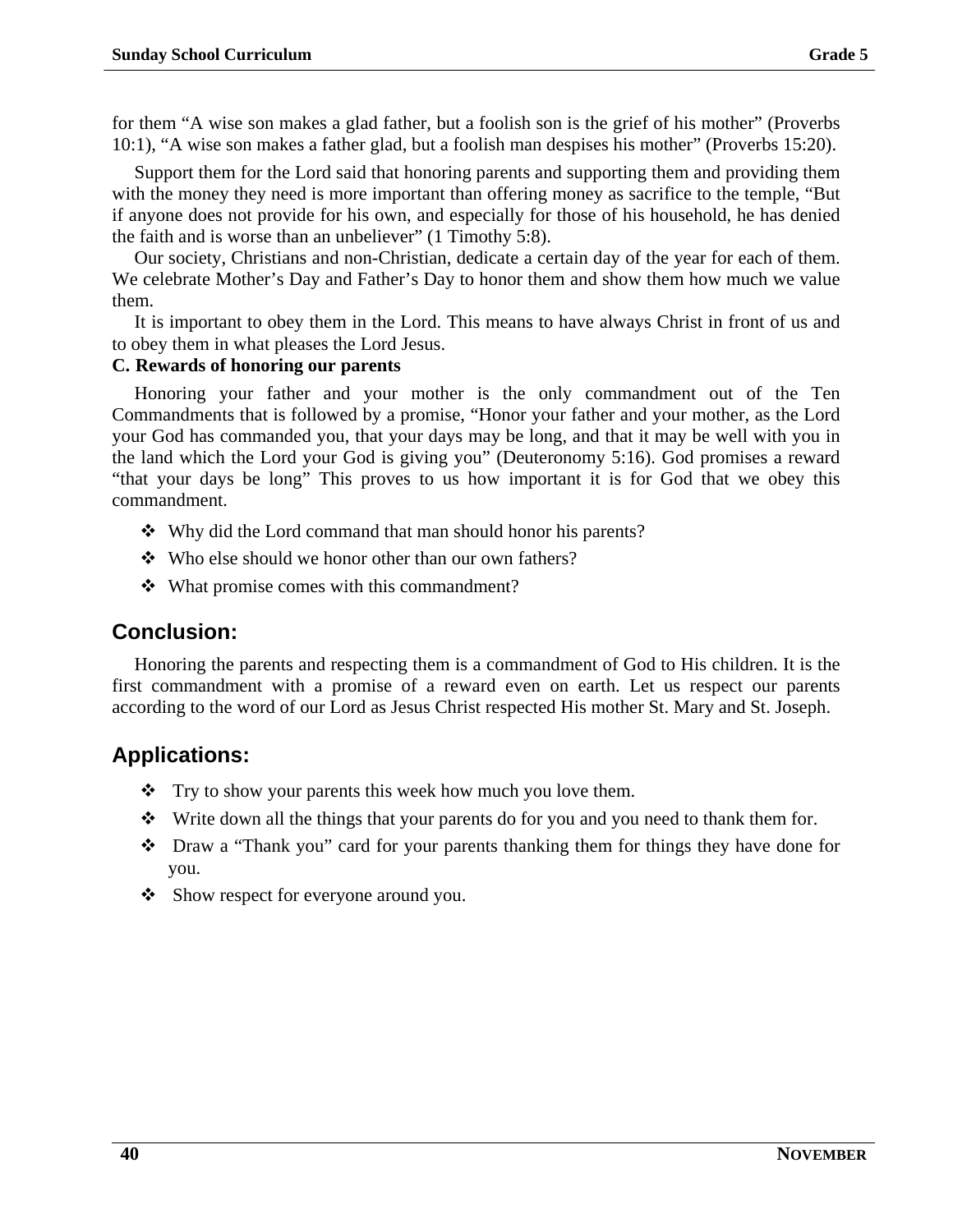# **Week 2- Exploring the Promised Land**

#### **Objective:**

 $\triangleleft$  Complete trust in the God's promises

## **Memory Verse:**

*"I will not leave you or forsake you. Be strong and of good courage" (Joshua 1:5, 6)* 

## **References:**

- $\div$  Numbers 13 & 14
- \* "The Life of Moses" F. B. Mayer, translated by Fr. Marcos Daoud

## **Introduction:**

- ❖ Review the previous lesson and verse.
- Who remembers the state of the ancient people in the land of Egypt?
- $\triangleleft$  What is the name of the King?
- Whom did the Lord call to bring the people out of Egypt?

## **Lesson Outlines:**

The Lord regarded the distress of His people and what pharaoh did. The Lord wanted to save His people from the land of bondage. The Lord chose Moses to lead the people to the land, which he promised to give them, a land flowing with milk and honey.

Who remembers the name of this land?

Moses obeyed the Lord and trusted Him. He led the people to victory. The Lord says; "I will not leave you or forsake you". On their way out of Egypt they were singing the hymn "All your children my Lord". The Lord performed many miraculous deeds.

**❖** Who remembers some of these miracles?

Moses led the people till they reached the Jordan River. The Lord ordered Moses to send men to explore the Promised Land, the Land of Canaan. Moses chose a man from each tribe.

 $\triangleleft$  How many tribes were there?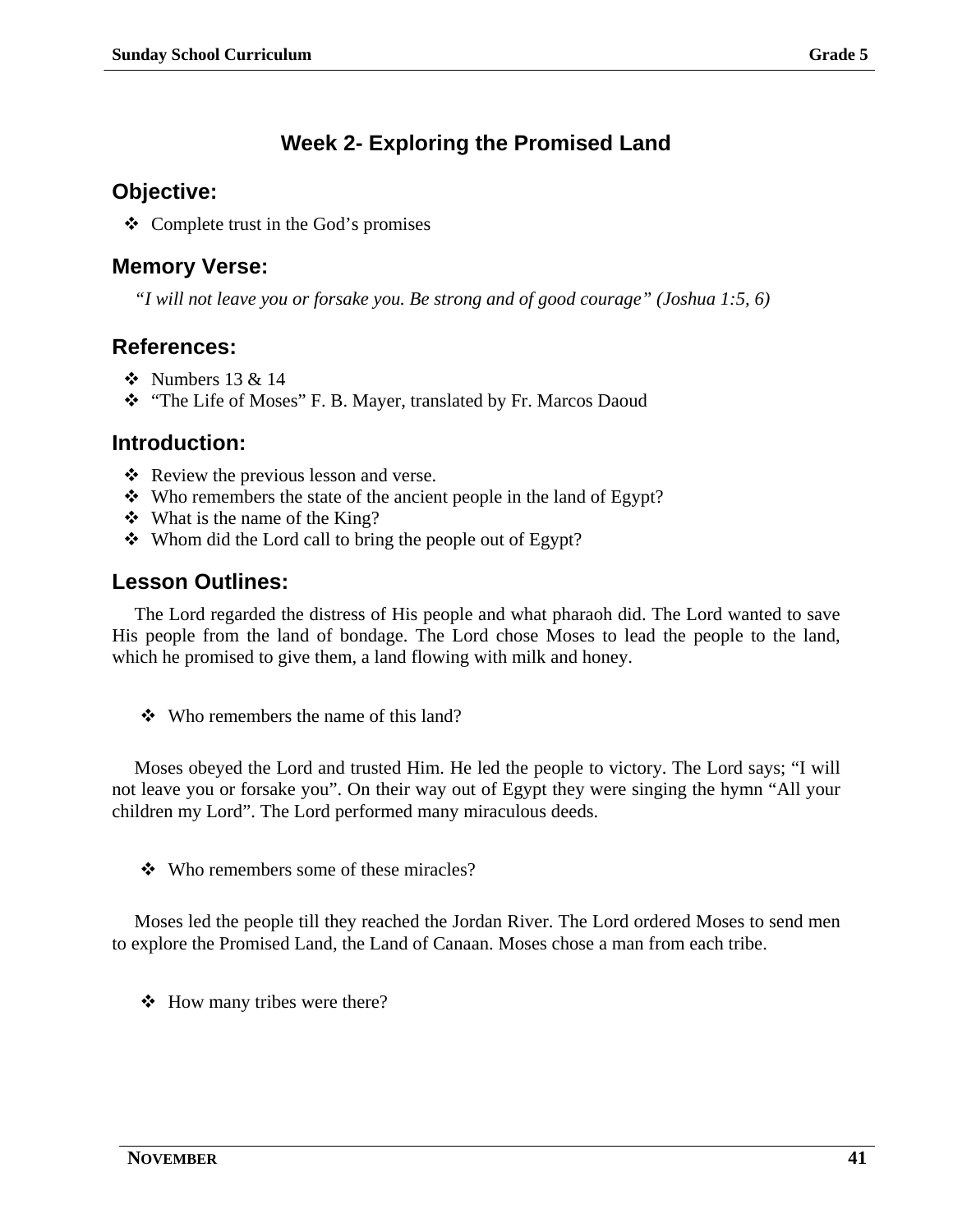From the tribe of Judah he chose a man whose name was Caleb and he chose Joshua from the tribe of Ephraim. Moses held a special meeting for them and reminded them of the words of God, "I will not leave you or forsake you".

- ❖ What did Moses say to them in that meeting?
- Who remembers the verse?

The twelve men asked the people to pray for them then they started their journey. On their way to the land they were singing the hymn together "All your children my Lord..." When any of them became tired they encouraged him by reciting the verse, "I will not leave you or forsake you" and sometimes they stopped to pray. At last they reached the city ...they found that the land was rich and fertile. It was the season of grapes. They brought with them pomegranates, figs and a bunch of grapes, which was so heavy that it took two men to carry it on a pole between them. They returned after spending forty days in the land.

- ❖ How many men spied out the land?
- What did they carry with them?

The twelve men returned and met Moses. They blew the trumpet… the people gathered... they told them that the land was fertile and flowing with milk and honey ...the land was covered with green vegetation, beautiful flowers and tasty fruits... the men showed them the bunch of grapes so that they might believe them (the Servant can tell the children about the conversations that ran between the people and the twelve men).

Ten men spread fear among the people and discouraged them saying that they were so weak that they could not defeat the people of the land and enter it… the people of the land were giants and the cities were well fortified surrounded by high walls. The people were afraid and wanted to choose a leader from among them to lead them back to Egypt (the Servant should emphasize Joshua's faith and Caleb's faith, the two men who tried to silence and calm the people and encourage them saying that the land was fertile and the Lord will give it to them and the roads that lead to it were easy to cross and the Lord says, "I will not leave you..." Remember the miraculous deeds, which the Lord performed among us and so long as the Lord is with us we do not fear them.

The people refused to listen to them. The people cried loudly and raised stones at them. The glory of the Lord appeared to all the Israelites over the tent. The Lord said, "None of these people will live to enter that land". The Lord said that only Joshua and Caleb who obeyed the Lord and were faithful to Him would enter that land. The war began and the Lord was with His people and the people won victory over the enemy, the giants because God said, "I will not leave you or forsake you". None of the twelve men entered that excellent land except Joshua and Caleb (the Servant should emphasize the fact that the person who trusts the Lord and relies on Him in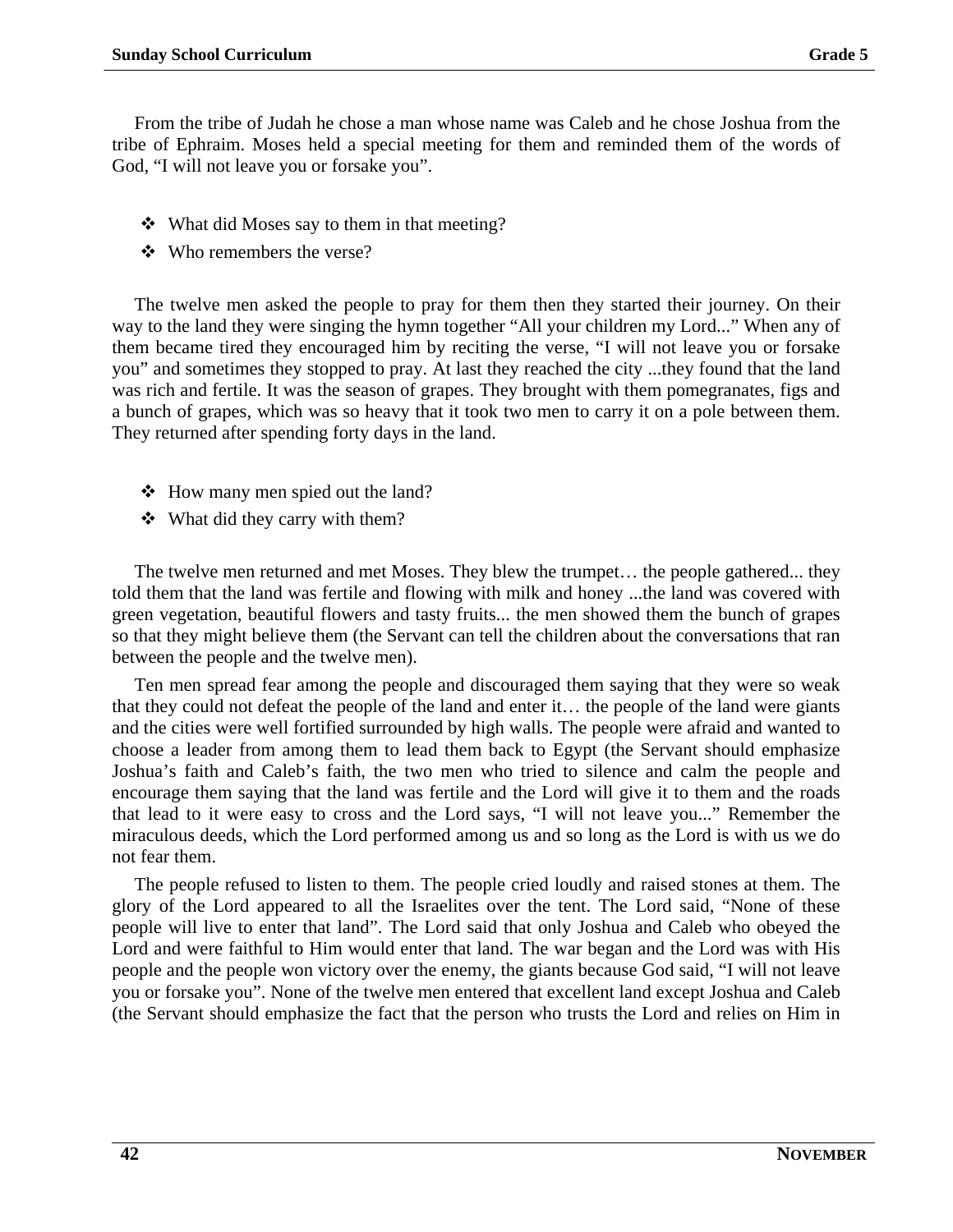all his affairs and movements succeeds and wins victory and when we trust in the Lord and struggle against the sin, the Lord will grant us victory and success in all our life).

### **Conclusion:**

The Lord cares for the birds of the sky and the lilies of the field. Am I not of more value than many birds (Matthew 6:26-34). The Lord emphasizes that all the hairs of our heads are counted and known to Him. Does not this fact strengthen our trust in Him? "The Lord is my light and my salvation; whom shall I fear? The Lord is the stronghold of my life; of who shall I be afraid?" Notice the faith of Joshua and Caleb and their trust in God and His promises in spite of the logical and natural obstacles. This is the trust of the children of God who know the faithfulness of the Lord.

- $\triangleleft$  Pray that the Lord care for you and your family.
- Complete the following passage by inserting one word in each blank: …… sent twelve …… to explore the Promised Land. The men came back and said that the land was excellent and rich. They brought with them ……, …… and a …… of grapes which was so heavy that two men …… it on a …… between them. Two men told the people that they could …… the enemies as the Lord said, "I will not leave you or forsake you".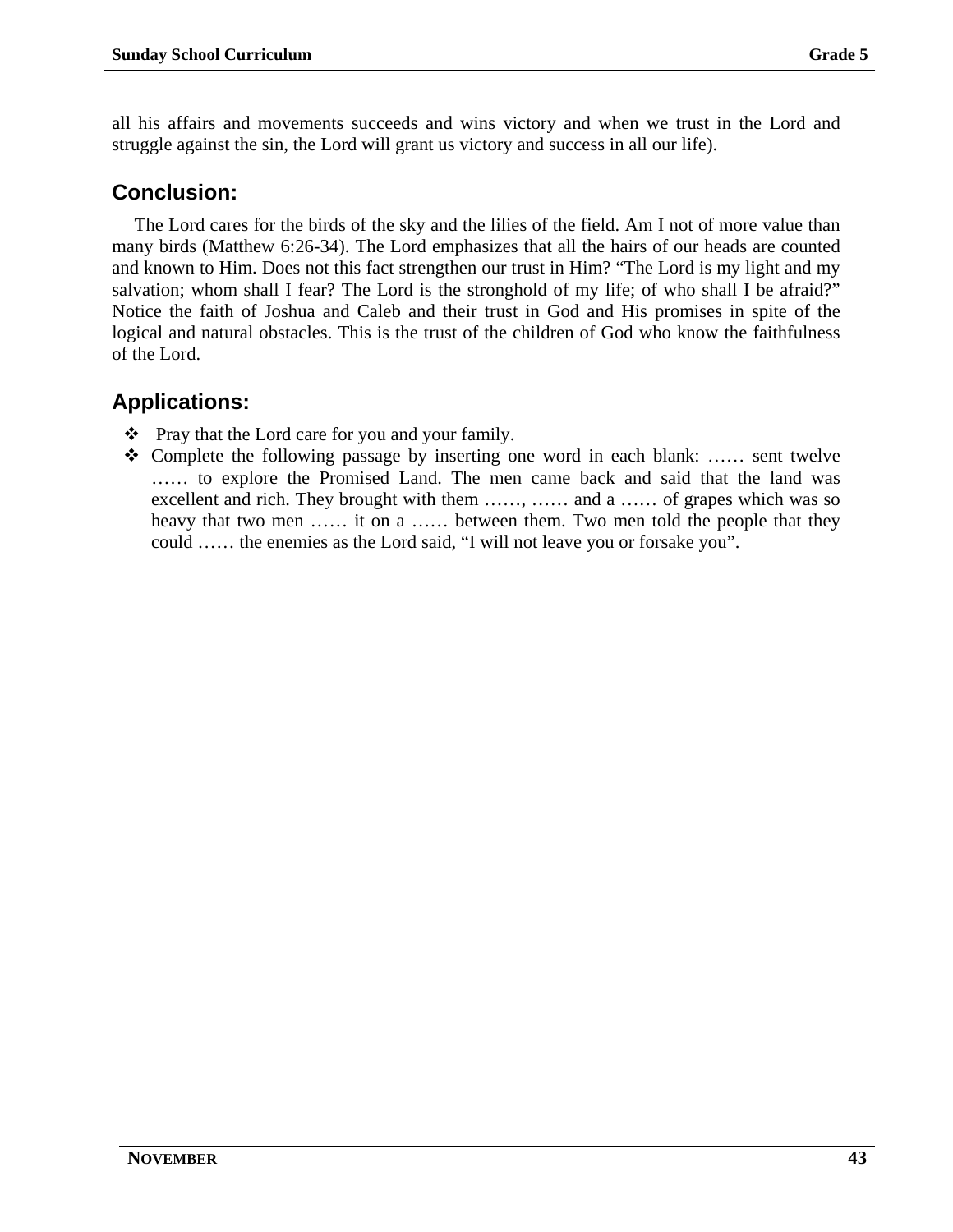# **Week 3- Jesus Heals a Bleeding Woman**

#### **Objective:**

To learn the work of faith in our life

### **Memory Verse:**

*"Your faith has made you well. Go in peace" (Luke 8:48)*

## **References:**

- Luke 8
- ❖ Matthew 9
- \* "The Lord Jesus at the Shore of Lake Galilee", Beirut

#### **Introduction:**

❖ Review the previous lesson and verse.

When Jesus touched the coffin and said: "Young man. Get up I tell you", the dead young man was brought back to life. And today we see that anyone who touches Jesus will be healed. I mean if the hand of the Lord Jesus touches our life or if we seek Him in our life, He will answer all the requests of our hearts.

## **Lesson Outlines:**

Jesus and His disciples spent some time on the shore of a lake. When they returned to Capernaum, they saw a large crowd waiting for Jesus. Jesus had no time for rest. He sat down on the shore and taught the crowds with patience and love and He helped all.

- ◆ Where was Jesus sitting?
- $\triangleleft$  What is the name of the town?
- What was He doing?

Then a man named Jairus arrived. He went through the crowds and bowed down at Jesus' feet. This man held a high position. He was an official in the local synagogue…many people knew him. Jairus was confused and perplexed. He cried loudly and said: My daughter is dying. She is only twelve years old. Please come quickly and lay your hand on her. I am sure that she will be completely healed. Jesus went with Jairus. The disciples and the crowd followed them. The people crowded Jesus from every side. They all desired to see what would happen. But suddenly, Jesus stopped and asked, "Who touched me?" The people waited to hear and answer but no answer came. Peter said, "Master, the people are all around you and crowding in on you".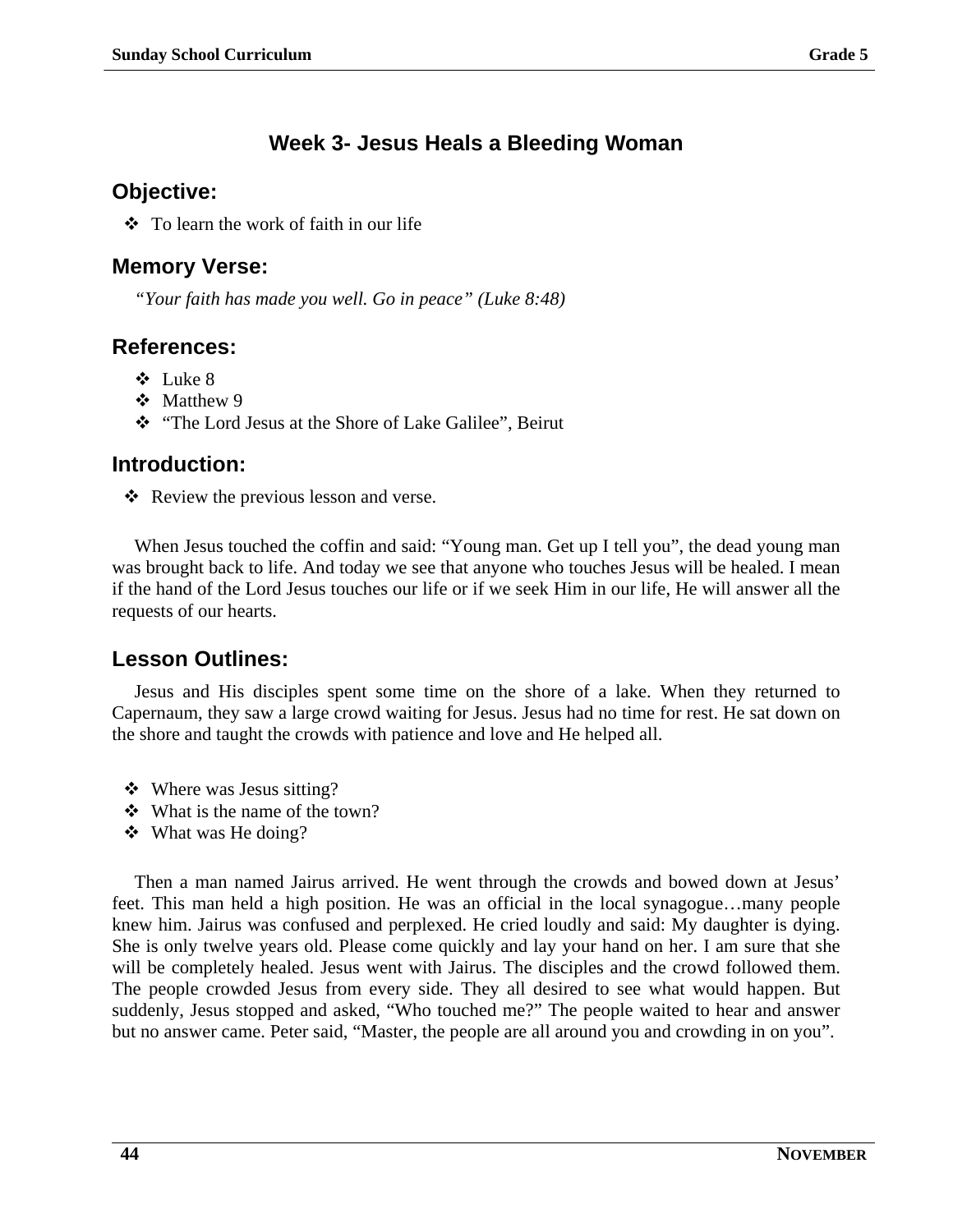- ❖ Where were the crowds going?
- What did Jesus say when He stopped suddenly?

Jesus said again: "Someone has touched me... for I knew it when power went out of me" there was complete silence... A woman came trembling and threw herself at Jesus' feet. She said to him, "It was I sir... I have suffered from severe bleeding for twelve years. I have spent all I have on doctors, but no one was able to cure me. I heard amazing things about You O Jesus the Great Healer. So I came to you... while I was among the crowd, an idea came to my mind: If I could touch the edge of his cloak, I would be healed."

- What did this woman suffer from?
- What did she hear about Christ?

Then I drew near you O Jesus… and touched the edge of your cloak and I was healed immediately and the bleeding stopped. Lord I thank You…I thank You. Jesus gently said to her: "Daughter, your faith has made you well. Go in peace". Then Jesus went to Jairus' house and brought his daughter back to life.

- Where was Jesus going to? And who was with Him?
- What did the woman do?
- How did Jesus feel the woman's touch in spite of the crowd?
- What did Jesus say to her? Your faith has made you well…Go in peace.
- Study the verse…
- Who can say the verse?

#### **Conclusion:**

Your promise is always true O Lord. You say: Whatever you ask in prayer, you will receive, if you have faith. This woman came to you believing that You alone can heal her even if she touches Your clothes she will be healed. And she touched Your clothes and was healed.

O Lord give me that faith... Many people crowd around Jesus without believing in Him. O Lord do not let me be one of those.

- Let us visit (name) who is sick and pray for him and give him a Qurbana.
- Let us ask the priest to pray for (name) the sick man and to anoint him with the holy oil so that he may be well.
- Fill the spaces with one work each: The woman was suffering from ……, the woman spent all her money on ……, the woman …… Christ's …… and the bleeding ……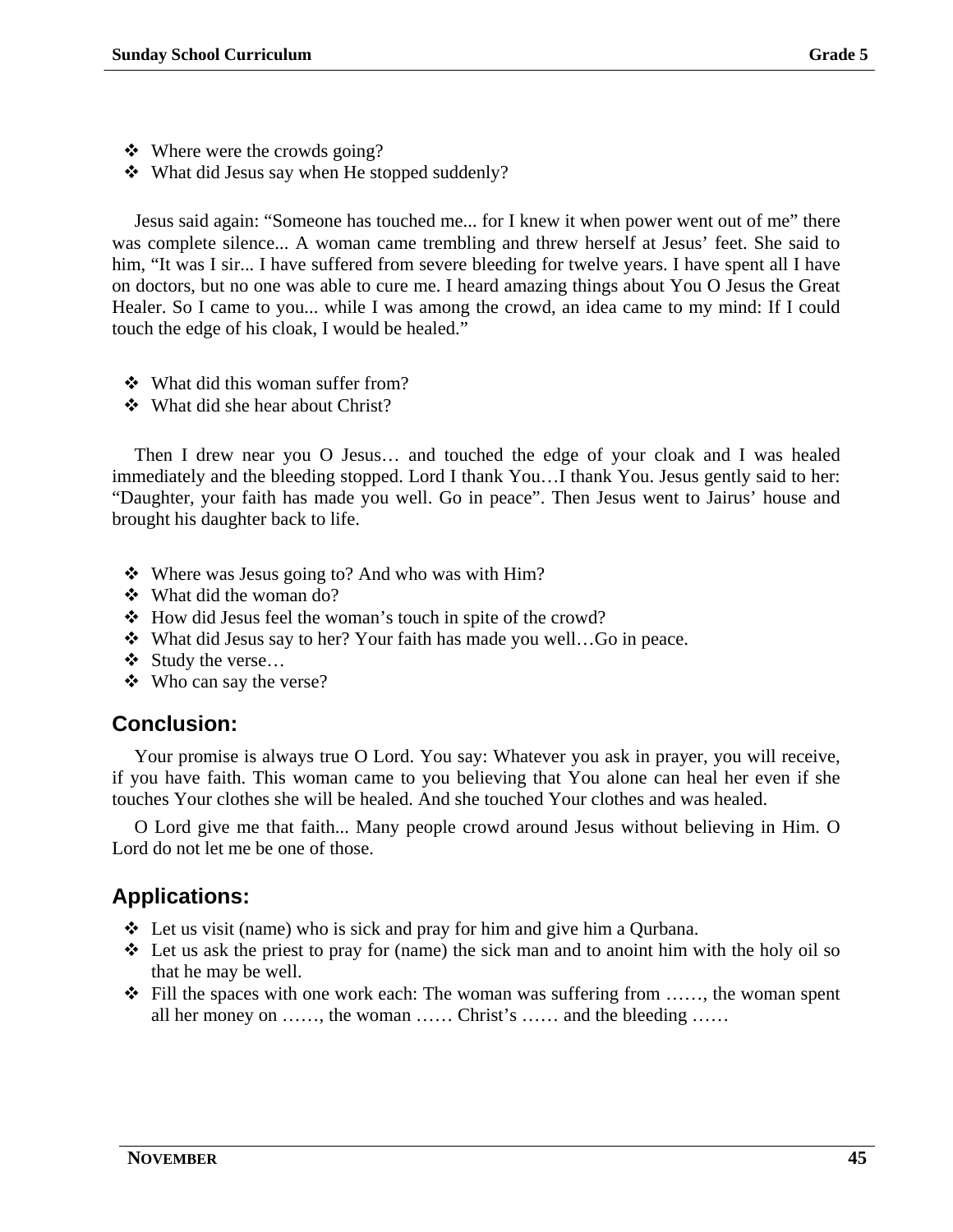## **Week 4- The Bronze Serpent**

#### **Objective:**

God dislikes sin

#### **Memory Verse:**

*"We have sinned, for we have spoken against the Lord and against you" (Numbers 21:7)*

#### **References:**

❖ Numbers 21

#### **Introduction:**

- ❖ Review the previous lesson and verse.
- Who gives us our food, our clothes, etc?
- Are we used to thanking the Lord for His gifts?

## **Lesson Outlines:**

You know how the Lord cared about His people in Egypt and how He saved them from the bondage of Pharaoh. He chose Moses as a leader and provided him with miraculous deeds. Do you know how the Lord gave him favor in the eyes (the sight) of Pharaoh and that the miracles he made amazed the Egyptians and made the Pharaoh submit to the will of God and release the people. The people went out under the leadership of Moses. Moses struck the sea with his staff and the people crossed on dry ground. The Lord led them by the cloud by day and by a pillar of fire by night. The Lord sent them the manna and quails so that they might not starve. When they were walking in a barren land and needed water, the Lord brought them water out of a rock. The Lord also cared spiritually about them. He cared about their souls and gave Moses the tablets of the Covenant.

- What did the Lord provide Moses with so that he might become a great leader of his people?
- ◆ How did the Lord care about His people when they were in the wilderness?

In spite of all this the people spoke against the Lord and against Moses. They complained of the manna and the quail. Serpents bit them. Serpents were found everywhere, inside and outside their tents. Serpents bit many of them and those who were bitten died. The plague was severe and powerful. They suffered from severe pain. The people realized that the hand of the Lord was laid heavily on them. They came to Moses and said: We have sinned; for we have spoken against the Lord and against you. Now pray to the Lord to take these serpents away. We are sinners and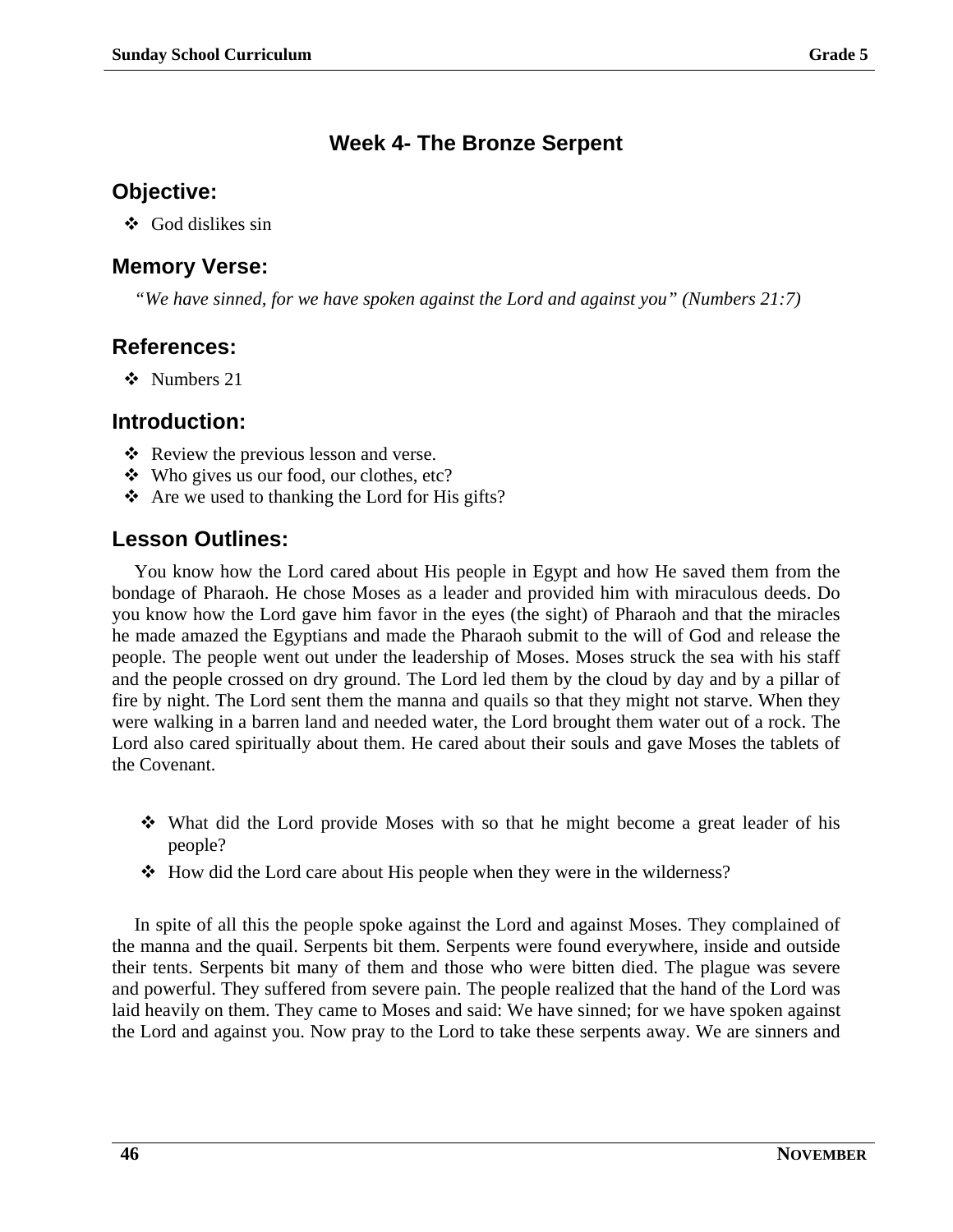the Lord will not listen to us. Moses asked them, "Will you repent and stop complaining?" They said, "Yes, we repent".

Moses went to a lonely place, bowed down and worshipped the Lord then he stood up and prayed: O Lord I have sinned and these people sinned against you. Forgive me and forgive them. O Lord, take these serpents away. Glory be to you. Amen".

The Lord loved His servant Moses because he was honest and obedient so he answered his prayers. The Lord, said to Moses: "Make a bronze serpent and put it on a pole so that anyone who was bitten could look at it and be healed". So Moses made a bronze serpent and put it on a pole. He gathered the people and said to them, "The Lord commanded that he who looks at this serpent with the faith will be healed"... and the people believed and were healed.

- Were the people thankful to the Lord for His gifts?
- What did they say to Moses about the manna?
- $\triangleleft$  How did the Lord punish them?
- What does the bronze serpent stand for in the New Testament?

The children write in their notebooks: It stands for the Sacrifice of Christ. The people carried those who were bitten by the serpents and put them before the bronze serpent and they were healed. Some of them were bitten a long time before and some were bitten a short time before and immediately looked at the bronze serpent. Even those to whom the serpents drew near to bite them, hurried to look at the bronze serpent and the serpents could not do them any harm.

If we committed a sin a long time ago or if we have just sinned or if the devil is coming to fight us, we should hurry and look at the cross and say, "My crucified Lord, have mercy on me" and the Lord will have mercy on you.

- Who was saved from the serpent's poison?
- Who will save us from the Serpent's Poison?
- $\triangleleft$  Let us repeat together: We sinned...
- Give the children some crosses.
- $\triangleleft$  Encourage the children to benefit from the power of the cross in their practical life.

## **Conclusion:**

Moses raised a metal serpent and put it on a pole in the wilderness according to the Lord's commandment so that anyone who was bitten could look at it and be healed. In this the Lord desired to make all the people look at that holy sacrifice, which would be put on the cross and anyone who believed in Him and looked at Him would live, body and soul. For God so loved the world that He gave His only begotten Son that whoever believes in Him, should not perish but have eternal life.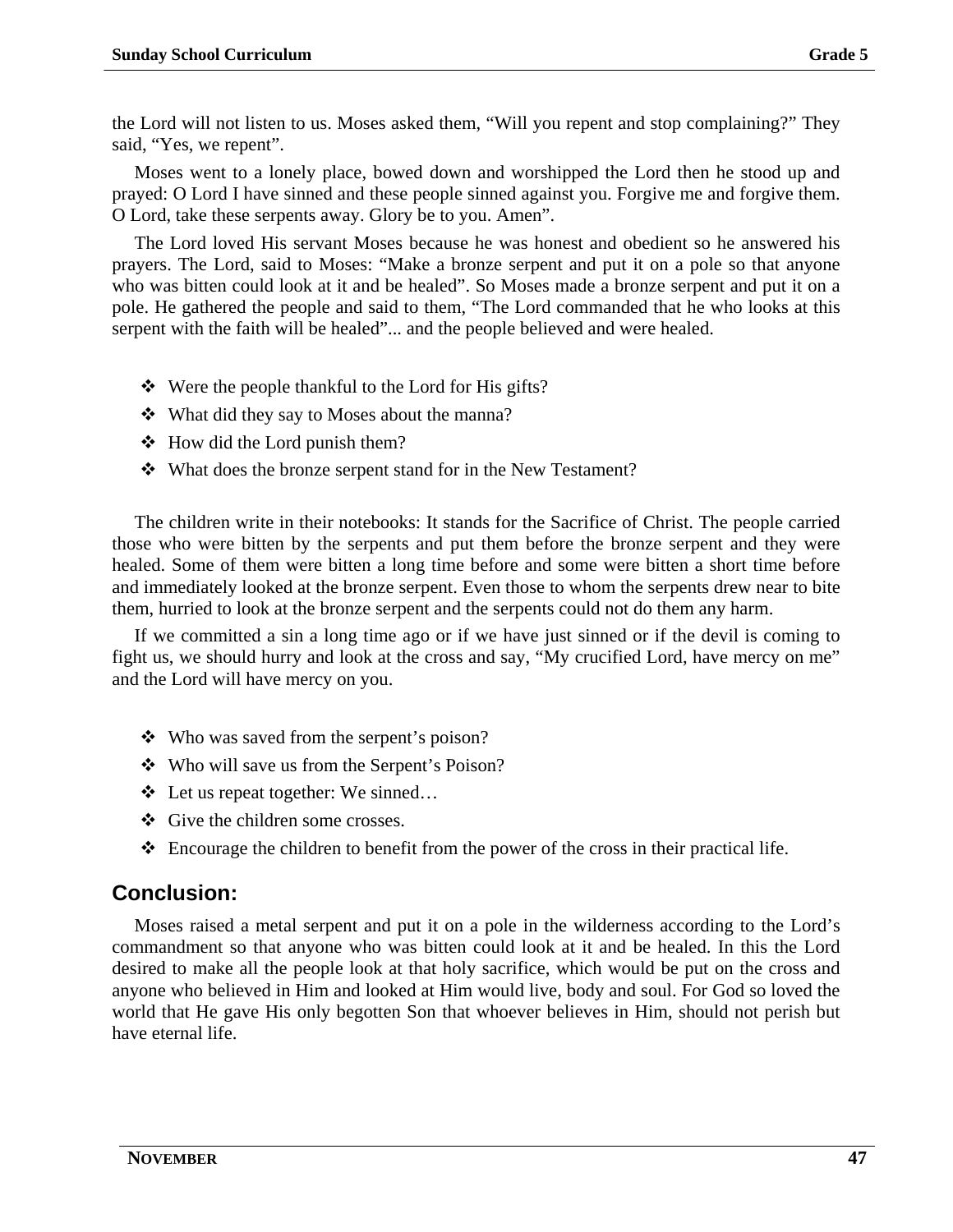- \* Pray this week and say; "My crucified Lord, have mercy on me". Repeat it several times by day and night.
- Make many types of crosses, draw them, color them and bring them with you to the Sunday School. Put one of them in the place where you pray.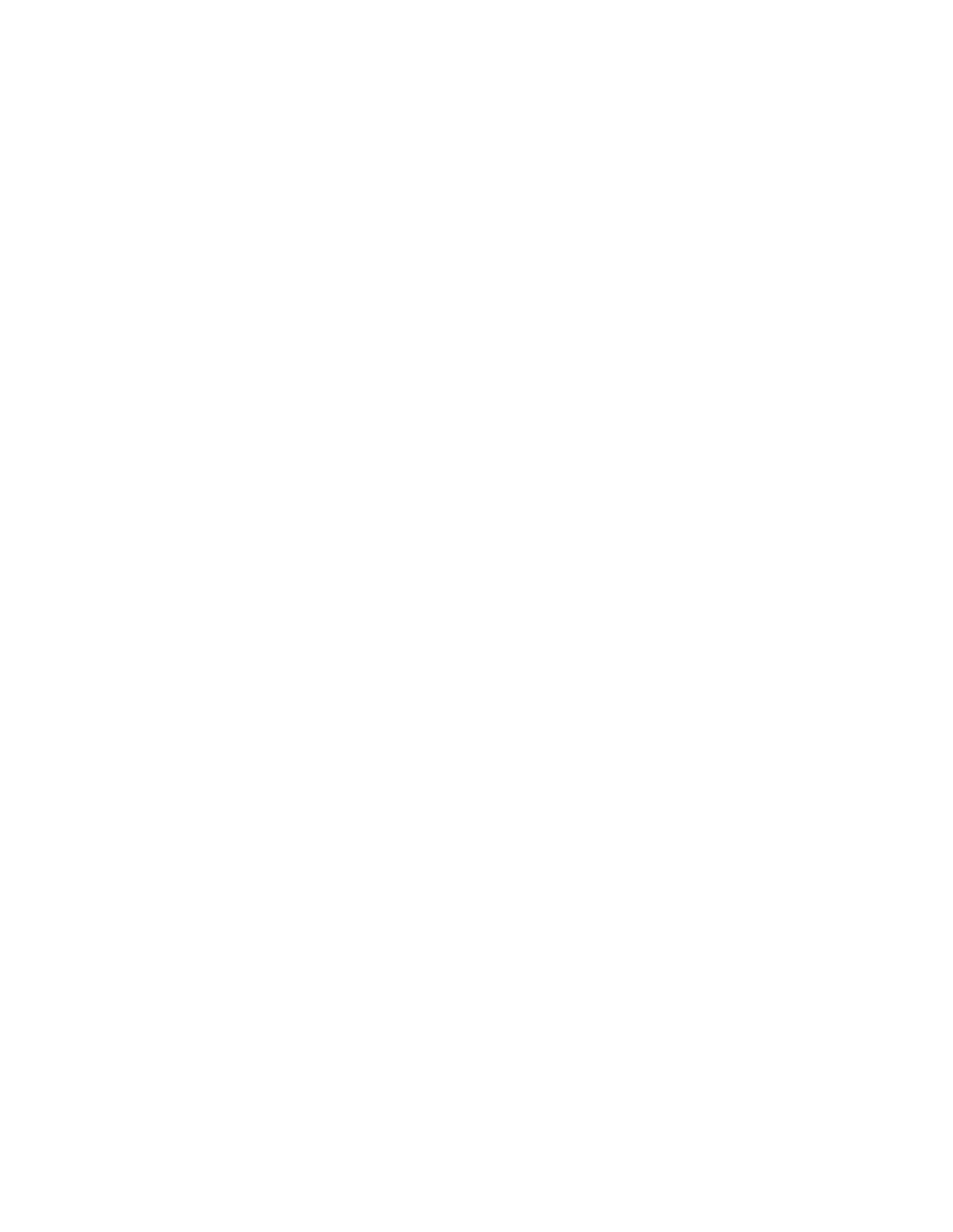# **LESSONS FOR THE MONTH OF DECEMBER**

- **Week 1-** The Exile in Babylon
- **Week 2-** The Parable of the Ten Virgins
- **Week 3-** Jesus Heals the Canaanite Woman's Daughter
- **Week 4-** Jesus Raises a Widow's Son in Nain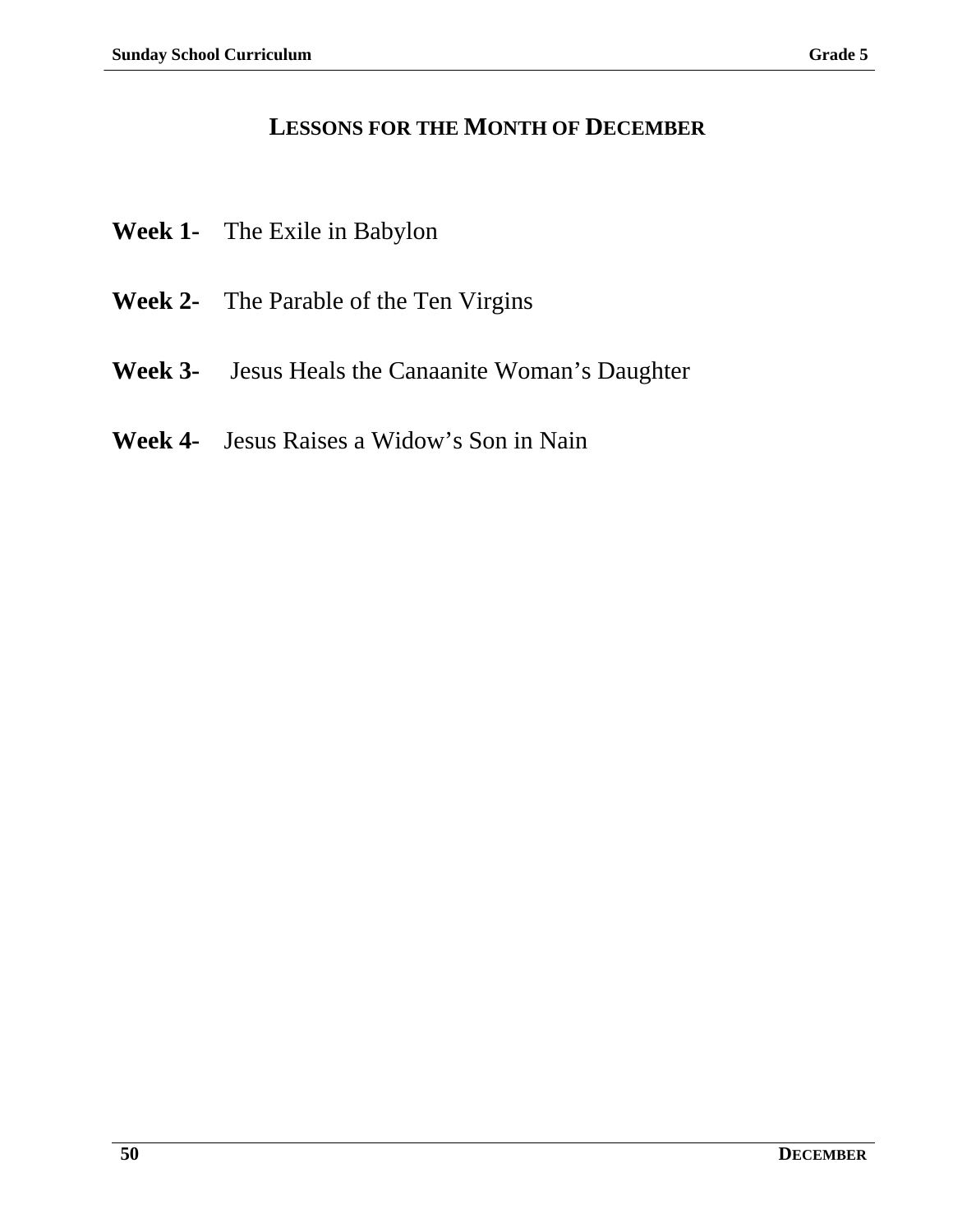# **Week 1- The Exile in Babylon**

### **Objectives:**

God hates sin

### **Memory Verse:**

*"God be merciful to me, a sinner" (Luke 18:13)*

#### **References:**

 $\div$  2 Kings 25

#### **Introduction:**

- ❖ Review the previous lesson and verse.
- $\triangleleft$  Show how the Lord was kind to His people.
- How did the people presume upon God's kindness?
- \* In the previous lessons we saw how God's mercy and steadfast love were met with disobedience on the part of the people. In 2 Kings 25, the Scripture tells us about the story of Exile. What does the word "Exile" mean?
- **❖** When did that Exile happen?

### **Lesson Outlines:**

The Lord is Holy. He does not like sin so when people sinned, they were punished by being sent into exile.

Zedekiah, King of Jerusalem sinned against the Lord. The people followed him and sinned. They turned aside from the Commandments of God. So the Lord punished them. There was another King whose country was a neighboring country. What is his name? He was a great King. He was King Nebuchadnezzar of Babylonian.

This king came to fight the king of Jerusalem. His army got into the city. They looted the city and killed many people. They built towers around it and besieged it. The siege lasted for two years. The people in the city suffered from sever hunger. They needed bread. King of Jerusalem and a number of his soldiers fled at night. They left by way of the Royal garden, went through the gateway and fled in the direction of Jordan Valley. But the Babylonian army pursued King Zedekiah, captured him in the plains near Jericho, and all his soldiers deserted him. Zedekiah was taken to King Nebuchadnezzar and there King Nebuchadnezzar passed sentence on him. While Zedekiah looked on, his sons were put to death when Nebuchadnezzar had Zedekiah's eyes put out, placed him in chains and took him to Babylon.

- $\cdot \cdot$  How did the Lord punish the people when they sinned?
- What does the word "exile" mean? What does "spiritual exile" mean?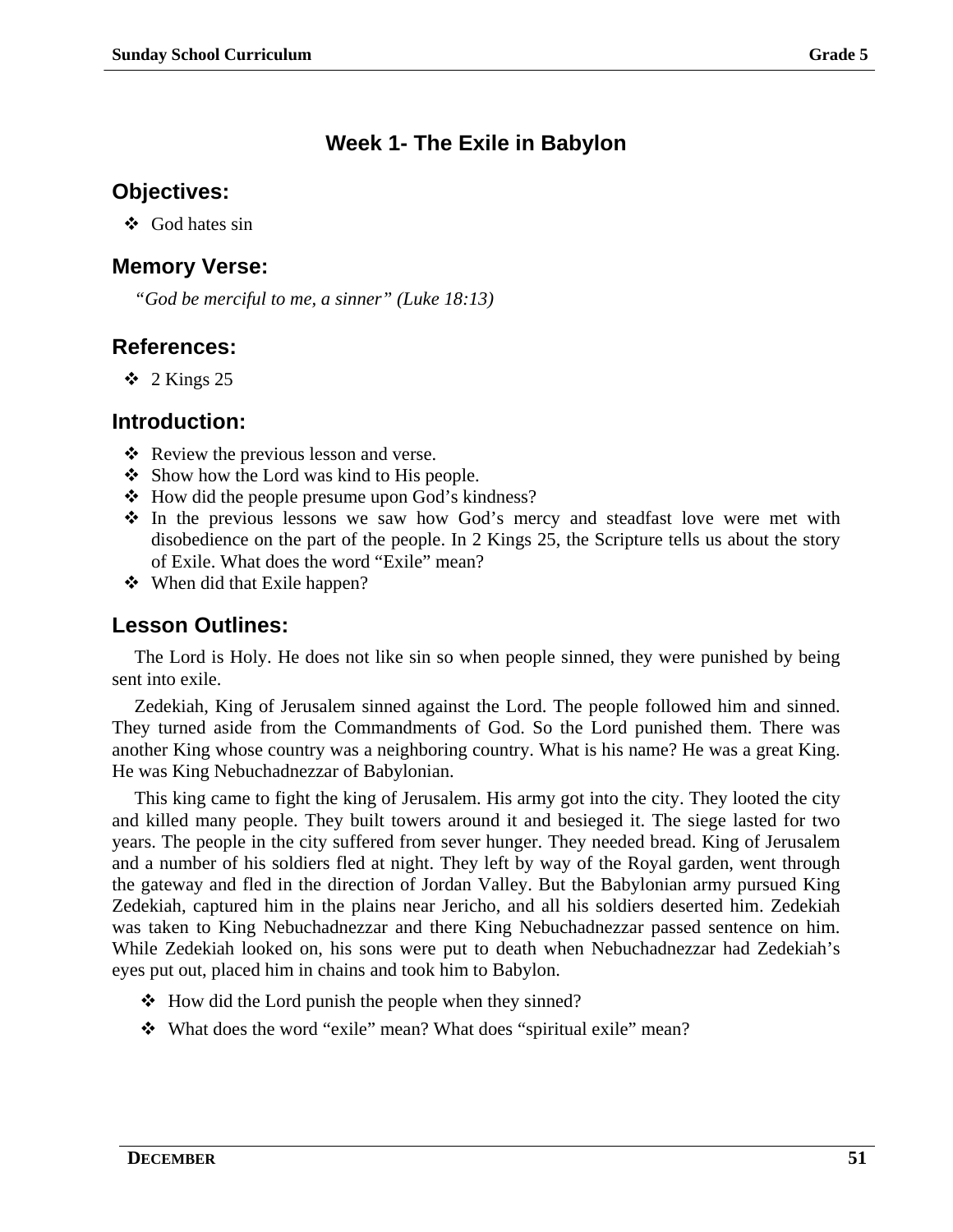- Who can forgive sins?
- What was the sentence passed on the King of Jerusalem?

King of Babylon entered Jerusalem (what is his name?): He burnt down the temple, the palace, and the houses of all important people and his soldiers tore down the city walls. He took away to Babylon the people who were left in the city. He took away all the people of Jerusalem into exile and plundered them. He sent all the people into exile, except Prophet Jeremiah. The people suffered oppression for a long time. During this long period of suffering their hearts returned to God. They cried, O Lord, have mercy on us…we have sinned against You. Remember Your promise and Your covenant, O Lord. When will You come back to us and to have mercy on us? We are all sinners...let us repent and say: O Lord, have mercy on us, sinners.

- What did Nebuchadnezzar King of Babylon do with the City of Jerusalem?
- What did Nebuchadnezzar do with the King of Jerusalem and the people of Jerusalem?
- What did Nebuchadnezzar do with the Temple, the King's palace and the houses of all the people?
- What caused all these tribulations?

#### **Conclusion:**

Although God is gracious, merciful, slow to anger and abounding in steadfast love; yet He dislikes sin and He is righteous. He gives sinners many chances to repent and return but when man lives in sin all of his life, the Lord punishes him "Or do you presume upon the riches of His kindness and forbearance and patience? Do you not know that God's kindness is meant to lead you to repentance? But by your hard and impenitent heart you are storing up wrath for yourself on the day of wrath when God's righteous judgment will be revealed" (Romans 2:4, 5).

## **Applications:**

- ❖ Confess your sins this week to the Lord before the priest.
- Pray this week and say: Lord be merciful to me, a sinner. Repeat this prayer several times day and night.
- Give the children an opportunity during the lesson or after the lesson to pray so that the Lord may forgive them their sins. End your lesson with a suitable hymn such as: When I sin To whom shall I go but you

It is you that will be merciful to me, O Jesus I worship you and pray to you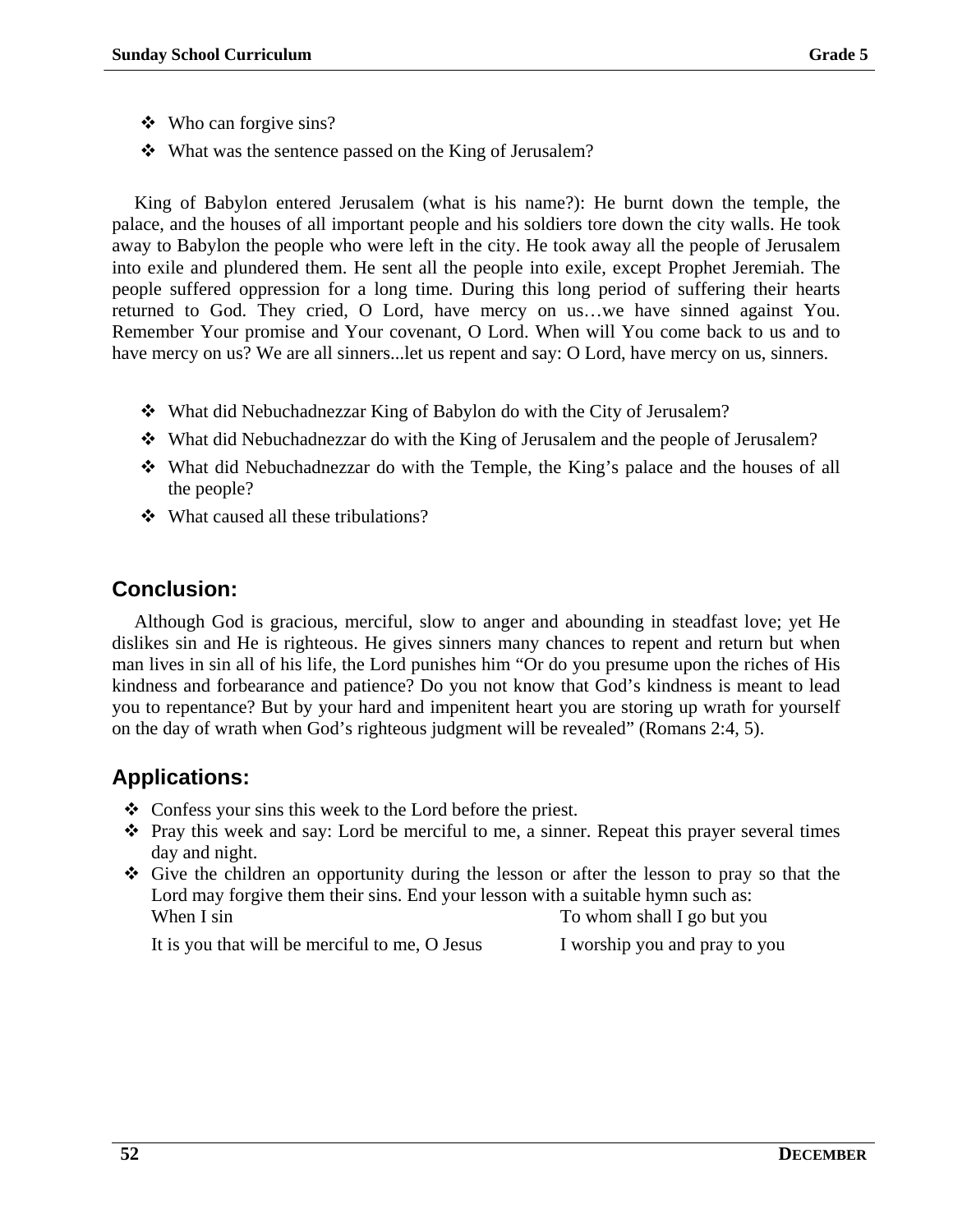# **Week 2- The Parable of the Ten Virgins**

#### **Objective:**

❖ Being prepared for the Kingdom of God.

#### **Memory Verse:**

*"Behold, the bridegroom is coming; go out to meet Him" (Matthew 25:6)*

## **References:**

❖ Matthew 25

#### **Introduction:**

- ❖ Review the previous lesson and verse.
- \* Set the scene by asking the children about what they know about the wedding parties and the attitude of the virgins.

# **Lesson Outlines:**

Jesus told them many things in parables. Why? He told the people a story about ten virgins who were invited to a wedding party. They took their lamps and went to meet the bridegroom but five of them went in with Him to the marriage feast and the other five were rejected. Five of them were wise and the other five were foolish. When the foolish took their lamps they took no oil with them; but the wise took flasks of oil with their lamps. As the bridegroom was delayed, they all slumbered. But at midnight there was a cry, "Behold, the bridegroom! Come out to meet Him".

- ◆ Why were five of them called wise and the others called foolish?
- What did all of them do when the bridegroom was delayed?
- $\bullet$  What was the cry heard at midnight?

Then all those virgins rose and trimmed their lamps. And the foolish said to the wise, "Give us some of your oil, for our lamps are going out". But the wise replied, "Perhaps there will not be enough for us and you; go rather to the dealers and buy for yourselves". And while they went to buy, the bridegroom came, and those who were ready went with Him to the marriage feast; and the door was shut. Afterwards the other virgins came also, saying, "Lord, Lord, open to us". But He replied, "Truly, I say to you, I do not know you". Then Jesus said to the people, "Watch therefore, for you know neither the day nor the hour". After telling the story in an interesting attractive way, let the children deduce the symbols of the story through the questions: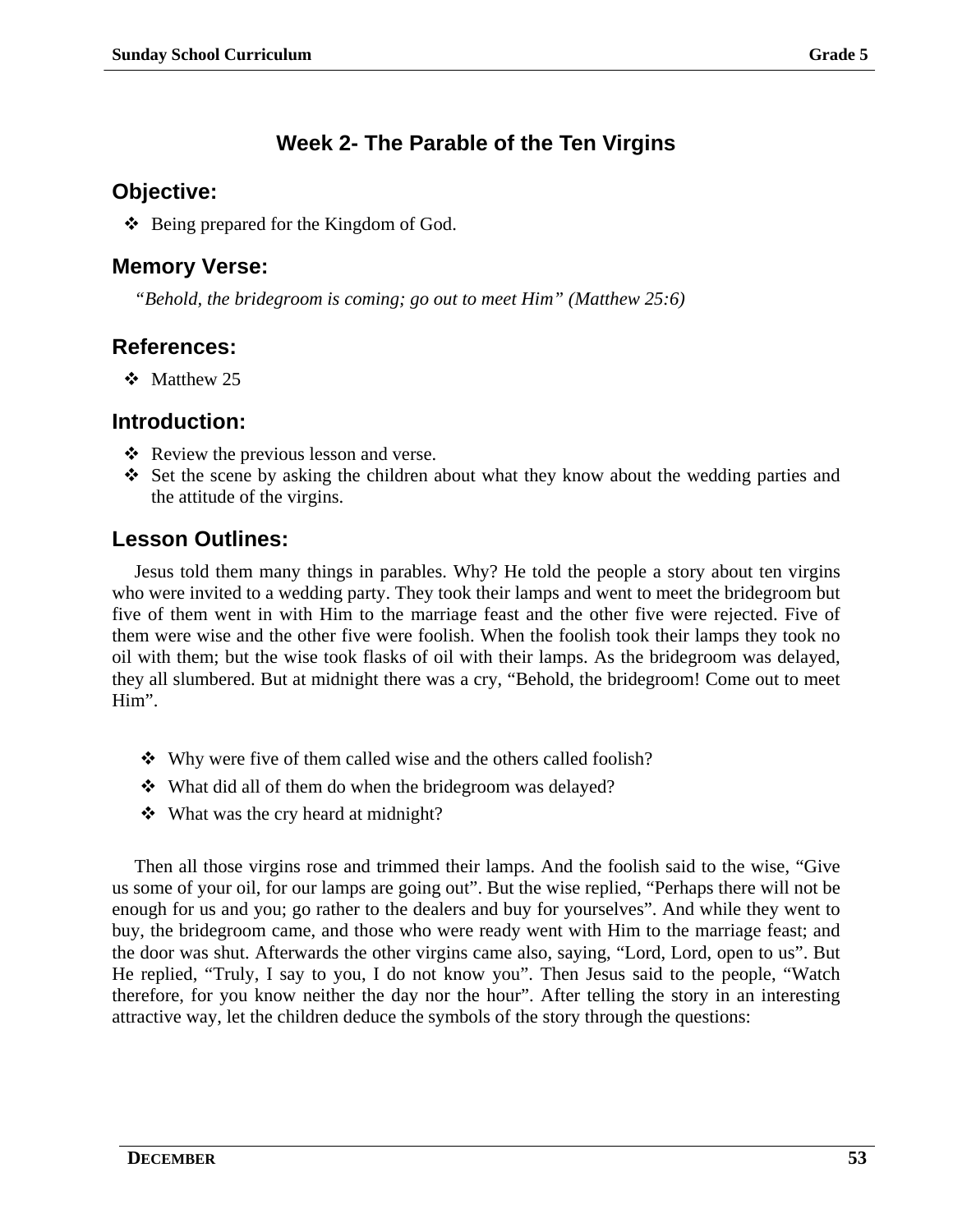- $\triangleleft$  Who are the wise m virgins (Those who are ready)?
- Who are the foolish virgins (Those who are not ready)?
- What is the oil? (Works).
- Who is the bridegroom? (Jesus).
- What does this statement mean, "Perhaps there will not be enough for us and for you?" (The righteous man is scarcely saved).
- What does the statement "the door was shut" mean? (On the Day of Judgment, any attempt to repent is useless).

#### **Conclusion:**

No one knows when we will meet the Lord again, so we have to be always prepared for this meeting. We have to be awake and careful about our spiritual life and to make use of every minute in our lives to come closer to the Lord. Thus when He comes He would know us and we would know Him well.

- If you feel that you do not want to pray, or read the word of God, or go to the House of the Lord, make the sign of the cross and obey the commandment.
- $\triangle$  Ask ten children to bring in ten lamps (they can be made of paper). Five of them contain a candle each and the others are without candles. Children can act this parable under the supervision of the Servant.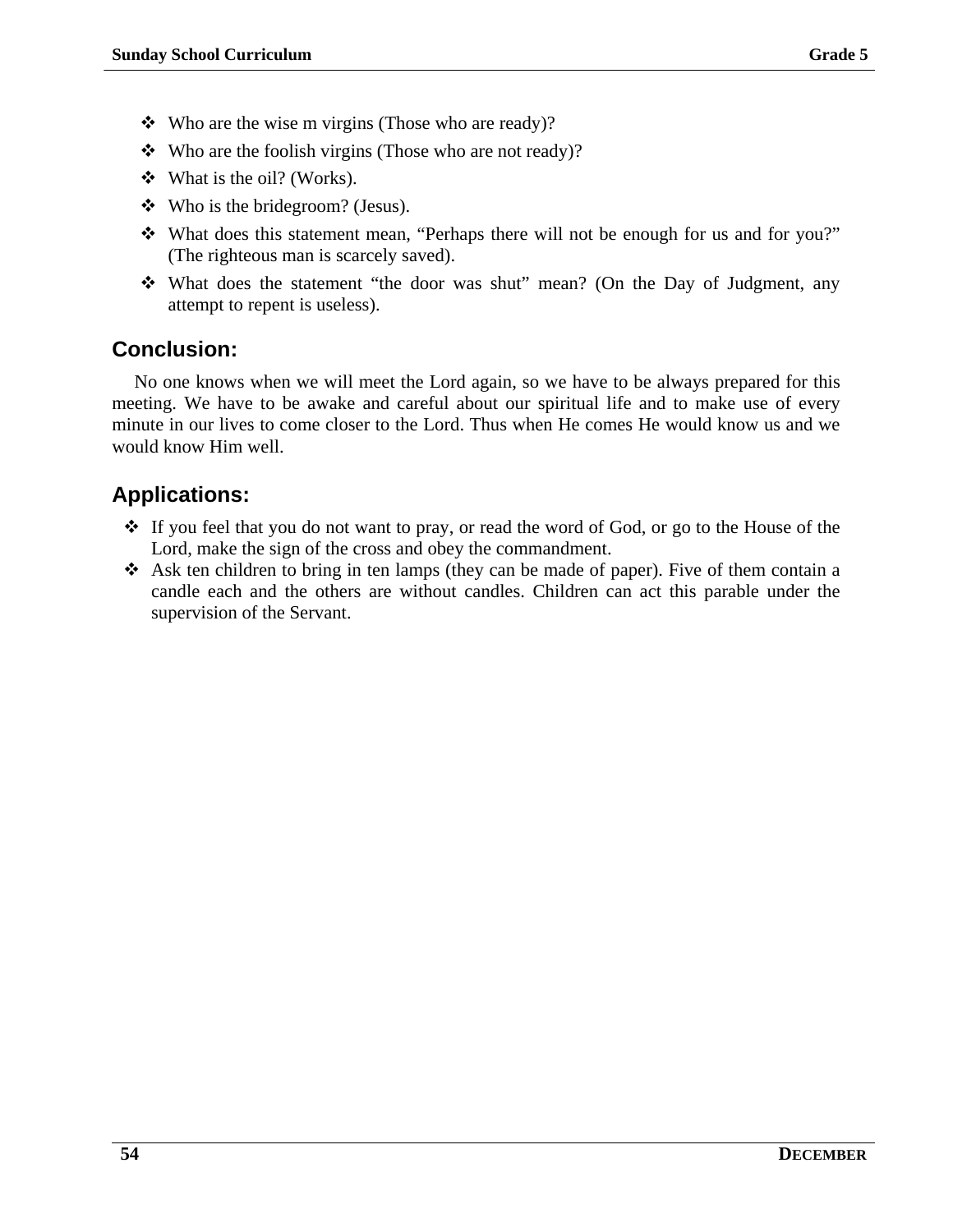## **Week 3- Jesus Heals the Canaanite Woman's Daughter**

#### **Objective:**

Christ's power of healing sick people

### **Memory Verse:**

*"Then Jesus answered her: O woman, great is your faith" (Matthew 15:28)*

## **References**

- ❖ Matthew 15
- "Explanation of the Gospel of St. Matthew" by Fr. Marcos Daoud
- \* "Explanation of the Gospel of St.. Matthew" by Guiza Sunday School

#### **Introduction:**

- ❖ Review the previous lesson and verse.
- Who remembers some miracles of healing that Jesus performed?
- What should you do if one of your relatives is sick?
- Who are your friends? Are they all your citizens? Are they all from your village? Are they all your relatives?

# **Lesson Outlines:**

Jesus helped all people whoever they were. You remember what He did to Zacchaeus the tax collector, and to the mad, blind and dumb boy. Jesus helped people in many ways. Sometimes He gave them what they wanted quickly and sometimes He postponed answering them on purpose.

There was a Canaanite woman who had a mad daughter... She was sorry for her... She wept day and night because she saw her suffering. She wished her quick recovery. When the woman heard that Jesus healed all diseases, she asked where He was. She heard that He was near the cities of Tyre and Sidon, so she hurried to meet Him but the place was very crowded with people. She cried out, "Son of David, have mercy on me". She repeated these words many times. "My daughter is mad and in a terrible condition". But Jesus did not say a word to her. The woman went on crying. His disciples came to Him and begged Him, "Send her away, she is following us and making all this noise".

- Where was the woman from?
- What did her daughter suffer from?
- What did she say?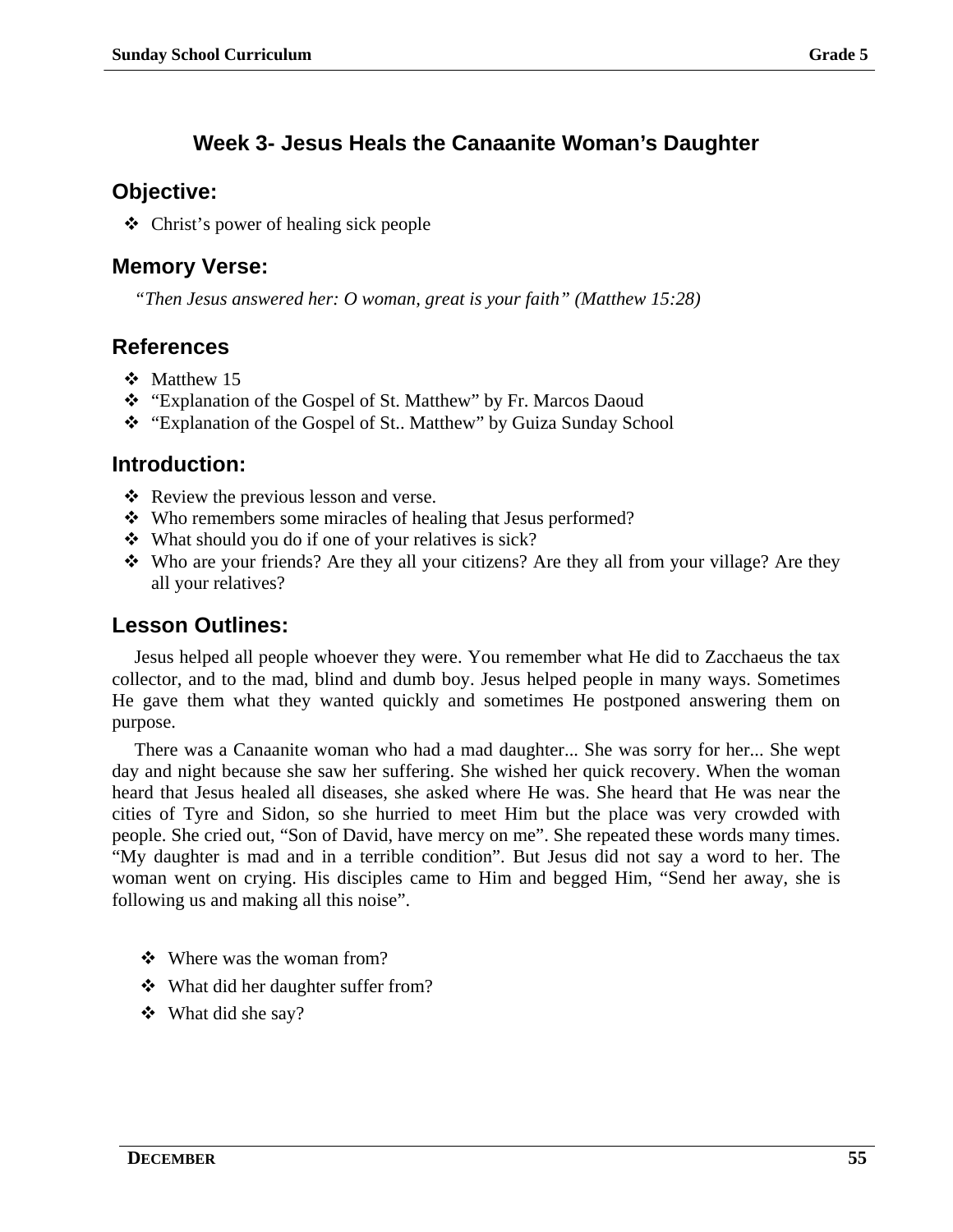The Lord Jesus knew that the faith of that woman was great. So He did not want to answer her request instantly. He wanted to give the crowds a lesson in faith.

+ What do you want? You have disturbed us with your noise.

- Have mercy on me, Lord and heal my daughter. My daughter is mad.
- + Of what race are you and where do you come from.
- I am a pagan from a town near Tyre and Sidon.
- + I have been sent only to the lost sheep of the people of Israel.
- (The woman bowed down to Him and said) "O Lord, help me... strengthen my faith".
- + What do you want?
- Heal my daughter... Have mercy on me.

+ I told you I have been sent only to the lost sheep of Israel and it is not right to take the children's food and throw it to the dogs.

- That is true, my Lord, but even the dogs eat the leftovers that fall form their master's table. Give me what is thrown to the dogs.

When Jesus saw that the woman had a deep, strong, firm faith, He said to her, "You are a woman of great faith. What you want will be done for you". And at that very moment her daughter was healed.

#### **Conclusion:**

The Canaanite woman who was of a foreign race came to Christ and her heart was full of faith as no one but Christ could heal her daughter. So she insisted on meeting Christ. The Lord tested her faith by words that could make her lose hope but because of her deep faith, her contrition and her earnest prayers, she deserved the Lord's pity. O Lord, grant me this spirit when I pray to you.

- $\triangleleft$  In your notebook, write down the name of your friends who do not come to church. A)…… b) …… c) ... … Ask them to accompany you to the Sunday School or to the church to learn how to love the Lord Jesus.
- $\triangleleft$  Hold a discussion with the children and go together to the people around us whom Jesus wants us to help… all the people, of all classes, jobs... whether they are servants, students, beggars, porters, leaders, doctors, engineers, servants, girls or boys, etc.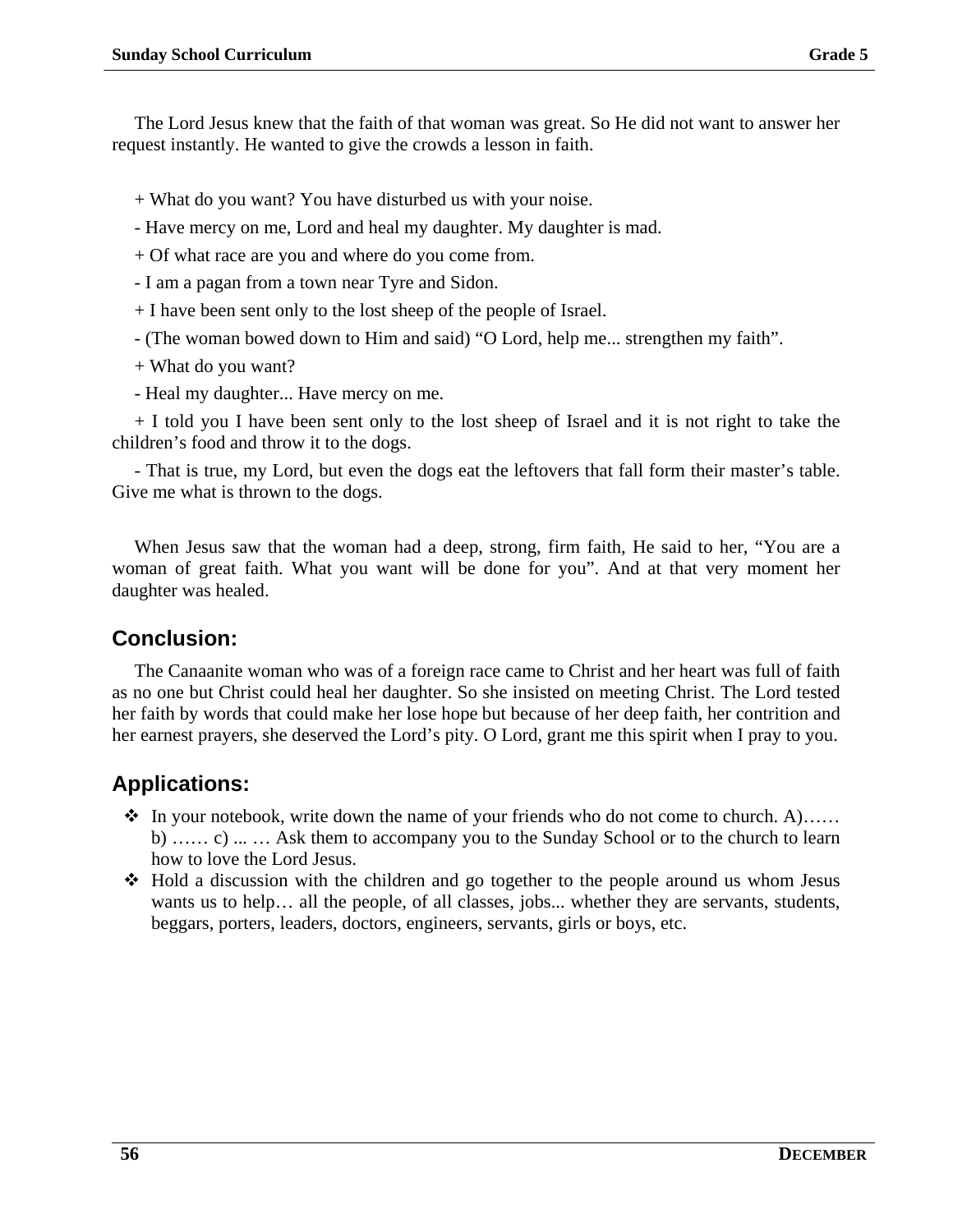# **Week 4- Jesus Raises a Widow's Son in Nain**

#### **Objective:**

❖ To appreciate Christ's authority over death

### **Memory Verse:**

*"Young man, I say to you, arise" (Matthew 15:28)*

## **References:**

- Luke 7
- ❖ Matthew 15

#### **Introduction:**

- ❖ Review previous lesson and verse.
- What is the meaning of a widow and an orphan?

In the previous lesson we saw how our Lord Jesus Christ has authority to cast out demons, and today we speak about His authority to raise the dead.

#### **Lesson Outlines:**

The Lord Jesus was in a town called Capernaum. He spent a night there and He healed the slave of the Roman Captain. On the second day, He went to a town called Nain. Crowds of people, men and women, followed Him. Many men, women, young people and children wanted to be blessed and to be healed. The Lord stretched His hand and blessed them all and He healed those who were sick... The Lord saw a great crowd gathering at the entrance of the town. He sent some of His disciples to see what was up. The crowds drew near. Loud cries were heard. The people were sad. Woman were dressed in black…they were screaming, crying and weeping. It was a funeral procession. The disciples asked one of them:

- $+$  What is the matter?
- A funeral. Who?
- $+$  A widow's son from the town.
- Does he have brothers?
- + No, he is her only son.
- Sad news.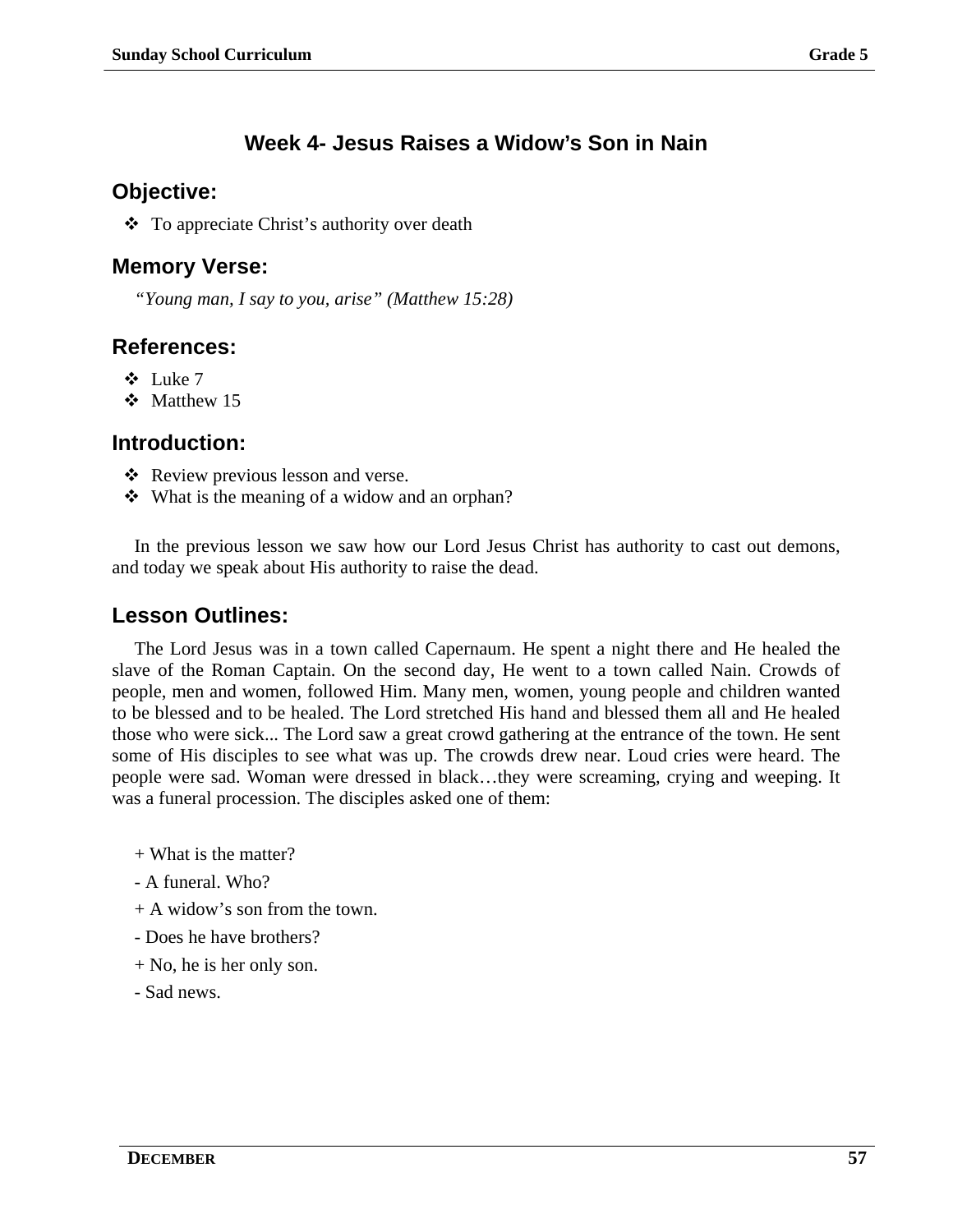The disciples looked at one another. Cannot Christ raise this young man? Of course He can. The disciples ran to the Lord. They asked Him to come near the funeral procession, which was on its way to the tomb.

- What is the name of the town?
- Where was Jesus at that time?
- ❖ Whom did the Lord send?

Lord Jesus Christ went there. There were loud cries. Men and women were weeping. Jesus walked over and ordered the men carrying the coffin to stop, and the men stopped. The people asked themselves, "What will Jesus do?" The Lord asked, "Where is his mother?" and they told Him where she was. When the Lord saw her weeping, His heart was filled with pity for her, and said to her, "Do not cry". The woman said, "He is my only son. He is my supporter. His father died. He left me alone. I do not have any other sons". The Lord said to her, "Do not weep... You will see the glory of God. I will bring your son back to life". The woman became comforted and dried her tears. She believed...

The Lord drew near the coffin and touched it and said, "Young man, get up, I tell you" (Notice that the Lord spoke to a dead man). How wonderful. There was a movement in the coffin. The dead man raised the covering and the shroud. He sat up. Women rejoiced and the men said: Glory be to you Lord Christ. Blessed be the Name of the Lord. The young man unbound the handkerchief, which bound his head. He unbound the ties. The people congratulated the widow. Your son has been brought back to life. Congratulations! Jesus has brought the young man back to life. The boy began to speak. The Lord took him and gave him to his mother. Take your son… he is alive. The woman felt happy. She bowed down before him. She raised her hands and thanked God. She got hold of her son's hands to make sure that he was alive. He was raised. The crowds were amazed. A powerful miraculous deed took place among them. All the people glorified and praised the Lord. We also glorify and praise the Lord with them and say: When I am tired…

- What did the Lord Jesus say to the widow?
- What did the Lord Jesus say to the young man? Let us repeat together…
- Draw the children's attention to the fact that Christ comes in the suitable time to solve our problems. The distance between the dead young man and the tomb was very short. Christ came to the town gate in the right time to raise the dead man.
- $\hat{\mathbf{v}}$  The children must understand that Christ was not at the town gate incidentally or by chance, but He was there in that place and that time to raise the dead young man.

#### **Conclusion:**

Truly, Lord, you visited this widow when she was in severe trouble but through your kindness, she restored her son. The children of God imitate the Lord. In them, the miserable find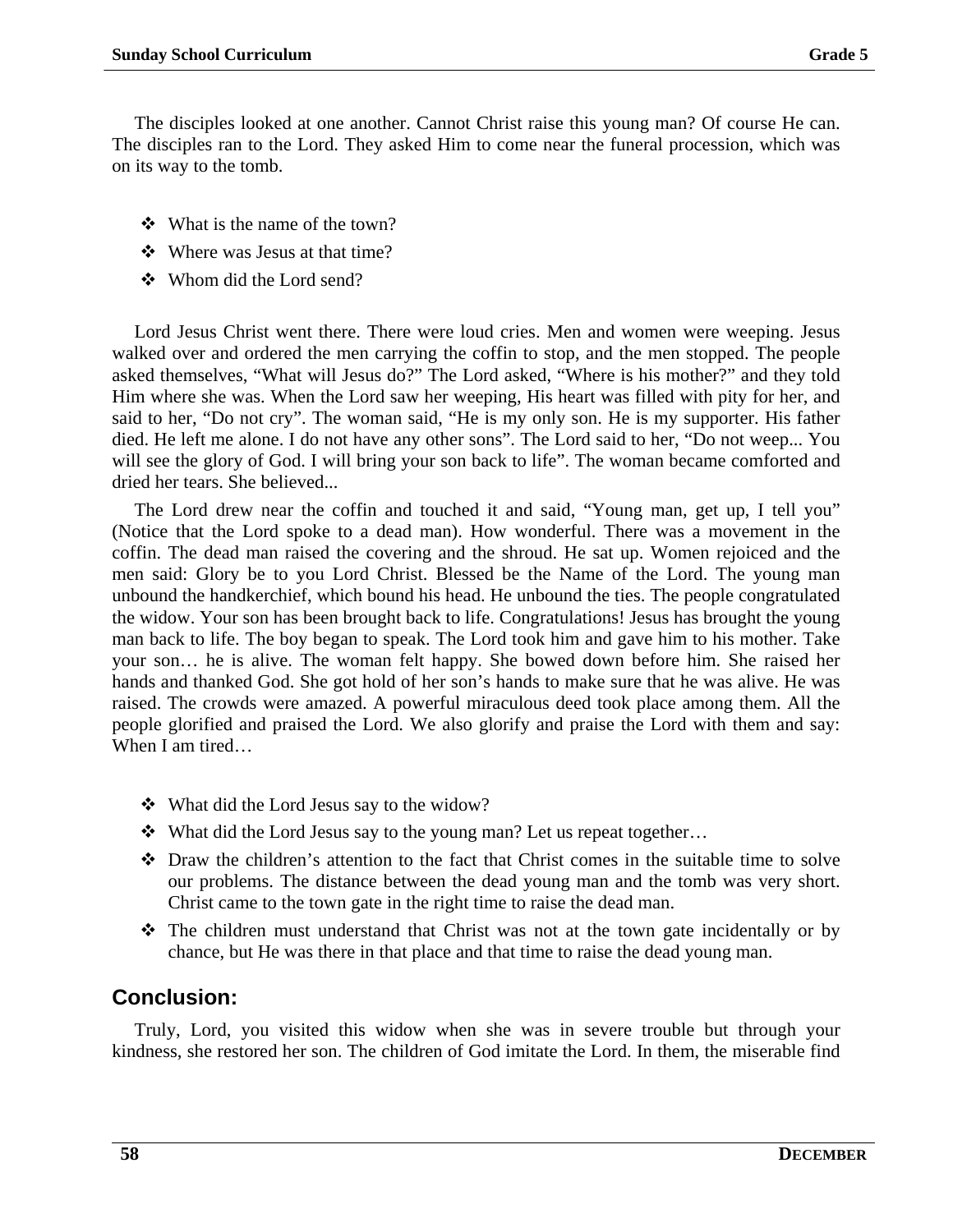comfort and the upset find peace, and the hopeless finds faith. O Lord, have mercy on me and let me live in this true religion. It is written "Religion that is pure and undefiled before God and the Father is this: to visit orphans and widows in their afflictions, and to keep oneself unstained from the world" (James 1:27).

- Arrange a visit with the students to an orphanage.
- How many miracles of raising the dead by Jesus Christ are mentioned in the Holy Bible?
- What are these miracles?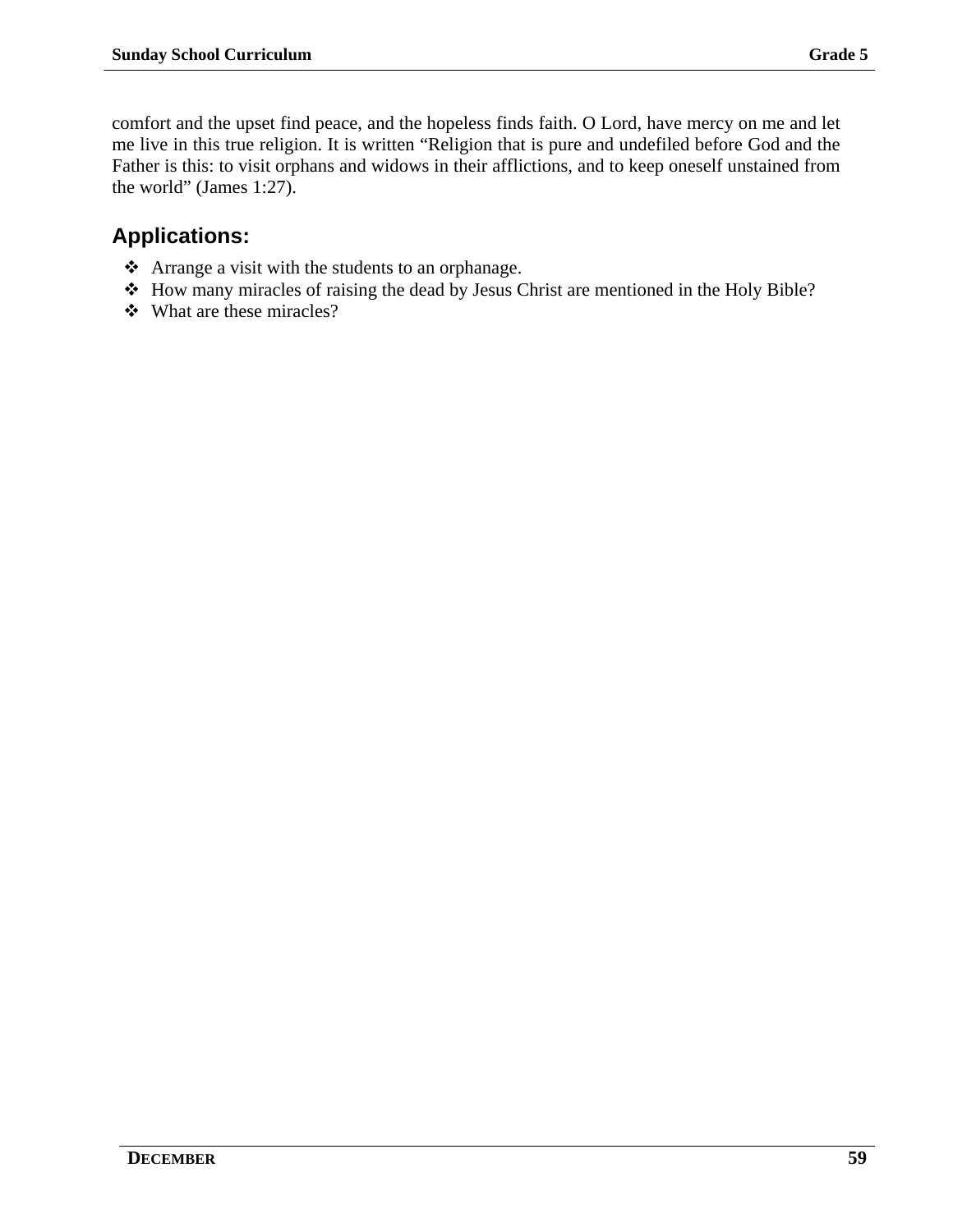# **LESSONS FOR THE MONTH OF JANUARY**

- **Week 1-** Celebrating Christmas Differently
- **Week 2-** The Epiphany: Nicodemus and Baptism
- **Week 3-** The Flight into Egypt
- **Week 4-** St. Anthony the Great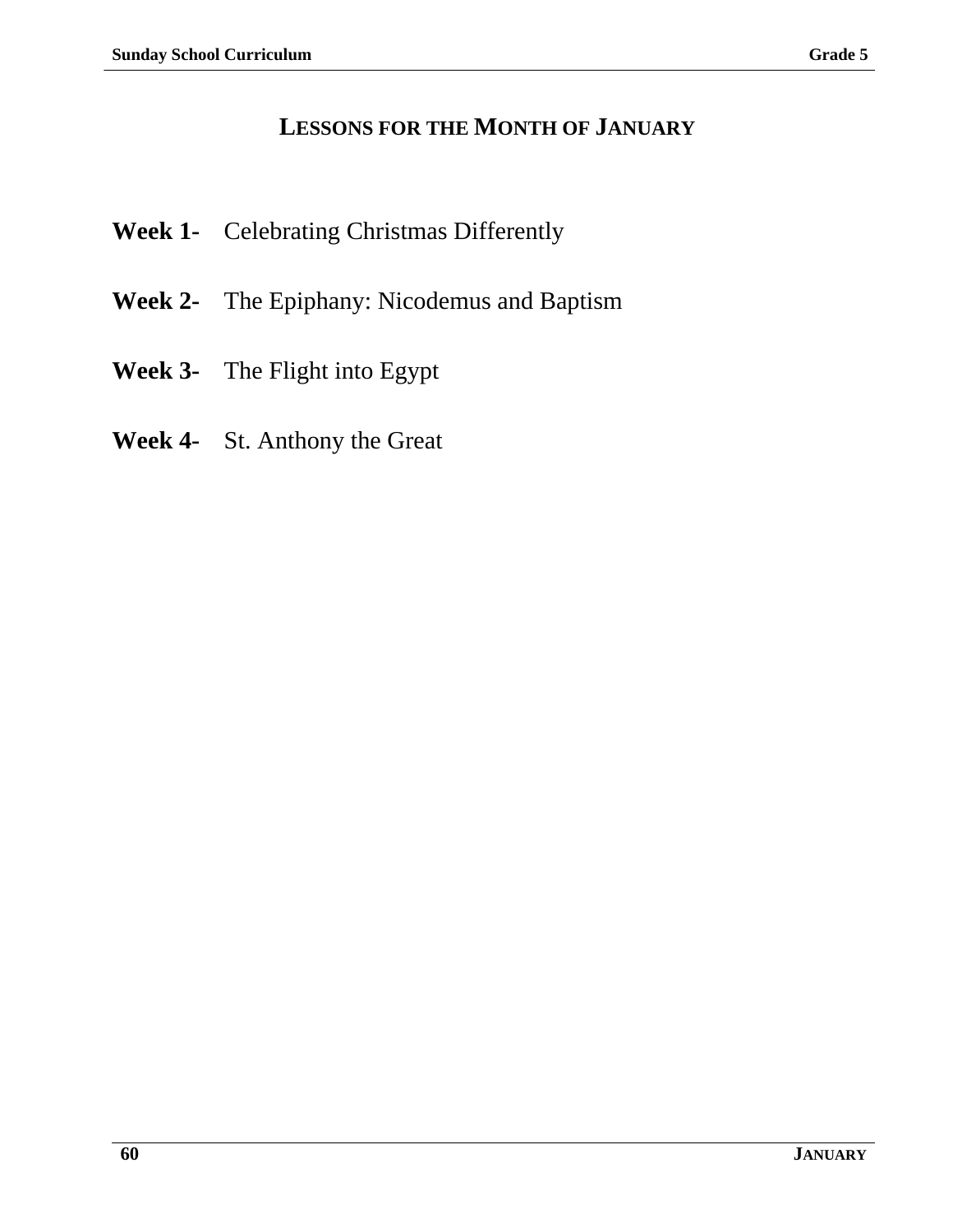# **Week 1- Celebrating Christmas Differently**

### **Objective:**

Understand the deep meaning of Christmas celebration

### **Memory Verse:**

*"My soul magnifies the Lord and My spirit rejoiced in God of my salvation" (Luke 1:46)*

## **References:**

From the Inspiration of Christmas by Pope Shenouda III

### **Introduction:**

 $\triangleleft$  Review the previous lesson and verse

Christmas has many spiritual meanings; one of the most important of them is the love of God towards man. God out of His great love toward man descended to mankind and dwelt among them. He sent His only begotten son, incarnated and lived on earth among them to save them. He made Himself one with our nature. The birth of Christ was the beginning of a true practical love.

### **Lesson Outlines:**

The birth of Christ is a source of joy in our life, when man failed to reconcile with God, He came Himself to us, God descended to man. And that is why this should be our belief and our way in celebrating Christmas. It is not all about exchanging gifts and be busy with them. The most important thing is exchanging the gift of Love to those who really need it. Usually we offer our best gift to our best friend, forgetting or neglecting that there might be another person in the same group or class who is left behind without anyone of us paying attention to him/her and we don't share our love to them. Love shouldn't be only offered as a form of gifts, although the Maggie offered gifts to Christ when He was born but this is one of the aspects but the most important one is the gift that Christ offered to us in His birth, which is HIMSELF.

He left heaven in all its glory to come to us the poor on earth. He offered love in the form of healing the sick, comforting the troubles and heavy leaden, in offering peace on earth with the promise of inheriting eternal life with all its happiness to those who love God. He offered the most precious gift of giving Himself and His life for us on earth up till the death on the cross.

It is not only offering materialistic gifts, and to those who are only close to our hearts. Or don't let the world to deceive you by the bright way of celebration with a lot of lights or decorations everywhere, but rather go deeply inside the spirit of Christmas to understand what's behind it; what is the true meaning of exchanging gifts or filling the world with bright lights. There is a spiritual meaning that the world among the busy time concerning about the outside face of celebration forgot its true value.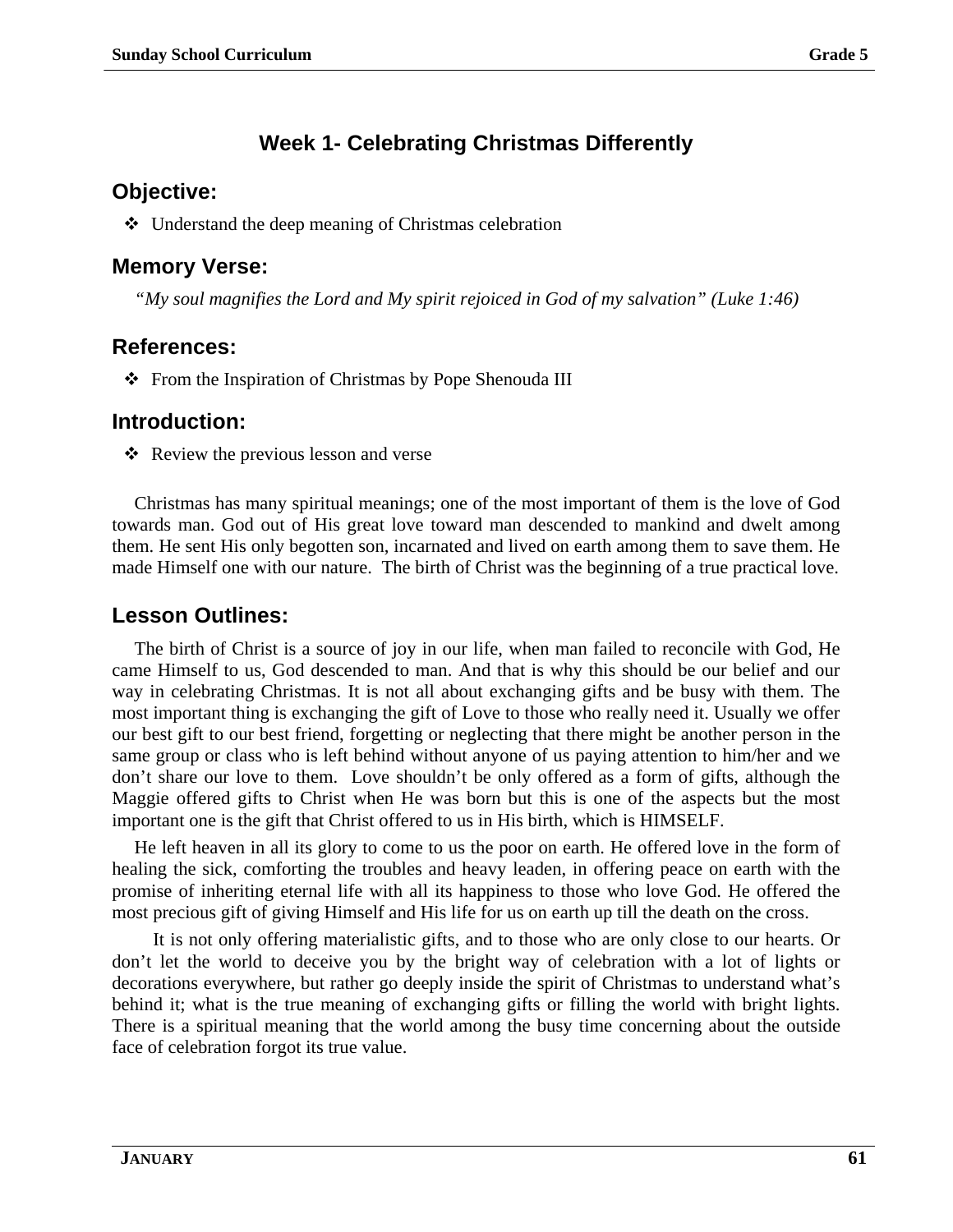While decorating your Christmas tree remember to decorate your life with virtues, while lighting it remember that Christ came to enlighten our path and asked us to be the light of the world, with every Christmas gift you wrap remember to outreach to everyone around you as Christ offered to all of us without exceptions. And finally when it takes your eyes and your heart by how beautiful it is remember Christ, the reason of the season is the most excellent of men.

So when you celebrate the true spirit of Christmas you give from your comfort, time, effort, possession, precious things to your heart, and money. It could be as simple as helping that day whoever around us by stretching your hand doing their daily routinely tasks and give them time to rest instead, etc.

Don't forget in making your offerings that Christ descended to us to offer Himself. He gave up something precious which is His throne in heaven and praising of the Cherubim and the Seraphim, and descend with it to those whom the world look to them as unworthy and left behind.

When you experience how the act of love brings joy to others same like what we received from God in Christmas, then at that time you will truly experience the joy of Christmas and the unity of the body of Christ. Then you'll enchant with Saint Mary "My soul magnifies the Lord and my spirit rejoiced in God of my salvation"

True Joy is:

Jesus first

Others second

Yourself last

## **Conclusion:**

May the Lord give us the insight to give as He gave us so we can enjoy the good tidings of comfort and joy.

- $\bullet$  Discuss with the children according to their age what acts of Love they can offer and help them achieve this task.
- $\hat{\mathbf{\cdot}}$  As an example, take them to distribute presents to orphans or sing Christmas carols to nursing homes.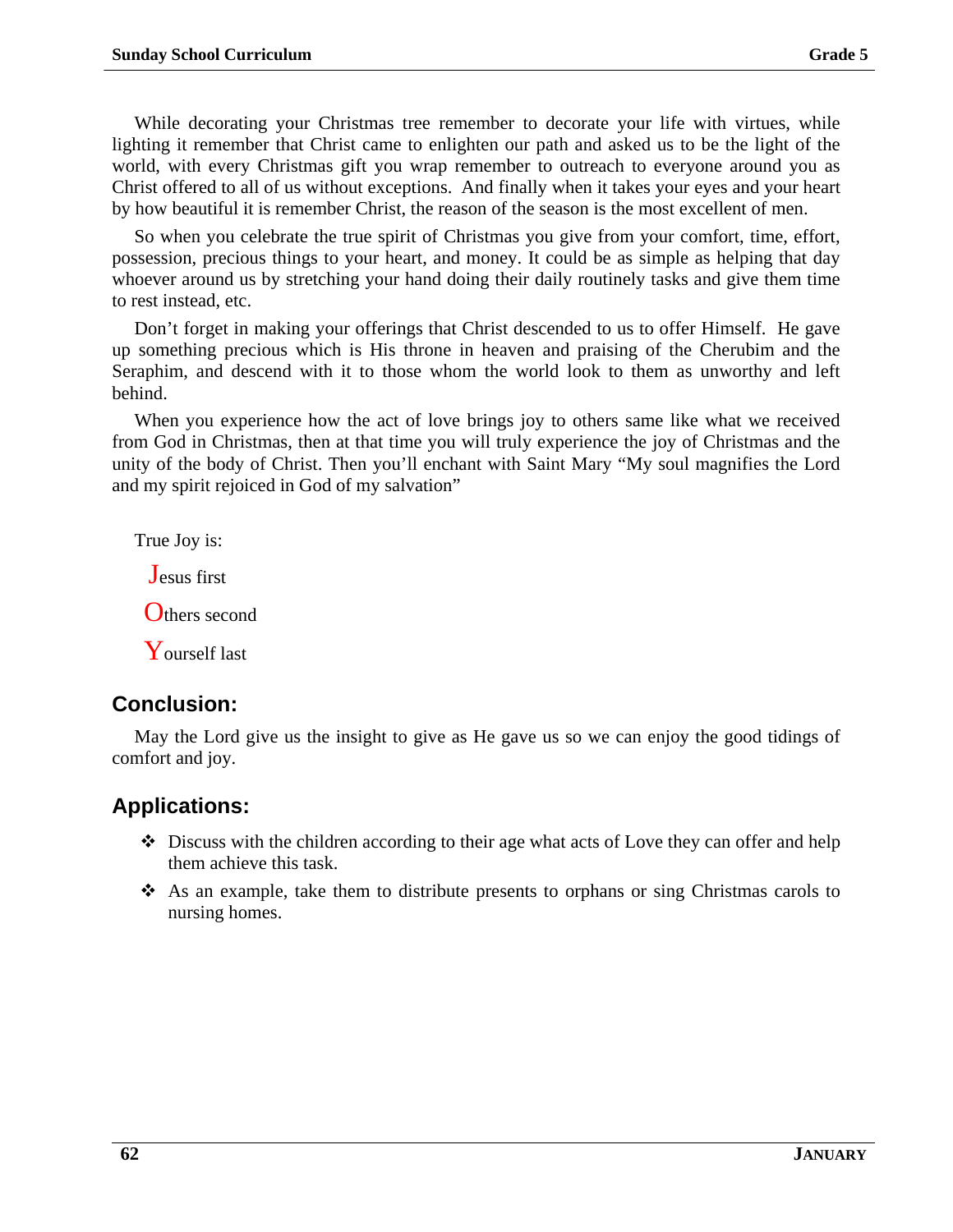# **Week 2- The Epiphany: Nicodemus and Baptism**

### **Objective:**

 $\mathbf{\hat{P}}$  To understand the work of baptism that we attained when we were children.

### **Memory Verse:**

*"Unless one is born of water and the Spirit, he cannot enter the kingdom or God" (John 3:5)*

## **References:**

- John 3
- \* "The Mystery of Baptism" by Ana Gregory
- "Birth from water and the Spirit" Fr. Tadros Y. Malaty
- "Baptism" Rod el Farag
- \* "The Sacraments of the Church" by Habib Girgis

## **Introduction:**

- Give the lesson in the Baptism Room in the church or bring with you picture of a small doll and some water.
- ❖ Mention the Seven Church Sacraments.
- What is the first sacrament?

## **Lesson Outlines:**

A man named Nicodemus was a Pharisee and a ruler of the Jews. He knew that Jesus was a good Master, so he came to Jesus by night and said to him...Conversation... Mention the conversation in a lively way.

- What is the name of our feast today?
- What is the man's name?
- Why did he come by night?
- What did Jesus say? Did he understand?

When he didn't understand, Jesus said to him "Unless one is born of water and the Spirit... Take this opportunity and explain the rituals of Baptism… By immersion into the water three times, this stands for Christ's burial and his resurrection into a new life... and the practical application which lies in repentance, keeping away from the first works and the beginning of a new life of holiness, quiet full of obedience and love... Nicodemus thanked Jesus but he needed an example from the Old Testament.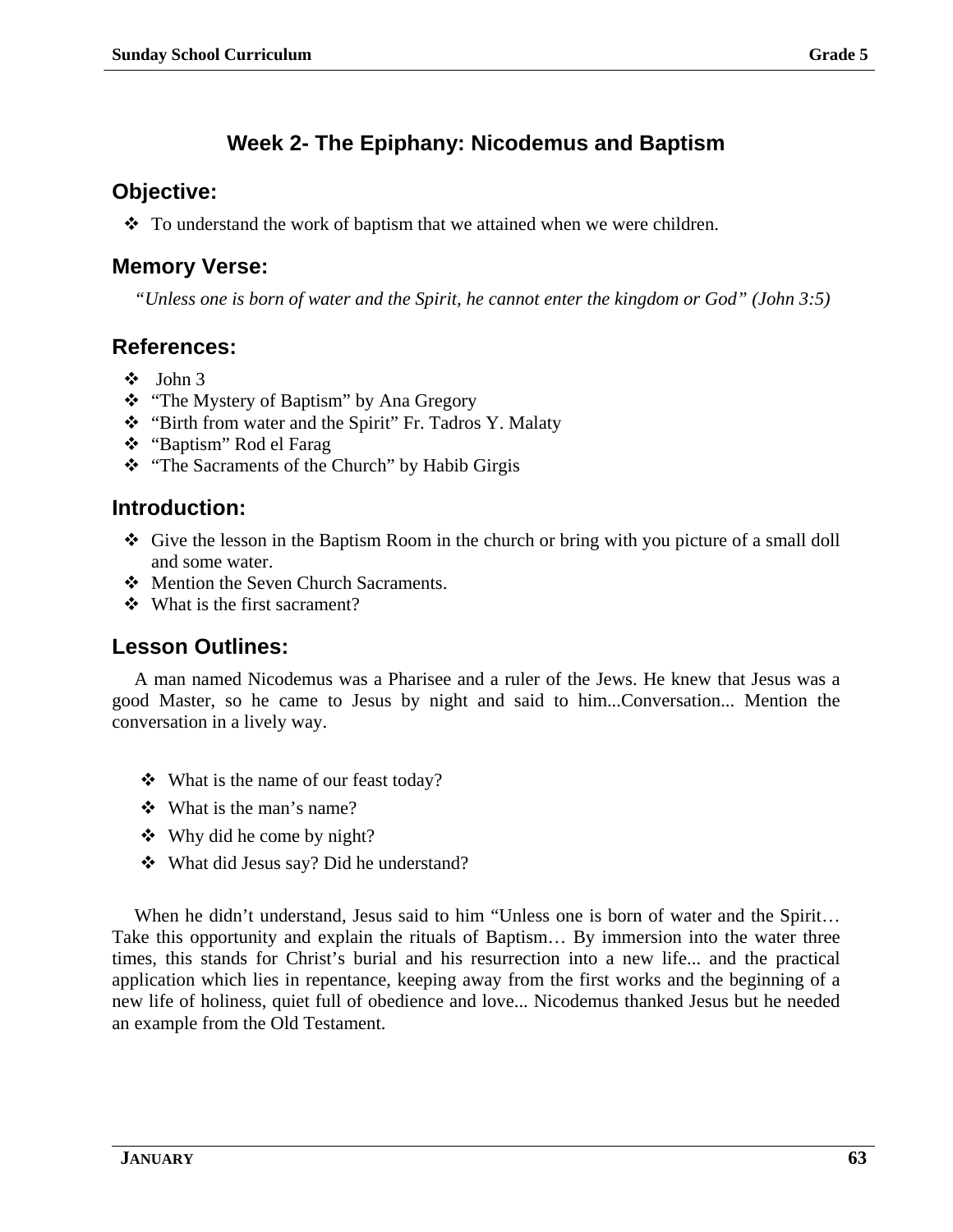- ❖ How is the Sacrament of Baptism practiced?
- What does this mean?
- How can I live in baptism now?
- What did Nicodemus ask for?

The Lord reminded him of the bronze serpent... Faith heals us... i.e. love for the Crucified Christ, repentance, receiving the Holy Communion keep the poisonous sin away from us an thus we become pure... Nicodemus thanked Jesus again and left happily.

- What was the example that the Lord gave? Explain it.
- What does it mean?
- What is there in common between the bronze serpent and the Cross?

### **Conclusion:**

- Do we learn a lesson from Nicodemus and go to the Lord to consult Him about our problems?
- Baptism is a new birth and repentance is a second birth; do we always walk in the spirit of repentance?

### **Applications:**

- We have to confess our sins and repent and receive the Holy Communion so that the work of baptism may be renewed in us.
- Fill in the blanks:

 … went to meet …… by night and Christ spoke about the Sacrament of …… Unless one is born of …… and …… he cannot …… the Kingdom of God.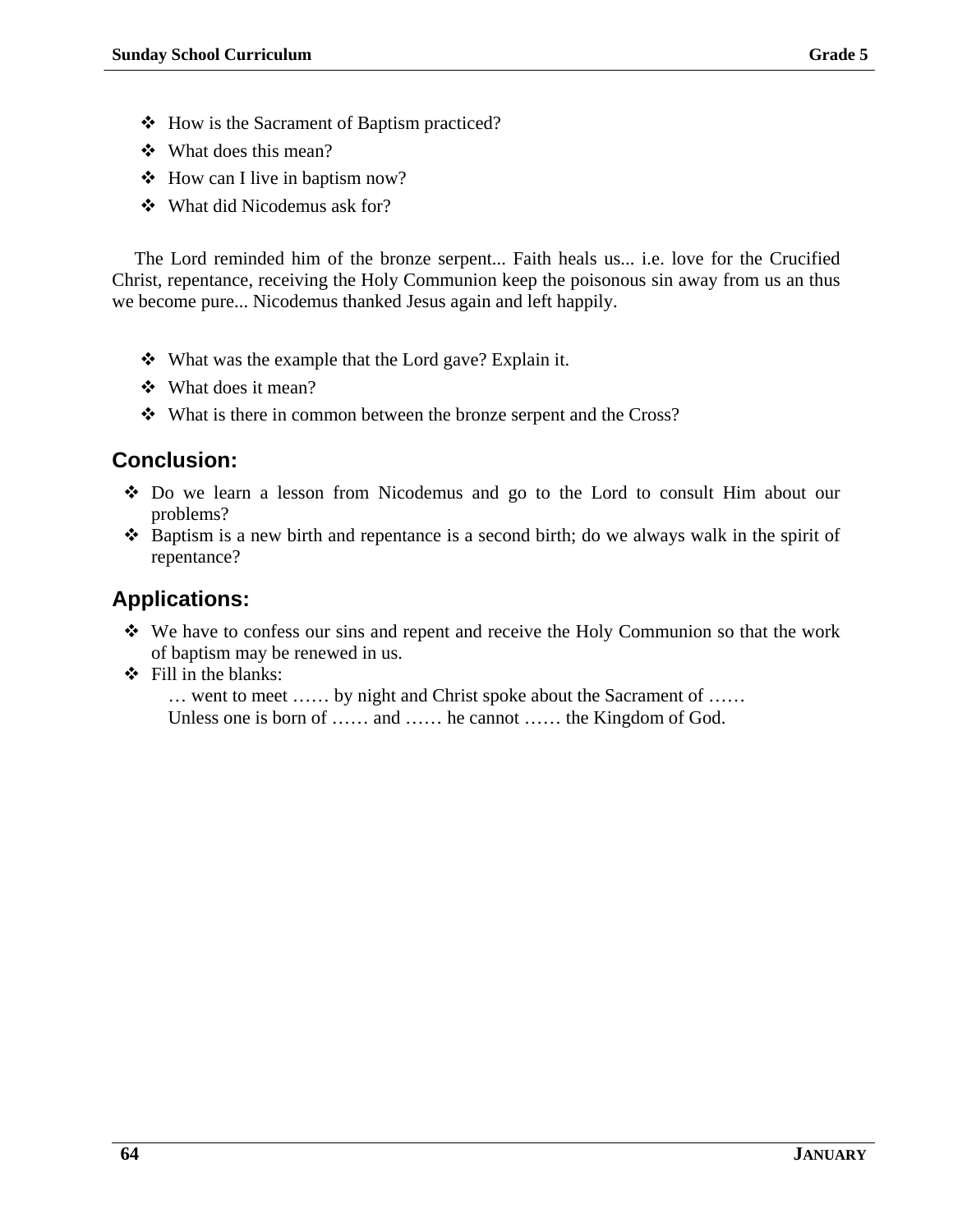# **Week 3- The Flight into Egypt**

### **Objective:**

 $\triangleleft$  Shun (keep away from) evil

### **Memory Verse:**

*"Arise take the young child and His mother, and flee to Egypt" (Matthew 2:13)*

### **References:**

"Egypt receives the Virgins" by Siliman Nesseem

### **Introduction:**

- ❖ Review the previous lesson and verse.
- Prepare the following visual aids: A picture of the Holy Family in Egypt, a picture of the Virgin tree and some places which were sanctified when the Holy Family stayed in them, etc.
- Ask the students: Did the Magi return by the same route? Why?

## **Lesson Outlines:**

The Magi returned by another route. His ministers and leaders in the palace surrounded Herod. They were all upset. He was pacing. They asked him... but he did not answer...days went by and they all felt that the King was confused. One day he realized that the Magi would not come back. He sent his leaders to Bethlehem to kill the children who are two years old or under. They asked why but he refused to answer... they understood... they did not want to do that but he insisted.

- Why was Herod upset?
- When did he send to kill the children?
- What was the purpose by so doing?
- Why did he say "two years and under"?

A group of soldiers and officers went there... The city was in great disorder... What happened? The orders were issued. Mothers tried to escape but they could not. The soldiers divided the city. They killed the children...cries were heard in every house... people cursed the tyrant (Explain what happened during the meeting and how Herod was disappointed).

What did the soldiers do?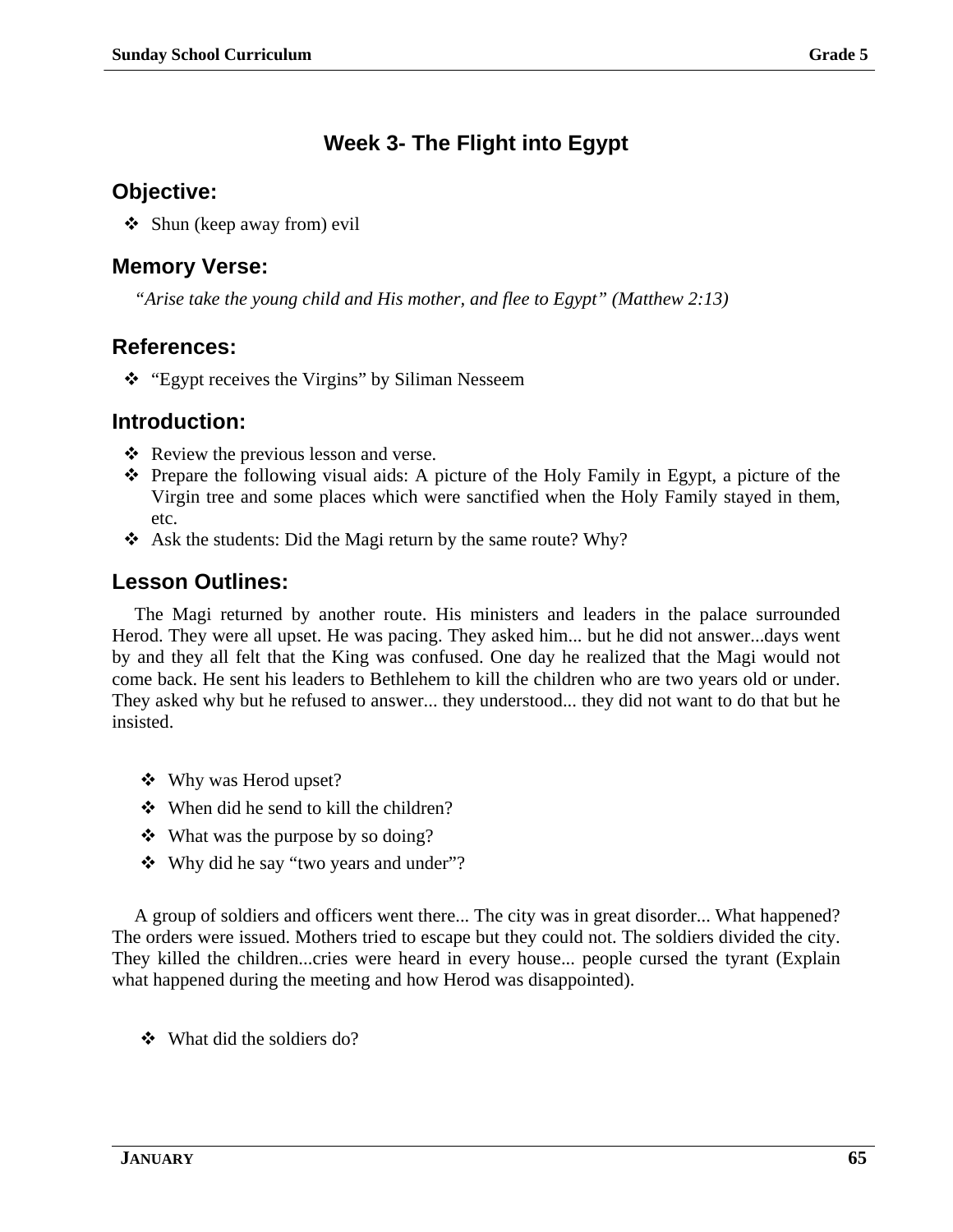Was the king pleased? Why?

Herod wanted to kill Christ...Will God let that happen? The angel appeared to Joseph and said, "Rise, take the child and His mother and flee to Egypt". Joseph rose... When they entered Egypt the idols fell down (Describe the journey and the places the Holy Family stayed in and how happy we are because Christ visited our land: Ancient Cairo, Mattariyah, Natrun Valley use a map and some pictures).

## **Conclusion:**

God had a perfect plan for the Holy family so that Jesus Christ would be protected. This plan was perfected to complete our salvation. The fight of the Holy family to Egypt is a great blessing to the land of Egypt. Egypt was the only country Jesus Christ had visited beside Israel.

- Search the internet for a map of the Holy family trip in Egypt.
- ❖ Answer the following questions:
	- a) Why did the Holy Family flee into Egypt?
	- b) What happened to the idols when Christ entered Egypt?
- Read John 3.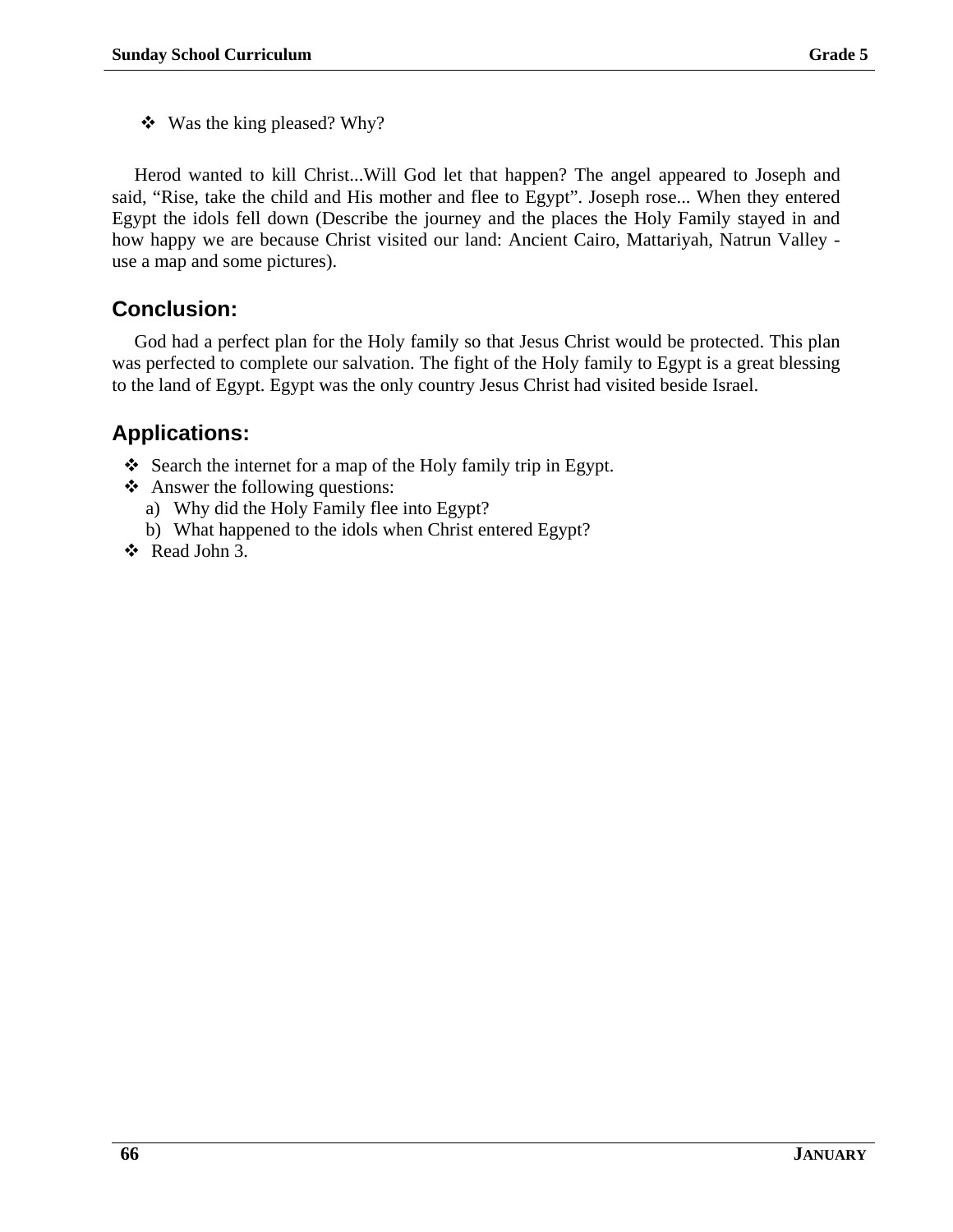## **Week 4- St. Anthony the Great**

## **Objective:**

To learn about Monasticism and the strength of the solitude life of monks

### **Memory Verse:**

*"If you want to be perfect, go, sell what you have and give to the poor, and you will have treasure in heaven; and come, follow Me" (Matthew 19:21)*

## **References:**

- \* "Coptic Church Review" Volume 1, No. 4, pp. 166-167
- \* "Coptic Church Review" Volume 15, No. 1,2
- "Life of Antony," by St. Athanasius
- \* "The Lives of the Fathers, Martyrs, and other Principle Saints" by the Rev. Alban Butler Volumes 1, 2 & 3

#### **Introduction:**

- Review the previous lesson and memory verse with the students
- \* Ask the students of what they know about monks?
- ◆ What are the main characteristics of monks?
- Who started Monasticism in the whole world?

## **Lesson Outlines:**

The origin of monasticism is associated with the name of St. Antony. He was born in Coma, a village of Upper Egypt, in a rich Coptic Christian family. After the death of his parents, when he was about twenty, he heard in the church the words of the Gospel, "If you want to be perfect, go, sell what you have and give to the poor, and you will have treasure in heaven; and come, follow Me" (Matthew 19:21). These words were a divine call which determined his life. He gave away all his property, which consisted of 300 acres of fertile land, and devoted himself entirely to the ascetic life.

At first he retired near his village, imitating the lives of the holy elders who lived in the area. Whenever he heard of an ascetic distinguished for some virtue, he sought him out as a bee seeks the flowers, and never left him until, he had gathered something good to carry home. He spent his days in continuous prayer, and either reading or working with his hands. After the year 285 AD, he retired into complete solitude; in the ruins of a castle and then he went to the Inner Mountain near the Red Sea.

Saint Athanasius the Apostolic, the pope of Alexandria at that time described St. Anthony's ceaseless struggle with the devil. The devil appeared to him in visions, in dreams, and even in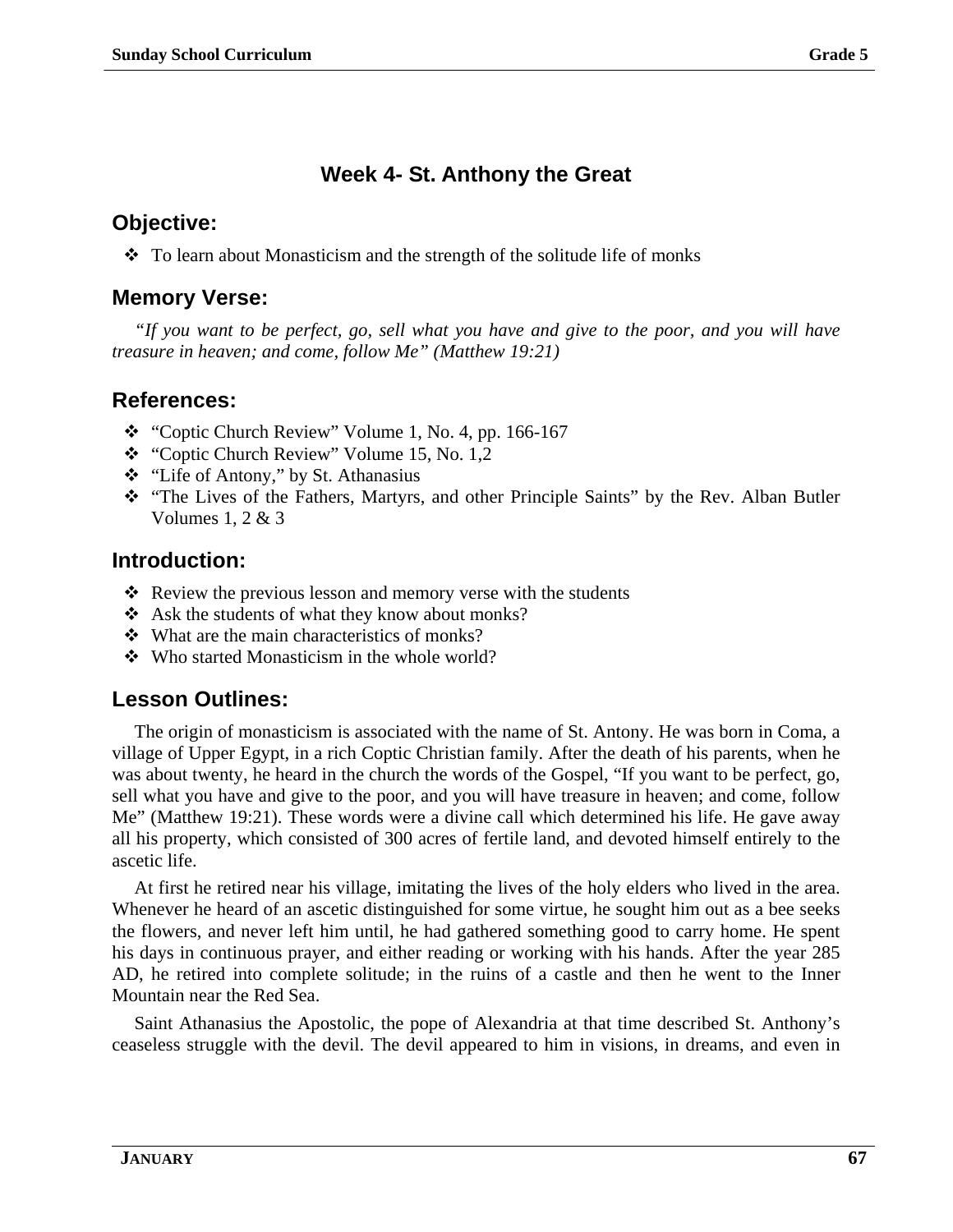daylight, in all possible forms. He tempted him by wealth, by the shape of fascinating women; by reminding him of his former life and a sister he had left behind. He frightened him by the shapes of wild animals. St. Antony was always victorious, because of his only weapon—faith in Christ.

After the year 305 AD, disciples were attracted to him and he had to leave his seclusion to become their teacher and leader. Some of his teachings to the monks are preserved to us by St. Athanasius; others are present in the "Sayings of the Fathers." We have also seven spiritual letters attributed to him. In his life he founded several monasteries, and the number of his monks reached 100,000 during his life time.

St. Athanasius described him as "a physician given by God to Egypt." He was frequently visited and resorted to for consolation and aid, by Christians and non-Christians, by ascetics, sick and needy. He received a letter from the Emperor Constantine, on the occasion of which he told his disciples, "Wonder not that the emperor writes to me, for he is a man; wonder much more that God has written the law for man, and has spoken to us by His own Son."

Twice he left the desert. In the year 311 AD, during the persecution under Maximanus he went to Alexandria to assist the martyrs and confessors. Again in 338 AD, at the request of his disciple and friend, St. Athanasius, he came to the same city to bear witness to the Orthodox faith against Arian's heresy. During his visit many heathen went to church asking to see the "man of God" and were converted. He refused to stay longer in Alexandria, saying, "As a fish out of water, so a monk out of his solitude dies."

During the last fifteen years of his life he retired again to solitude at Mount Colzim, keeping only two disciples with him. They were with him at the time of his death in the years 356 AD, when he was 105 years old.

Then the monks, as he had ordered them, prepared his body for burial and hid it in the earth as he ordered them adding: "In the day of the resurrection, I shall receive it incorruptible from the hand of Christ." And to this day no one knows where he is buried.

His final words to the monks who were with him, "I will be going the way of the fathers, as it is written, for I see myself being called by the Lord, and I am going to Him. Now you watch yourselves, and do not deviate from the ascetical practice you've been doing for so many years, but act like you are just starting out with your asceticism and keep your enthusiasm. You know the tricks of the evil demons. You have seen what weaklings they are; do not be afraid of them, but entrust yourselves to Christ at all times and get your strength from Him, spreading the sweet smell of incense in Christ. As though you were going to die each day, remember the things you have heard from me."

The monastery of St. Antony of Colzim has been, since its foundation in the fourth century, a main center for monasticism in the Eastern Egyptian desert.

#### **A. St. Anthony's Character**

St. Anthony was never troubled because his soul was at peace; he was never sad because his heart rejoiced always. He was a person of good character, being pure in heart; he thoroughly honored the canons of the church. He was never ashamed to bow his head to bishops or priests and, moreover, if a deacon came to him at any time for help, he would speak profitable words to him. If he was going to pray, he would defer to him in praying, asking to listen to those with him.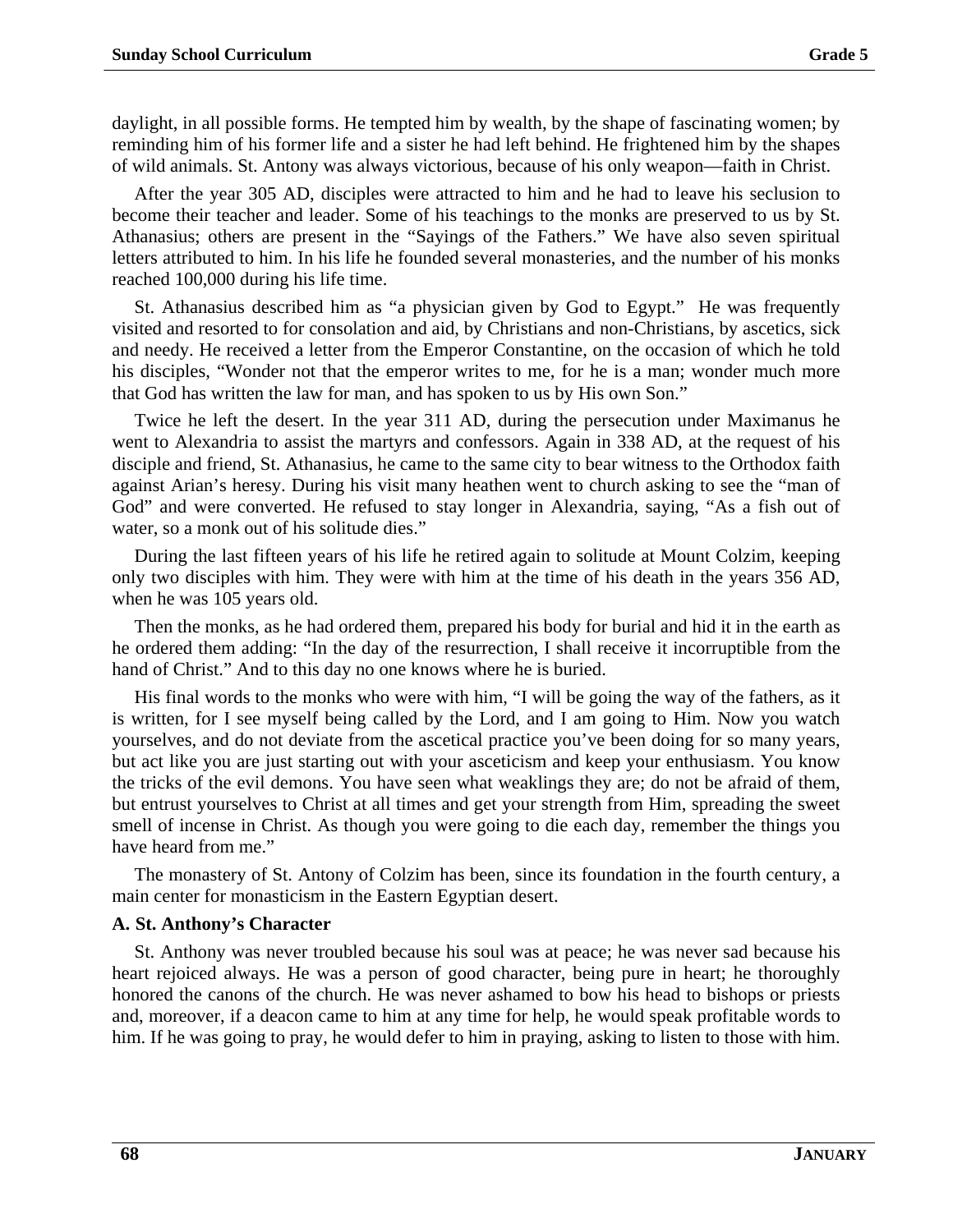And he always acknowledged "I've learned from this," if anyone said something profitable in his presence.

His face had a great charisma in the presence of the Savior: if he was in the middle of a crowd of monks and someone whom he did not know wanted to see him, immediately that monk would walk inside, ignoring all the other monks who were with St. Antony, and he would go inside to see him as if St. Anthony's face were drawing him to him.

#### **B. St. Anthony, the man of God**

St. Anthony's soul and virtue were beloved by God, thus his fame spread everywhere, and everyone who saw him marveled at him, and those who never saw him loved him. He was not known through books he wrote, or through some kind of outside wisdom, but only through his devotion to God. For how did his fame spread to reach Spain while he sat hidden on a mountain? Moreover, how was his name heard in Rome and Africa unless God, who commands those who belong to him be known everywhere, made a promise to St. Antony from the beginning? For even if they act in secret and do not reveal themselves, the Lord reveals them to everyone, like a lamp, so that those who hear might receive zealousness for virtue.

Once the saint saw in a vision the whole earth covered so thick with snares, that it seemed scary to set down a foot without falling into them. At this sight he cried out, trembling: "Who, O Lord, can escape them all?" A voice answered him: "Humility, O Anthony!" He always looked upon himself as the least and the very outcast of mankind; he listened to the advice of everyone, and professed that he received benefit from that of the meanest person.

He watched great part of the nights in heavenly contemplation; and sometimes when the rising sun called him to his daily tasks, he complained that its visible light robbed him of the greater interior light which he enjoyed, and interrupted his close application and solitude.

In an excellent sermon which he made to his disciples, recorded by St. Athanasius, he pathetically exhorts them to renounce the whole world for heaven, to spend every day as if they knew it to be the last of their lives, having death always before their eyes, continually to advance in fervor, and to be always armed against the assaults of Satan.

#### **C. His Saying**

St. Anthony said: Just as fish die if they remain on dry land so monks, remaining away from their cells, or dwelling with men of the world, lose their determination to persevere in solitary prayer. Therefore, just as the fish should go back to the sea, so we must return to our cells, lest remaining outside we forget to watch over ourselves interiorly.

St. Anthony taught St. Ammonios, saying: You must advance yet further in the fear of God. And taking him out of the cell he showed him a stone, saying: Go and insult that stone, and beat it without ceasing. When this had been done, St. Anthony asked him if the stone had answered back. No, said St. Ammonios. Then St. Anthony said: You too must reach the point where you no longer take offence at anything.

## **Conclusion:**

*Chronology of the life of St. Anthony:*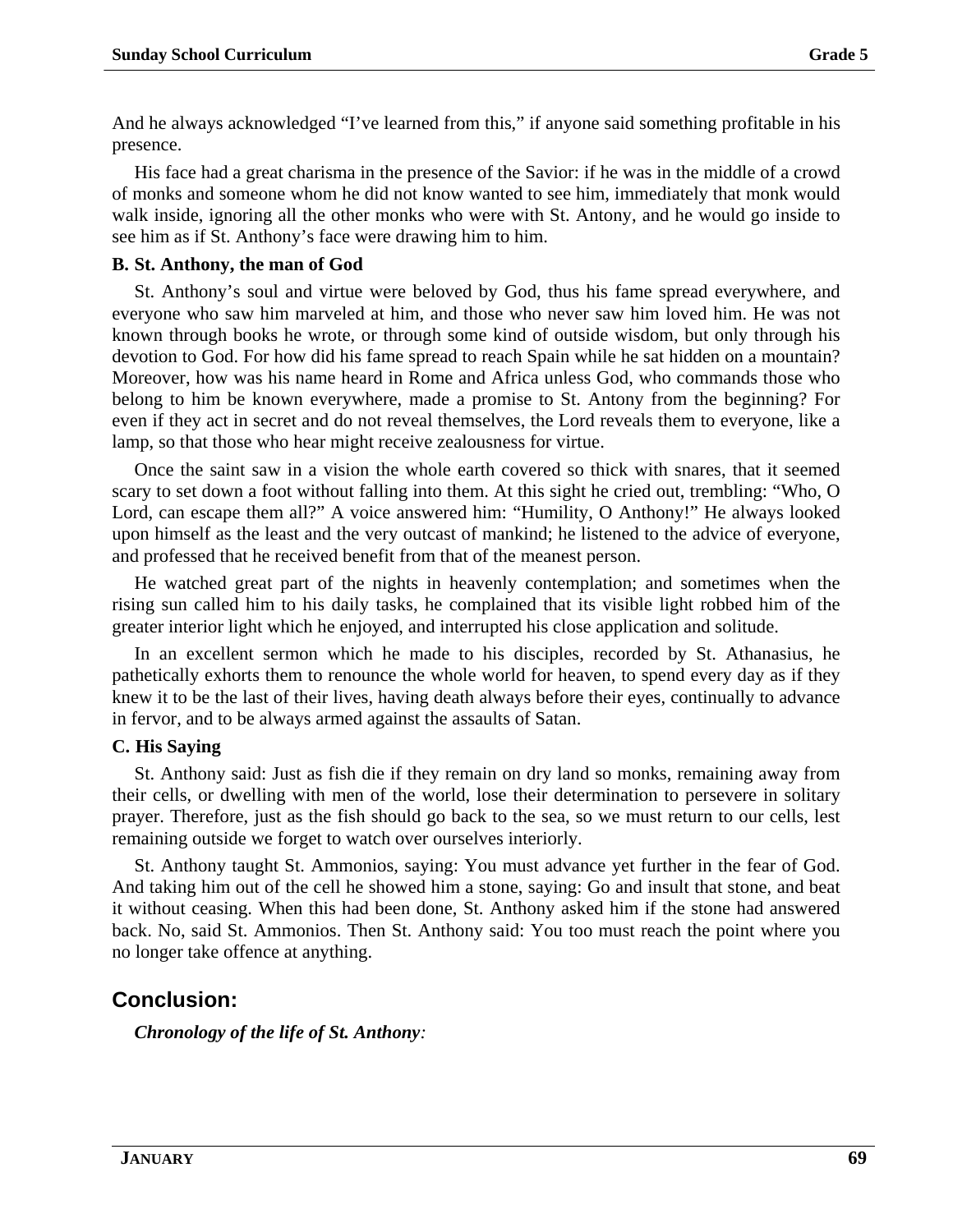A.D.

- 251 Birth of St. Anthony at a village in Upper Egypt.
- 271 St. Anthony enters the Ascetic life.
- 285 Seclusion in the Outer Mountain.
- 305 Monastic Community Established in the Outer Mountain on East Bank of the Nile.
- 311 St. Anthony visits Alexandria to encourage the Martyrs.
- 313 St. Anthony goes to the Inner Mountain near the Red Sea.
- 338 Second visit of St. Anthony to Alexandria.
- 341 St. Anthony visits St. Paul of Thebes, the First Hermit.
- 356 Death of St. Anthony.
- 357 St. Athanasius writes the Life of St. Anthony.

- Search the internet about St. Anthony and find pictures for him
- Find a story about another monk and tell it to the class next week.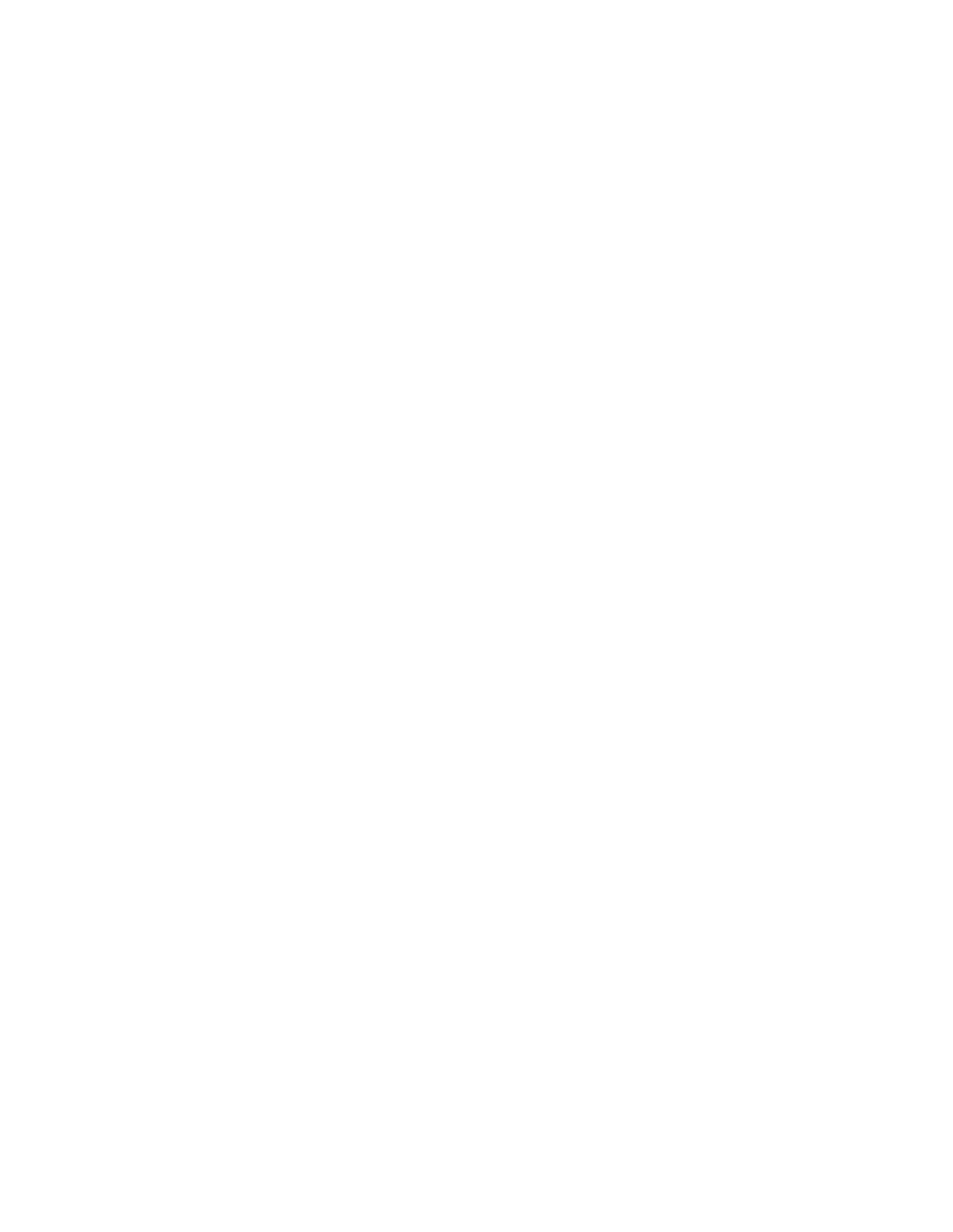# **BEGINNING OF FEBRUARY TILL JONAH'S FAST**

**Use Filler Lessons (placed at the beginning of the book) until the Sunday before Jonah's fast.**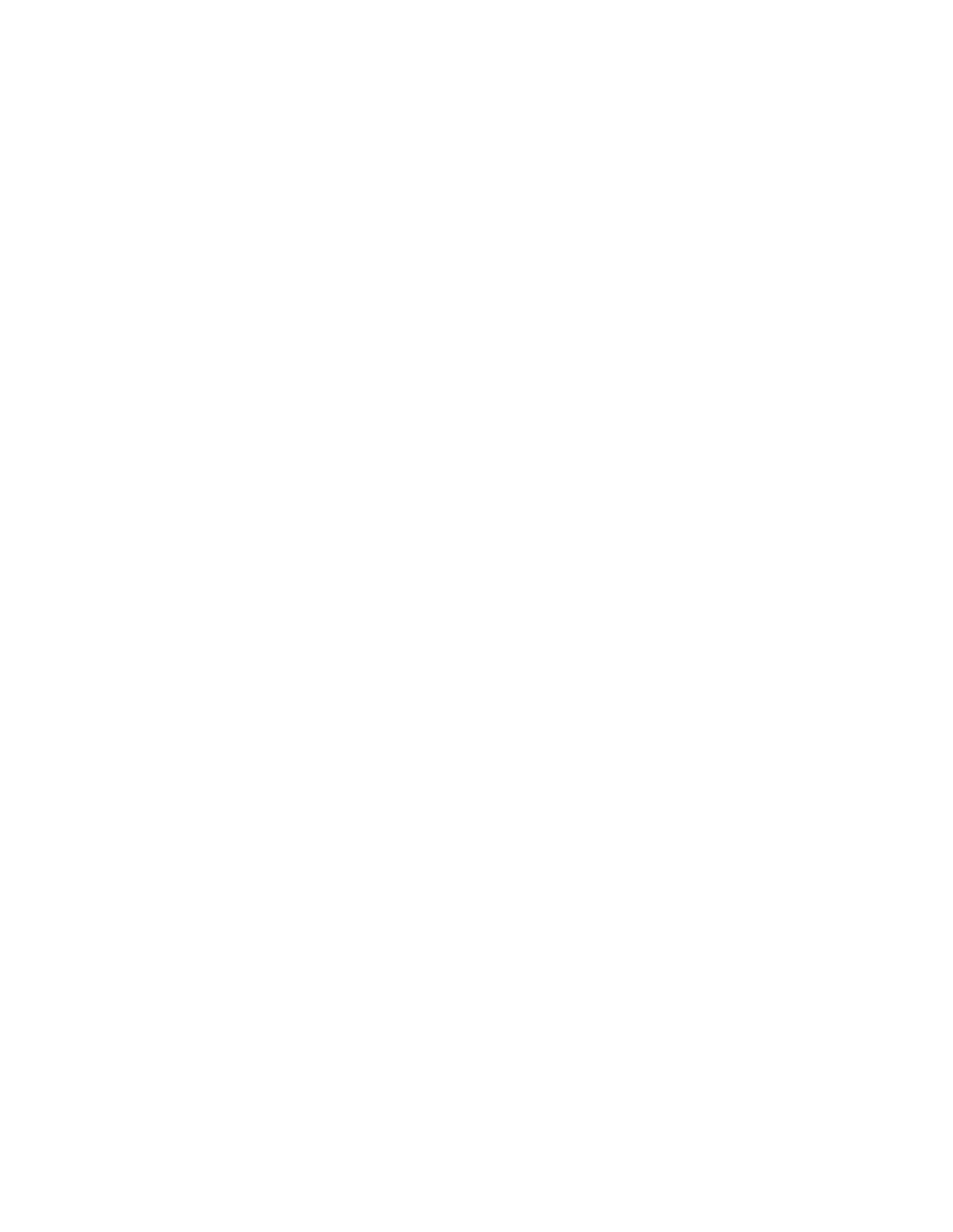# **LESSONS FOR JONAH'S FAST**

Jonah's fast comes two weeks before the Great Fast on Monday, Tuesday and Wednesday. These lessons are for the Sunday before and the Sunday after Jonah's fast.

Week before the Fast: Life after death - Heaven

Week after the Fast: God Judges Korah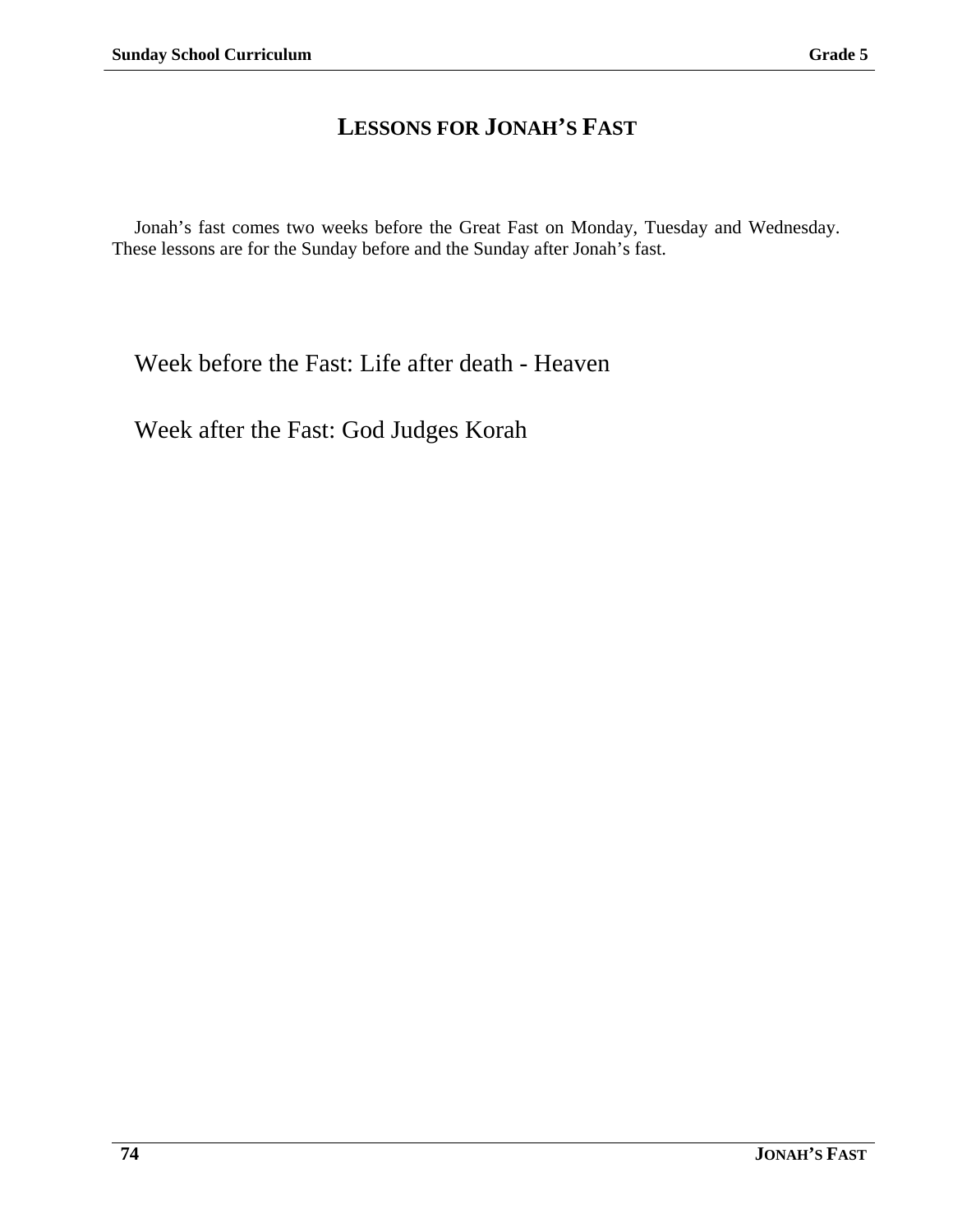## **Week before Fast: Life after death - Heaven**

### **Objective:**

 $\cdot \cdot$  To learn about the quality of living in heaven

### **Memory Verse:**

*"Eye has not seen, nor ear heard, nor have entered into the heart of man the things which God has prepared for those who love Him" (Matthew 2:9 from Isaiah 64:4)*

## **References:**

\* "Heaven" by the late Bishop Youannis

## **Introduction:**

 $\triangleleft$  Review the previous lesson and verse.

Let's say our parents were notified that they would have to move with their job to a different city or state or even they decided to move to another country. Now the parents at that point would make an effort to learn more about that new place they're moving to. They probably check on the schools in that area, on the crime rate in the neighborhood, and other concerns they might have about that new place. It was probably a good idea for them to do such research, and so let's stop and think for a minute. That's very similar to our situation here on earth. We know at some point we'll have to depart and move to a different place, and for the believers that would be heaven. Well, the moral of this story is that we need to also get ourselves familiar with that wonderful place, and most importantly we need to prepare ourselves to fit in the environment of such a place. So in this lesson, let us introduce through the Holy Bible the very little that was said about our life in the heavens after the physical death.

## **Lesson Outlines:**

First it is very important for us to note that no matter how much we describe heaven, we will never be able to totally comprehend what it is really like living in heaven. Even when St. Paul was taken to heaven, he said, "How he was caught up into Paradise and heard inexpressible words, which it is not lawful for a man to utter" (2 Corinthians 12:4). Here St. Paul tells us that he couldn't express what he saw, and the second part of that statement means that he couldn't dare to even try to express what he saw! Having this point in mind, we could still attempt to describe some of the few values of living in heaven:

#### **A. No hunger, no thirst, no hot or cold in heaven**

While Christ blesses those who "hunger and thirst for righteousness' sake" here on earth, St. John the beloved tells us in Revelation 7:16 that in heaven "they shall neither hunger anymore nor thirst anymore; the sun shall not strike them, nor any heat."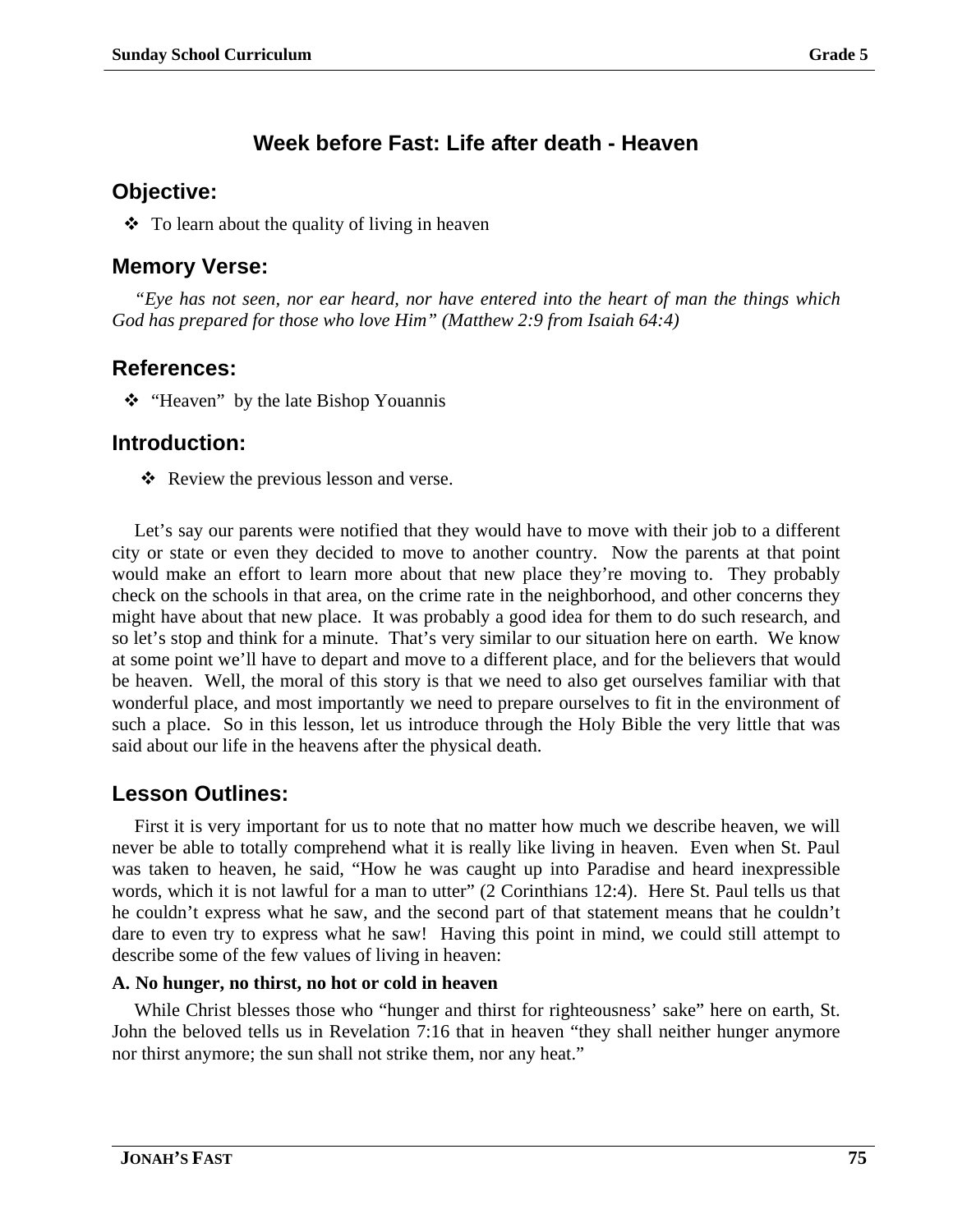How come they won't hunger or thirst, what will they eat or drink? The answer in Revelation 2:17 and 7:17 respectively is "To him who overcomes I will give some the hidden manna to eat" and "for the Lamb who is in the midst of the throne will shepherd them and lead them to living fountains of waters."

#### **B. No weeping, no pain or sickness**

In Revelation 7:17, "And God will wipe away every tear from their eyes" and in Revelation 21:4, "And God will wipe away every tear from their eyes; there shall be no more death, nor sorrow, nor crying; and there shall be no more pain, for the former things have passed away." What a beautiful thing to know that in heaven the troubles of this world would be over! Sorrow and pain is a result of sin, and in heaven there shall be no sin; thus, we would always be in a happy atmosphere.

Our dear Coptic church teaches us that the Holy Lent is a symbol of our life here on earth, and through Christ's death and resurrection, we attain salvation. And since the Holy Fifty Days are a symbol of our victory in heaven, we do not fast or participate in any sorrowful spiritual practices such as the metania (prostration).

#### **C. No lust or physical needs**

Since Satan will be destroyed in the second coming of our Lord Jesus Christ, there will not be any lustful temptations from him. Also this is clear through Christ's response to the Pharisees when they asked him about the woman who married several brothers and they wanted to know as to whom she would be married in heaven. Christ said, "For in resurrection they neither marry nor are given in marriage, but are like angels of God in heaven" (Matthew 22:30).

#### **D. No covetousness, no envy, and no hatred**

As prophesied in Psalm 133:1-3, "Behold, how good and how pleasant it is for brethren to dwell together in unity! It is like the precious oil upon the head, running down on the beard, the beard of Aaron, running down on the edge of his garments. It is like the dew of Hermon, descending upon the mountains of Zion; for there the Lord commanded the blessing- Life forevermore." We know that this is a prophecy about heaven because it's referring to eternal life through the use of the term "Life forevermore."

#### **E. More great features in heaven**

No cursing but blessing from God, no darkness because God is the God of light, no ignorance, but rather full knowledge, living among the courageous Saints such as the blessed and honored St. Mary, and praising the Lord with the angels.

#### **F. Finally the most important aspect of heaven is living with God Himself**

How lovely it is to live with God. During the transfiguration, St. Peter said to Christ when He was in His heavenly glory, "Master, it is good to be here." Christ likened heaven to a wedding, where the church including the believers would be the bride and Christ would be the groom. Earthly love between a husband and wife entails that these people enjoy living with each other and are just satisfied by each other's company. Likewise we will be with Christ and Christ with us. In the book of the Song of Solomon, the church tells God, "My beloved is mine, and I am His" (2:16). St. Augustine said, "We will need nothing, we will want nothing, and our richness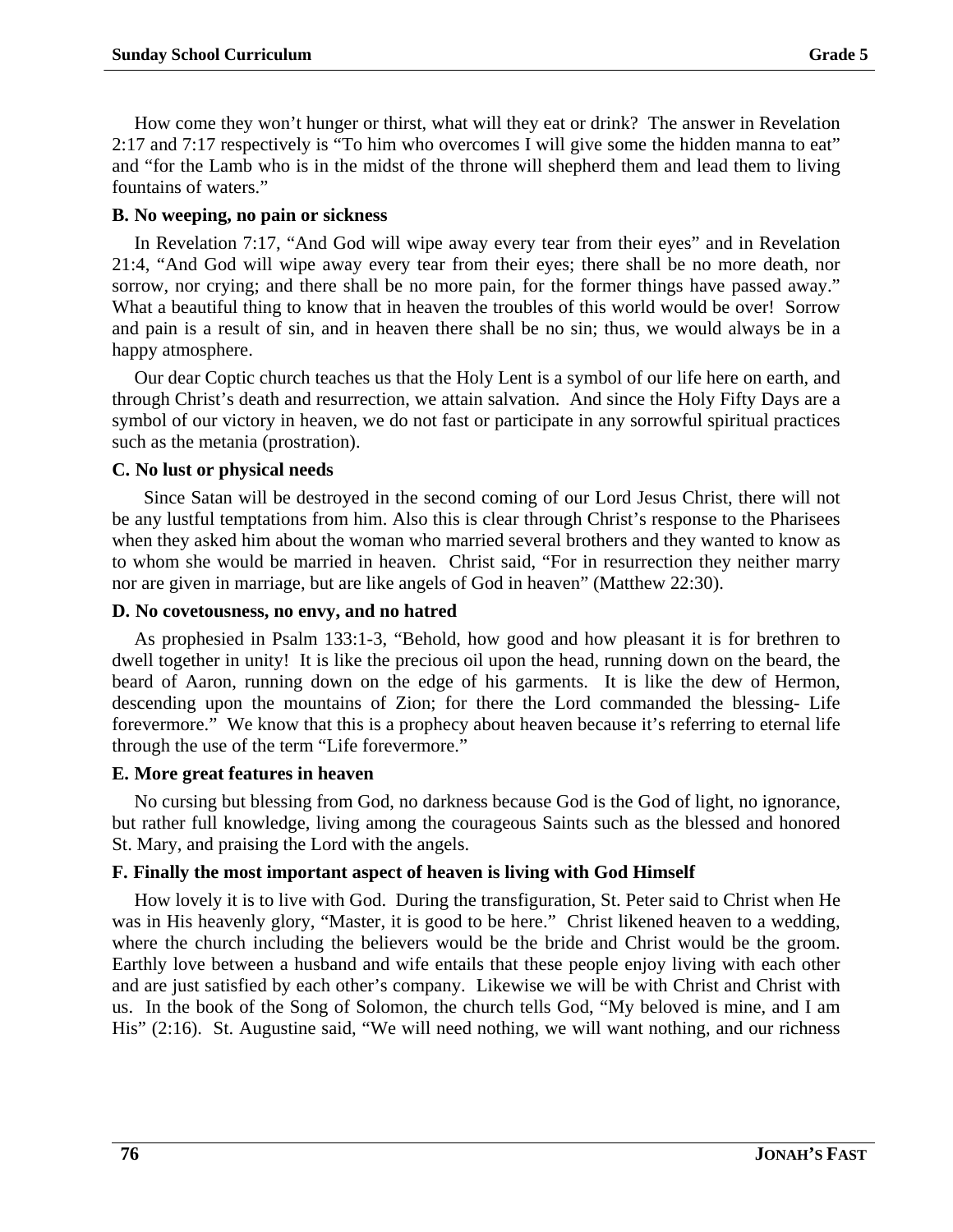would be God Himself." How beautiful it is to know that Christ will be everything we will ever need or want in heaven, He will truly be our fulfillment.

### **Conclusions:**

As it has been explained earlier, our living in heaven will be totally the opposite of our life here on earth. It will be a life full of peace, love, light, and many other blessings. Most of all nothing will separate us from the presence of God, and Satan will have no existence. So our goals in life should be heavenly ones or ones that will prepare us for eternal life. God said, "Seek first the kingdom of God and His righteousness and all these things shall be added unto you" (Matthew 6:33), meaning that if we focus on preparing ourselves to living in heaven, God will automatically fulfill our earthly needs. Preparing for our life in heaven means for example, that if we know that we will live in unity with the believers in heaven, then we need to make peace with them on earth and learn to forgive each other. Also, if we do not know how to praise or appreciate worshipping the Lord, then how will we join the angels in heaven?! Finally, if we are used to profanity here on earth, how will you use that same language in heaven?! The moral of this lesson is that we learn about living in heaven so that we would prepare ourselves to fit heaven's environment.

- \* Read the book of Revelation to learn more about the end of this world and the quality of living in heaven.
- Focus on your heavenly life versus your limited life here on earth.
- \* Pray that the Lord may count you among those who will enjoy living in the heavenly Promised Land.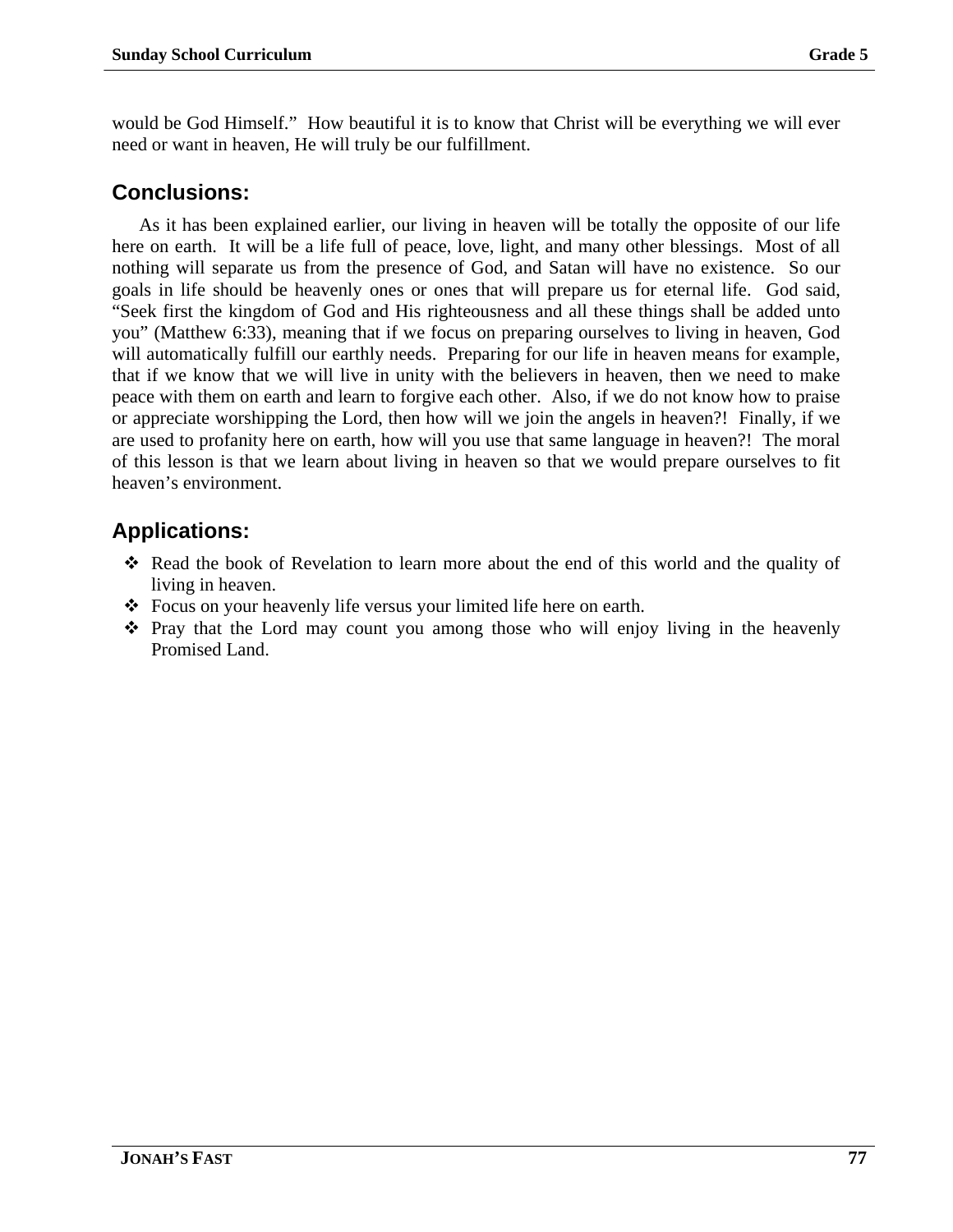## **Week after Jonah's Fast: God Judges Korah**

### **Objective:**

- $\cdot \cdot$  To learn to respect the priesthood and the priests
- To learn that God is the one who calls people to the service
- To learn about the role of intercessions in the Old Testament

## **Memory Verse:**

*"No outsider, who is not a descendant of Aaron, should come near to offer incense before the Lord" (Numbers 16:40)* 

## **References:**

- Numbers 16
- \* "Explanation of the Book of Numbers" Fr. Tadros Y. Malaty
- The Arabic life applied Bible

## **Introduction:**

 $\triangleleft$  Review the previous lesson and verse.

Showing respect to the priests is a very old commandment that God required from His people. God chose the Levites, one of the twelve tribes of Israel, to serve the tabernacle of God and take care of its requirements and needs. He also chose Aaron, the brother of Moses, to be the priest. Moses and Aaron represented the people of Israel in front of God. Thus, God has chosen certain people in the Old Testament to serve as priests. Similarly, in the New Testament He chose the twelve disciple and the apostles to lay the hands and be able to ordain priests and bishops (Acts 6:6, 13:3, 1Timothy 3:1-2, Titus 1:7). Thus, the priesthood is an order assigned and chosen by God and He required us to respect the priests. Today's lesson is about the outcome of three men who rebelled against Aaron's priesthood and Moses' representation of the people in front of God.

## **Lesson Outlines:**

The Israelites wandered in the desert of Sinai (Show the students a map) for 40 years after they came out of Egypt. They rebelled against God many times during those 40 years. This time the rebellion was led by three men called Korah, Dathan and Abiram. Korah was from the tribe of Levi and Dathan and Abiram were from Reuben. They led 250 of the leaders of Israel in their rebellion against Moses and Aaron. They gathered against Moses and Aaron. They thought that the entire congregation is holy so Moses and Aaron need not to exalt themselves above the people as leader and priest, respectively. Korah and his company felt that any of them could act like a priest and raise incense to the Lord. So, Moses felt on his face and told Korah and his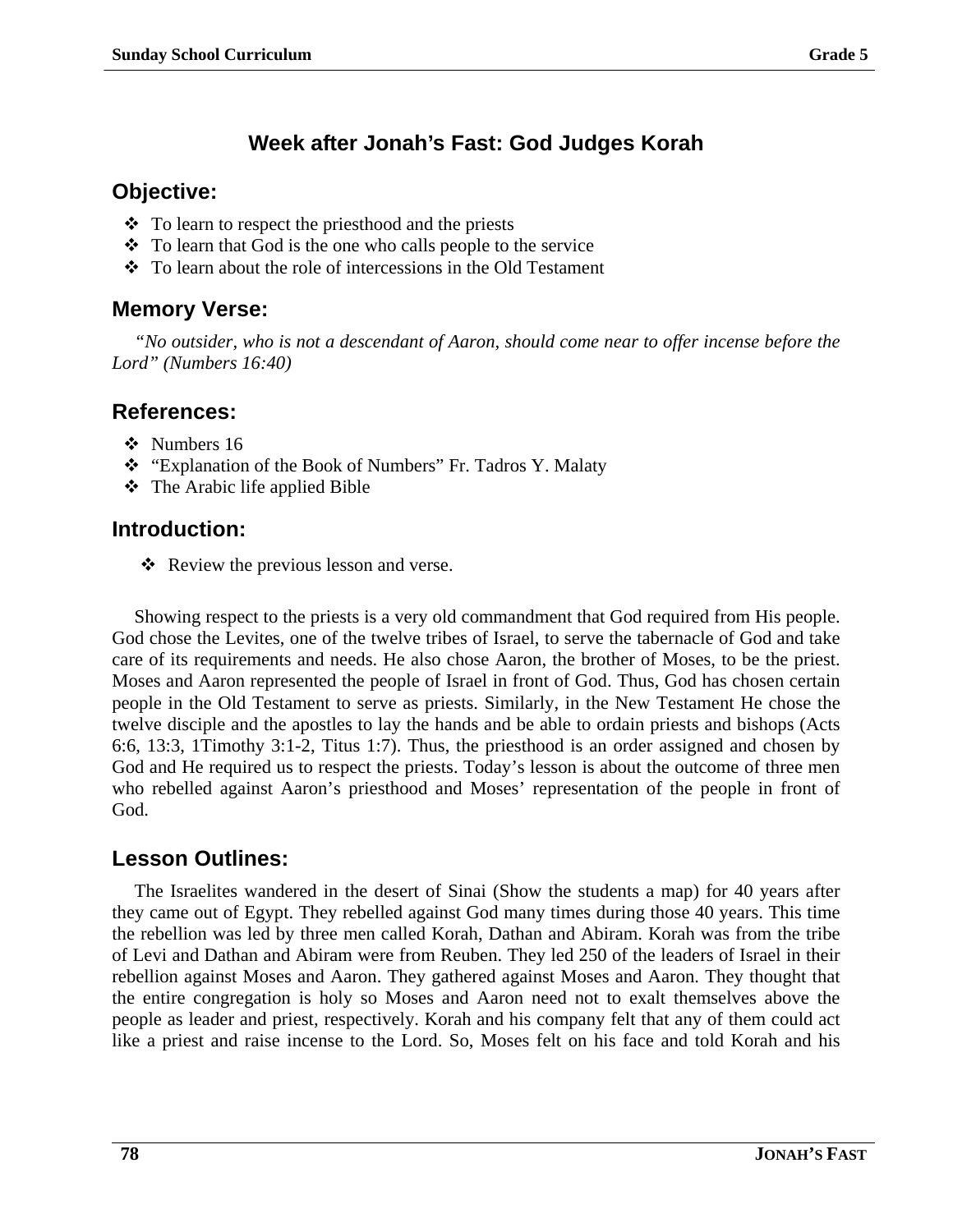company to raise incenses in their censors in the morning and let God choose who is His and who is holy. Moses rebuked Korah because he was not satisfied by being a Levite and enviously wanted to raise himself to be a priest. Moses also sent to talk to Dathan and Abiram but they refused to come and talk to him. Moreover, they complained that Moses brought the Israelites from the land of Egypt to suffer and starve in the wilderness of Sinai. Moses was very angry and complained to the Lord. Moses asked God not to accept their offerings.

In the morning, Korah gathered the entire congregation at the door of the tabernacle of meeting and the glory of the Lord filled the place. God spoke to Moses and Aaron only and said to them: "Separate yourselves from among this congregation, that I may consume them in a moment". But Moses and Aaron interceded on behalf of the congregation and asked God not to consume the whole congregation for the sin of Korah. So, God listened to their intercessions and told Moses to tell the people to stay away from the tents of Korah, Dathan and Abiram and all that belong to them. Subsequently, the earth split and opened up and swallowed the three rebelling men and their families and tents. God also sent fire from the heaven, which consumed the 250 men who were raising incense in their censors in front of the Lord. However, the censors in their hands were not consumed. God had asked Moses to tell Eleazar the priest to hammer the bronze censors into layers and cover the altar with it as a reminder to the people of the fate of those who force themselves to be priests while they are not chosen by God. Eleazar was the son of Aaron and was a priest like his father who was chosen by God for the priesthood. Thus, no one can make himself a priest except when he is called from God. That is also the case in the Coptic Church now and in the sacrament of the priesthood. Any person who is ordained priest or called to the service has to be invited to the service with guidance from God.

This story also shows the role of the intercessions of the righteous in front of God and its work for the sake of others. Moses asked God to preserve the life of the congregation and not to destroy them because of the sin of Korah. God considered and listened to Moses' request. Our church is a strong believer in the intercessions of the saints and the righteous in front of the throne of God on behalf of all the believers who seek their intercessions.

A very important lesson to learn from Korah's mistake is the outcome of being self-righteous. Korah thought that he is as holly as Moses and Aaron and he envied them for the responsibilities that God gave them. He was not satisfied with his role as a servant of the tabernacle, since he was a Levi; rather he wanted higher authority and position. He completely forgot that everybody, after all, is serving God. This story shows the result of self-bride and self-righteousness.

Ask the students what other lessons they can learn from this story and stimulate them to meditate on some of the verses.

## **Conclusion:**

Priesthood is an assignment from God not from men. Priests have to be respected and honored since they convey the word of God to us and guide us on the spiritual path. The story of Korah's punishment is a good example of the fate of those who do not respect their spiritual leaders and the priests (Moses and Aaron).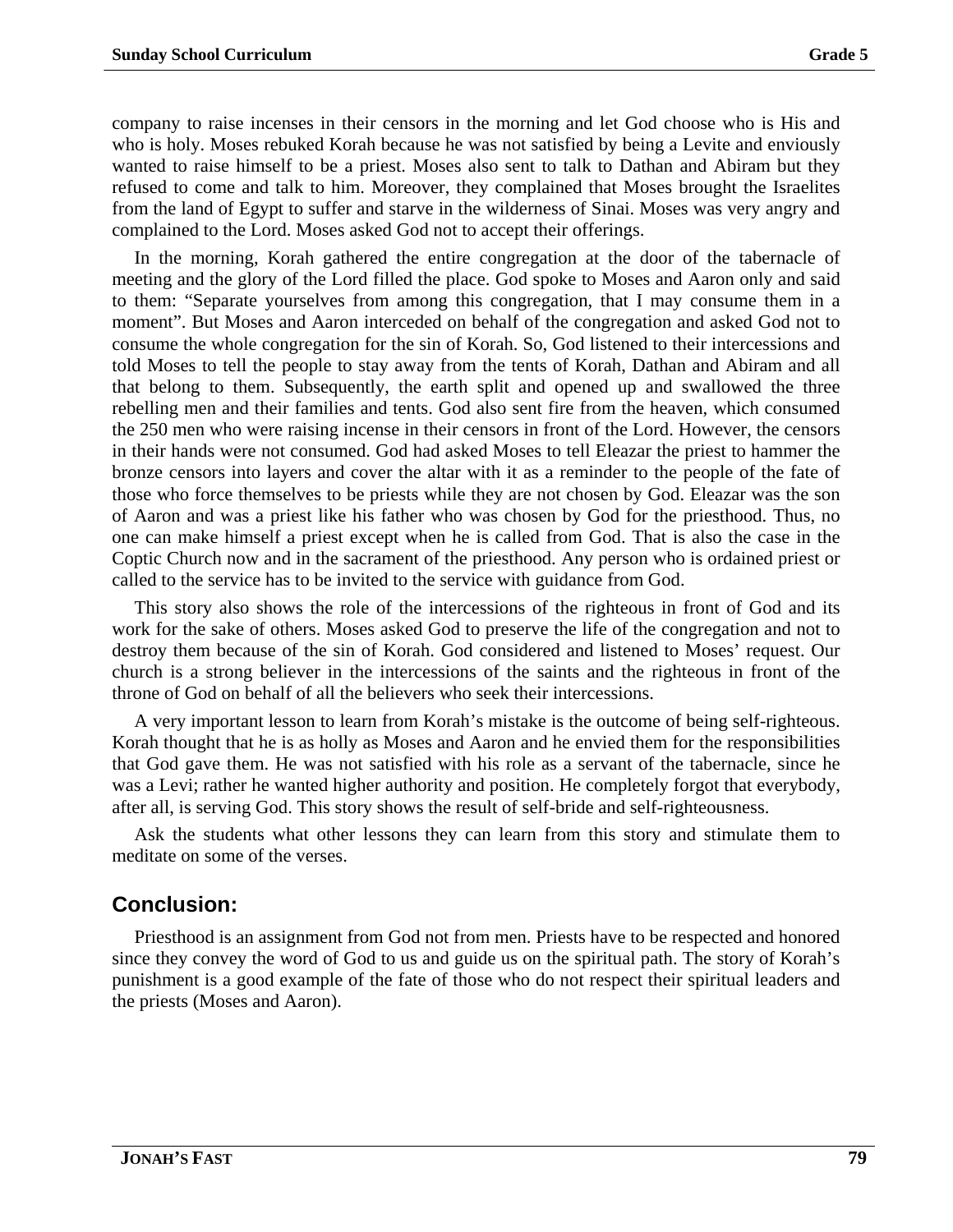- $\triangleleft$  Discuss with the students the ways of showing respect to the priests and the servants.
- Ask the students to search at home for the chapter in the Bible where God called Aaron for the priesthood.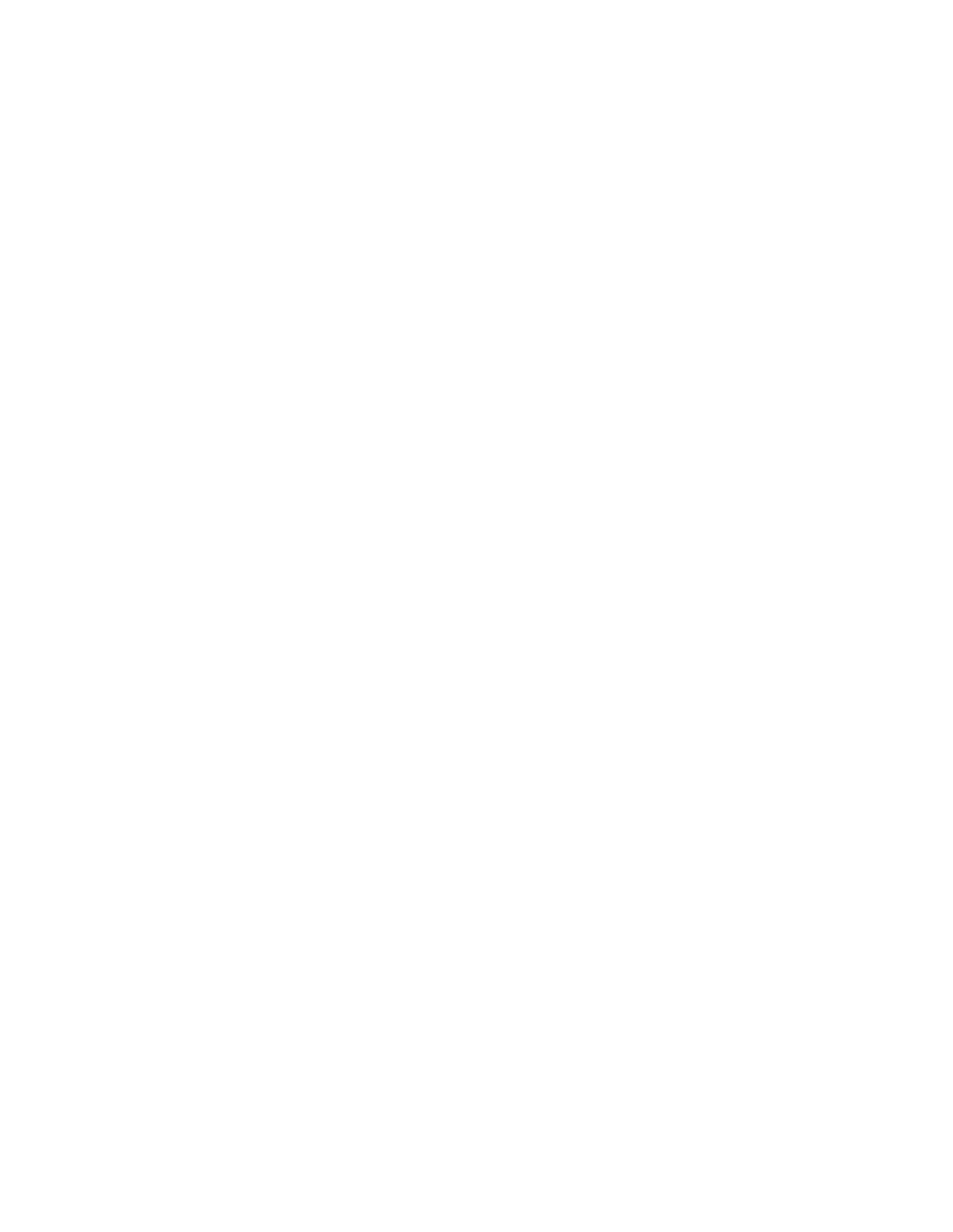# **LESSONS FOR THE GREAT FAST PERIOD**

- **Week 0:** Murmuring Against God
- **Week 1:** Daniel and Fasting
- **Week 2:** The Prodigal Son
- **Week 3:** Eli the Priest and His Sons
- **Week 4:** Rahab's Faith
- **Week 5:** The Passover Lamb
- **Week 6:** Maries in the Bible
- **Week 7:** (Palm's Sunday) No lesson
- **Week 8:** (Resurrection Sunday) No Lesson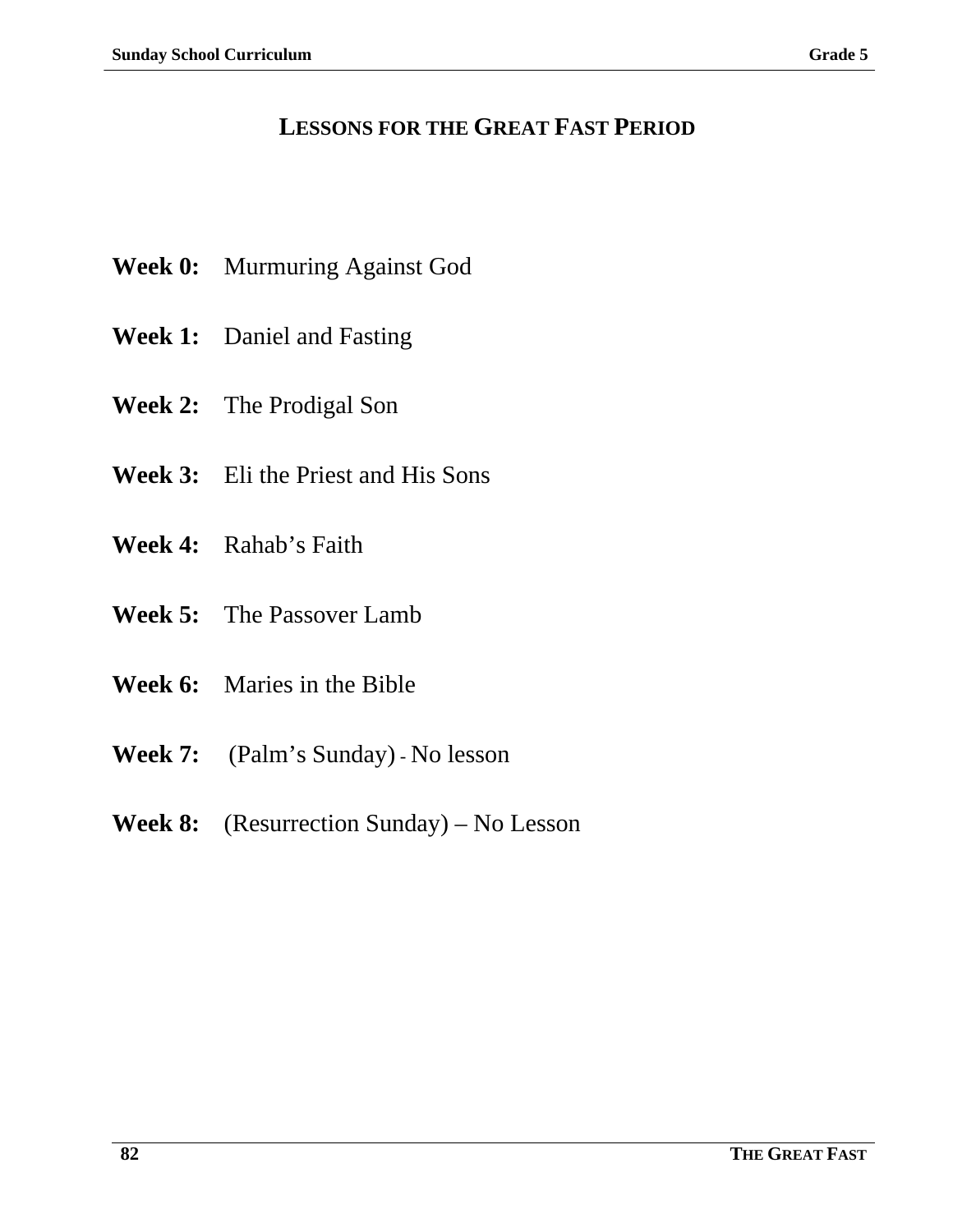# **Week 0- Murmuring Against God**

### **Objectives:**

- To learn the outcome of murmuring against God
- $\div$  To trust in the effect of the priest's prayers
- To learn about forgiveness

## **Memory Verse:**

*"I will rid Myself of the murmuring of the children of Israel" (Numbers 17:5)*

## **References:**

- $\div$  The Book of Numbers 16:41-50
- "Explanation of the Book of Numbers" Fr. Tadros Y. Malaty
- The Arabic life applied Bible

## **Introduction:**

❖ Review the previous lesson and verse.

The rebellion of Korah, Dathan and Abiram as we studied in the previous lesson, had raised doubts in the hearts and minds of the people of Israel. They started to doubt the promises of God and to rebel against Moses and Aaron. Thus, the three rebellion men, although punished severely by God, had raised the feelings of anger, rebellion and doubt in the Israelites. So, the story did not end by the death of Korah, Dathan and Abiram with their families but rather started a general rebilling and murmuring attitude in the whole congregation.

## **Lesson Outlines:**

Although the Israelites witnessed the severe punishment that God brought upon Korah, Dathan and Abiram, they still continued to murmur against Aaron and Moses. They accused them of killing the people of the Lord in the wilderness. They thought that they are the killers of the three rebilling men not God. The picture was confused in their minds. The congregation had gathered against Moses and Aaron toward the tabernacle of meetings. Suddenly, the cloud, which indicated God's presence in the tabernacle of meeting, had filled the place. God in the cloud had spoken to Moses and Aaron. He told them to separate themselves from the congregation so He can destroy them in a moment because they murmured against their leader Moses and their priest Aaron who were chosen and guided by God.

However, Moses and Aaron fell on their faces to the ground and asked God to forgive the people of Israel despite their murmuring against them. This shows the great forgiveness and care of both Moses and Aaron for the people of Israel although they were rebelling and murmuring against them.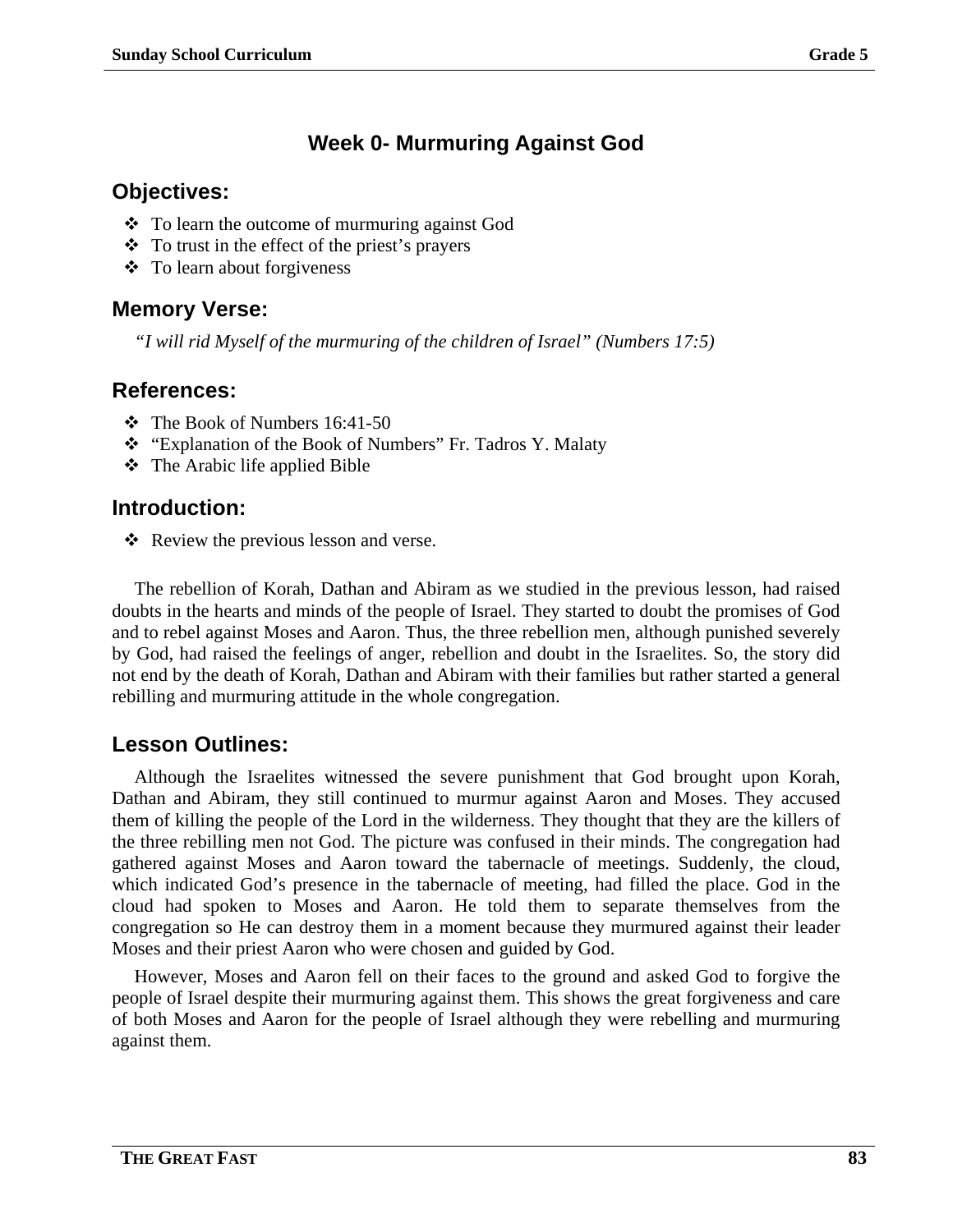So, Moses told Aaron to take a censor and fill it with incense and run in the midst of the congregation. Notice even Moses himself he did not take the role of the priest because Aaron was the priest and he respected his role. He was to help Moses as the leader and the communicator with God but Moses never tried to take over as a priest or do what Aaron was supposed to do. So Aaron listened to Moses and ran with the censor in the midst of the congregation but the plague from God has already started and people were dying. However, the plague stopped and there was a sharp separation between the dead and the living exactly on the sides of the path that Aaron took between the people. So, God stopped the plague in response to the atonement that Aaron did for the people. This also reminds us of the role of the priests in the sacrament of unction of the sick. Finally, the plague has killed fourteen thousands seven hundred in this instant.

❖ What do we learn from this lesson?

God has defended Moses and Aaron against the rebellion and envy of the rest of the Israelites. Also God defends His children and fights for them.

God does not like the people when they lost their faith in God and doubted His chosen leader and priest in reaching the Promised Land. God definitely punished them for their continuous murmuring and rebellion against God. We have to learn to believe and trust in God's promises to us and do not murmur if He takes time to fulfill them for us. We have to remember always God's previous good works with us and be thankful.

Every one of us has a role to do in life and we should respect each other's roles and do not try to take over. Similarly, Moses acted as a leader and Aaron as a priest and the rest of the people should have followed them.

We also see the great role of the priest Aaron, his prayers and incense in stopping the plague and standing between the living and the dead. This teaches us to respect the strength of the prayers of the priests on our behalf.

### **Conclusion:**

Murmuring against God is a reviled sin and He can punish for it harshly if He wills. Instead God always fulfills His promises to us; we just have to be patient. We have to be thankful believers and always remember the good things that God had previously done for us.

- Make sure that all the students memorize the thanksgiving prayer from the Agpeya.
- The students have to respect the priest and his prayer for them.
- The students are to do a project about the censor and the incense. Give prizes for the best project.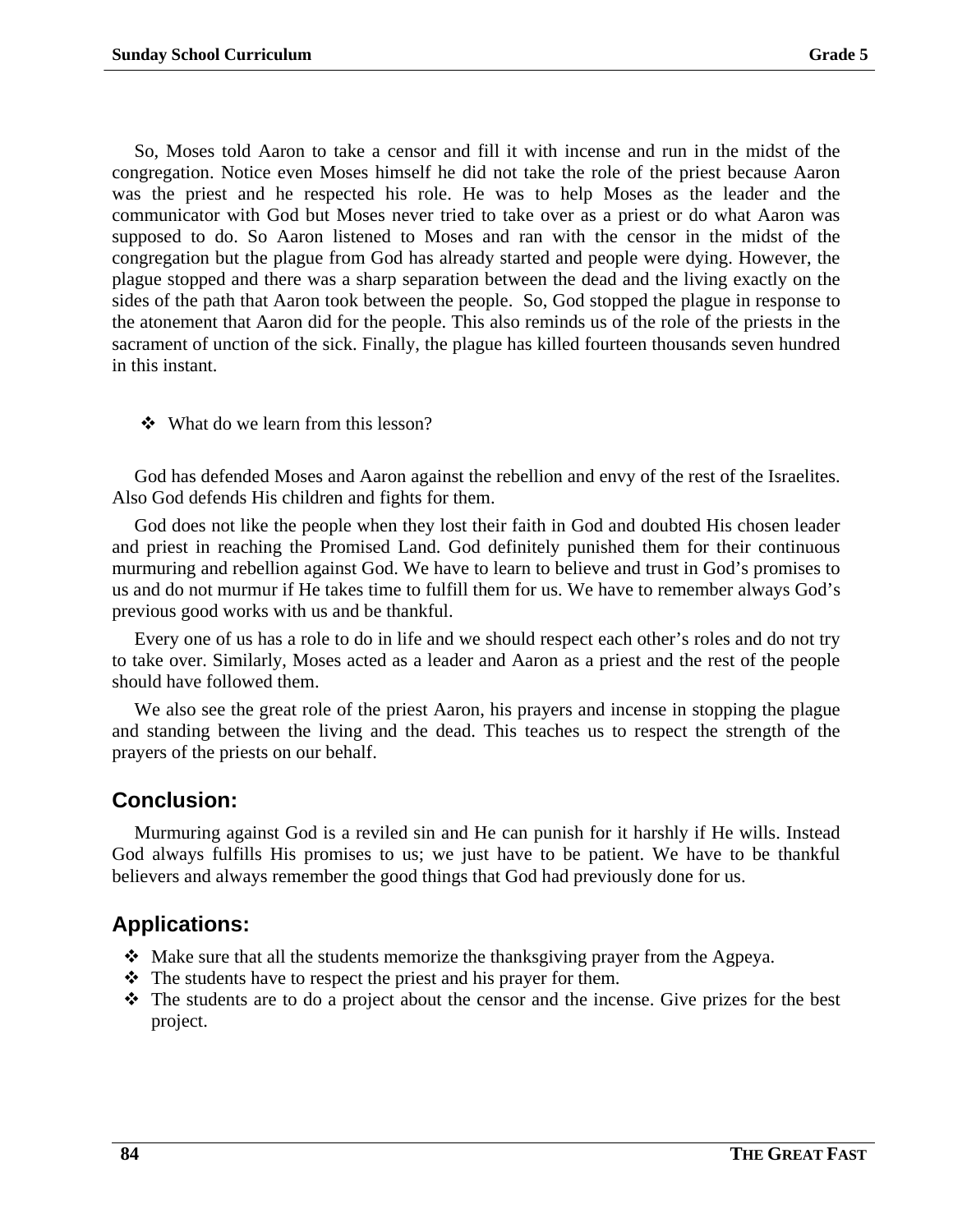## **Week 1- Daniel and Fasting**

### **Objective:**

 $\mathbf{\hat{P}}$  The blessings of fasting in our life and the necessity of fasting with the church

### **Memory Verse:**

*"When the bridegroom will be taken from them, and then they will fast" (Matthew 9:15)*

## **References**

- Daniel 1
- \* "Fasting" The Paradise of the Spirit", Part 2, Late Anba Youannis

## **Introduction:**

- ❖ Review the previous lesson and verse.
- Introduce the virtue of brotherly love and Christ's love for us as He fasted and was crucified for our sake.

Observe church fasting and let it be associated with prayer, contemplation on the Word of God and receiving communion. Abstain from food for a certain period. Consult your father of confession. Church fasting includes Wednesdays and Fridays (Discuss the reasons with the students), the Lent, Nativity fasting (43 days), the Virgin's fasting, the Apostles fasting and Jonah's fasting in addition to vigils and private fasting.

## **Lesson Outlines:**

Fasting is an old virtue that was practiced in the Old Testament and the Lord ordered Adam and Eve not to eat the fruits of the Tree. If they had fasted, they would not have done that sin because this was fasting. David fasted and Daniel fasted. Daniel was a pious young man. He was an Israelite. When the Babylonians besieged Jerusalem and attacked it, they brought him to Babylon as a captive. He was a good-looking, educated, and intelligent young man. He was successful in his life. He did not stop worshipping God even when he was in the land of his enemies. He was not afraid of them (Questions).

King Nebuchadnezzar of Babylonian ordered Ashpenaz, his chief official, to select from among the Israelites' exiles some young men of the Royal family and of the noble families. They had to be handsome, intelligent, well trained, quick to learn, and free from physical defects so that they would be qualified to serve in the royal court. Ashpenaz and his slaves went out to search for such young men among the captives. Then they brought a number of them; among whom was Daniel and the three young men. Ashpenaz gave them new names; Daniel was named Belteshazzar (Explain how the young men entered the great palace and the meeting Ashpenaz held for them). You will stay here... The king ordered that they should be given royal food and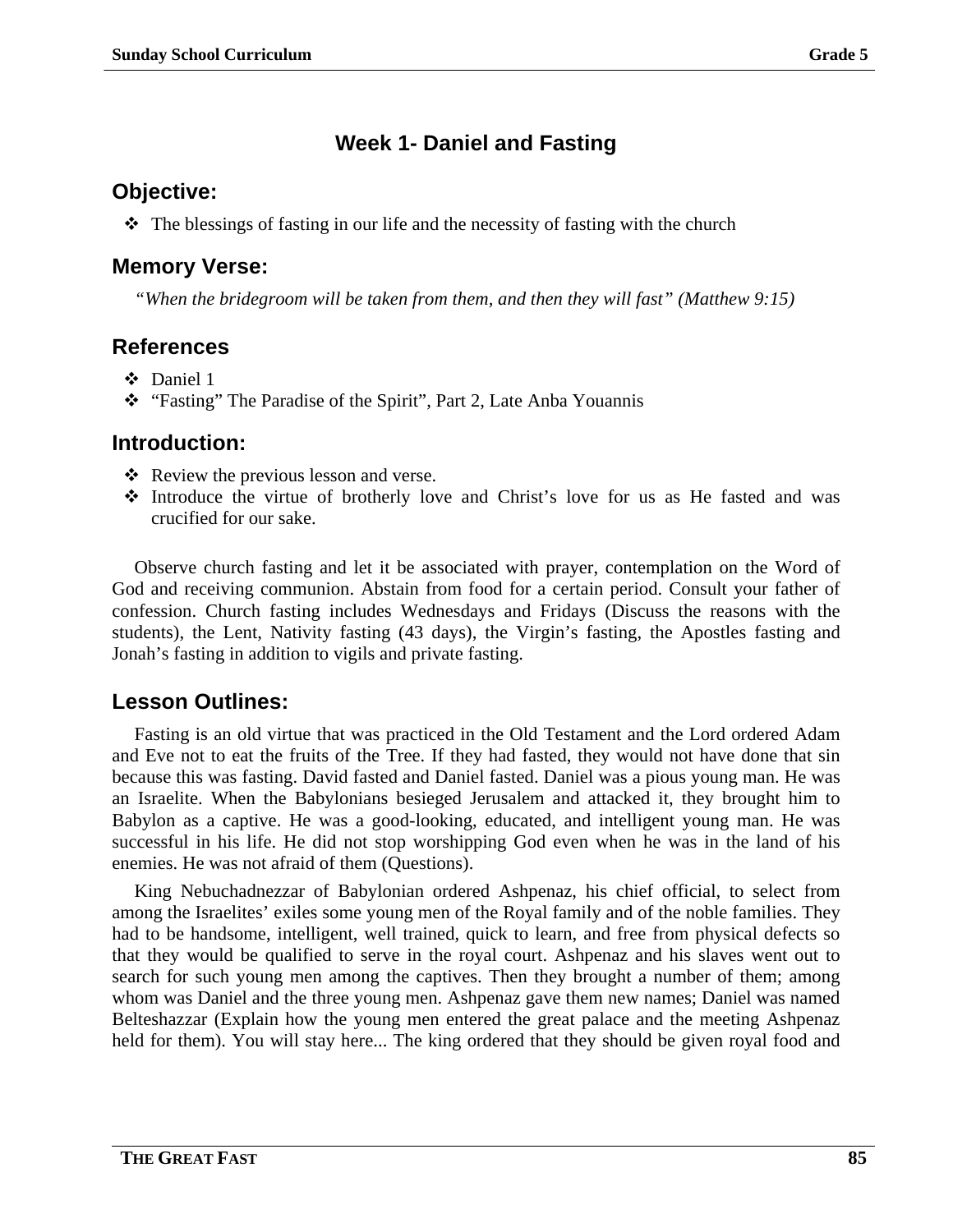wine. After three years you will see the king so that he may choose whichever he wanted to serve him. They all bowed down and thanked Ashpenaz and declared their complete obedience. The time for dinner came. A filling meal of wine and sweets was presented... The young men rejoiced and began to eat but Daniel and the three young men refused to eat that food. Ashpenaz was surprised. He asked them (a lively conversation filled with blessed teachings about the necessity of self control, the importance of holding fast to the commandment of God whatever the circumstances may be, attempts made by Ashpenaz to convince them to eat but they insisted on not eating the royal food, etc.). Ashpenaz was a good-hearted man. Daniel suggested for him to let them eat their vegetarian food (vegetables -lentils - beans) and then test them for ten days. Ashpenaz agreed but he was afraid that they might be weak in body and health. Daniel told him that everything would be all right (Questions).

The ten days passed and they entered Ashpenaz's room. They were healthy, lively and goodlooking. Ashpenaz was amazed. Daniel bore witness to the work of God, which rewards us for our fasting and holding fast to his commandments by giving us spiritual blessings. He blesses our bodies, souls and health. Ashpenaz admired them and admired their faith and principles. He praised them. They went on like that. When time came for them to be presented before the king, they were much better than the others. The King came (Describe in detail the rites of the meeting and its awesome atmosphere) and chose the four young men. He tested them in wisdom and intelligence. They impressed him more than any of the others. No matter what question the king asked, or what problem he raised, these four knew ten times more than any fortune-teller or magician in his whole kingdom. He appointed them as members of the court (Questions).

### **Conclusion:**

Fasting is grace and calmness and a blessing for the senses of the body. This kindles the soul and releases her through her worships and activities without any obstacles.

- Let us fast Wednesday and Friday. Let us convince our parents that it is necessary to fast and describe to them the meaning of fasting.
- Choose the right word:
	- 1. When Daniel and the three young men ate lentils (they became weak -they became strong).
	- 2. Daniel refused to drink wine as it is (illegal -legal).
	- 3. When Daniel suggested eating vegetables, Ashpenaz (agreed -refused).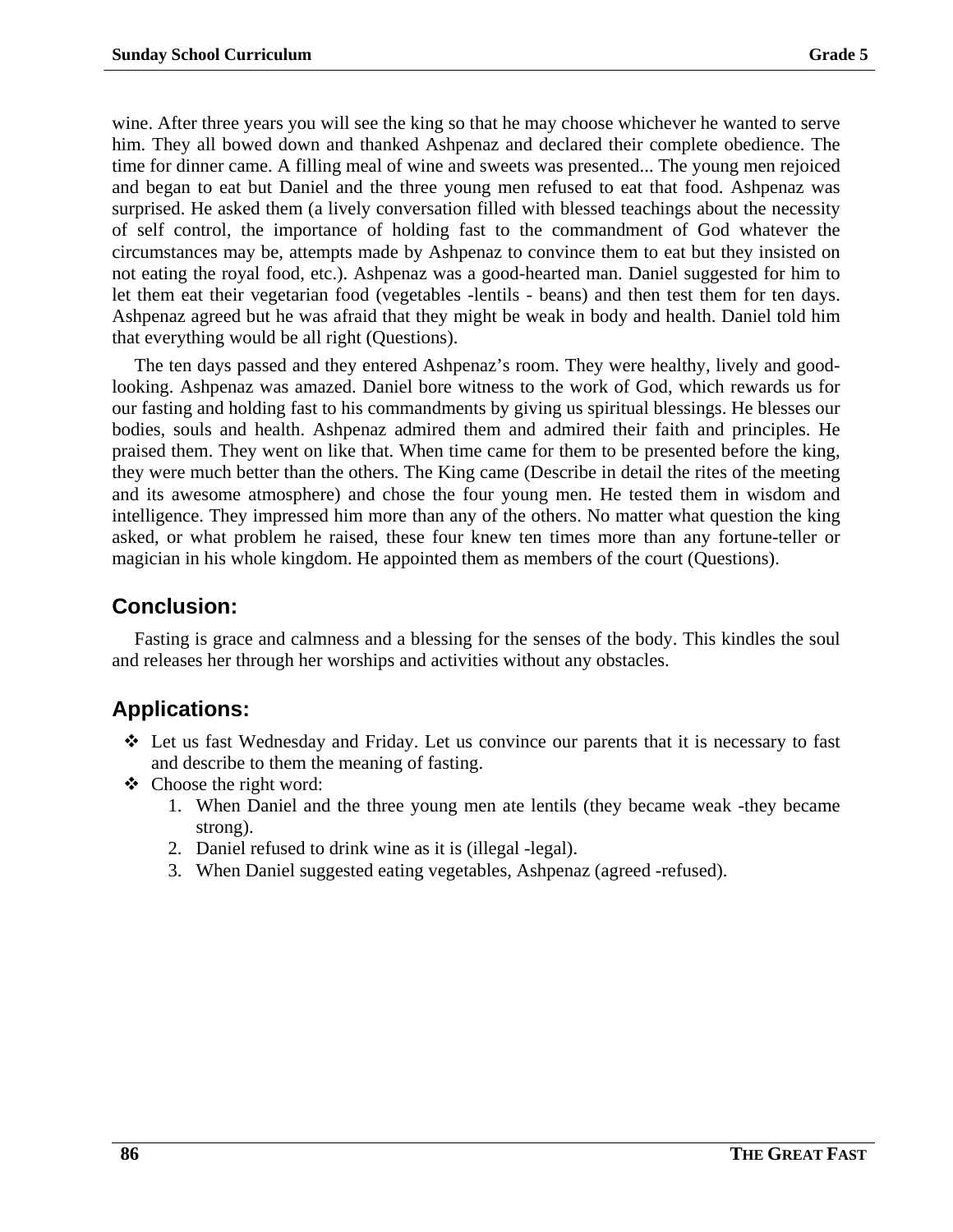## **Week 2- The Prodigal Son**

### **Objective:**

 $\triangleleft$  The practical steps for repentance

## **Memory Verse:**

*"Father, I have sinned against heaven and in your sight" (Luke 15:21)*

## **References:**

- \* "The Paradise of the Spirit" Part I, Late Anba Youannis
- \* "The Guide to Confession" Anba Bemin
- "Turn me O Lord and I will turn" Fr. Youssef Asaad

### **Introduction:**

❖ Review the previous lesson and verse.

The story of the Prodigal Son will remain an abundant spring for the mercies of God. The church reads this parable at the beginning of the Lent. In this parable we find the following:

- The deep love of the Father who always forgives.
- The state of the sinner and how sin corrupted the life of man, destroyed him and caused his misery.
- Self-righteousness, Phariseesm, and dependence on human strength in life are useless.
- A warning against fall, rewarding the repentant and forgiving sins as the true repentance is renewal of life.

# **Lesson Outlines:**

#### **A. Steps of repentance in the life of the Prodigal Son**

*The First Step:* He began to be in need: Being in need of fatherhood is the first step towards repentance. Hunger and thirst for righteousness is the main gate through which repentant enter. But those who lead the life of the Pharisees, who sit with Simon to judge the woman who sinned (and repented after meeting the Lord and became righteous), those who are self-satisfied, those who admire their self-righteousness, and those who are filled with pride because of their human virtues, are not in need of the Christ of sinners: "Those who are well have no need of a physician, but those who are sick".

In this stage in the life of the Prodigal Son the Scripture says: "So he went and joined himself to one of the citizens of that country, who sent him into his fields to feed swine" (Luke 15:5). How miserable is that man who makes human attempts and resorts to people, thinking that men can solve his problem and release him of his troubles, isolation, emptiness and misery.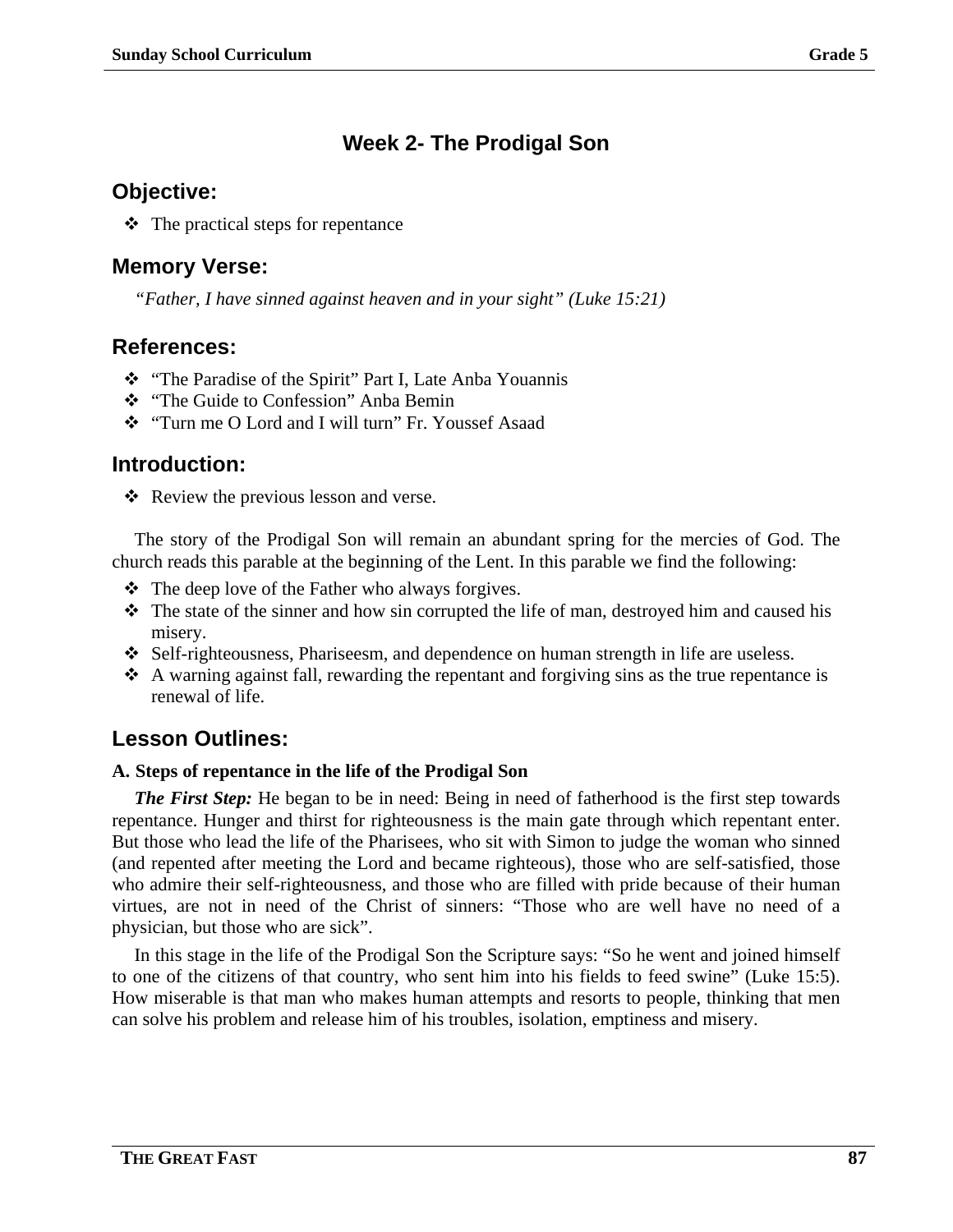Such a man will increase his misery. He will desire to fill his inside with anything but no one will comfort him or release him of emptiness and isolation. The devil gives him delight when he sins so he rushes towards sin but finds no delight, "Nobody gave him" as the Scripture says.

*The Second Step:* He came to himself. True repentance does not mean mere grief, but is it the blessed grief? It is the positive grief of which the Scripture says: "For godly grief produces a repentance that leads to salvation and brings no regret, but ungodly grief produces death" (2 Corinthians 7:10).

- $\triangle$  The blessed grief is the grief for the sake of God.
- The blessed grief is the grief that the Lord beautified saying; "Blessed are those who mourn, for they shall be comforted" (Matthew 5:4).
- $\cdot \cdot$  It is grief accompanied by tears but through it we have hope.
- There is pain, there is weeping, but there is also confidence in the Father's bosom. In it, there is murmur against the ugly sins of the past, but there is also confidence in the Blessed Divine promises.
- $\hat{\mathbf{\cdot}}$  The repentant who grieves at sins, hears the Lord's voice in his heart saying: "And him who comes to me I will not cast out. Come to me, all who labor and are heavy laden, and I will give you rest" (Matthew 11:28). "Come now, let us reason together, says the Lord: Though your sins are like scarlet, they shall be as white as snow, though they are red like crimson, they shall become like wool" (Isaiah 1:18).

In this stage, the Prodigal Son says: "How many of my father's hired servants have bread enough and to spare, but I perish here with hunger. I will arise and go to my father as I have confidence in his fatherhood and his love whatever my sins are". The devil encourages man to sin and fall and when man falls, the devil seeks to drive him into despair. The spiritual man struggles before he falls, but if he stumbles, he hurries to rise saying: "Rejoice not over me, O my enemy; when I fall, I shall rise" (Micah 7:8).

One of the characteristics of this stage is contrition of the heart: "I am no longer worthy to be called your son; treat me as one of your hired servants". The Lord looks from heaven, at the humble hearted and raises them whatever their sins are. It is written: "The Lord lifts up the downtrodden; he casts the wicked to the ground". "He raises the poor from the dust, and lifts the needy from the ash heap".

Ahab sold himself to do what is evil in the sight of the Lord, when Jezebel, his wife, incited him and when Ahab heard these words, he tore his clothes, and put sackcloth upon his flesh, and fasted and lay in sackcloth, and went about dejectedly. And the word of the Lord came to Elijah the Tishbite saying, "Have you seen how Ahab has humbled himself fore me? Because he has humbled himself before me, I will not bring evil in his days" (1 Kings 21:25 -28).

God does not treat us according to our sins but according to His great mercy, He regards our humility and humble hearts and accepts our repentance through the mercy of His Son Jesus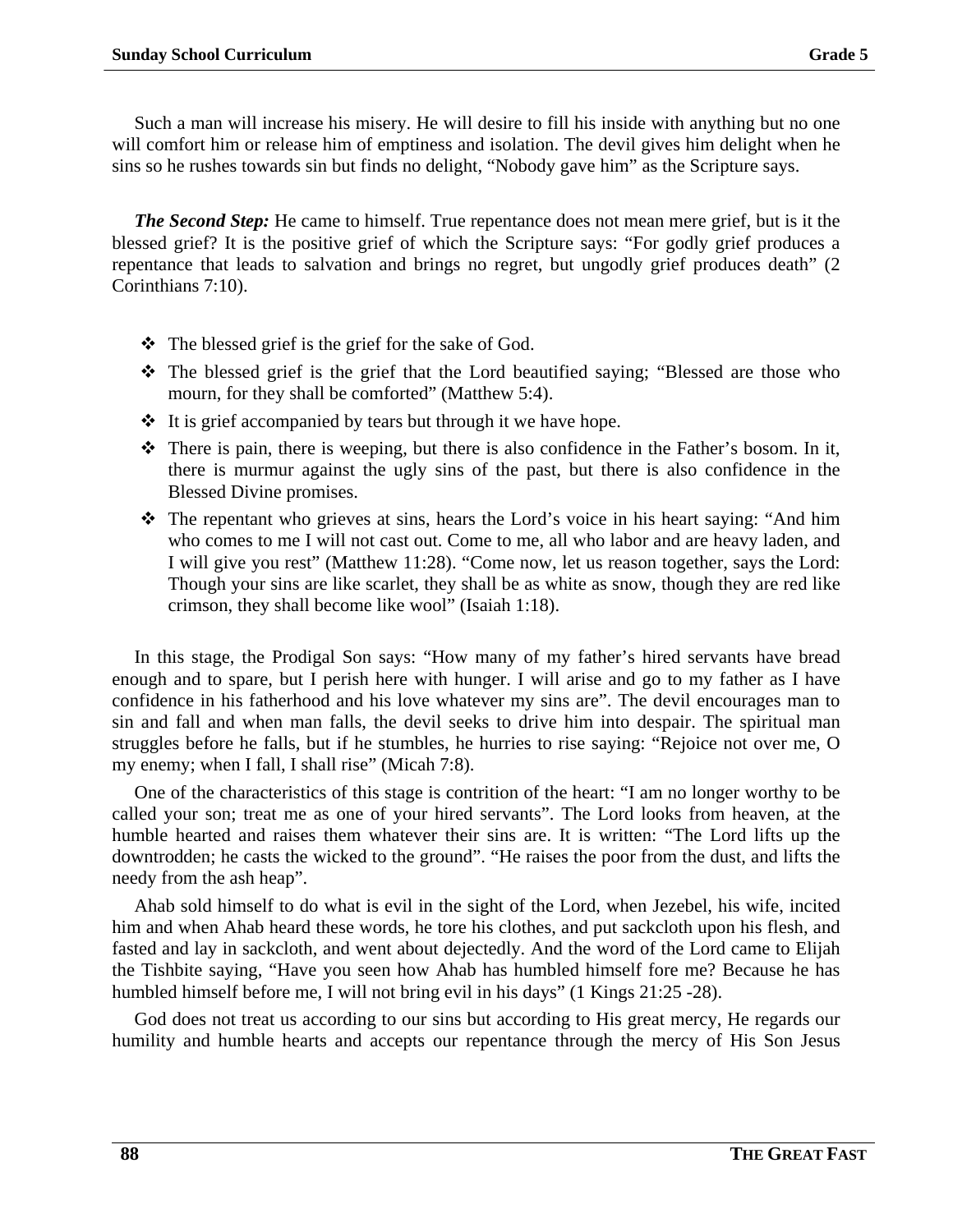Christ who offered Himself as an acceptable sacrifice for the sins of the whole world: "The blood of Jesus His son cleanses us from all sin". He regards the humble sinner through the sacrifice of the cross, accepts him and gives him the blood of His beloved Son that has the power of forgiveness.

*The Third Step:* Taking a decision "He rose and came to his father". Repentance is a change of attitude and a deep change of the heart's attitude This situation has two sides: the inner side and the outer side. The inner change is represented in the holy grief, contrition, faith and confidence in the promise of God. One of the best examples is the thief on the right who believed and his faith has been reckoned to him as righteousness. St. Baeessa is a good example. She refused to go back to the place where she used to sin. When she died, St. John saw her with the souls of the Saints who perfected faith and proved that repentance turns adulterers into virgins (Synaxarium 2 Missra).

But the outer side implies two phases: The first phase is to manifest this internal movement in the form of actions, situations and conduct before God and men. The Second phase is to go to confession. St. Paul's preaching to the Ephesians shows that, "Many also of those who were now believers came, confessing and divulging their practices. And a number of those who practiced magic arts brought their books together and burned them in the sight of all; and they counted the value of them and found it came to fifty thousand pieces of silver" (Acts 19: 18, 19).

Zacchaeus repented before all the people and decided to give half of his property to the poor and if he cheated anyone, he would pay him back four times as much. In this situation we can concentrate on the following attributes:

- 1. Complete confidence in the promises of God and His love and never to depend on selfrighteousness.
- 2. Deep hatred of sin, its circumstances and sources.
- 3. Deep love for the Lord Jesus and great appetite for worship.
- 4. Practical love, ministry and modesty in conduct in general.
- 5. Join the fellowship with the believers in the church.

These attributes make repentance not only mere spiritual rejoicing that takes place in a moment when one is affected by a preacher or moved by one of the verses, but it is also a continuous life, which is the life of God in us. St. Paul expresses this by saying: "It is no longer I who live, but Christ who lives in me". Repentance then is to desert the egocentric life and adopt the life of Christ in us. It is the Passover from the land of bondage to the Land of Canaan, the Land of true comfort.

*The Fourth Step:* Going to confession. What remains then is the final step which is declaring the inner repentance and the change of situation, and showing what happens inside man to the priest to whom believers entrust their secrets and confessions and who is given the power of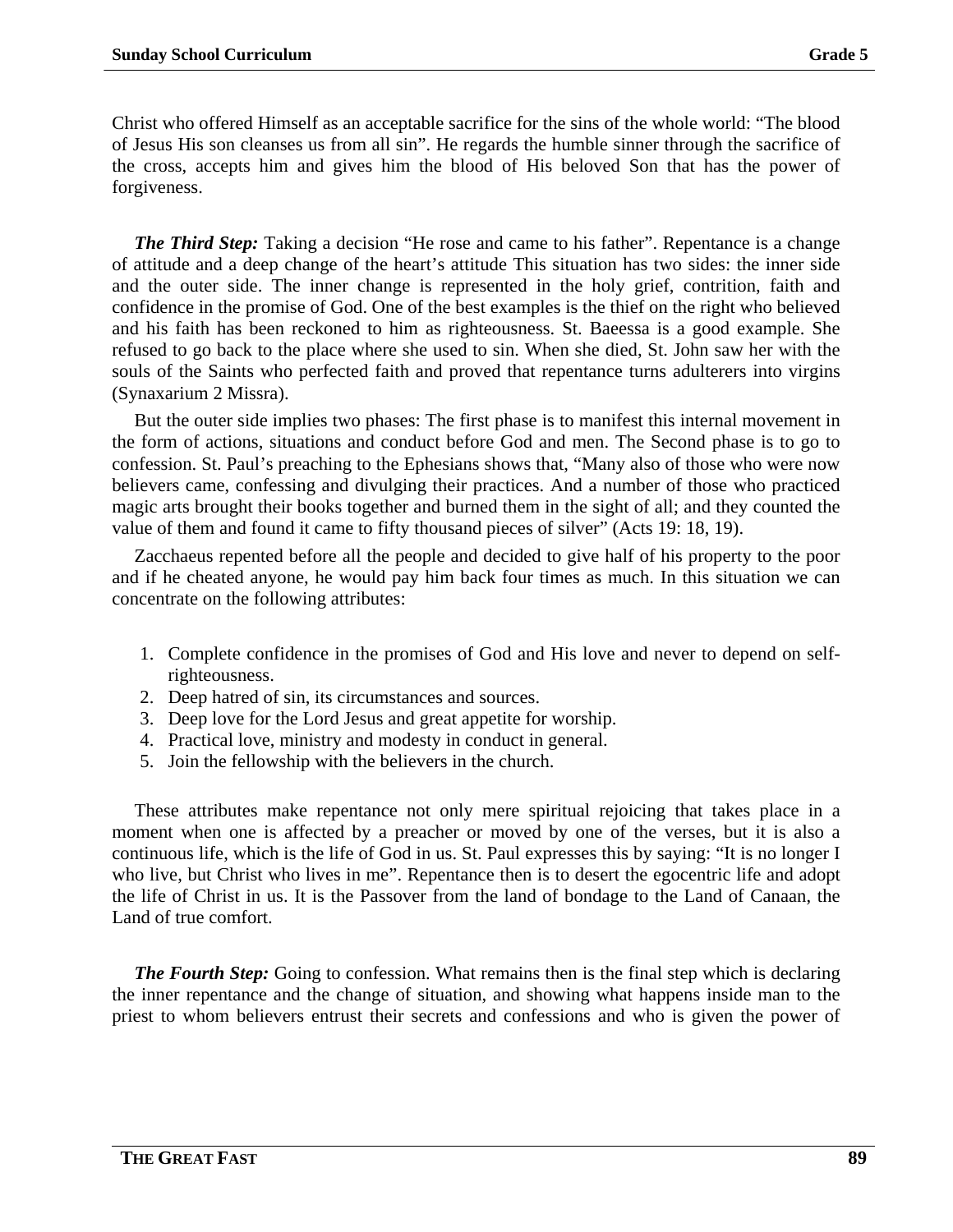loosening and binding according to the apostolic power received by the apostles from the Lord Himself.

In the early church, confession was made in public when the believers met to practice liturgies. That is because he who sins, sins against Christ who is the Head of the church, and against His body, which is the church. But after the spread of Christianity, the church preferred that confession would be in secret before one priest.

- What would happen if I did not go to confession?
- Should I confess to God or to a priest? Why? Is there a difference?
- What are the steps to be followed before going to confession?

#### **Conclusion:**

There is no place better than the Father's house where He cares for us and leads us in green pastures. There is no rest and comfort for us away from our Father's house. We pray that we may never leave His house.

- Let us resist our sins through practicing the exercises given to us by our father of confession.
- Let us hold prayer meetings so that the Lord may bring back those who are outside the Church and help the repentant to stand firm in faith.
- Let us make a wall Chart about the parable of the Prodigal Son through writing, drawing and pictures.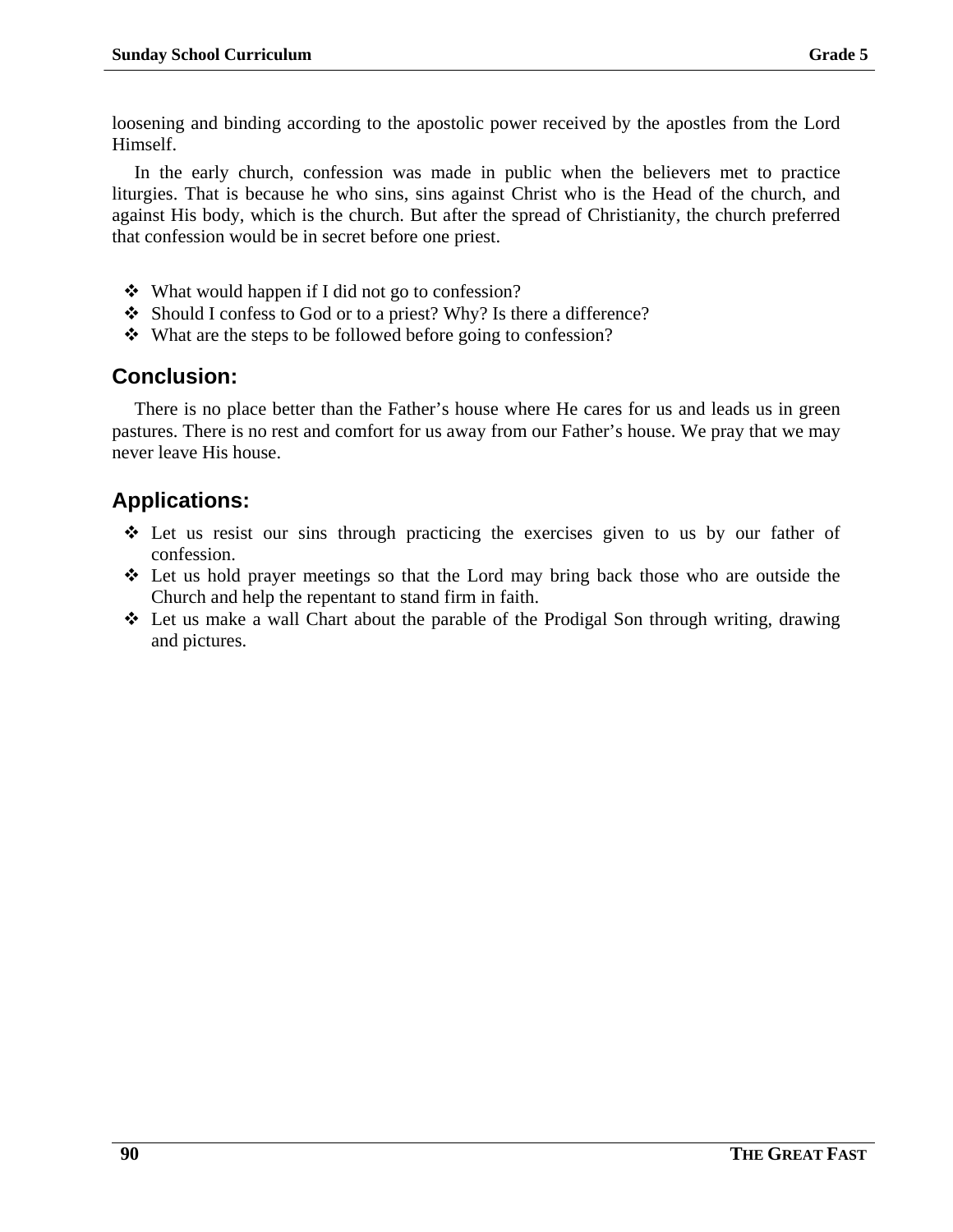# **Week 3- Eli The Priest and His Sons**

## **Objective:**

Children should show reverence for the House of God by entering and going out with reverence and prayer, by sitting calmly, listening and understanding what is said.

## **Memory Verse:**

*"My house shall be called a house of prayer for all the nations" (Mark 11:17)*

## **References:**

- $\div$  1 Samuel 2
- \* "First Book of Samuel" Fr. Tadros Y. Malaty

## **Introduction:**

- ❖ Review the previous lesson and verse.
- $\triangle$  Prepare pictures of churches, the picture of a Tent, etc.
- The House of the Lord is holy because the Lord is present in it by His Body and Blood.
- Conduct discussion about how to enter the church.

What shall we say: "But I through the abundance of Your steadfast love will enter Your house. I will worship toward Your holy temple in Your fear". Pray before you go to bed. Pray while you are walking in the street. Pray during the mass. Watch how the priest and the deacons act and move and try to understand. Receive the blessings of the icons. Do not give your back to the Sanctuary when you go out (Questions about this stage).

## **Lesson Outlines:**

The Lord insists on keeping His house holy. In the Old Testament, there was a priest named Eli. He had two sons, Hophni and Phinehas who helped him. When the people offer their sacrifices, the priests sanctify themselves and follow a certain order for offering them to God. Hophni and Phinehas, the sons of Eli, were wicked men who sinned in the house of the Lord. They were scoundrels. They paid no attention to the Lord or to the regulations concerning what the priests could demand from the people. The people were annoyed and murmured against them. Many of them despised the Holy Place (Questions).

The Lord heard the people's complaints and saw the evil deeds. He was angry with Eli and his sons. He ordered Eli to rebuke them. Eli advised them not to do that again but gently. The Lord was angry with Eli. The boy Samuel was in the temple. The Lord appeared to Samuel and told him that He decided to kill Eli and his sons. Eli knew the judgment of the Lord and was sad (Questions).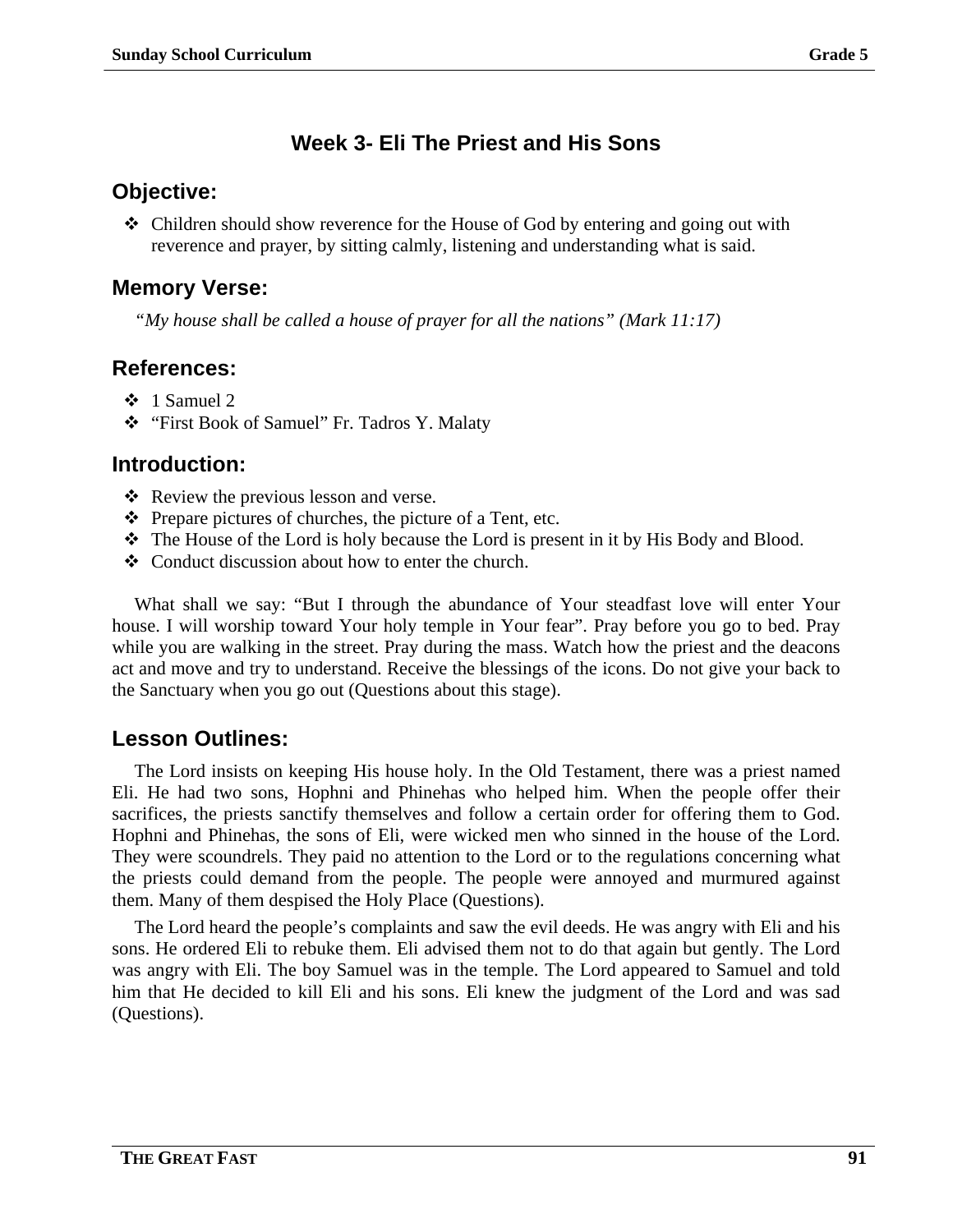There was a severe war. The Israelites were defeated. Hophni and Phinehas were killed in battle. Eli heard the sad news. He knew that the enemies took the Ark of the Covenant. He fell to the ground and died. So those who despised the holy place of the Lord died.

## **Conclusion:**

We have to show cordial true clear love and respect for the house of God. The House of God is the place where we are alone with God away from all our daily worries and routine. We care to spend quality time with God in His house.

## **Applications:**

- Observe how you enter, exit, and stand in the House of the Lord.
- We have to be attentive to the reading and prayers whenever we are in the church.
- Choose the suitable words from the second column to complete the words from the first column:

Eli the priest was pleased the Lord Hophni and Phinehas died a high priest

The Boy Samuel because they despised the House of the Lord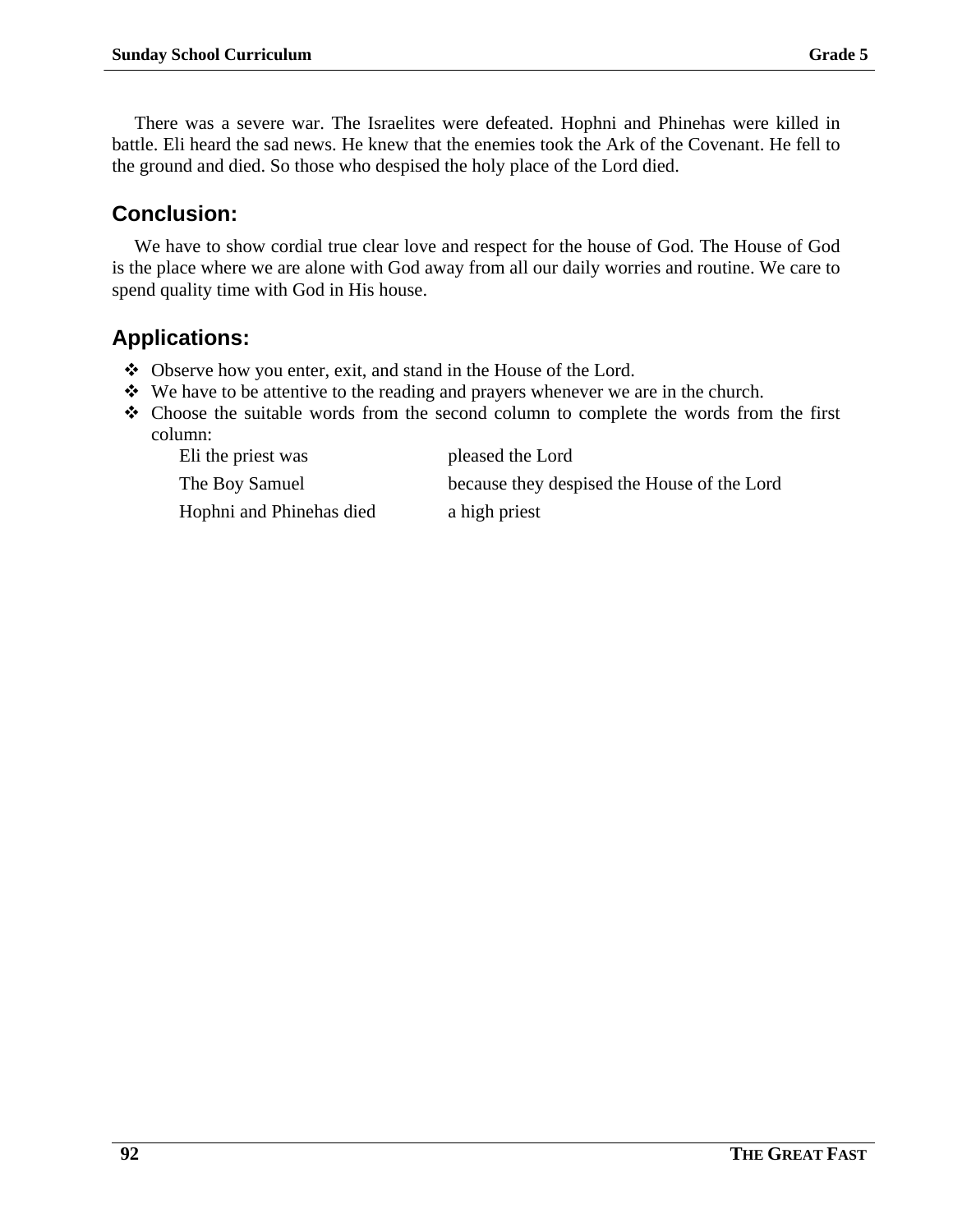## **Week 4- Rahab's Faith**

### **Objective:**

- God rewards every good deed
- Rahab had faith in the God of the Israelites and she acted on this faith
- God accepts gentiles even in the Old Testament

### **Memory verse:**

*"For the Lord your God, He is God in heaven above and on earth beneath" (Joshua 2:11)*

## **References:**

- $\bullet$  The new open Bible-Joshua 2:1-24, 6:22-23
- The applied explanation of the Holy Bible
- \* "Explanation of the Book of Joshua" Fr. Tadros Y. Malaty

## **Introduction:**

- ❖ Review the previous lesson and verse.
- Ask the students what is faith? Then read to them Hebrews 11:1
- Ask them what do they believe in as Coptic Christians?
- The servant should use visual aids during the story.

## **Lesson Outlines:**

Joshua was a great leader to the Israelites after Moses. He led his people into the Promised Land after a long 40 years of wandering in the desert of Sinai. The first city they wanted to enter in the Promised Land was Jericho. However, before they entered the city Joshua sent two men to go and spy the city of Jericho. So, they went to Jericho and came to the house of a harlot named Rahab and stayed there. So, the king of Jericho sent to Rahab and asked her to bring out the two men who came to her house because they were spies. Rahab told the king's messengers that the two men had left and they probably escaped through the city gate. Mean while she hid the two spies on her roof under the stalks of flax. So the King's messengers ran after the spies to the gate and then the gate was closed behind them.

Before the Israelite spies went down from the roof of Rehab's house, she told them: "I know that the Lord has given you the land, that the terror of you has fallen on us, and that all the inhabitants of the land are fainthearted because of you. For we have heard how the Lord dried up the water of the Red Sea for you when you came out of Egypt, and what you did to the two kings of the Amorites who were on the other side of the Jordan, Sihon and Og, whom you utterly destroyed. And as soon as we heard these things, our hearts melted; neither did there remain any more courage in anyone because of you, for the Lord your God, He is God in heaven above and on earth beneath."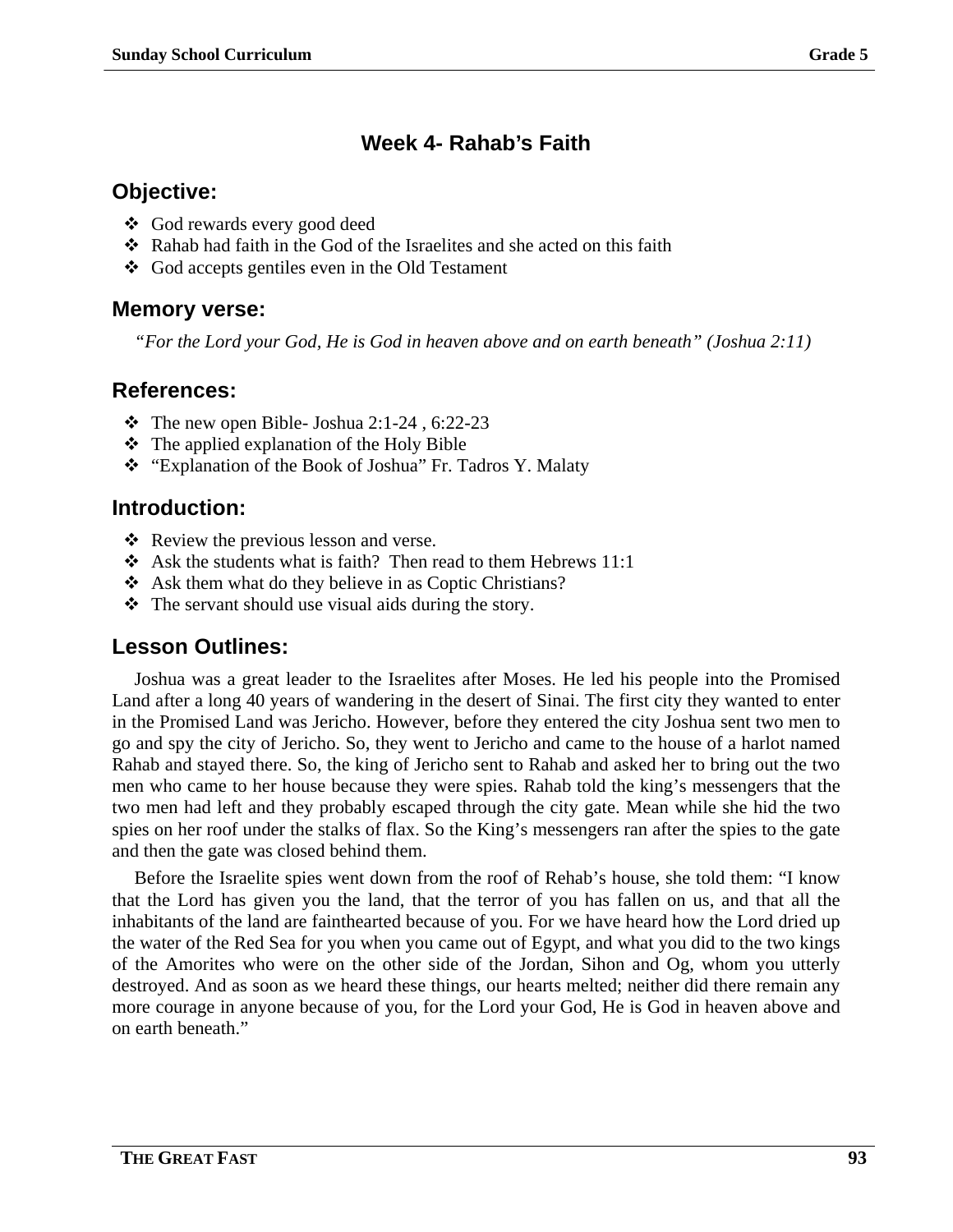Rahab then requested from them that they spare her and her family when the Israelites take over the city of Jericho. So, they promised her that if she keeps their matter a secret that they will treat her kindly and her family because she showed them kindness.

Rahab subsequently let them down the wall through a window in her house by a robe. She told the spies to run to the mountains and hide there for 3 days until the king's messengers return then they can go back to Joshua. So the spies told her to let this same robe of scarlet down her window when they come to attack and take over Jericho, so they would know her house and spare her and her family. They also told her to keep all the member of her family inside her house or otherwise they might be killed. The spies then went to the mountains as she told them and stayed there for three days and then went back to Joshua. They told Joshua what Rahab told them that the Lord had delivered all the land into their hand because the people of the land are fainthearted because of the reputation of their strong God that is protecting them.

When the Israelites took over Jericho and entered it, Joshua told the two spies to go and look for Rahab's house and family and save them and keep them with the Israelites. Thus Rahab and her family were saved by showing kindness to the two spies.

### **Conclusion:**

Because of Rahab's act of kindness and her faith in the power and ability of the God of Israel she was saved and became a mother of Boaz who is the grandfather of King David. And we all know that Jesus Christ came from the descendants of King David (Matthew 1:5, Hebrews 11:31, James 2:25).

- We need to show kindness to all people around us.
- Show care for your family as Rahab cared to save her family not only herself.
- \* Read the second chapter in the Epistle of St. James.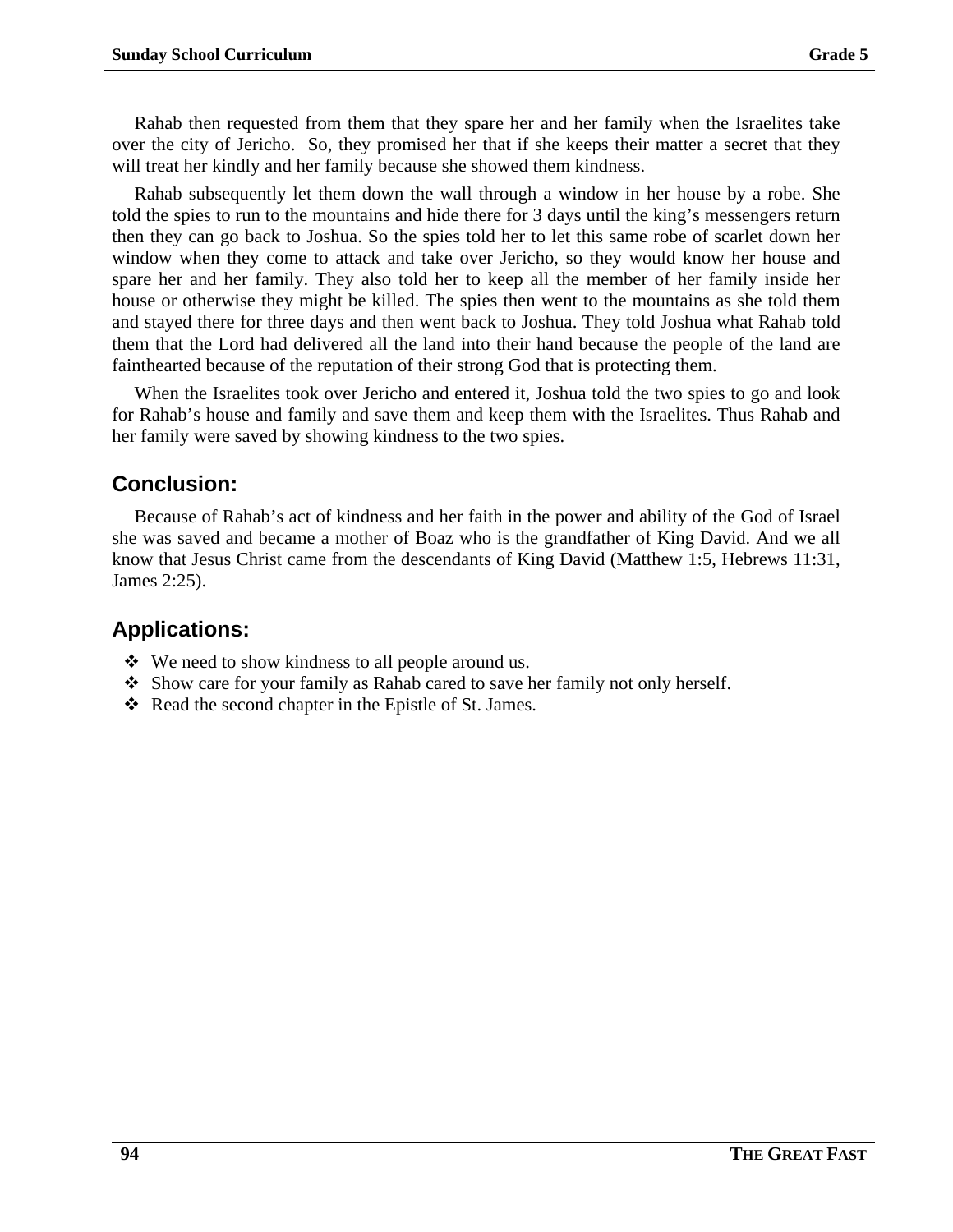## **Week 5- The Passover Lamb**

## **Objective:**

Children should receive the Communion of Christ's Body and Blood so that the Lord may forgive us our sins as He forgave the people in old times.

## **Memory Verse:**

*"In Him we have redemption through His blood, the forgiveness of sins" (Ephesians 1:7)*

# **References:**

- Exodus 12
- "Explanation of the Book of Exodus" Fr. Tadros Y. Malaty

## **Introduction:**

- ❖ Review the previous lesson and verse.
- Prepare a big picture of people brushing blood on their doors.
- Review with the students the ten plagues that hit Egypt.
- Ask questions about incense and honoring the Lord's house, the importance of prayers and receiving the Holy Communion (This is the aim of the lesson).

## **Lesson Outlines:**

Receiving the Holy Communion is very important. This is shown by a story that took place in the Old Testament (Ask questions about the Israelites' bondage in the land of Egypt, about their suffering and cries, about the Ten Plagues till you reach the powerful tenth plague). The Lord commanded Moses and Aaron to tell the people that each family would kill a lamb named the Passover lamb "The Pasch Lamb" (Pasch = Passover). They should take part of the blood and lay it on the doorposts and the upper beam so that when the destroyer saw the blood, he would pass and would not kill them. He told them to eat the lamb's meat in the evening with bitter herbs, their loins girded, their staffs in their hands, their lamps lit, as they should be prepared to go out of the Land of bondage (Children already know the story so you can give the lesson through discussion). At midnight the angel came and killed the firstborn of all Egyptian families and saved the Israelites because they offered the sacrifice. The Pasch lamb stood for the Lord Jesus whose blood was poured on the cross for the forgiveness of our sins.

We commit many sins (disobedience -sins of the tongue -anger -dispute -selfishness). If the Lord judged us, He would destroy us as He did with those sinners... but he, who desires to escape punishment, must receive the Holy Communion, the Blood of Christ. When the angel sees the blood, he will pass away (Discussion about the blessings of the Holy Communion). Be prepared when you go to receive the Holy Communion. Repentance before receiving the Holy Communion is a must.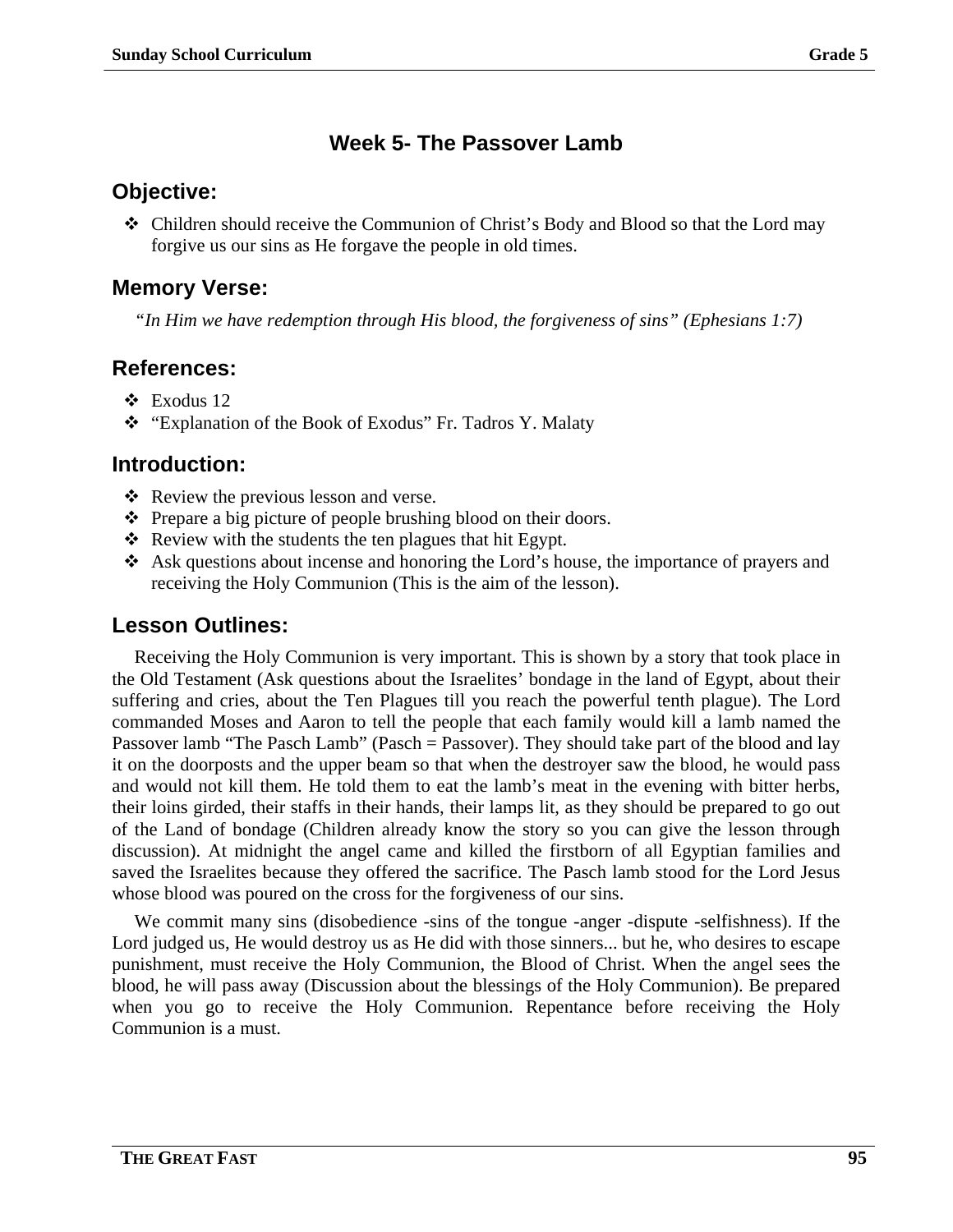## **Conclusion:**

The people put the blood of the Passover lamb on the doorposts and the beams above the doors of their houses. This has a symbolic meaning: The Blood of Christ protected us and the Divine Justice will not punish us. The Blood of Christ forgives us our sins we committed in the past, and purifies us of our sins at present, and sanctifies us for a pure life in the future.

- Go to confession in the spirit of repentance after you count your sins and then receive the Holy Body and Blood in communion.
- $\bullet$  Match the following:

| The Pascha lamb       | is a symbol of | The Lords for giveness |
|-----------------------|----------------|------------------------|
| The blood of the lamb | is a symbol of | The Lord Jesus         |
| The angels passing    | is a symbol of | Christ's blood         |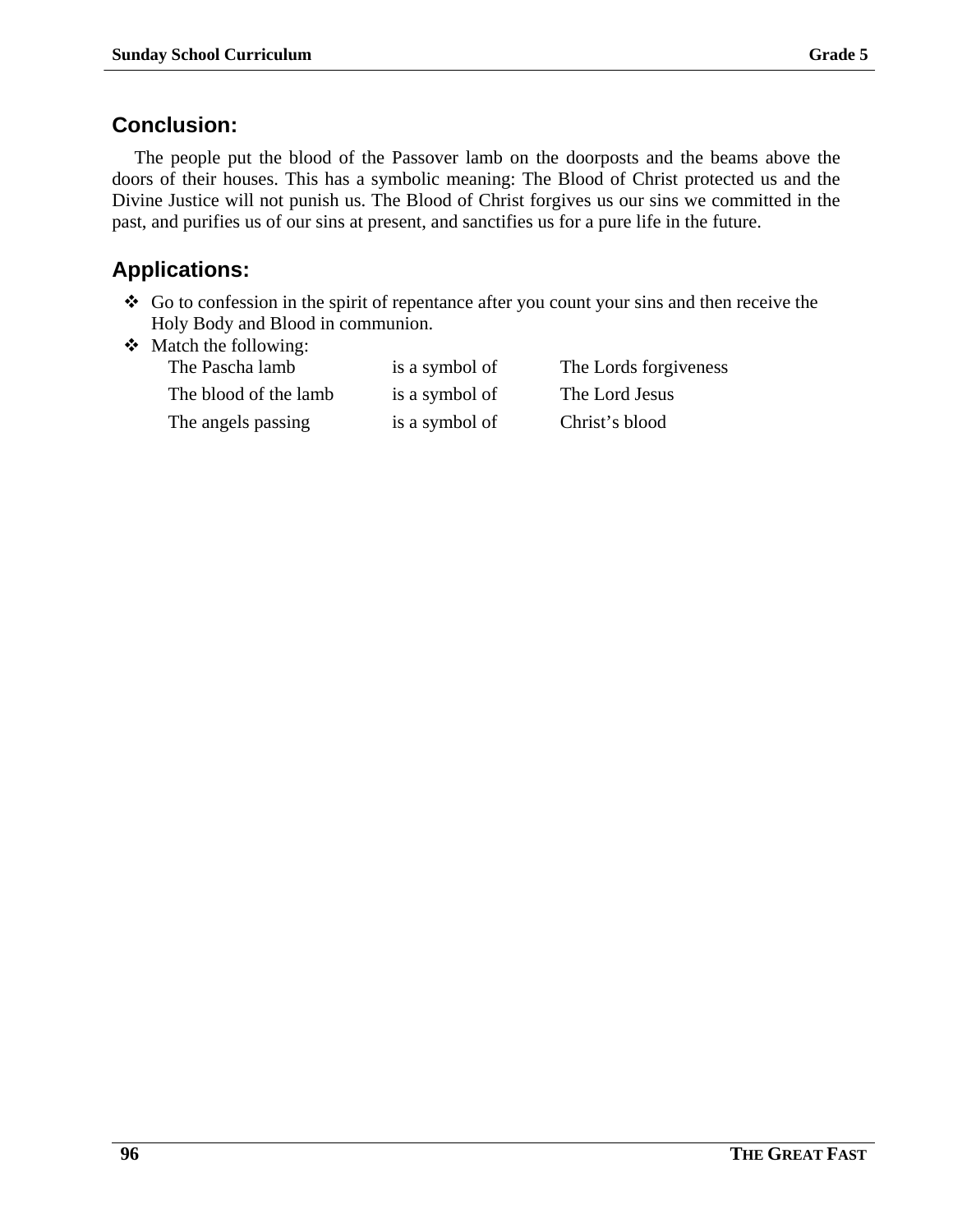## **Week 6- Maries in the Bible**

#### **Objective:**

- To learn How many women named Mary was mentioned in the Bible and their role.
- \* To learn from the virtues of each one of them and on top of them all St. Mary the mother of God.

### **Memory Verse:**

*"The royal daughter is all glorious within the palace" (Psalm 45:13)*

#### **References:**

- St. John Magazine, Vol. 15, No.163, August 2003. An article by Fr. John Iskander.
- The New Open Study Bible
- The Applied Explanation of the Holy Bible.

### **Introduction:**

❖ Review the previous lesson and verse.

The church has dedicated two weeks during the month of August as a fast for St. Mary starting on August 7 and ending on August 21st. This is in memory of the two weeks that the disciples fasted prior to seeing St. Mary's body being taken to the heaven as St. Thomas described what he had seen on his way back from India. St. Thomas actually did not attend the departure of St. Mary from this world but on his way back from preaching in India he saw when St. Mary's body was taken into heaven on the right hand of the Lord surrounded with angels. St. Thomas described what he saw to the remainder of the disciples who went back to St. Mary's burial place and did not find her body. Thus they knew that what St. Thomas saw was true. Then, they fasted and prayed for two weeks to see what St. Thomas saw and they did see the same seen again at the end of the two weeks. Therefore we also fast for two weeks in memory of that event.

## **Lesson Outlines:**

Today we are going to find out how many Maries were mentioned in the Bible and what was the role of very one of them. We will also see where they were mentioned in the Bible (Ask students: Do you know of any other Mary in the Bible beside St. Mary the Virgin?). There are 7 Maries mentioned in the Bible. We are going to look at three major events related to each one of them.

#### **A. Miriam the Sister of Moses and Aaron**

 $\hat{\mathbf{v}}$  She was wise when she asked the daughter of Pharaoh to bring a nursery for Moses and then called his mother.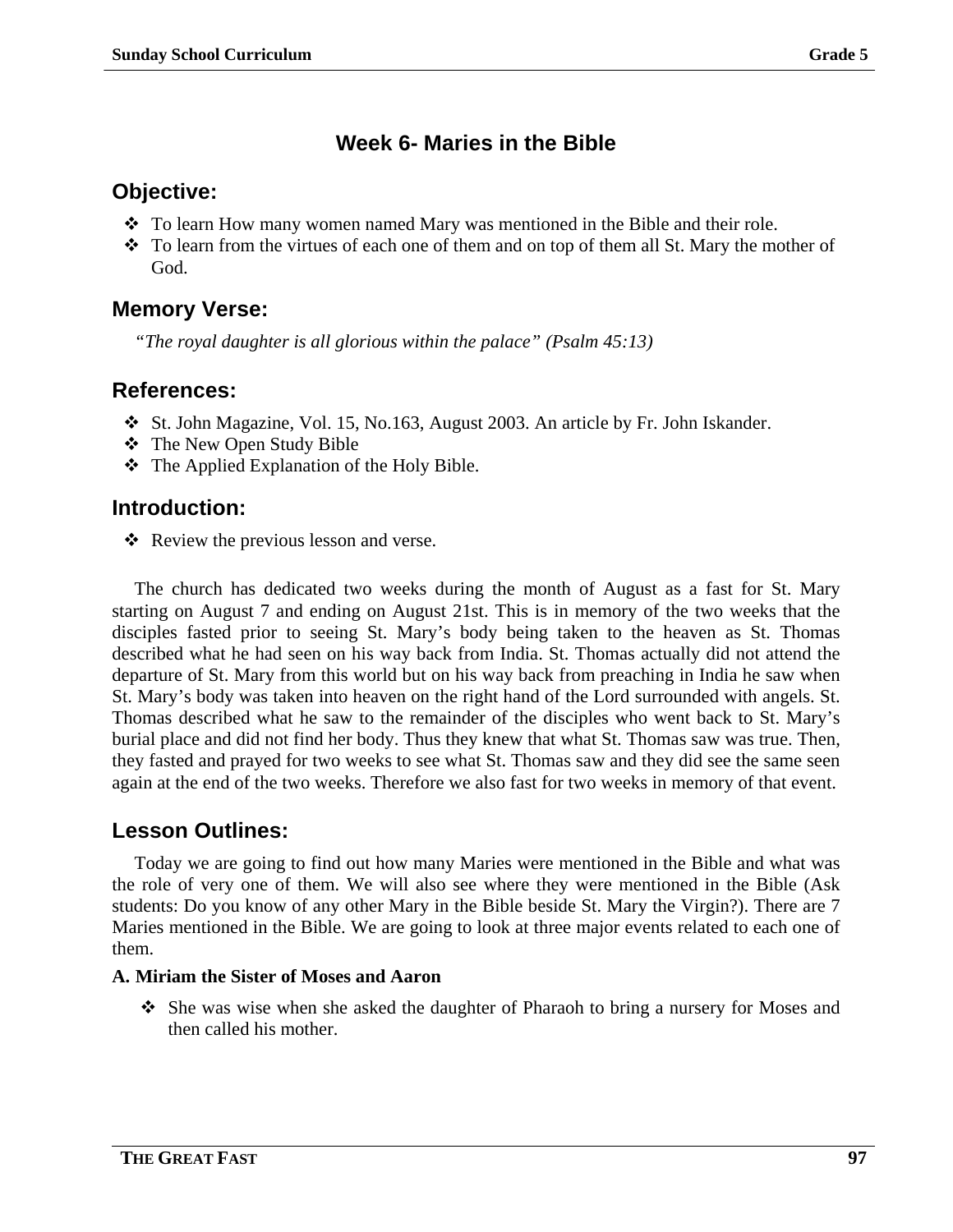- $\hat{\mathbf{v}}$  She showed zeal and leadership when she took the timbrel with her hands and all the women went after her glorifying the Lord after crossing the red sea (Exodus 15:20).
- However, she made a mistake when she talked badly about Moses when he married the Ethiopian wife. Thus God has punished her with leprosy for seven days (Numbers 12:1- 10).

Thus we learn not to have different tongues that would praise God at one time but condemn people at another time.

#### **B. Mary Magdalene**

- The Lord Jesus Christ had cast seven demons out of her and cleaned her from her sins (Mark 16).
- $\div$  She also served the Lord and His disciples from her money (Luke 8).
- She was the first to see Jesus Christ after His resurrection and the first to bring the good news to the rest of the disciples (John 20).

In the life of Mary Magdalene we see how a person can be changed completely from being possessed with demons to a preacher through the touch and love of Jesus Christ.

#### **C. Mary the Sister of Lazarus**

- $\div$  She sat at the feet of Jesus Christ when He visited them and had chosen Him as the good guide for her.
- She wept at the feet of the Lord when her brother Lazarus died so Jesus Christ wept as well.
- She anointed Jesus Christ's feet with fragrant oil as a sign of his burial.

Mary the sister of Lazarus had chosen the Lord as her good shepherd and she gave all her precious things to thank Him for His love and salvation.

#### **D. Mary the Wife of Clopas**

- $\clubsuit$  She is the sister of St. Mary the Virgin and the mother of James, Joses, Simon and Judas, the cousins of Jesus Christ. She was called Mary because her first sister St. Mary the Virgin was given to the temple when she was three years old. So, her parents named her sister Mary as well to keep her memory in the family (Matthew 13:55, Mark 6:3, 15:40, 16:1, John 19:25).
- St. Mary and her sister stood under the cross of our Lord Jesus Christ with Mary Magdalene in their company. Thus, she shared St. Mary in her sad and difficult time. She also went with her to the tomb carrying spices for the body of Jesus Christ in the tomb.
- $\hat{\mathbf{v}}$  She was one of the first few who knew about the resurrection of the Lord. When they knew He was risen they brought the news of the resurrection to the rest of the disciples and apostles.

She was a loving and caring sister to St. Mary the Virgin in her difficult time. She also presented her two sons (Judas and James the less) willingly to follow Jesus Christ and to the service. These are two important virtues that we can learn from her.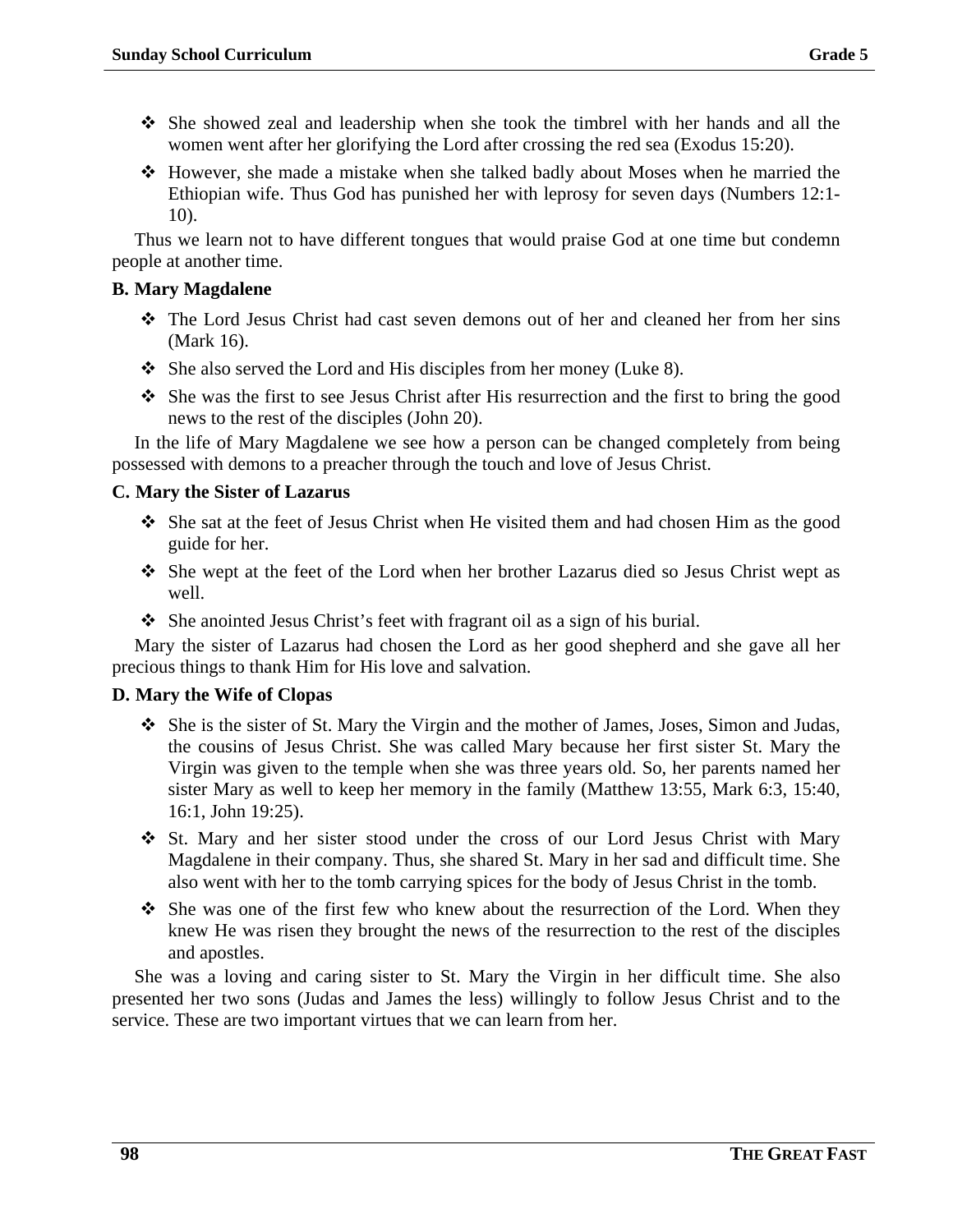#### **E. Mary the Mother of St. Mark**

- She is the mother of St. Mark who brought Christianity to Egypt and wrote the gospel of St. Mark.
- $\hat{\mathbf{v}}$  She opened her house for the Lord and His disciples to celebrate the Passover and to put the foundation for the sacrament of communion.
- She brought up St. Mark in the fear of God and he was chosen by God to be one of the apostles and to write one of the gospels
- $\div$  Her house became the first church in the world because it is believed that this is the place where the disciples and the apostles were gathered when the Lord Jesus appeared to them after the resurrection and when they received the Holy Spirit on the day of Pentecost. It was also a house of prayer for the sake of St. Peter when he was in prison.

May our houses be like her house when the Lord, the Holy Spirit and feeling of fellowship dwells.

#### **F. Mary who Labored in the Service**

- She was mentioned by St. Paul in his epistle to the Romans when he said "Greet Mary, who labored much for us" (Romans 16:6).
- She served with all her efforts as St. Paul mentions the word labored to indicate how effort and suffering she participated with in the service.
- She was mentioned briefly in the Bible although she labored a lot in the service. This does not change her great reward that awaits her in heaven.
- It seems that she served St. Paul out of love and respect as a good example of the fellowship in the service of the Lord.

Let us all learn to serve others in love and respect without laziness or selfishness.

#### **G. St. Mary the Virgin**

- $\hat{\mathbf{v}}$  She is the queen and the mother of us all, the Theotokos the mother of Jesus Christ. Her virtues are countless.
- $\div$  She was presented to the temple when she was 3 years and was engaged to St. Joseph the carpenter when she was 12.
- $\div$  St. John took care of her after the crucifixion of our Lord until she died.
- $\bullet$  She was obedient to the priests in the temple.
- She was the mean of the incarnation of our Lord Jesus Christ.
- $\triangle$  She served her relative St. Elizabeth even when she was pregnant herself.
- She took good care of the baby Jesus and tolerated all suffering for His sake and to keep Him safe, e.g. the flight to Egypt.
- $\bullet$  She served the people in their needs as in the wedding of Caana.
- She tolerated the suffering of Jesus Christ on the cross with patience.
- $\bullet$  She served with the disciples and the apostles after the resurrection (Acts 1:14).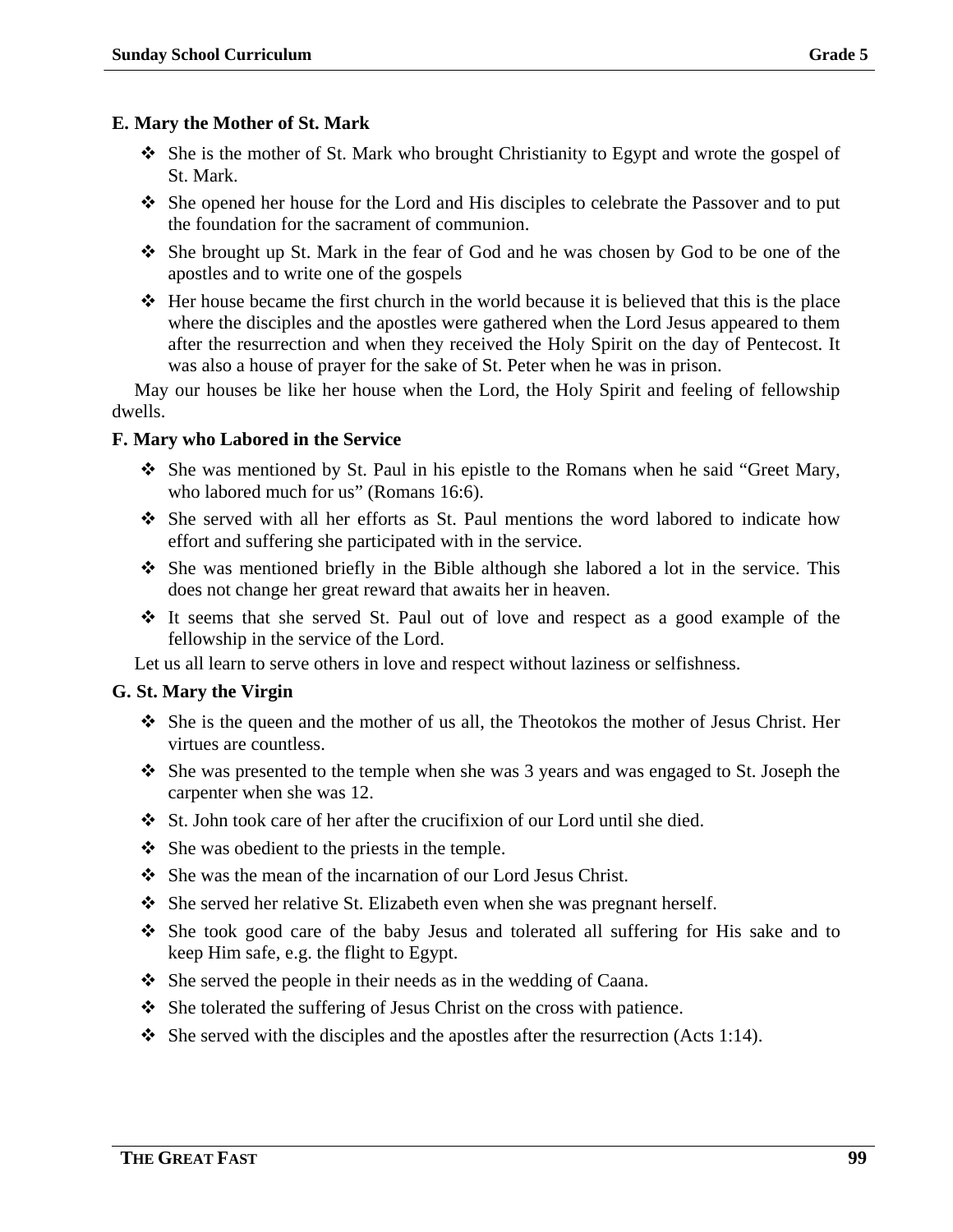### **Conclusion:**

There are seven Maries mentioned in the Bible. They all had role in serving God so they deserved to be mentioned. St. Mary the Virgin surpasses them all in her virtues that we always ought to ask for her intercessions for us in front of Her Son and Lord Jesus Christ.

- Choose one of the Maries to adopt her virtue this week and gradually for every time.
- Make a Bible search for the events that St. Mary the Virgin was part of. This should be a project with prizes
- Make sure that all the students memorize the prayer, "We magnify you the mother of the true light…"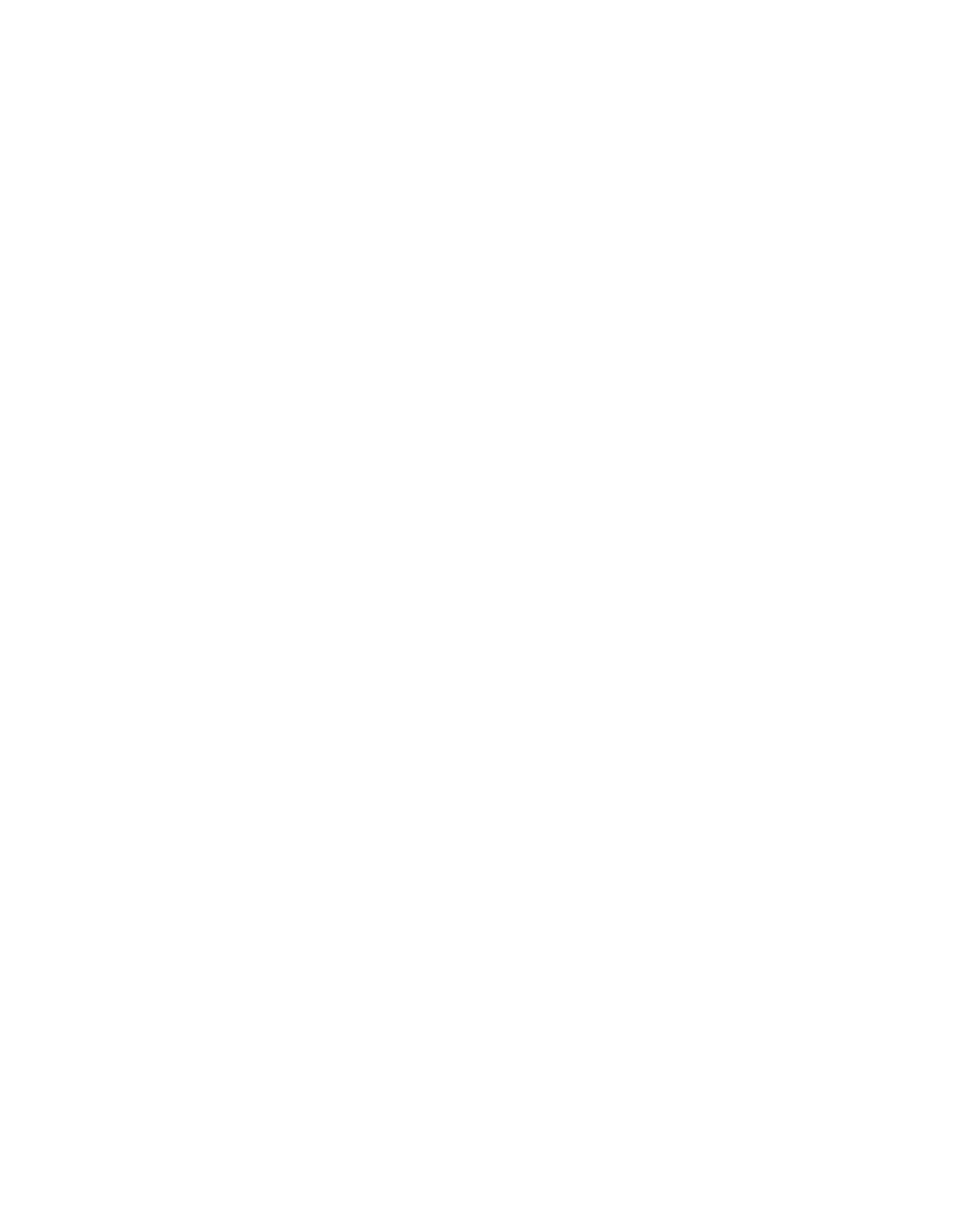# **LESSONS FOR THE PENTECOST PERIOD** (Fifty Days after Resurrection)

- **Week 1:** Observe the Lords Day and Keep It Holy
- **Week 2:** St. John the Apostle
- **Week 3:** Friendship
- **Week 4:** Simon and Sorcery
- **Week 5:** Demetrius, the Vinedresser
- **Week 6:** Prayer: Hannah the Mother of Samuel
- **Week 7:** Prayer: King Hezekiah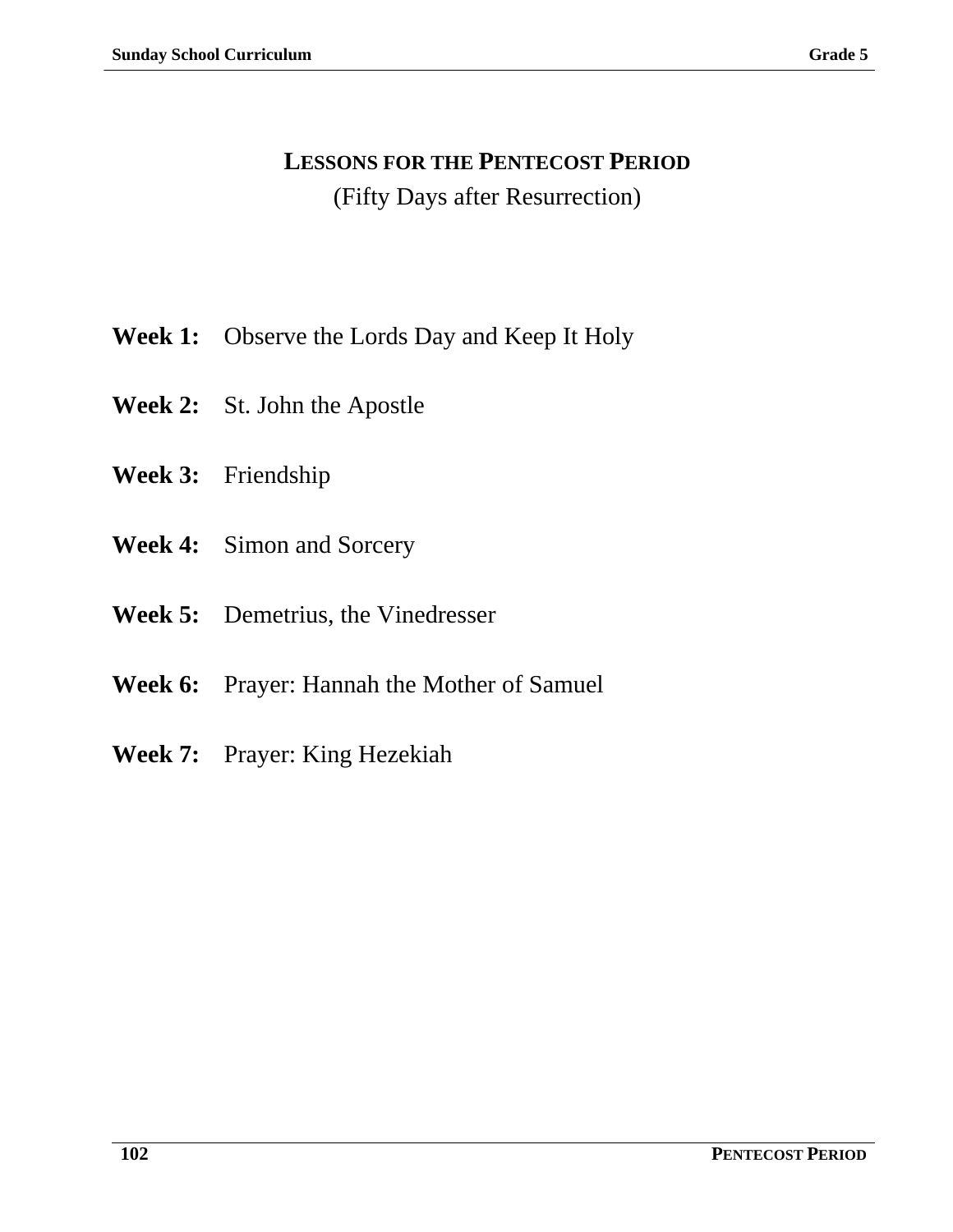## **Week 1- Observe the Lord's Day and Keep It Holy**

#### **Objective:**

Observing Sunday as it is the day on which the Lord rose from the dead by receiving communion, reading the Bible, attending Sunday School and helping the poor.

#### **Memory Verse:**

*"Remember the Sabbath day, to keep it holy" (Exodus 20:8)*

#### **References:**

- Numbers 15
- \* "Explanation of the Book of Numbers" Fr. Tadros Y. Malaty

#### **Introduction:**

- ❖ Review the previous lesson and verse.
- Draw several pictures to represent the way of observing the Lord's Day: a person praying, a person bowing down, a person receiving communion, a person reading the Bible, a visit to a poor person, etc.
- What are the Ten Commandments?
- Why did the Lord command that the Sabbath should be observed?
- What did the children of Israel do on the Sabbath?
- What is the Lord's Day now after Resurrection? Why was Sunday chosen?

#### **Lesson Outlines:**

One day, while the Israelites were still in the wilderness, a man was found gathering firewood on the Sabbath. He was taken to Moses, Aaron, and the whole community and was put under guard because it was not clear what should be done with him (Write down the conversation that ran among the people, between the men and Moses and between Moses and the man). Then the Lord said to Moses, "The man must be put to death, the whole community is to stone him to death outside the camp. So the whole community took him outside the camp and stoned him to death, as the Lord had commanded.

- What did the man do?
- What did Moses say at first?
- What did the Lord say to him?
- Why did the Lord command that all the community was to stone him? (So you may not forget that breaking this commandment is dangerous).
- Which of the following sentences are right?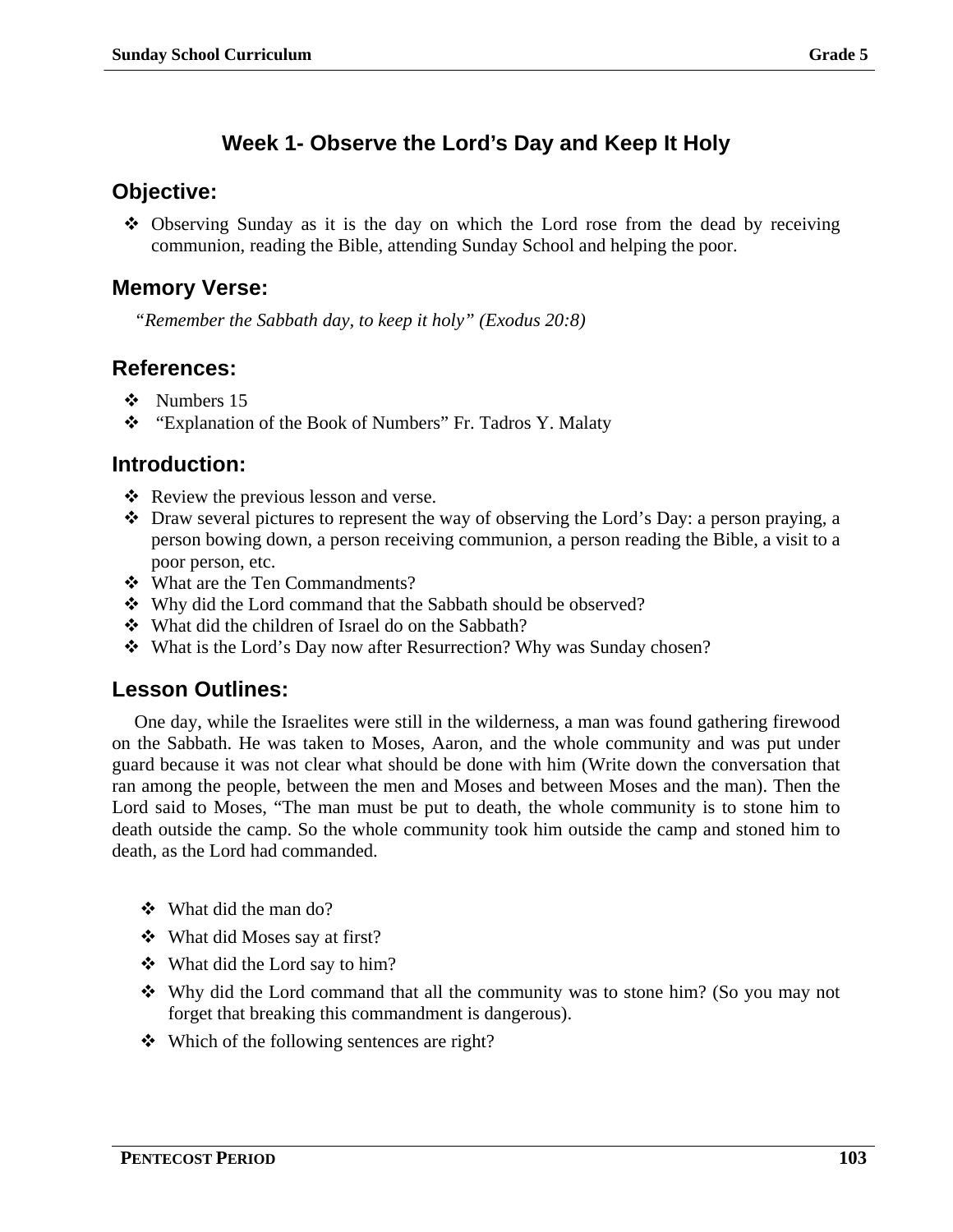- = The Jews observe the Sabbath.
- = The Christians observe the Sabbath.
- = Keeping Sunday holy means that on that day we are to play with our friends.
- = Christ likes us to visit the poor people on Sunday.

Hold a conversation about how to keep Sunday holy. Let the children give their suggestions and then make an agreement with the children to go to church and attend the Holy Mass, receive the Holy Communion, pray, read the Bible, visit the sick people and the poor people on that day in particular.

#### **Conclusion:**

- We should always observe Sunday, the Lord's Day and we should thank God for He is merciful to us. He does not treat us if we did not observe it the same way as He treated the people of the Old Testament.
- Let us observe Sunday… let us worship the Lord, receive the Holy Communion, read the Holy Bible, give alms, not to do anything that can be postponed so that we may devote our time to prayers and contemplation.

- Make an attendance diary for each student to record attendance to church, communion, praying and reading the Bible every week.
- Arrange that all the students of the class go for confession and communion next Sunday.
- Arrange to visit an orphanage after Sunday liturgy with the students.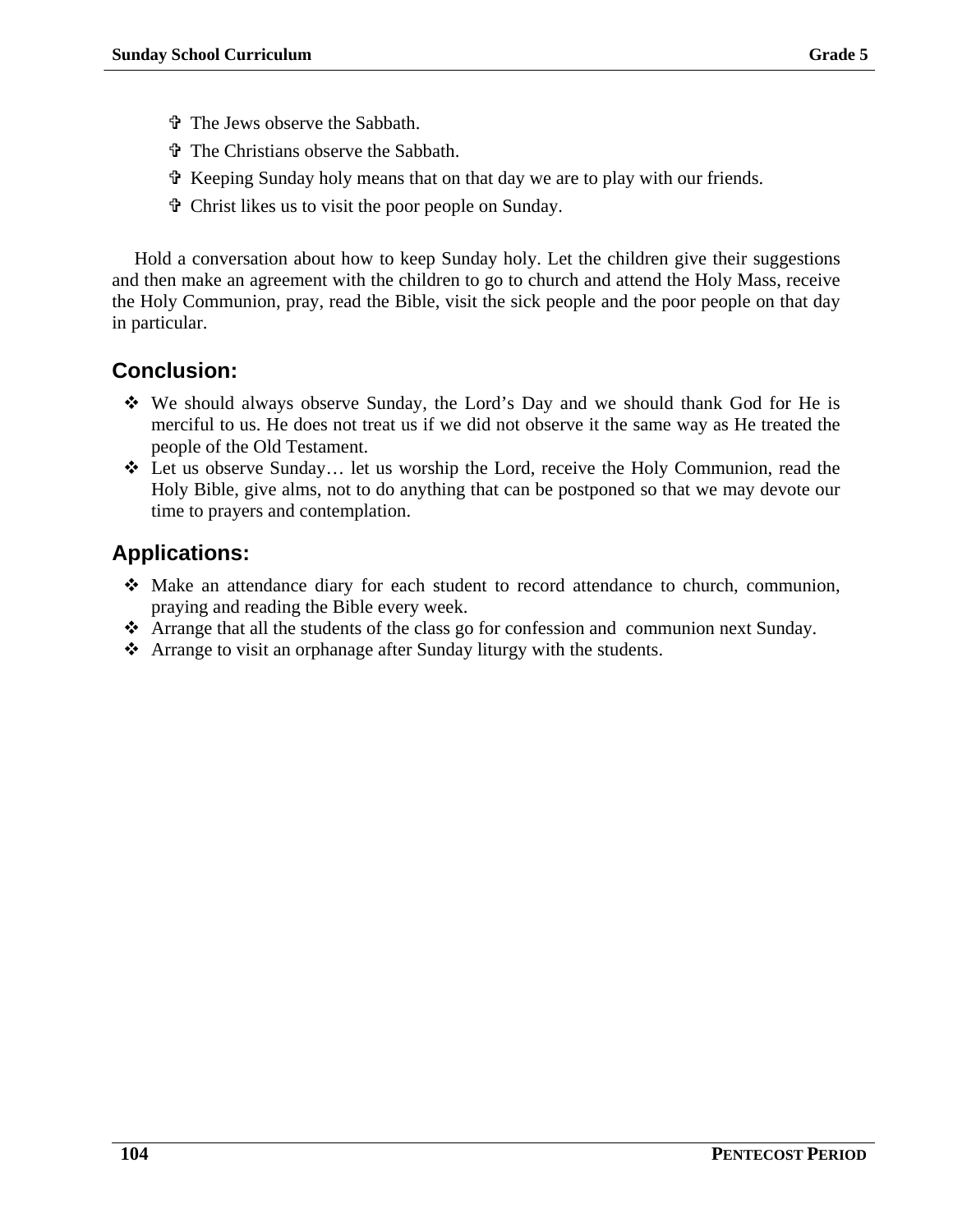### **Week 2- St. John the Apostle**

#### **Objective:**

Holding fast to Christ and moving closer to His side in prayer as John did.

#### **Memory Verse:**

*"Do not be afraid, I am the first and the last" (Revelation 1:17)*

### **References**

- Revelation 1
- Al Khareeda Al Nafeessa, Part l

#### **Introduction:**

- ❖ Review the previous lesson and verse.
- Prepare a picture of St. John the beloved, some pictures of heavenly scenes, a map of Palestine and Asia Minor, etc.
- Ask questions about St. Paul the apostle and his service (Refer to the map), about his love for Christ (2 Corinthians 11), his desire to serve those places, about the feast of the apostles and how St. Paul and St. Peter were martyred.

### **Lesson Outlines:**

John the beloved was a fisherman in Galilee. His brother was James son of Zebedee. The story of how they met the Lord Jesus, how they caught large amounts of fish and how they were called "sons of thunder" (Mark 3:17), how they left their father, their work and their servants, and that they were rich. The High Priest knew John because of his jealousy, his godliness and his wealth. They followed the Lord Christ and became His disciples. John liked to lie on Jesus' bosom, as he loved Christ very much. He walked with Him in his journeys and service and saw His miraculous deeds, heard His teachings, and held fast to His discipleship in spite of the Jews persecution of the Lord. When Jesus was crucified, he stood under the cross and took His kind mother with him. He saw the resurrection and the ascension (Questions). John began his service in Palestine then in Asia Minor. He lived till he was about one hundred years old. All the apostles were martyred. So he became the only Bishop in the whole world who saw Christ at that time. So when heresies spread, and when John saw that they were against the Divinity of Christ, he wrote his gospel and three epistles to his Christian children. They were model of excellent service (The story of the young man he had given to the Bishop and when he came back he found that the man had became a robber... and how he ran after him and made him repent) (Questions).

But John's service was not without pains. Emperor Domitian laid him in boiling oil in 96 A.D. Then he sent him into exile in the island of Patmus. But the Lord was with him in his exile and He granted him the eternal revelation. Let us read together chapter 1 of the Book of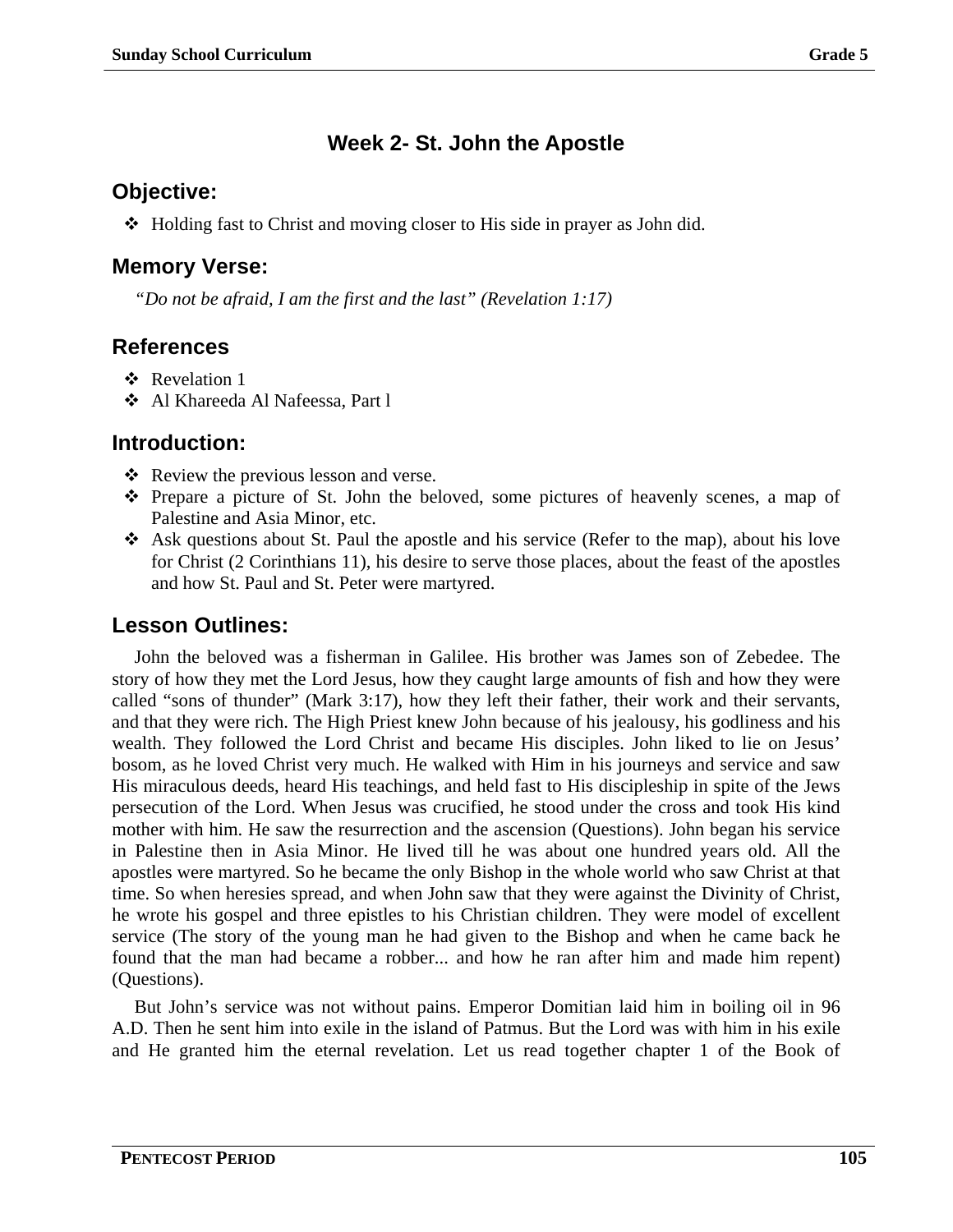Revelation. Then the Servant and the children contemplate the scene. Seven golden lecterns... Seven stars... a sword (the word of God). Draw a simple picture of the scene on the blackboard. Let the child imagine the heavenly scene to see the priests with their censers and crowns and to see the throne with the four animals, and the angels with their wings, etc. (Questions).

#### **Conclusion:**

John the Beloved was a model of prayer and contemplation. He learned all these things because he was always closer to Jesus' side. Do you move closer to Jesus' side and test His love?

- Let us imagine the Lord Jesus when we pray and lie in His bosom and speak to Him.
- $\bullet$  Read Revelation 1:12-20.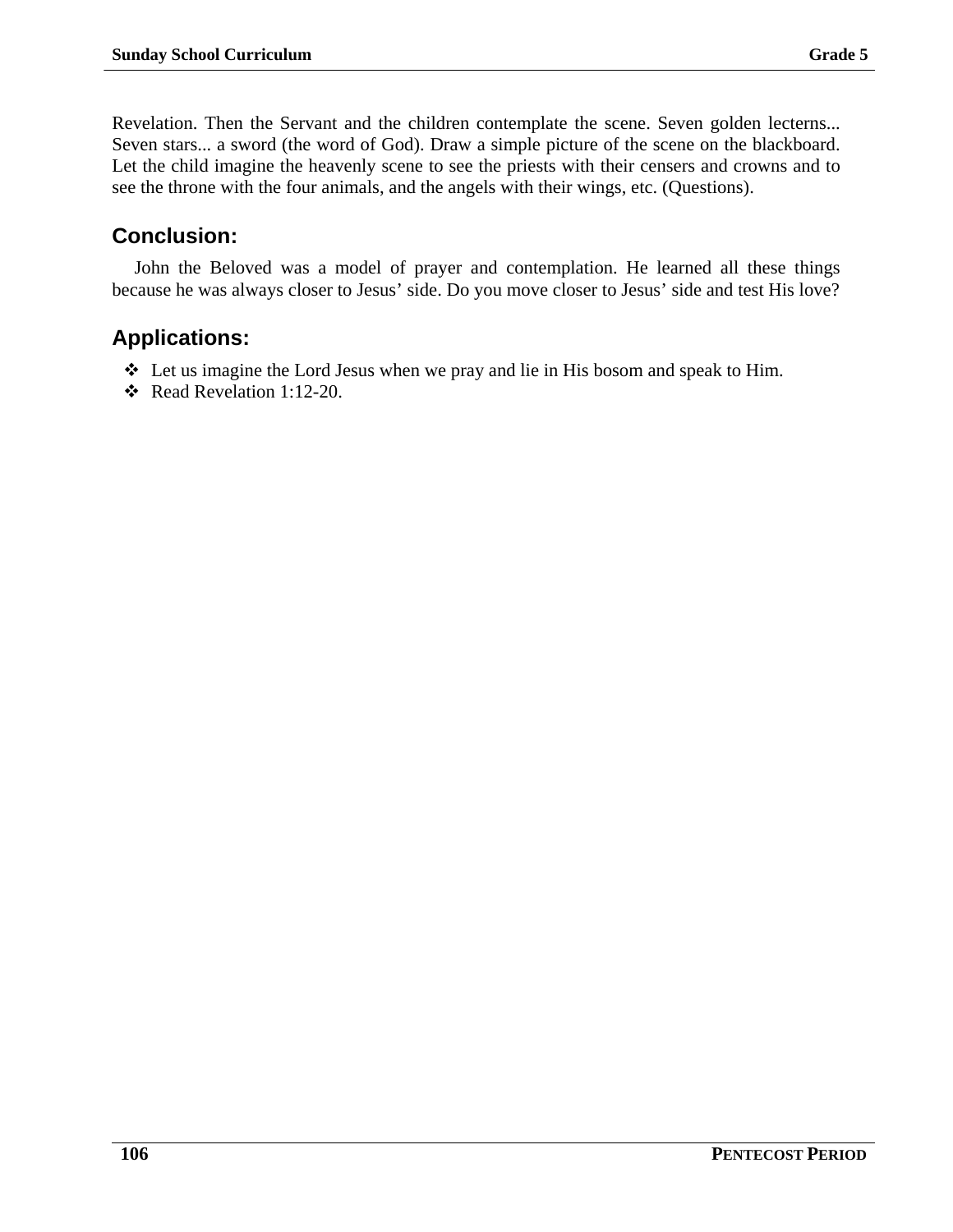## **Week 3- Friendship**

#### **Objective:**

- $\triangle$  Teach the children the basis of how to choose their friends
- $\triangleleft$  Help the children evaluate the people they call friends
- Jesus is our best friend

#### **Memory verse:**

*"A friend loves at all times" (Proverbs 17:17)*

#### **References:**

- Nelson Study Bible
- Children's Ministry Resource Bible

#### **Introduction:**

- ❖ Review the previous lesson and verse.
- What is a friend? The dictionary says a friend is one attached to another by affection, or esteem.
- Most of us have friends but there are good friends and bad friends. How do we know if this person could be a good or bad friend?
- Ask several children to describe some of their friends and tell why they are good friends.
- Why do we need friends?

#### **Lesson Outlines:**

Tell the story of David and Jonathan. Now Saul spoke to Jonathan his son and to all his servants that they should kill David; but Jonathan, Saul's son, delighted greatly in David. So Jonathan told David, saying, "My father Saul seeks to kill you. Therefore please be on your guard until morning, and stay in a secret place and hide. And I will go out and stand beside my father in the field where you are, and I will speak with my father about you. Then what I observe, I will tell you." Thus Jonathan spoke well of David to Saul his father, and said to him, "Let not the king sin against his servant, against David, because he has not sinned against you, and because his works have been very good toward you for he took his life in his hands and killed the Philistine, and the Lord brought about a great deliverance for all Israel. You saw it and rejoiced. Why then will you sin against innocent blood, to kill David without a cause?" So Saul heeded the voice of Jonathan, and Saul swore, "As the Lord lives, he shall not be killed." Then Jonathan called David, and Jonathan told him all these things. So Jonathan brought David to Saul, and he was in his presence as in times past (1 Samuel 19:1-7)

Jonathan was a good friend to David. Jonathan warned David of the intention of his father Saul to kill him. He had the courage to go and speak to his father. He spoke well to Saul his father about David. Saul heard Jonathan and changed his mind and swore not to kill David.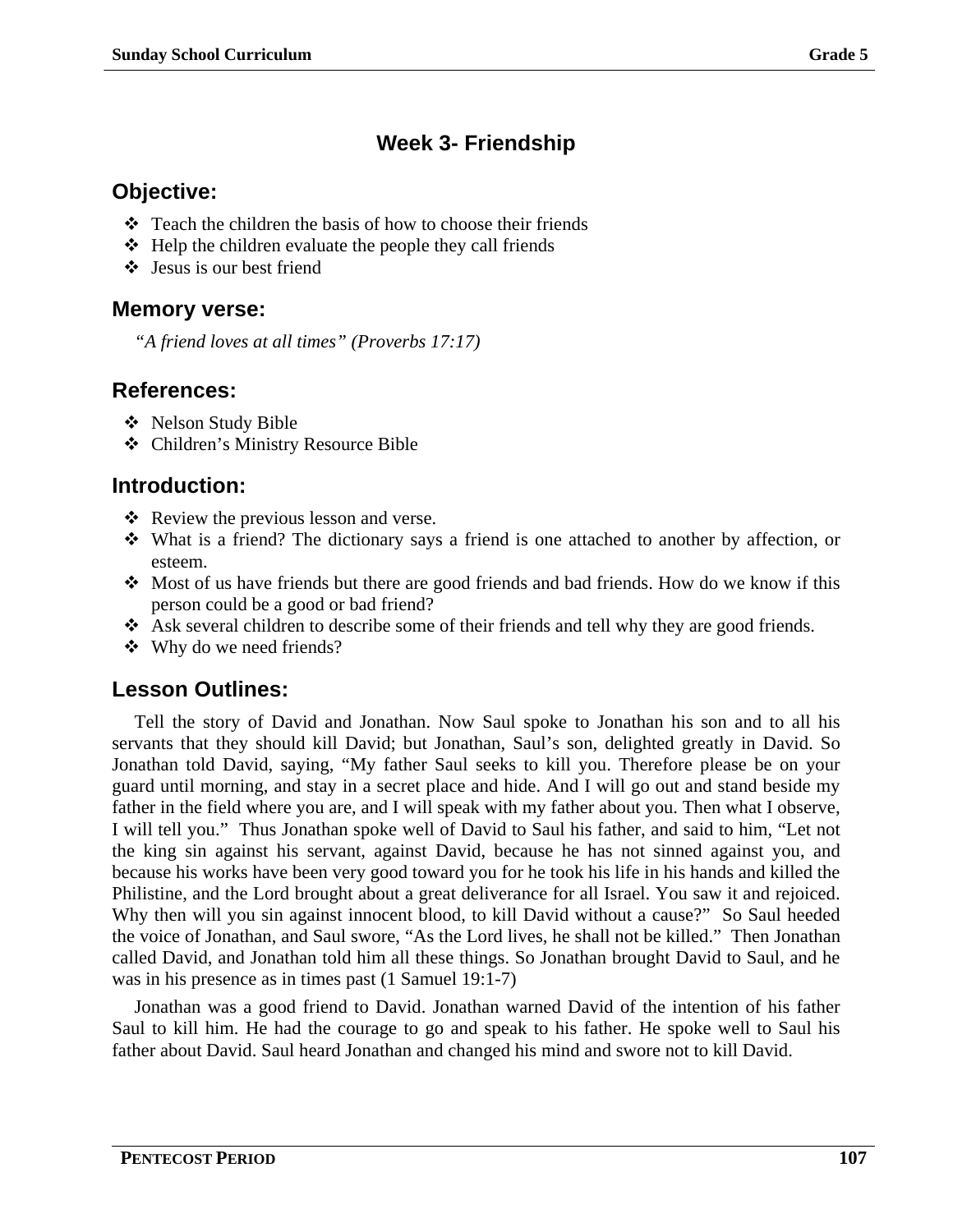Jesus said "Greater love has no one than this, than to lay down one's life for his friends" (John 15:13). Jesus wants us to be good friends and to have friends.

- Get the children to tell what they like about their best friend?
- What do I look for when I choose my friends?

| a) Very popular  | b) Very intelligent    | c) Strong Christian     |
|------------------|------------------------|-------------------------|
| d) Honest        | e) Funny               | f) Very dependable      |
| g) Good looking  | h) Has a nice house    | I) Kind and considerate |
| i) Good listener | k) Has no other friend | 1) Like to play         |

We have to choose friends that would help us get closer to God not the ones that make us fall in sin and lead us to ways that are not acceptable to God. The qualities of a friend should be as St. Paul says in the Bible: "Therefore, as the elect of God, holy and beloved, put on tender mercies, kindness, humility, meekness, longsuffering; bearing with one another, and forgiving one another, if anyone has a complaint against another; even as Christ forgave you, so you also must do. But above all these things put on love, which is the bond of perfection" (Colossians 3:12-14).

- How can I be a good friend?
	- = I should be kind.
	- = Not selfish.
	- **t** Forgiving.
	- $\ddot{\mathbf{r}}$  Be happy when they are happy and sad and comforting when they are sad.
	- = Do not be bossy but accept others' wishes and ideas.
	- = Always think "what would Jesus do" in any situation I find myself in.

The Bible tells us "A man who has friends must himself be friendly, but there is a friend who sticks closer than a brother" (Proverbs 18:24).

## **Conclusion:**

Let the children know that God wants them to have good friends. Jesus Himself had many good friends, a close group of people men and women with whom He spent a lot of time. He taught them how to be good friends and neighbors to others. Jesus also wants to be our friend. He is a friend who "sticks closer than a brother". If we have Christ as our friend, we will have also many other friends who also know about Christ.

## **Applications:**

 $\triangleleft$  Ask the children to go through the list of their friends and evaluate them one by one.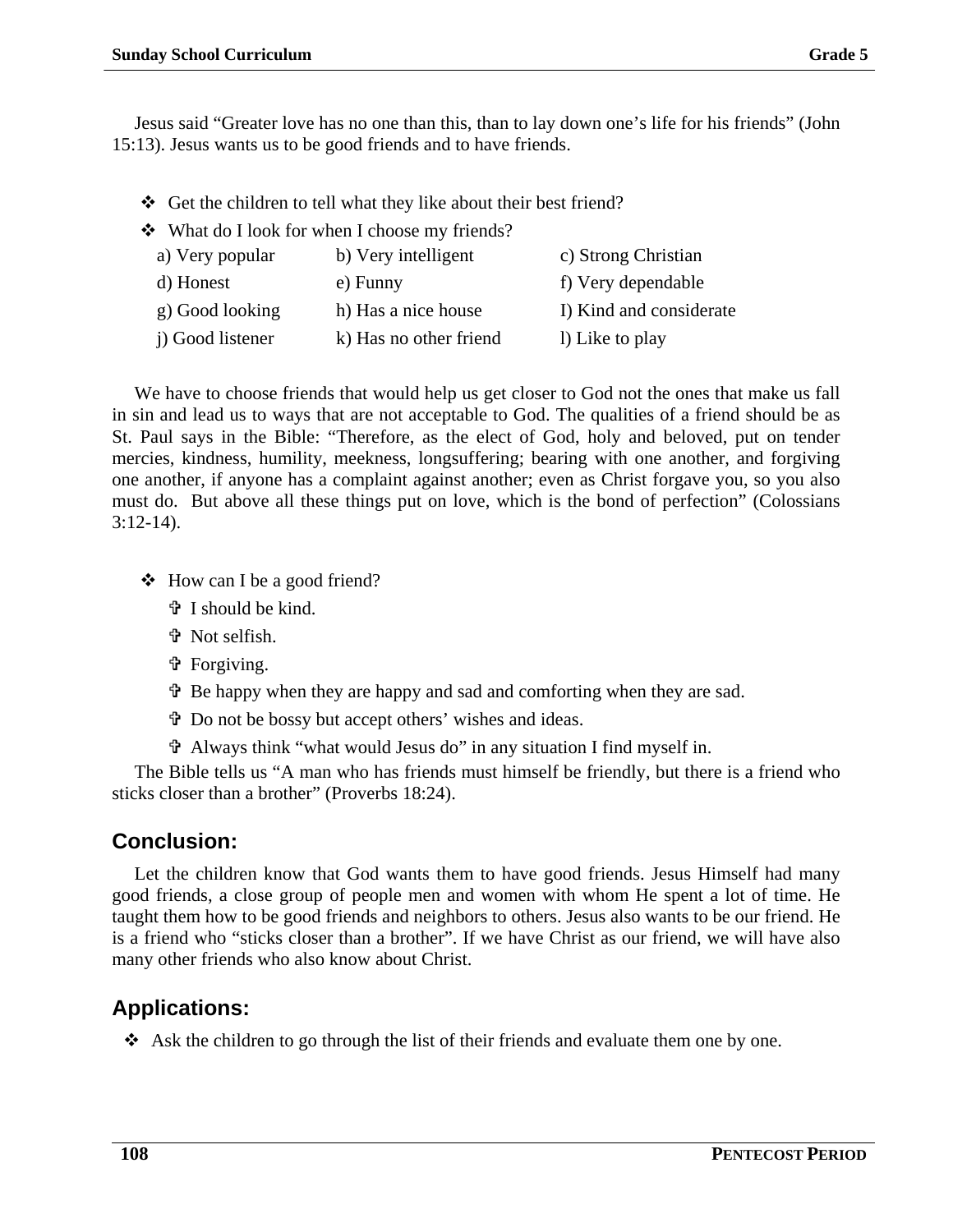Distribute a sheet of paper with the following questions to answer at home:

Name of friend!

Why he or she is my friend?

Does he or she get me closer to God?

What I contribute to our friendship?

How our friendship could improve?

The children don't have to return that sheet if they feel this invades their privacy or let the name part be optional.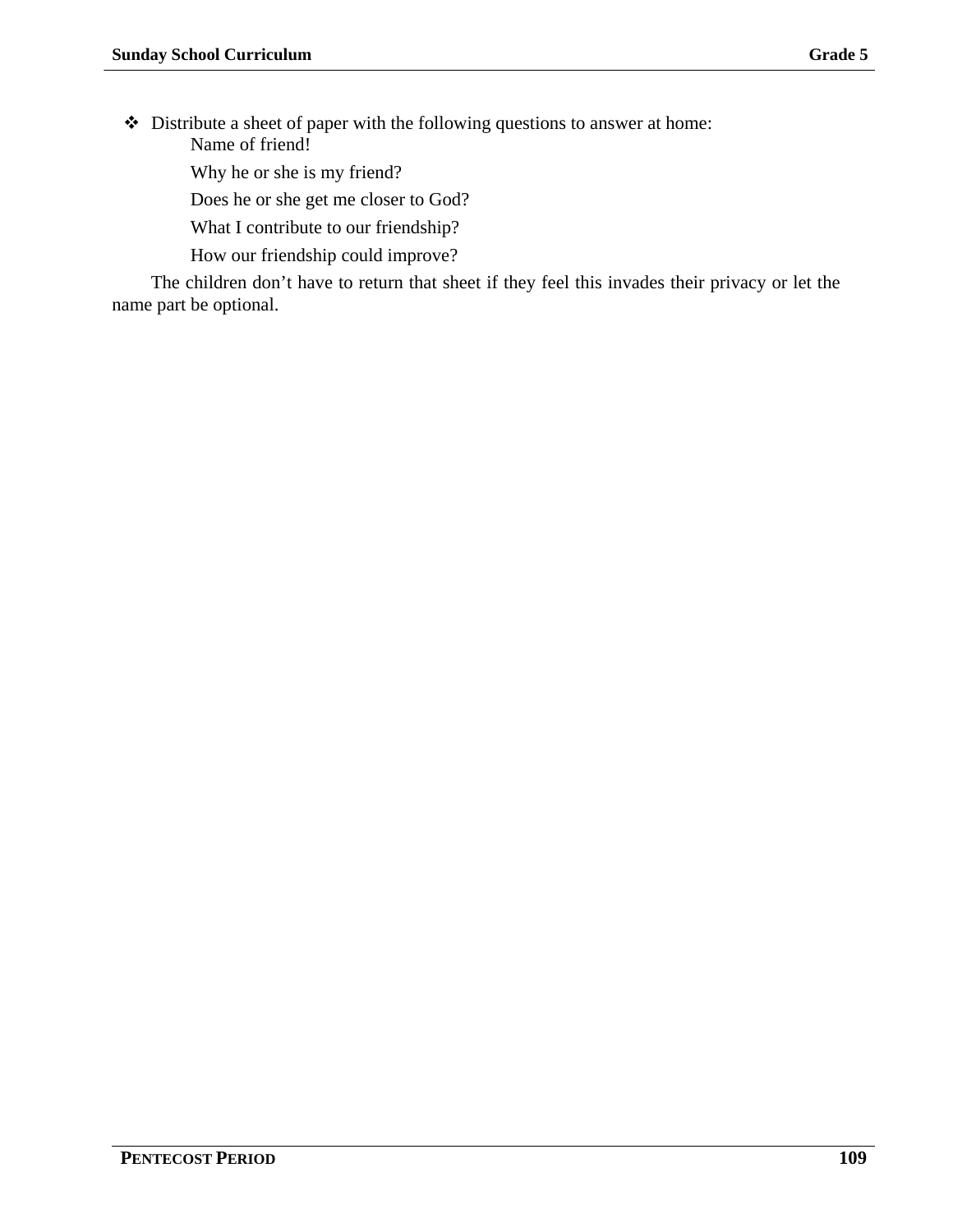### **Week 4- Simon and Sorcery**

#### **Objective:**

- To understand that sorcery is not of God
- To know the amazing work of the Holy Spirit

## **Memory Verse:**

*"They laid hands on them, and they received the Holy Spirit" (Acts 8:17)* 

## **References:**

- $\div$  The New Open Bible Acts 8:5-24
- \* "Explanation of the Book of Acts" Fr. Tadros Y. Malaty

### **Introduction:**

- ❖ Review the previous lesson and verse.
- Ask the students if they know what sorcery is.
- Is sorcery good or bad? And why?

## **Lesson Outlines:**

After the resurrection of Jesus Christ and the Pentecost Day, the disciples started going into many surrounding cities and countries preaching the word of God. Philip was one of the disciples went to a city called Samaria. Many people believed in Jesus Christ through the preaching of St. Philip. He also performed many miracles and cast many unclean spirits out of them. He also healed many paralyzed and sick people. So, the city of Samaria was in great Joy.

Meanwhile there was a man called Simon who performed many acts of sorcery in Samaria. He became famous because of his sorcery and the people used to fear him thinking that he has the power of God. However, when they saw what St. Philip did in their city they believed and were baptized. Simon also believed, was baptized and became a Christian. He followed St. Philip in his work and was amazed of what he was able to do.

When the rest of the Apostles in Jerusalem heard that many Samaritans had become Christians and believed the word of God, they sent St. Peter and St. John to them. When they arrived they prayed for them that they might receive the Holy Spirit. Then, they laid hands on them and they received the Holy Spirit.

When Simon saw this power he went to the disciples and offered them money to give him the power and the authority of laying the hands to receive the Holy Spirit. St. Peter was upset with him for his worldly thinking. He still wanted to be in power and of unusual abilities to keep his reputation and fame in Samaria. St. Peter told Simon that his money might be lost with him since he thought that the gift of God could be bought with money. He also told him to go and pray that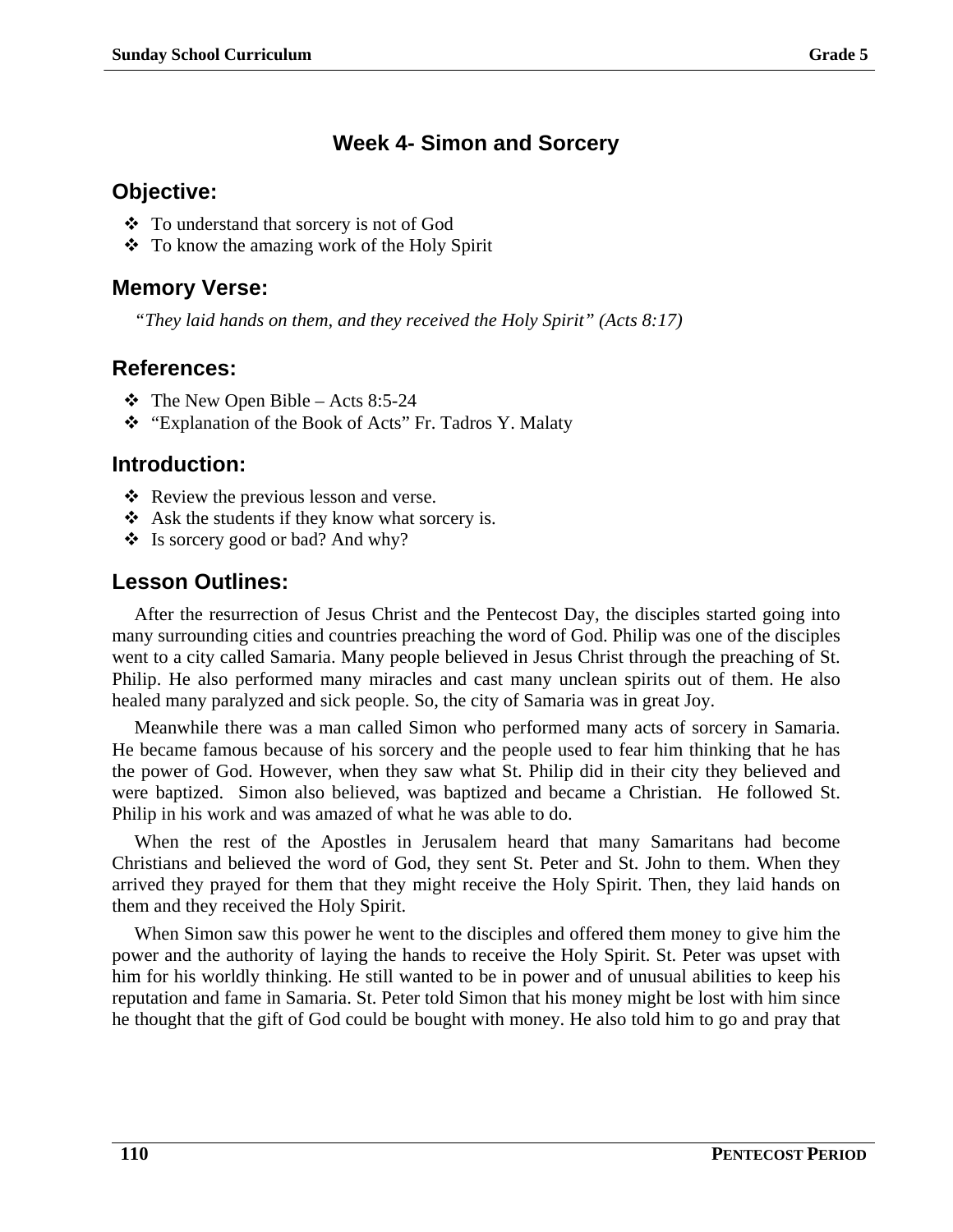God may forgive him his bad thought and intentions. Simon felt bad for what he has done and asked St. Peter to pray for him that God may forgive him.

- What was the name of the city where Simon the sorcerer lived?
- What is the name of the disciple that went to preach Samaria?
- Why was Simon famous in Samaria?
- Who came to Samaria to lay the hands on the believers?
- What happened when St. Peter and St. John laid the hands on the believers?

#### **Conclusion:**

Simon was self centered, all what he wanted is to keep his prestige in the city by replacing his sorcery with the power of laying the hands that the apostles were given from God because it was stronger and awesome. He also used an earthly mean to receive this gift which was money. The gifts that God gives to us are given freely and we should use them for the glory of His name. Money cannot buy any of God's gifts or any of the spiritual blessings.

- Search if the word sorcery came in the Old Testament and what was written about it.
- The servant can discuss all kinds of sorcery and Psychic types that are not acceptable in the Christian faith.
- Teach the children the word of the sign of the cross in Coptic.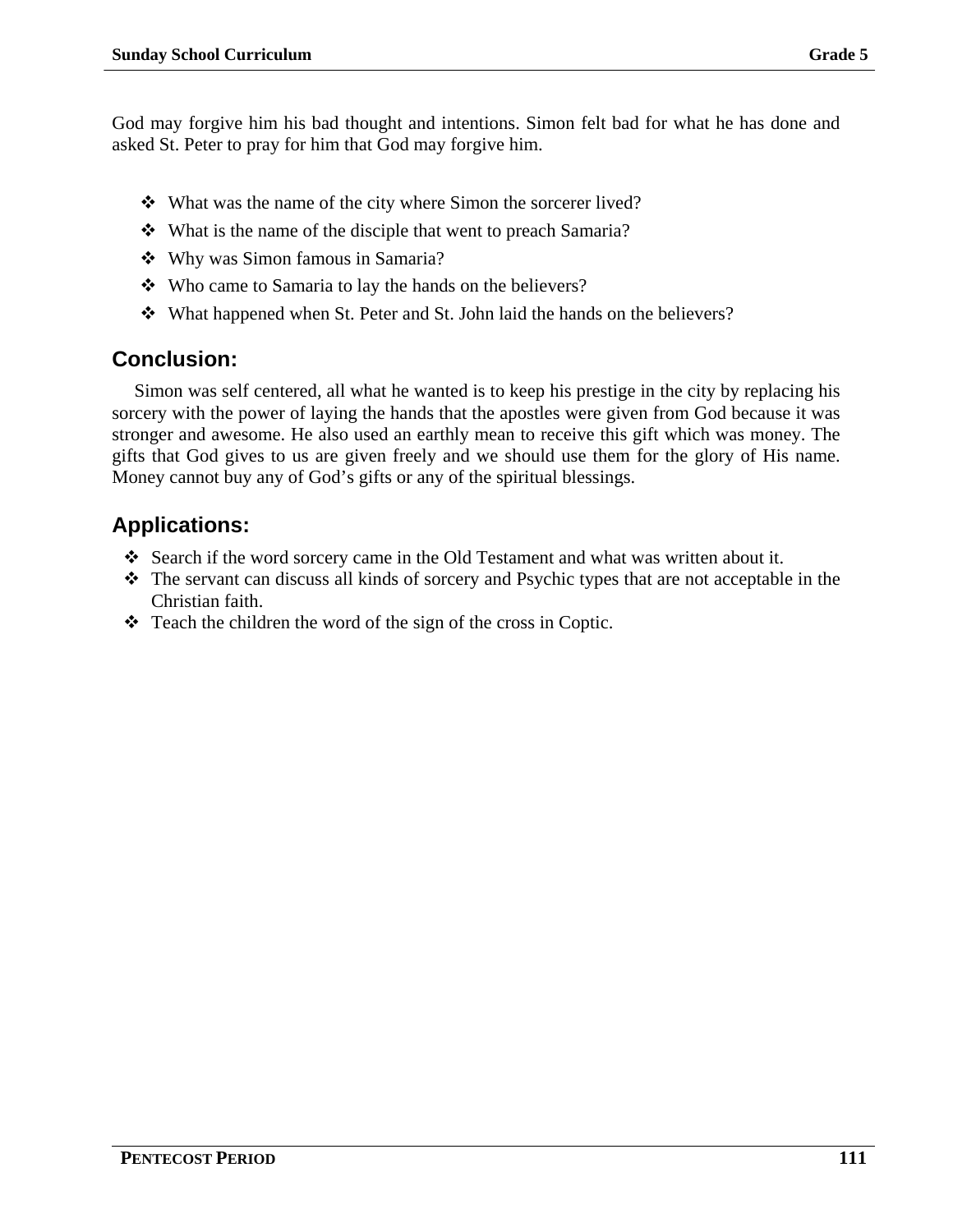### **Week 5- Demetrius, the Vinedresser**

#### **Objective:**

Learn from the purity and dedication of Pope Demetrius.

#### **Memory Verse:**

*"He has put down the mighty from their thrones, and exalted the lowly" (Luke 1:52)*

#### **References:**

The Synaxarium- Baramhat 12

#### **Introduction:**

- ❖ Review the previous lesson and verse.
- Ask the students who is our Pope at the present time? What are the characteristics of a Pope?
- Ask them if they know of a Pope that was married in the history of our church.

### **Lesson Outlines:**

In the year 199 AD, the tide of Coptic history was taking a turn: the peace that had been enjoyed by the church up till then was about to be disturbed. Anba Demetrius, heretofore a simple vinedresser, was chosen to sit on the Chair of St. Mark. The choice came about when his predecessor, Anba Yulianus, had seen a vision, wherein he was told by an angel that his departure from this world was imminent, and that he was to choose as his successor the man who came to him on the following day with a bunch of grapes. On the next day, Demetrius, the Vinedresser, appeared carrying a bunch of grapes, the first fruit of the season, as a gift to his holiness. Anba Yulianus immediately retained him and related his vision to those around him. On that very same day he died and was gathered unto his forebears. The people, true to the counsel of Yulianus, declared Demetrius as his successor. Thus he became the  $12<sup>th</sup>$  successor of St. Mark the Apostle.

St. Demetrius was married when they made him Pope. He was the only Pope in the history of the Church who was married. Some of his people thought of him as not deserving to be a Pope because he was married. The angel appeared to Pope Demetrius and asked him to clear the doubts from the people and prove to them that he was living with his wife only as brother and sister. On the next day Pope Demetrius celebrated the Divine Liturgy and after the service he asked his people not to depart the church. He called on his wife to come forward, and he took an amount of burning charcoal and put it on his clothes and on his wife's and the clothes did not burn. The people were surprised and asked him why he did this. The Pope explained that he and his wife were living in complete purity as brother and sister. This clarified the doubts of his people (Notice that the Popes and the Bishops of our Church are not married).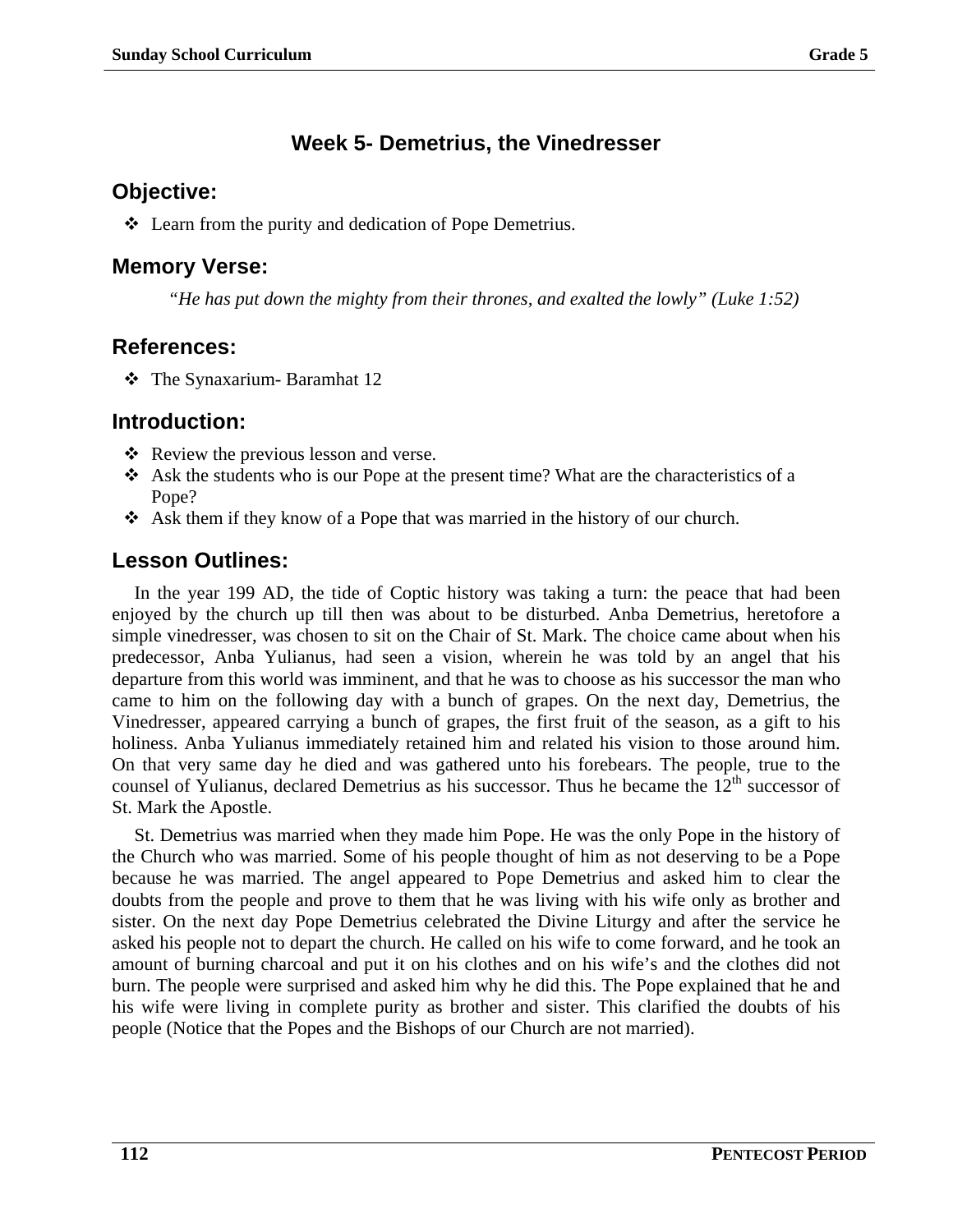Demetrius had been a man of little learning. When he was chosen Pope, the first goal he set for himself was to seek learning persistently and diligently, and to make himself worthy of serving his people. It is said of him that he used to sit at the feet of his teachers saying, "Let men seek knowledge with true humility and an ardent desire to learn, forgetful of rank or position?"

As time went on, Demetrius became one of the most learned of prelates -a bright and shining star in the firmament of the Coptic Church which was destined to be filled with shining stars.

One of the many significant original achievements of Anba Demetrius is the method he devised for calculating the date of Easter so that it would always follow after the Jewish Passover, just like the first Easter Sunday, according to the historical Biblical events. This method is known as the "Epact", and to this day it is followed by all Eastern Orthodox Churches in determining their Easter date many years in advance. It involved making a correlation between the lunar Jewish year and the solar Egyptian year. This was necessary because the lunar year is shorter than the solar year by eleven days, and a fixed date in it can fall in any season as the years go by, and would deviate Easter from the Passover.

When Anba Demetrius made the Epact calculation, he summoned the Holy Council, and explained it to its members. They approved it and decided to abide by it. Many years later, in 325 AD when the first Ecumenical Council of Nicene met, this calculation was submitted to it, and again approved unanimously. It continued to be followed by all Christian Churches until 1582 AD when the calendar was changed by Pope Gregory XIII of Rome. Since then the Western Churches departed from it, and now they observe Easter on the first Sunday after the full moon following the Vernal equinox, regardless of the Jewish Passover. The Eastern Churches, however, still adhere to this old calculation, hence the divergence between the Eastern and Western Churches on the date of Easter celebration.

The first few years after Anba Demetrius had taken the helm of the Church were peaceful years. Then the severe persecutions of Emperor Severus broke out, and many staunch believers were martyred. Among them was St. Leonidas, father of one of the most famous figures of the early Christian Church, Origen. During the persecutions, a Roman prefect marched with his troops into the Church of St. Mark and robbed it of all its holy vessels. Then he seized Anba Demetrius, and sent him into exile to a town called Wissim, where he remained until the persecutions ceased.

On his return to his See, Anba Demetrius learned that Clement, Dean of the School of Alexandria, had gone to his rest. The school was thus in dire need of a new Dean to give it a strong impetus. The Christians of the city who had been enduring the trials and tribulations of those hard times, all witnessed the great heroism, ardent Christian zeal, and brilliance which characterized the young Origen. Upon hearing of this, Anba Demetrius immediately appointed him Dean of the school. He was then exceedingly young, only eighteen years old. Nevertheless, he got the appointment because of what had been said of him.

Origen proved that his Christian devotion and his passionate interest in the School more than made up for his youth. Through his efforts it flourished again, and a period of constructive work followed. The faithful increased in number continually; Anba Demetrius found it necessary to consecrate several new bishops, to shepherd the people and keep the lamp of their newly acquired faith shining bright.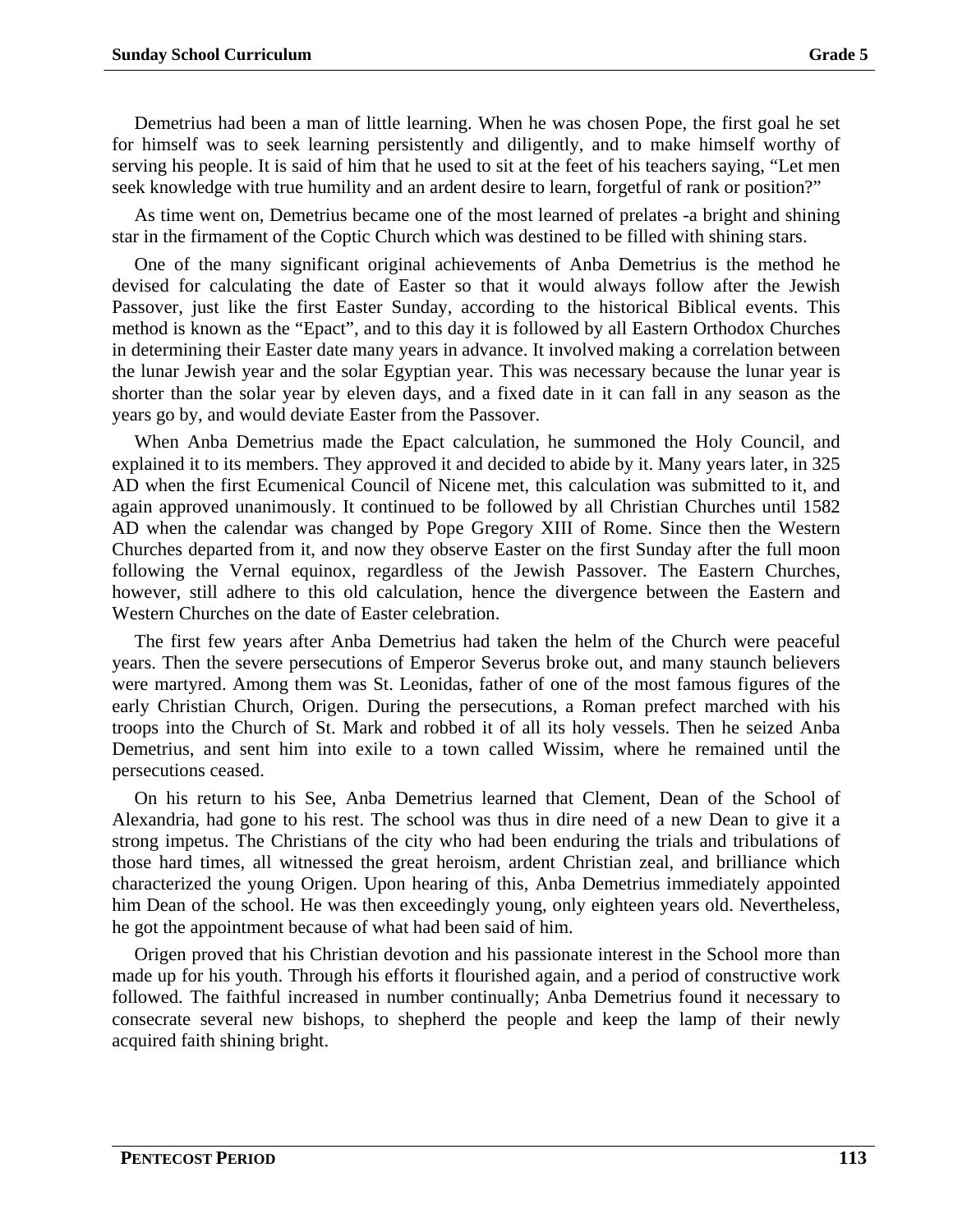About the year 228 AD, Anba Demetrius, discerning how brilliant Origen had become, sent him on an evangelistic mission to Achaia, to teach and preach about the Living Word of God. When he terminated his mission and was returning home, he passed through Palestine; there Alexander, Bishop of Jerusalem, one of his former fellow-students, and Theostite, Bishop of Caesarea, detained him and ordained him bishop without asking permission of Anba Demetrius. This angered the Pope, and he summoned a council wherein, despite Origen's towering personality, he excommunicated him. He based this on two reasons: the first, he considered the ordination of any Egyptian priest the privilege of the head of the Church of Egypt; and, in the second place, and more importantly, Origen had committed a sin against his own body, having made himself an eunuch, and thus had lost the right to priestly ordination, for only men without blemish could be ordained (please emphasize how Pope Demetrius was elected or chosen).

#### **Conclusion:**

Anba Demetrius lived to be one hundred and five years old. Yet he ceased not to teach and to preach to the very end of his life. Like unto John the beloved and apostle, he used to be seated on a chair and carried to the church, where he would speak words of comfort to his people.

Then, having governed the church for thirty-two years and seven months, during which he traded diligently with the talents entrusted to him by his Lord, he was gathered unto his forebears, shortly before the terrible persecutions of Maximanos fell heavily on the faithful.

- $\triangle$  Respect our teachers. Anba Demetrius was a Pope and used to sit at the feet of his teachers.
- Never think badly about other people even if it is obvious. The people thought he was married and was not supposed to accept the Pope's position. He showed them his purity.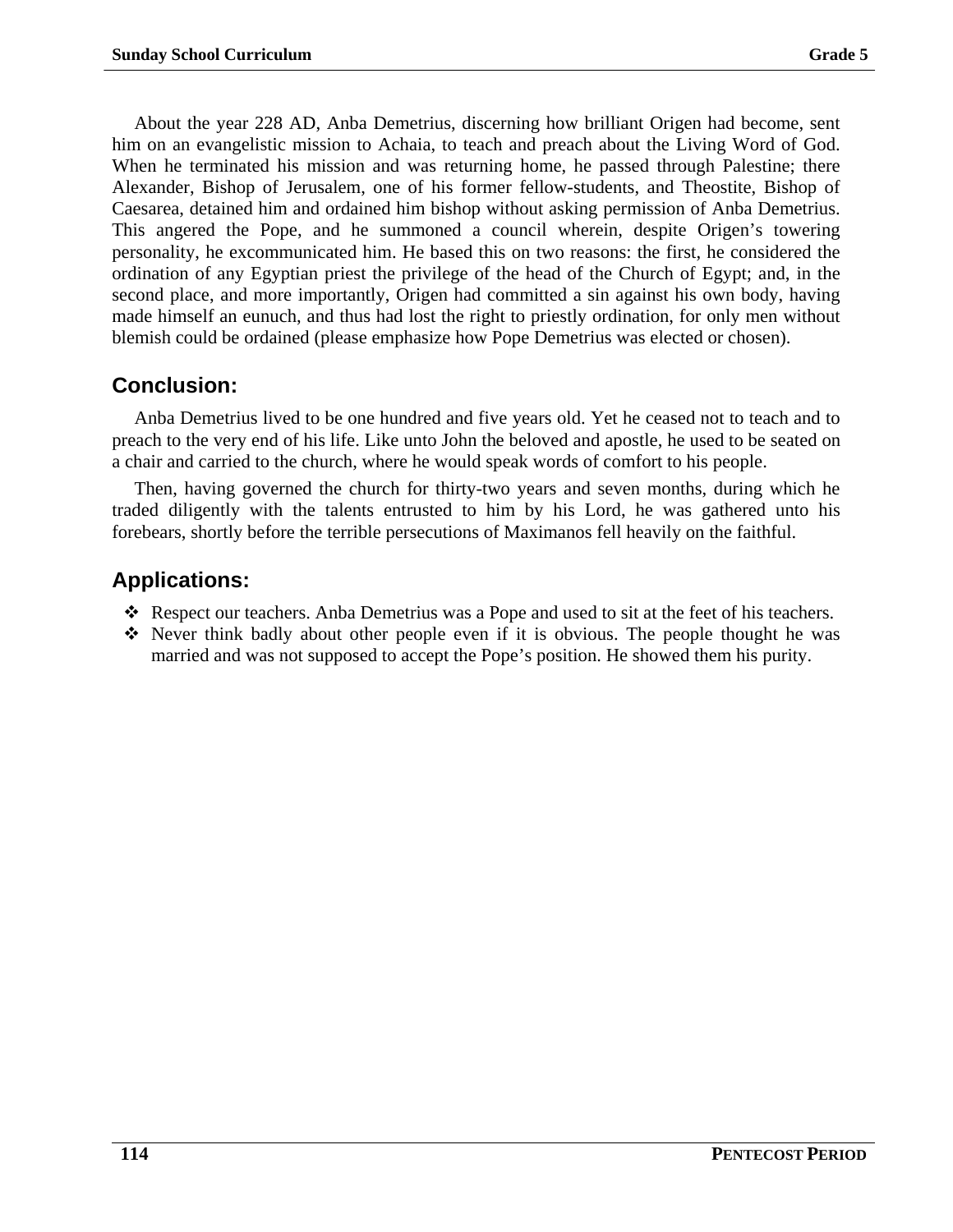### **Week 6- Prayer: Hannah the Mother of Samuel**

#### **Objective:**

• To know that the heavens answer sincere prayers.

#### **Memory Verse:**

*"And prayed to the Lord and wept in anguish, then she made a vow" (1 Samuel 1:10-11)*

#### **References:**

- \* "The Life of Samuel" Fr. Marcos Daoud
- $\div$  1 Samuel 1

#### **Introduction:**

- ❖ Review the previous lesson and verse.
- Prepare picture or slides of Samuel praying, picture of the Temple, and picture of the altar and the priest
- Ask the children what is the characteristics of the acceptable prayers?
- $\triangleleft$  Ask them if they pray regularly?

#### **Lesson Outlines:**

In the Old Testament, there was a man called Elkanah who had two wives, Hannah and Perinnah. The second wife had children and the first did not have children. She was depressed because she had a desire that Christ would be her descendant. Perinnah despised her. Elkanah was a good-hearted man. He comforted her all the time (Describe Hannah's bitter feelings and some of the aggressive attitude of Perinnah without giving details about negative effects. Concentrate on the positive ones. Of course a picture of Perinnah must make the child hate her bad qualities).

On the feast day, all the people were happy, each one in his house... arrangement of clothes, sacrifices and vows... happiness was everywhere... Children play and speak about the journey and the rituals of the feast. Hannah was sad and she wept. Elkanah was much affected and because he loved her, he comforted her and tried to convince her to eat. They ate and drank in Shiloh. Eli the priest (discuss church festivity; censers, new clothes, processions, sacrifices, hymns, etc.) and all the people were happy except Hannah (Questions). Hannah went alone to the Temple and she was deeply depressed but she lifted up her heart in prayer.

- $\triangleleft$  To whom was she praying?
- How was she praying? (Tears -worship -meditation -striking the chest -sighing -unheard voice).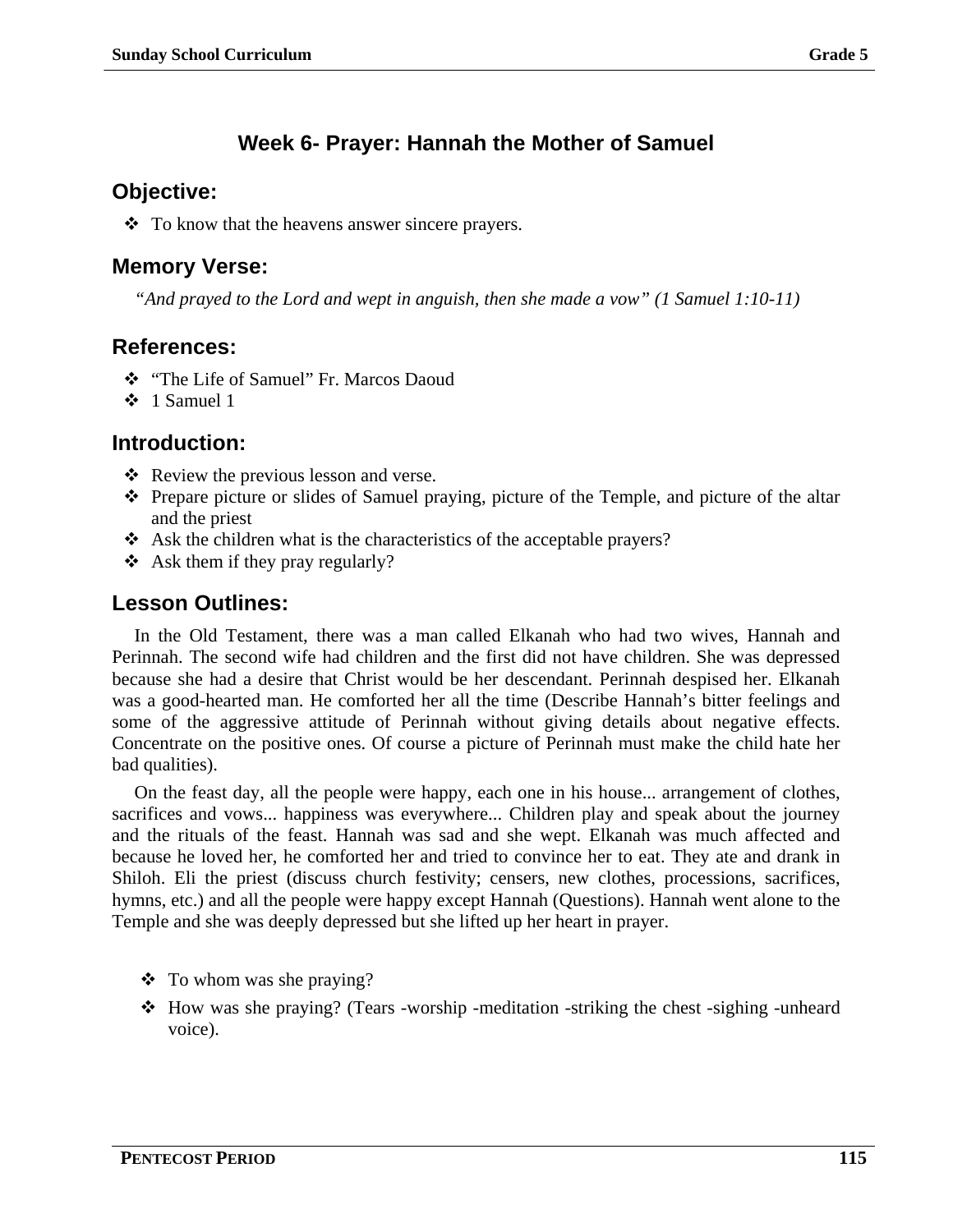Eli the priest noticed this. He thought that she was a drunken woman. He advised her not to drink wine (Here you can speak in detail about the lively conversation between Eli and Hannah and make use of this conversation to teach everything about prayer, how the Lord answers our prayers, submission, patience, the Lord's promises and steadfast love). Eli told her that the Lord will give her a son and she rejoiced. She went out and thanked the Lord. Everyone noticed the change (Questions). They went back home. The feast ended. Days went by. She gave birth to Samuel. She rejoiced. They all rejoiced. She waited till she weaned him. On the feast day she took him to the temple and gave him to Eli the priest (another lively conversation between them - Eli rejoiced as the promise was fulfilled. They were all around them, listening and thanking the Lord. Samuel stayed in the Temple and he became a great prophet… Questions).

#### **Conclusion:**

Prayer is the feelings of a needy heart not the expression of the mind and lips. The Lord gave Hannah a great blessing at last because she prayed with a sincere heart and strong faith that God will grant her what she requested. The same for us, if we pray with a sincere heart and strong faith our prayers will be answered.

#### **Applications:**

- $\hat{\mathbf{v}}$  Pray so that your problems may be solved (a child who annoys me, sickness, poverty, etc.).
- Match the words:

| Hannah   | had children                       |
|----------|------------------------------------|
| Perinnah | had no children                    |
| E1kanah  | is Hannah's son                    |
| Samuel   | is Hannah's and Perinnah's husband |

\* In the Old Testament women who did not have children grieved as they were not going to be mothers of the expected Messiah. Can you find a story of another woman in the Bible that had similar problem like Hannah? Give prizes next time to the students who can find a similar story in the Bible.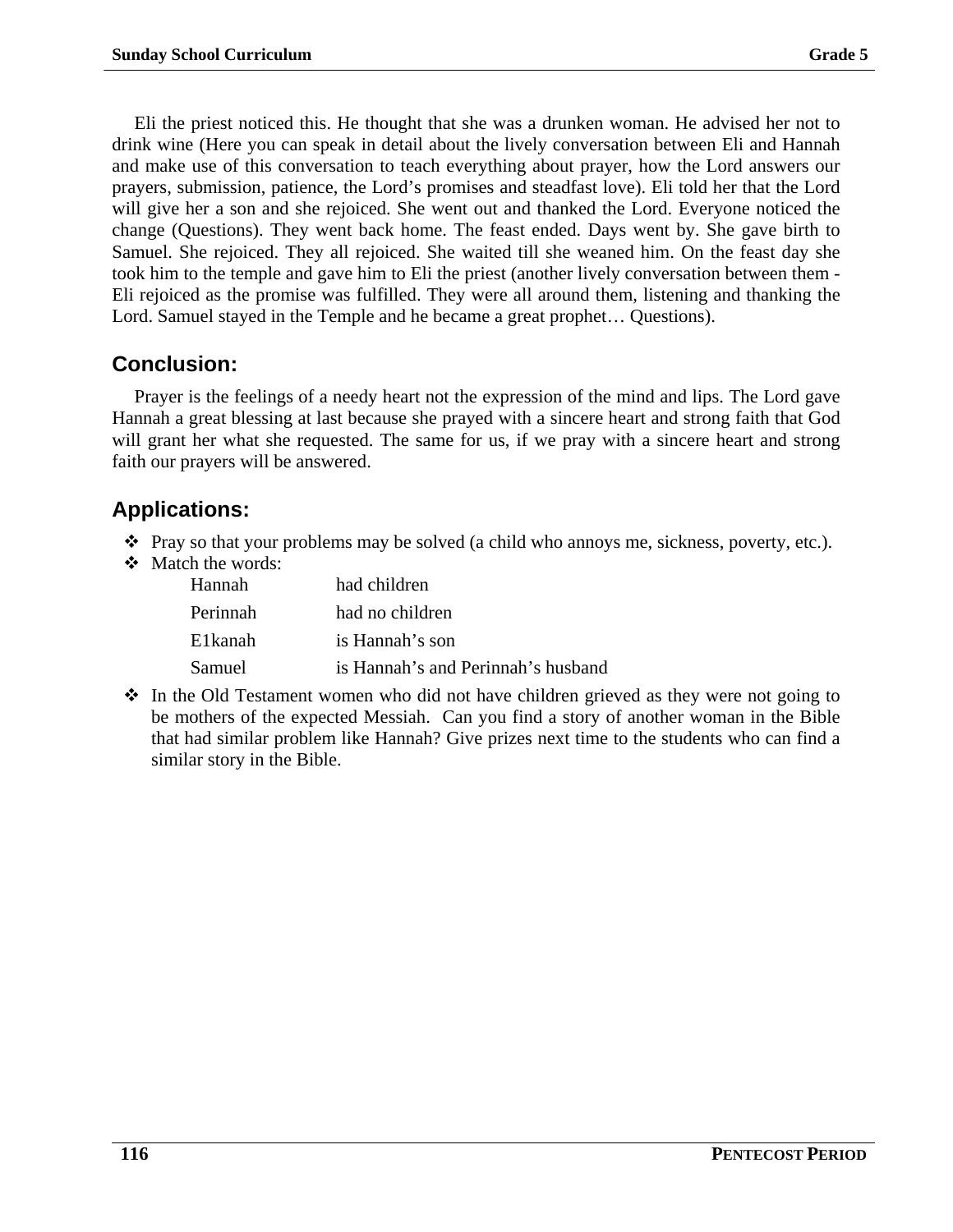## **Week 7- Prayer: King Hezekiah**

#### **Objectives:**

To learn about the power of prayer that is offered with faith and contrition

#### **Memory Verse:**

*"I have heard your prayer, I have seen your tears; surely I will heal you" (2 Kings 20:5)*

### **References:**

 $\div$  2 Kings 20

#### **Introduction:**

- ❖ Review the previous lesson and verse.
- Ask the students how many forms of prayers they know about? Personal, Agpeya, liturgy, short fast prayers, group prayers, etc.
- Prepare the picture of the lesson; a big picture of Isaiah or Hezekiah, or one of the Royal Palaces.

### **Lesson Outlines:**

Hezekiah was a good King. When he became King, he found that the Israelites worshipped idols and the bronze serpent (who remembers its story?). The king burnt them and destroyed the altars of idols and stopped that worship. He mended the Lord's house, opened it and began worship in it. The kingdom flourished during his reign whether in civil domains or in spiritual domains. The Lord was pleased with him because of his fidelity so he made him overcome his enemies through many miraculous deeds. His guardian angel killed 185,000 of his enemies when Assyria besieged Jerusalem (The story is found in 2 Kings 18, 19) (Questions about Hezekiah's deeds).

King Hezekiah fell ill and almost died. The prophet Isaiah went to see him. Hezekiah longed to know the will of God (a lively conversation between them). "The Lord tells you that you are to put everything in order, because you will not recover. Get ready to die" Hezekiah turned his face to the wall and prayed (What did he say to the Lord?). Isaiah left the king, and before he passed through the central courtyard of the palace, the Lord told him to go back to Hezekiah, ruler of the Lord's people and say to him, "I have heard your prayer... I will let you live fifteen years longer. I will rescue you from the king of Assyria". Isaiah went back to the king and told him (Describe Hezekiah's feelings when he saw Isaiah coming back. He thought that the Lord might have been displeased with his weeping but when he heard the good news, he rejoiced. The whole members of the Royal family and the people living at the Royal Palace were happy... ministers; chiefs, soldiers, and servants rejoiced... hymns, lights (Questions). They asked Isaiah, "What shall we do to the King? Shall we bring doctors?" But Isaiah said, "The Lord will perform a miracle. Doctors cannot heal him. Put a paste made of figs on the boil and he will get well".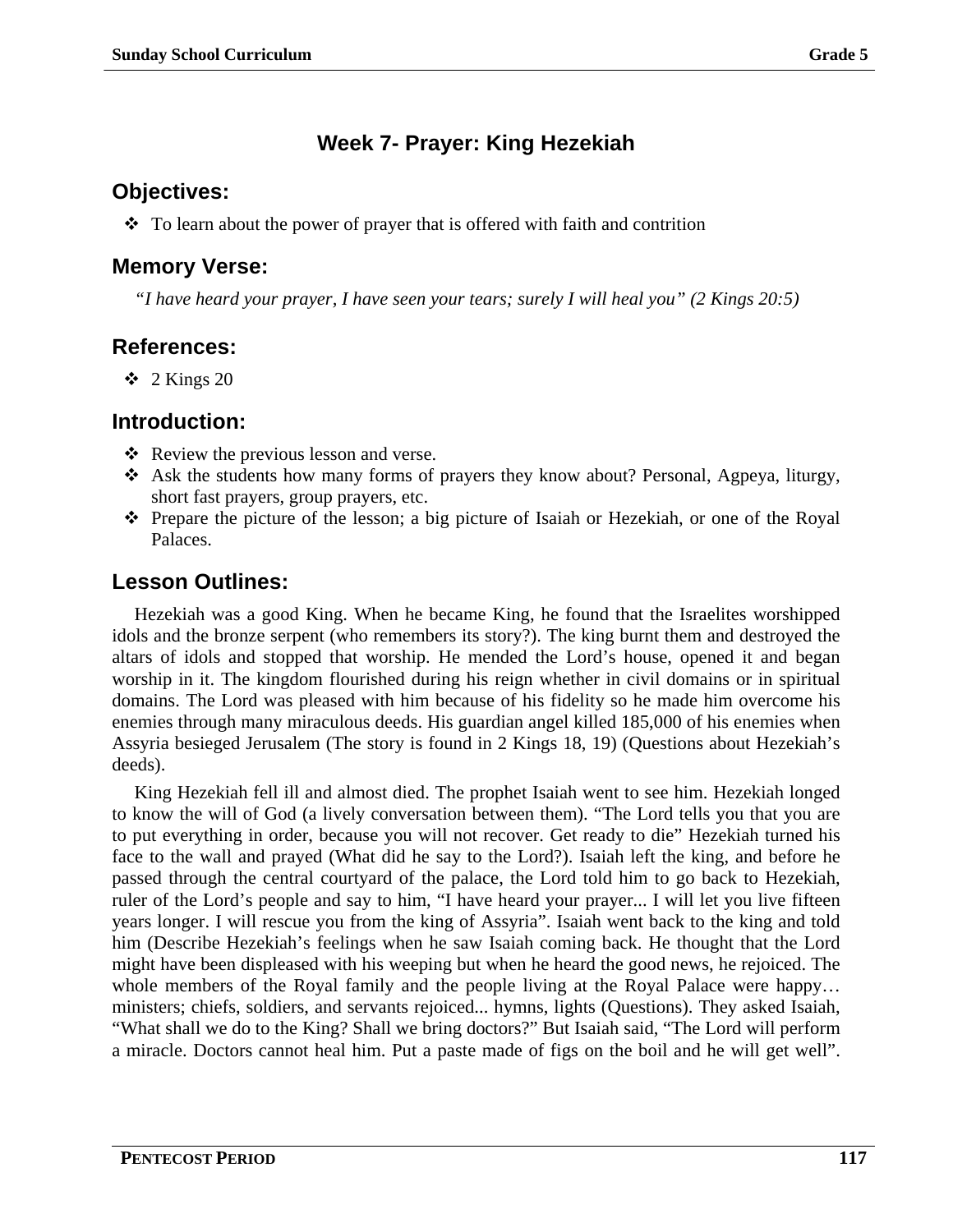Some of them doubted... others were confident... They put the paste made of figs on the boil and waited... The king got well... he was healed... happiness increased... The news was fulfilled... it came true... The king asked for a sign and Isaiah spoke to him... Give me a sign… I cannot imagine that I shall live. The shadow will go back ten steps. The sun went back ten steps... They were all surprised and praised the Lord... The king got well and left his bed... he began to work as usual... He served the Lord till he died after fifteen years (Questions).

- $\clubsuit$  John said, "You have been anointed by the Holy one, and you all know... I write to you, not because you do not know the truth, but because you know it, and know that no lie is of the truth". That is why my father the priest anointed me 36 times all over my body so I have become a Temple and a dwelling place of the Holy Spirit.
- The Lord Himself added 15 years to Hezekiah's life. Explain that the paste of figs in itself was not the cause of healing but it was only a means.

#### **Conclusion:**

- Prayer with contrition and confidence pleases God.
- ❖ Confidence in God makes the simple tools very strong.
- The pure heart sees the Lord and understands His purpose... Isaiah the prophet is a blessed model of this.

- If you see a sick man in your house, when you visit someone -in the street or anywhere raise your heart with prayer for him so that you will hear the Lord's words: I have heard your prayers.
- Say whether these statements are right or wrong:
	- = Isaiah was a great king.
	- † Hezekiah was an evil king.
	- = The paste made of figs healed the dangerous disease with the Power of God.
- Memorize the seven Sacraments of the church.
- Search about the Sacrament of Chrism (Myron).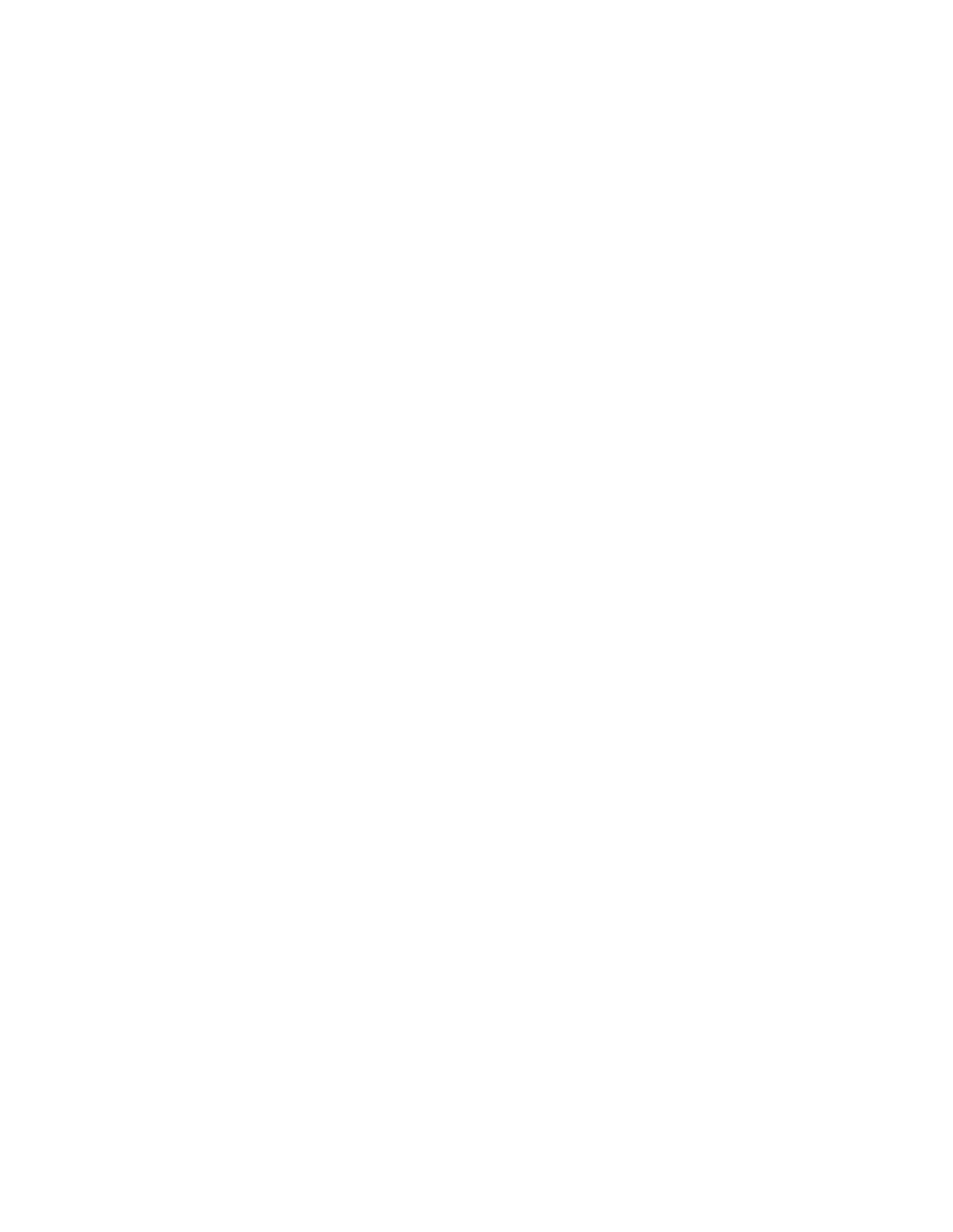# **THE APOSTLES' FAST PERIOD**

Use Filler lessons (at the beginning of the book) between the feast of Pentecost and the second week of July.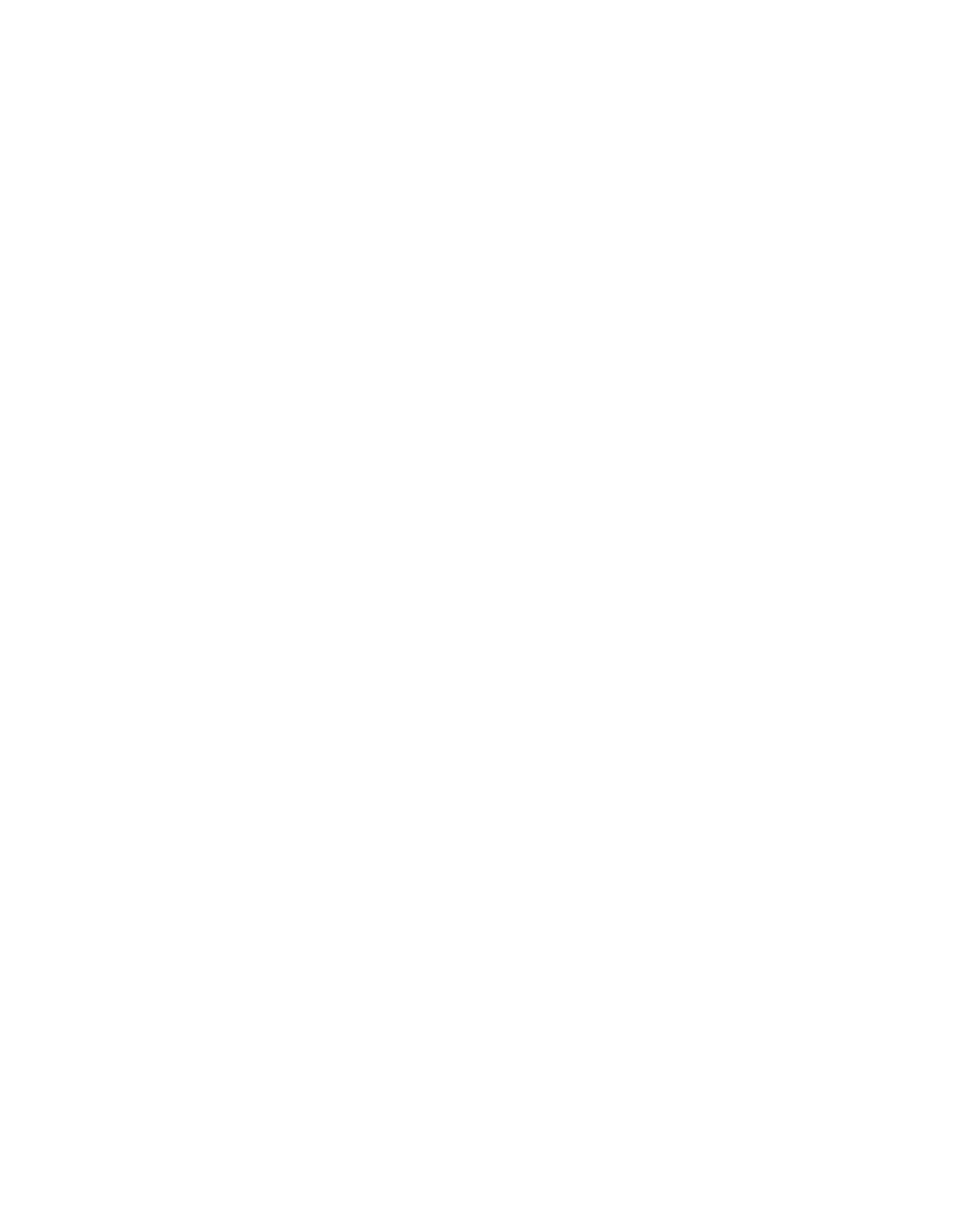# **LESSONS FOR THE MONTH OF JULY**

**Week 2:** The Church during the Apostolic Era

**Week 3:** Elisha and the Chariots of the Lord

**Week 4:** The Healing of Naaman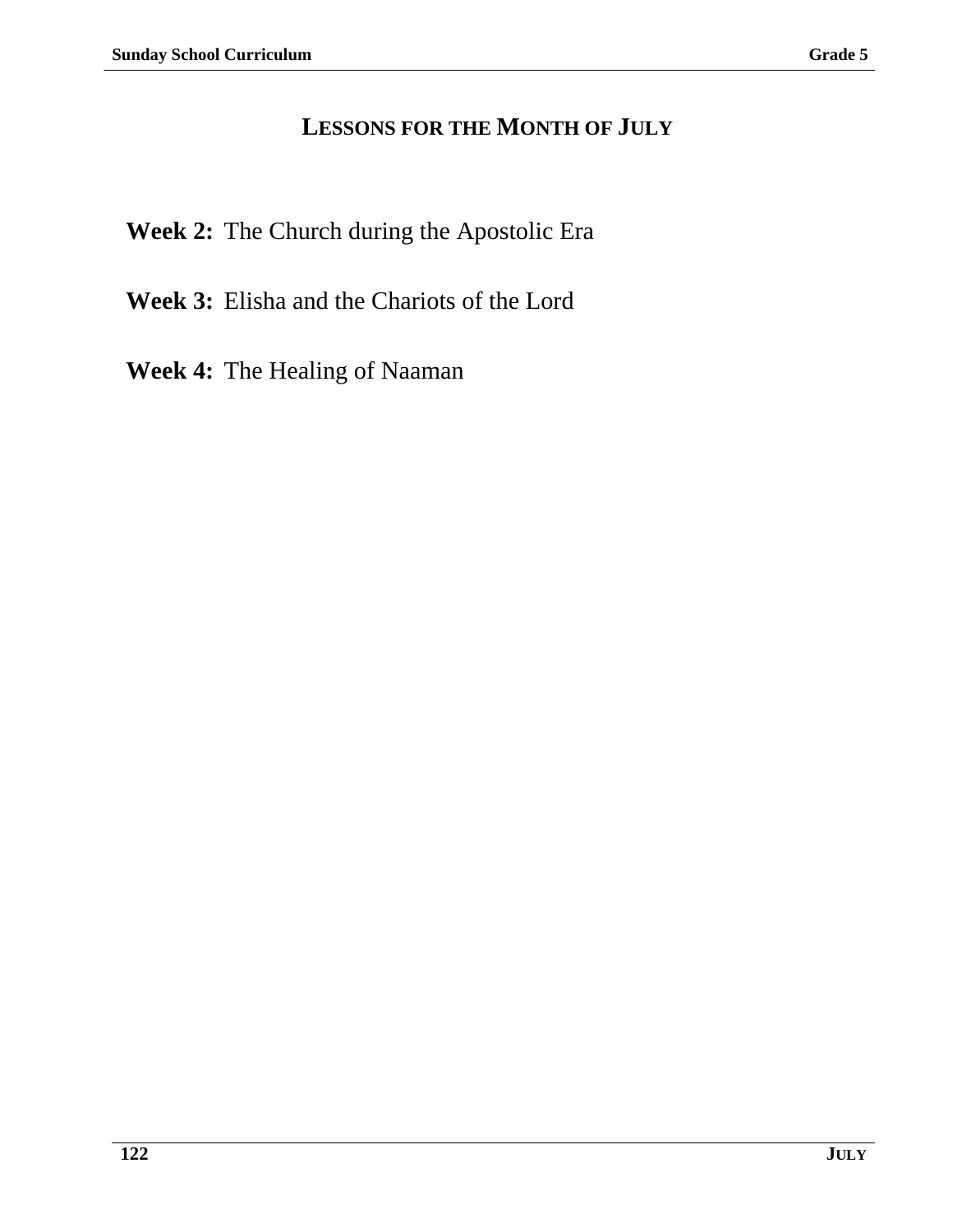## **Week 2- The Church during the Apostolic Era**

#### **Objective:**

- $\triangle$  Display the condition of the church during the 1<sup>st</sup> century.
- Describe the established values in the church after the resurrection of our Lord Jesus.
- Define the contributing places and people involved.

#### **Memory Verse:**

*"Their line has gone out through all the earth, and their words to the end of the world" (Psalm 19:4)* 

#### **Introduction:**

- \* Review the previous lesson and verse.
- ❖ Ask the students how many were the apostles?
- What is the difference between the disciples and the apostles?
- $\bullet$  What is the apostolic era?

### **Lesson Outlines:**

After the resurrection Christ established the sacraments of priesthood as it is written:

- $\div$  "And Jesus came and spoke to them, saying: All authority has been given to Me in heaven and on earth. Go therefore and make disciples of all the nations, baptizing them in the name of the Father and of the Son and of the Holy Spirit, teaching them to observe all things that I have commanded you; and lo, I am with you always, even to the end of the age. Amen" (Matthew 28:18-20)
- \* "And when He had said this, He breathed on them, and said to them; receive the Holy Spirit. If you forgive the sins of any, they are forgiven them; if you retain the sins of any, they are retained" (John 20:22-23, Matthew 18:18).

The church started to grow and was characterized by the following:

#### **1. Unified church**

From day one the church learned to be together. We see the abidance in the Book of Acts:

- $\hat{\mathbf{v}}$  "These all continued with one accord in prayer and supplication, with the women, and Mary the mother of Jesus and with his brethren" (Acts 1:14).
- \* "And when the day of Pentecost had fully come, they were all with one accord in one place" (Acts 2:1).
- $\hat{\mathbf{v}}$  "And they, continuing daily with one accord in the temple, and breaking bread from house to house, did eat their meat with gladness and singleness of heart" (Acts 2:46).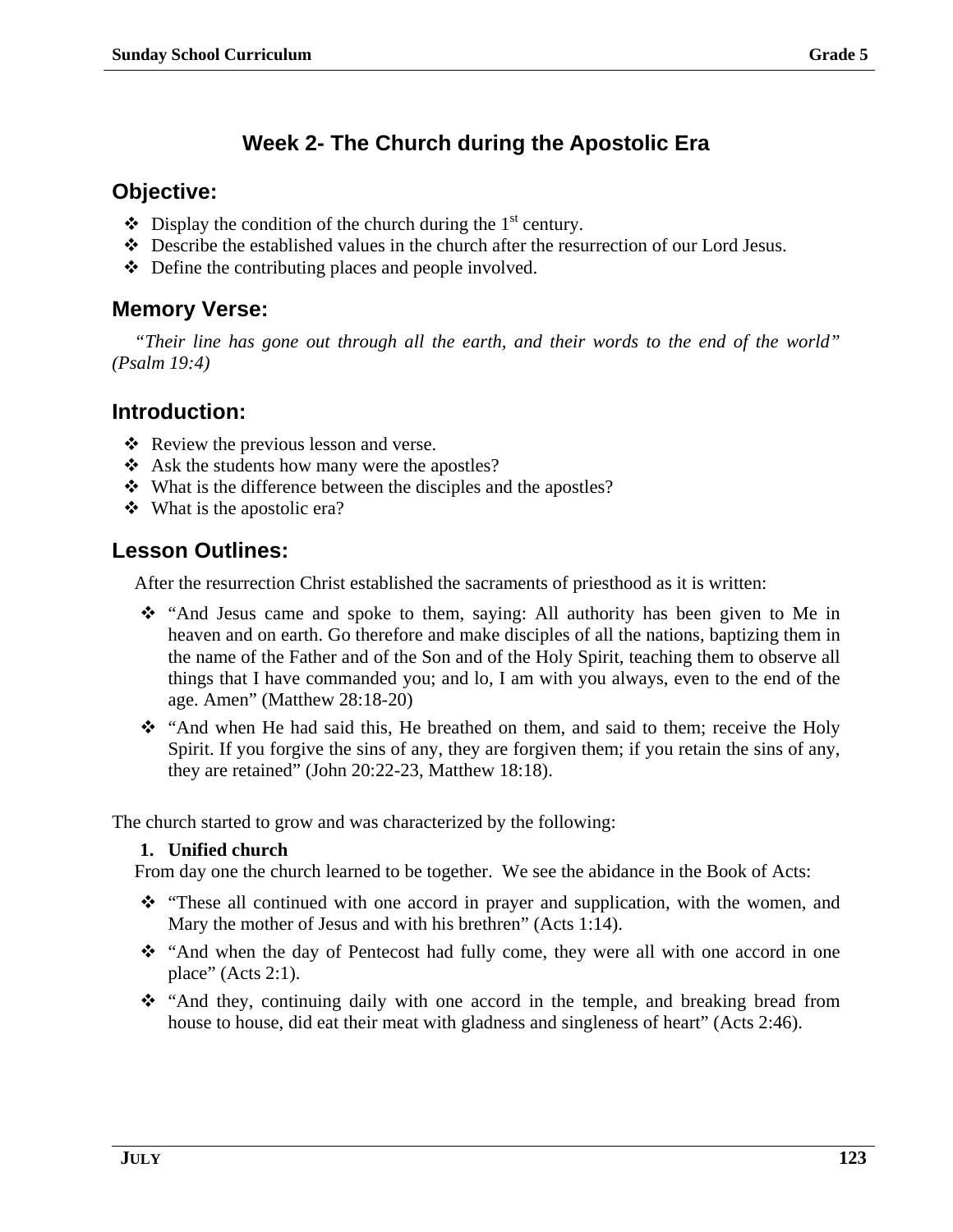\* "It seemed good unto us, being assembled with one accord, to send chosen men unto you with our beloved Barnabas and Paul" (Acts 15:25)

#### **2. Evangelism**

- To the Jews:
	- = The first time when St. Peter addressed the crowd after the Pentecost (Acts 2:14-47).
	- = "Then those who gladly received his word were baptized: and the same day there were added unto them about three thousand souls" (Acts:2:41).
	- = "Praising God, and having favor with all the people. And the Lord added to the church daily such as should be saved" (Acts 2:47).
	- = "And believers were the more added to the Lord, multitudes both of men and women" (Acts 5:14).
	- = "For he was a good man, and full of the Holy Ghost and of faith: and much people was added unto the Lord" (Acts 11:24).
	- $\ddot{\mathbf{\hat{r}}}$  The Ethiopian who was baptized by Philip (Acts 26-40).
- To the Gentiles:
	- $\ddot{\mathbf{\tau}}$  Cornellius was the first that St. Peter visited and baptized him and his family (Acts 10: 23-48).

#### **3. Persecution**

- We all know the story about Saul and his conversion (Acts 9) and the killing of James by Herod.
- $\hat{\mathbf{v}}$  The Jews inflected the early church with many affectations, it was considered as a sect: "For we have found this man a plague, a creator of dissension among all the Jews throughout the world, and a ringleader of the sect of the Nazarenes" (Acts 24:5) and "But we desire to hear from you what you think; for concerning this sect, we know that it is spoken against everywhere" (Acts 28:22). The attack on Christianity started by attacking Christ Himself (John 8:48, Matthew 9:34, 12, 24, Luke 11:15). This led them to falsely accuse Christ and crucify Him. After the destruction of Jerusalem they organized attacks on Christians led by a Rabbi named Tarpho who said "the gospels deserve to be burned", he also labeled Christians as dangers to Judaism for they know the truth and disobey it intentionally. They put restrictions for dealing with Christians. Gamilian the second (the end of the  $1<sup>st</sup>$  century) established punishments for those who convert to Christianity. We read about the persecution in El-Hameer country (Yemen now) and how thousands of Christians were martyred at the hands of the Jewish King Zonowas in 523 AD. On the other hand many of their philosophers were amazed with Christ and His teaching; among them were the French Barouch Sbinwoz and Henry Bergson.
- Christianity was also persecuted from the Romans. This started right after Christianity was declared as a religion separate from Judaism (98 – 117 AD). It is said that Emperor Tragan considered Christianity to be a bunch of hallucinations and magic and rights to live as a Christian were denied. The attacks were physical and verbal; their philosophers wrote many books and letters disputing the Christian faith. Celcus wrote a book named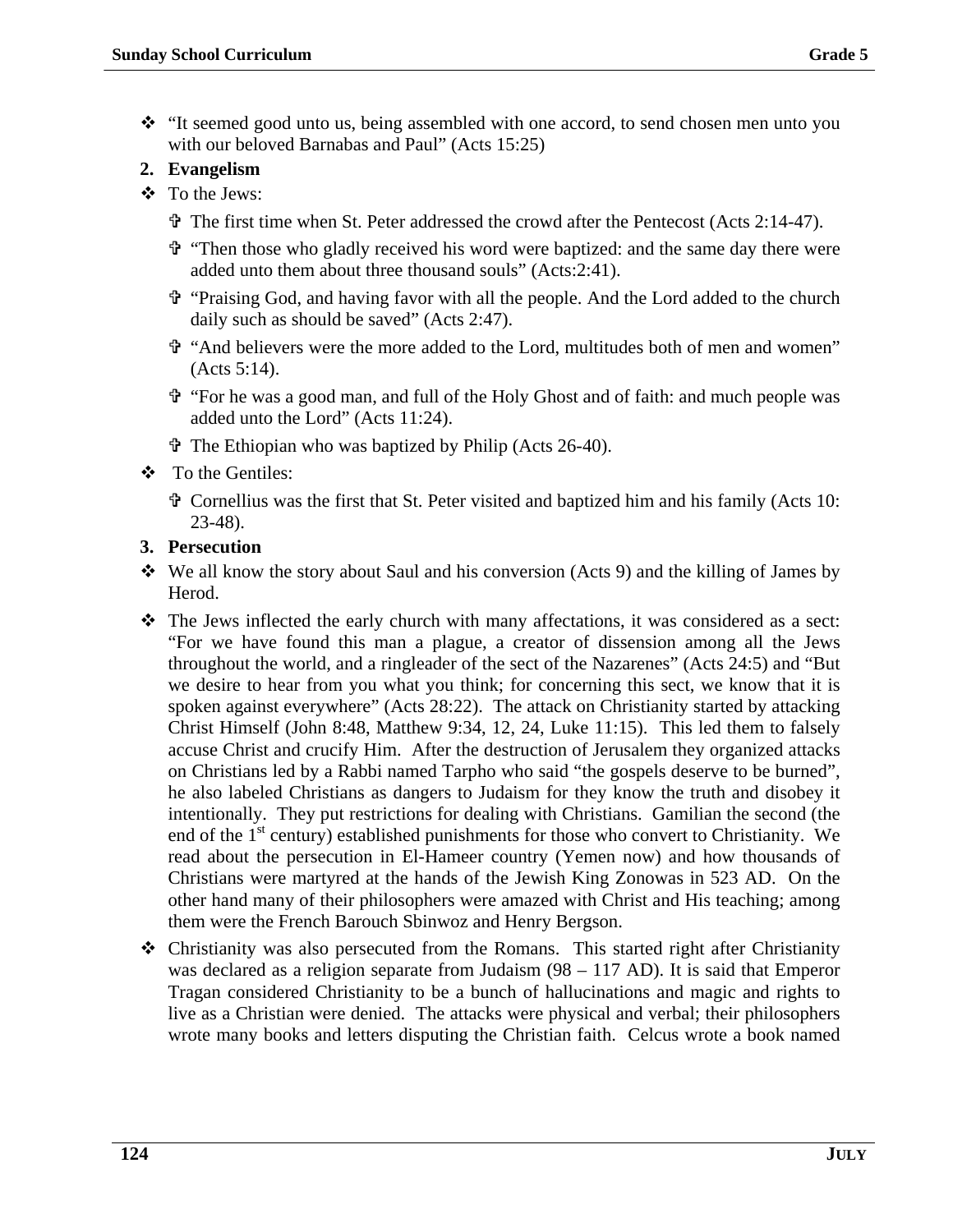"The True Letter" in it he attacked Christianity with harsh criticism, which lead the Christian teacher Origen to write the book "Anti-Celcus" to refute his accusations. Many others like Lucian and Philostratus were encouraged to write against Christianity by Julia Domna, wife of Emperor Saptimyous Saverous. Philostratus created a character named him Apolnous and gave him many of the characteristics of Jesus (193-211 AD).

#### **4. Established Churches**

Jerusalem Alexandria Rome Antioch

### **Conclusion:**

The church was strong in faith and evangelism in the apostolic era. The apostolic period is the first 100 years after Christ. During this period the Christianity spread throughout the world and the books of the New Testament were written. May God bless the church with the spirit of unity as in the apostolic era.

- Write the names of the apostles you know and bring to class next time.
- Call a friend that did not come to church today to ask about him and encourage him to come next week.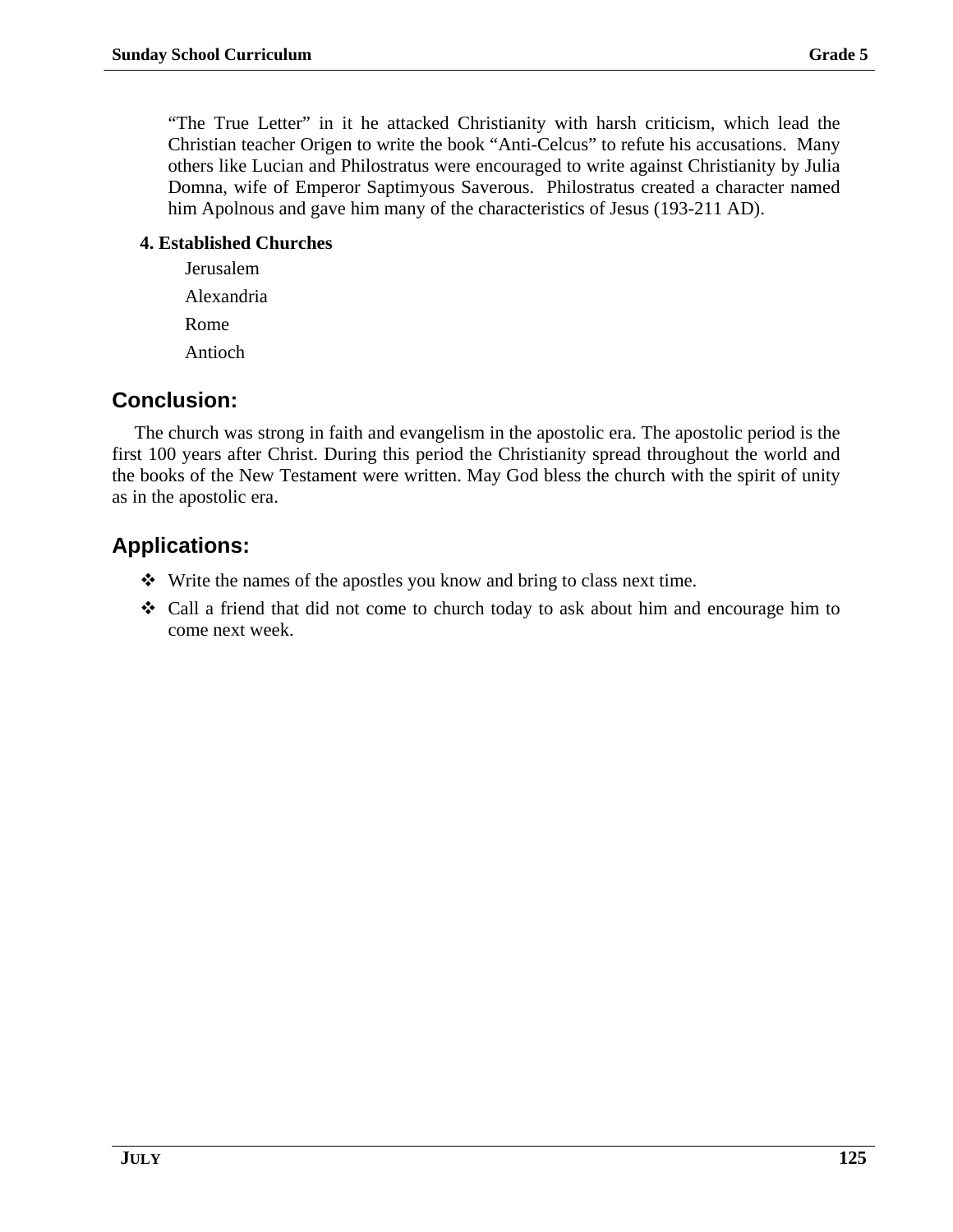## **Week 3- Elisha and the Chariots of the Lord**

#### **Objective:**

- $\triangleleft$  God protects His people from their enemies
- One needs to pray to God and depend on Him all the time

#### **Memory verse:**

*"I am the Lord your God" (Exodus 20:3)*

### **References:**

 $\div$  1 Kings 6

### **Introduction:**

- ❖ Review the previous lesson and verse.
- Elisha was a prophet of God who lived in the land of Israel. Elisha had a very good relationship with God. He used to pray to God who advises him on what to do in any occasion.

### **Lesson Outlines:**

- $\cdot$  In the time of Elisha, the king of Syria wanted to go to war against Israel. For many weeks the Syrian army had been raiding deep into the surrounding country, but each time they found that the people there, were forewarned, had driven off their flocks and herds and had hidden their stores. The king of Syria began to suspect that there were spies in his camp.
- "No, my lord" said his soldiers, "we have no spies here, but Elisha the prophet of Israel can hear every word you speak in your bedroom". The king of Syria answered "Then we must kill him. Go and find out where he is, so that I can take him prisoner". The king's spies went to look for Elisha and when they returned, they reported that Elisha was in a city called Dothan. The king commanded his generals, "Take my horses and chariots and an army blockade the city, capture Elisha and bring him to me"
- $\div$  So the great army appeared and camped in the hills around Dothan. Now when Elisha's servant saw them he was afraid not knowing what to do. Elisha told him "Do not fear, for those who are with us are more than those who are with them". Then Elisha prayed saying "O Lord, open his eyes so that he may see". Then the Lord opened the eyes of the young man and he saw the mountain full of horses and chariots of fire all around Elisha.
- So when the Syrians came down to him, Elisha prayed that the Lord strike them with blindness. The Lord God struck them with blindness according to the word of Elisha. Then Elisha said to them, "This is not the way, nor the city. Follow me and I will bring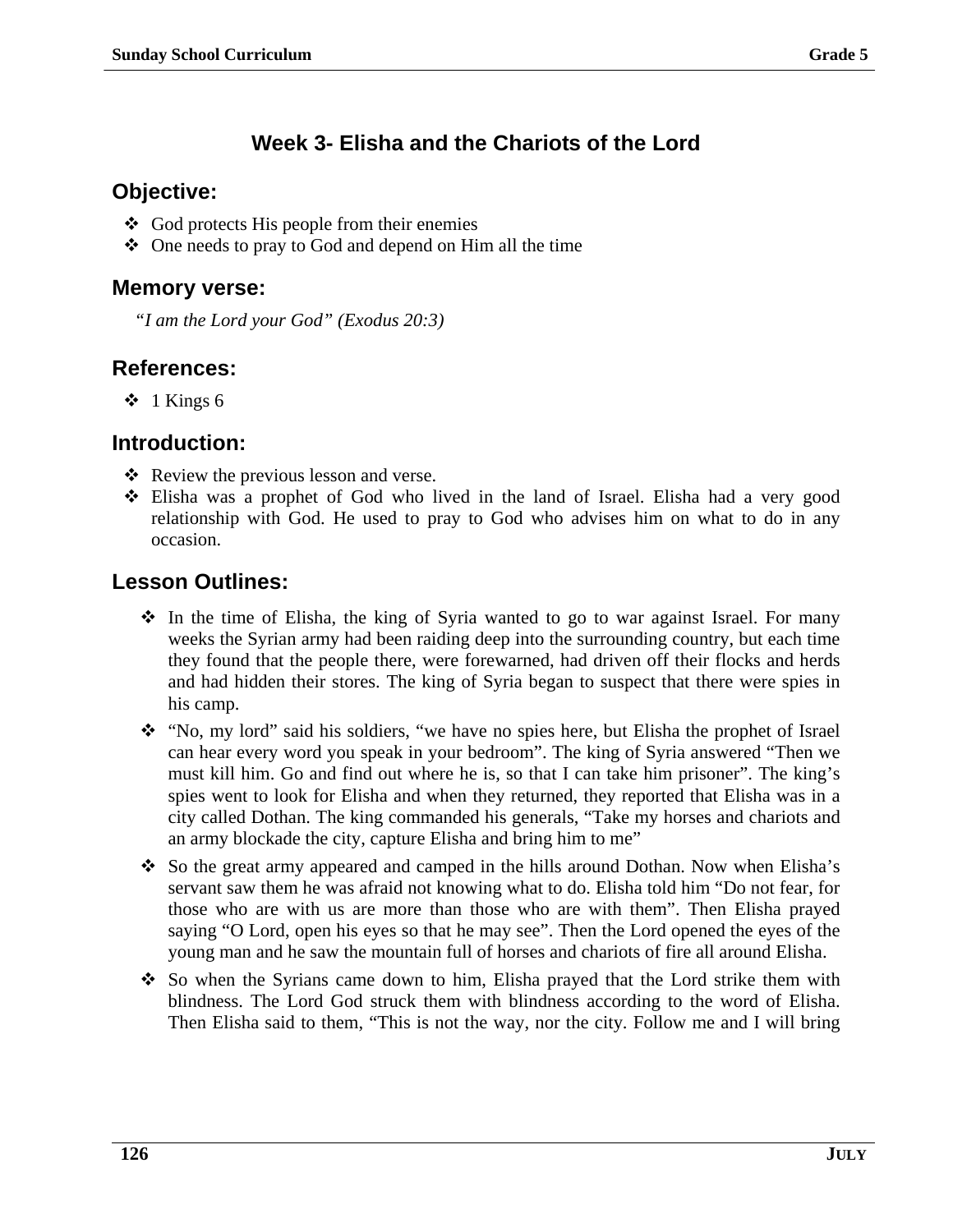you to the man you are looking for". But he really sent them to Samaria the capital city of Israel.

- When they came to Samaria Elisha prayed for the Lord to open their eyes and when the Lord opened their eyes they saw that they were in Samaria. Now the king of Israel asked Elisha if they should kill them all but Elisha told him it is not right to kill captives. Instead Elisha asked to give them food and drink and to send them back to their king. So after they ate and drank, they went to their king and they never came back to the land of Israel.
	- = Who wanted to capture Elisha?
	- = What did Elisha do when he saw the army of the Syrians?
	- = What did Elisha asked the Lord to do to the Syrians?
	- = What did Elisha order to do to the Syrians in Samaria?

#### **Conclusion:**

God protects His children from every danger no matter how big it is. He sends His angels to surround and camp around those who love Him and trust in His protection. We also need to depend entirely on God to keep us safe and to protect us from every evil.

- Search the Bible for another story where God protected His prophet.
- $\mathbf{\hat{P}}$  The servant can prepare a simple cross word about this lesson and give it to the students to solve in the class and give prizes to the first to complete it.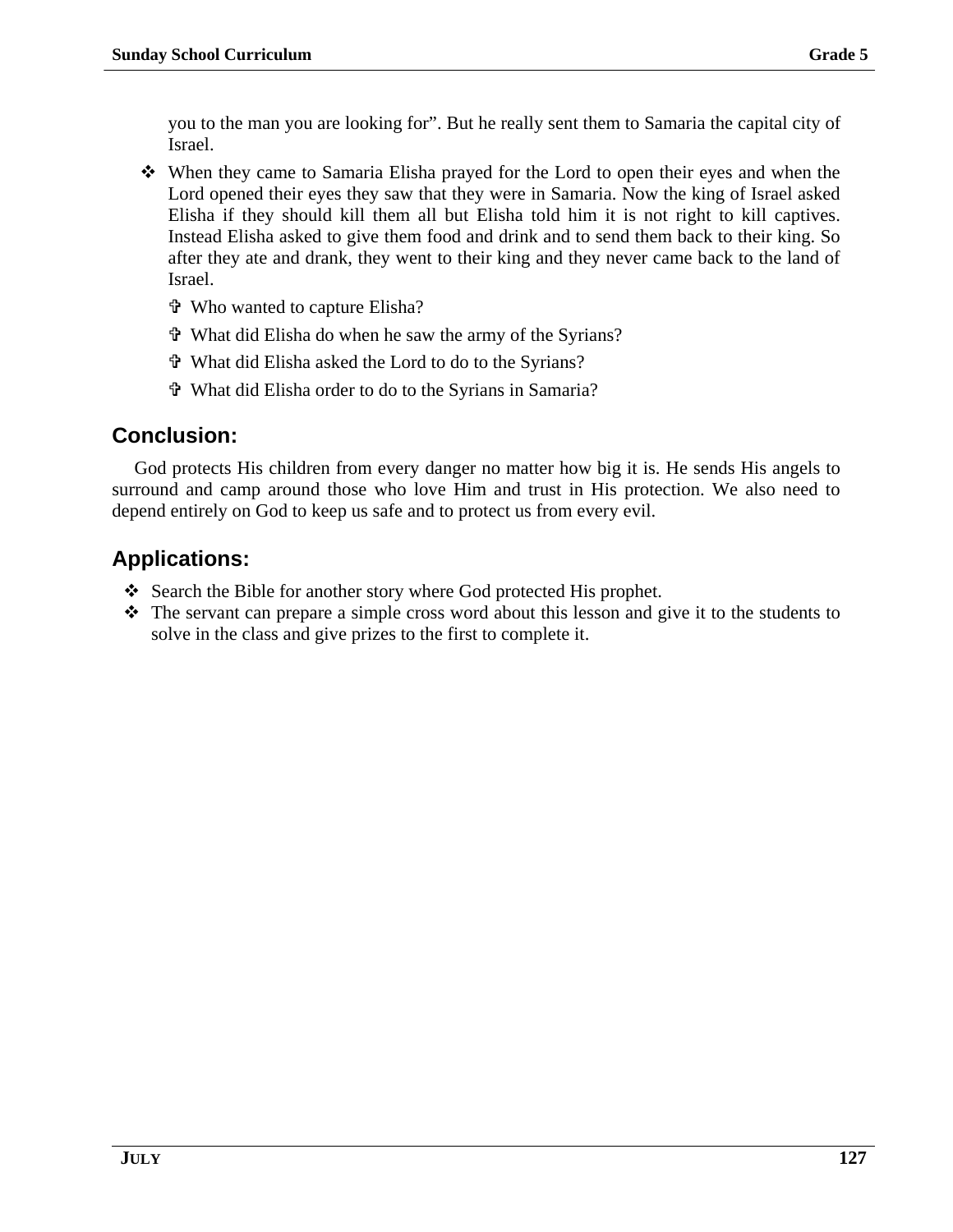## **Week 4- The Healing of Naaman**

#### **Objective:**

- **❖** To learn that the outcome of Greed is bad.
- Compare the outcome of Naaman's obedience and Gehazi's disobedience to Elisha

### **Memory Verse:**

*"Now I know that there is no God in all the earth, except in Israel" (2Kings 5:15)*

### **References:**

- $\div$  2 Kings 5
- "Explanation of the Second Book of Kings" Fr. Tadros Y. Malaty
- Arabic Life Application Bible

### **Introduction:**

- ❖ Review the previous lesson and verse.
- Ask the students what is the meaning of greed? And what are the forms of greed?
- ◆ Also ask them if they know any story about greed?
- ◆ What do you know about the prophet Elisha?

## **Lesson Outlines:**

Elisha was a great prophet with double the spirit of Elijah. God gave him so many spiritual gifts and he was able to perform many miracles. One day there was a commander in the Syrian army, his name was Naaman. He had a special place in the eyes of the King of Syria because he won victory in battles to Syria. However, he was a leper. Do you know what the meaning of a leper is? Leprosy is a disease that would change the color of the skin and make people disfigured and look ugly. But Naaman's wife had a young Israelite girl who was serving her. The girl told Naaman's wife about the prophet Elisha and that he would be able to heal her master Naaman from his leprosy. Naaman's wife told Naaman about what the captive Israelite girl said. So, Naaman went and asked the king to allow him to go and find Elisha that he may heal him. The king gave Naaman the permission and gave him a letter to take to the king of Israel. So, Naaman took the letter, expensive presents (10 talents of silver, 6000 shekles of gold and 10 changes of clothing) and some of his companion soldiers and went to the king of Israel.

When the king of Israel read the letter he tore his clothes and he said: "Am I God….to heal this man from his leprosy?" but when Elisha heard what the king of Israel said, he sent to him and told him to send Naaman to him. The king of Israel then directed Naaman to Elisha's place. When Naaman reached Elisha's place he stood with his horses and chariots at the door of Elisha. Elisha sent him a messenger to tell him to go and wash himself in the Jordan River seven times. Naaman was upset that Elisha did not even come out to meet him and he said: Are not the rivers of Damascus better than all the waters of Israel? Could I not wash in them and be clean?" But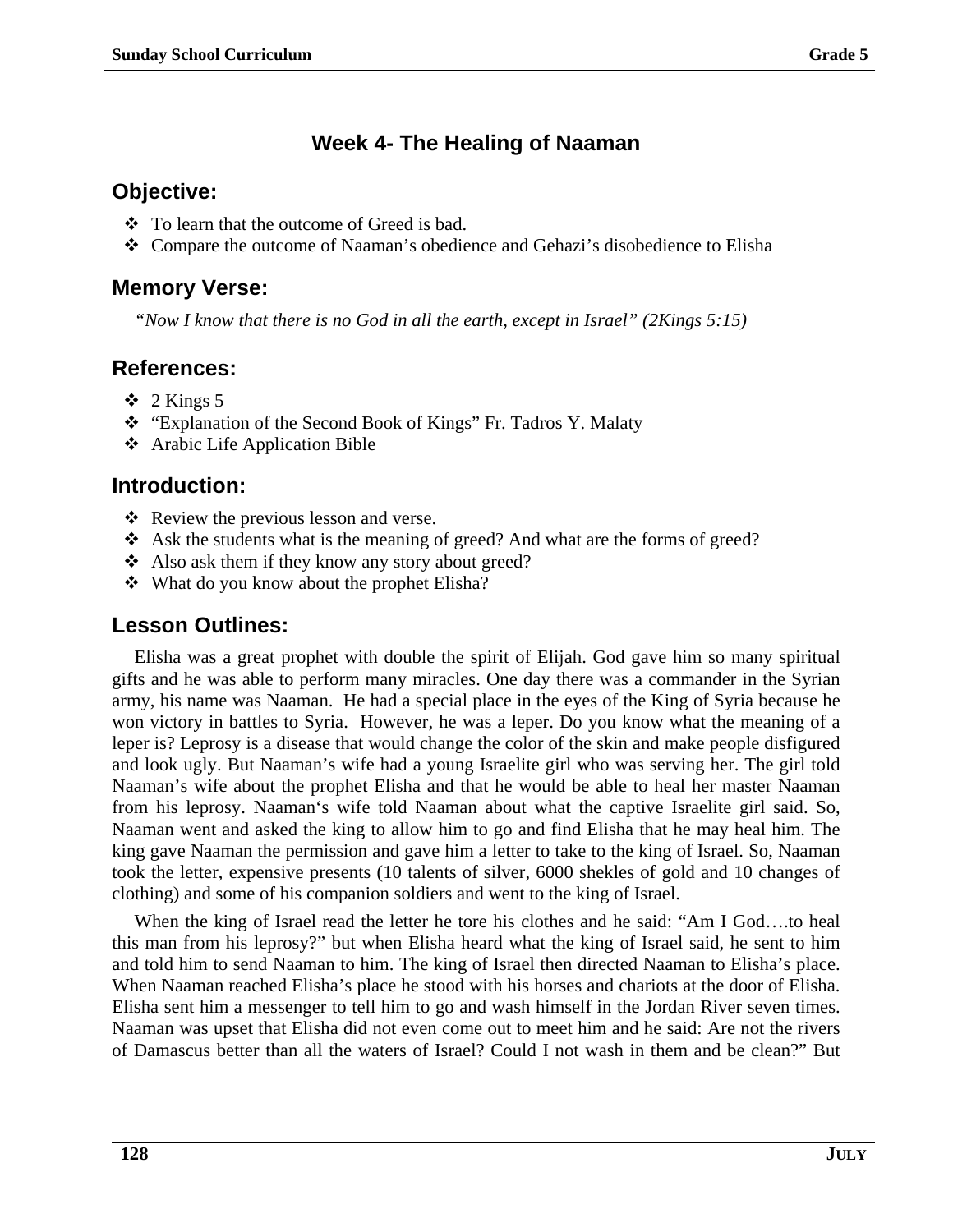Naaman's servants told him to listen to Elisha the prophet especially that he is asking a simple thing from Naaman. So, Naaman did what Elisha told him and he was healed from his leprosy. Naaman returned to Elisha and told him that his God is the only God in all the earth. Naaman also wanted to reward Elisha with the gifts he brought with him but Elisha refused to accept any gifts. Naaman promised to give sacrifices to the Lord and Elisha dismissed him in peace. But Gehazi, the servant of Elisha, ran after Naaman and told him, that after you left two of the sons of the prophets came and the prophet Elisha wants to give them a talent of silver and two garments of cloth. Of course this was a lie from Gehazi because he was greedy and wanted to get some of the gifts that Naaman offered for Elisha. Naaman responded by giving Gehazi two talents of silver and two garments carried by his servants to Elisha's house. When they got close to the house Gehazi took the gifts from the hands of the servants and sent them away.

Now Gehazi entered the house and Elisha asked him "where did you go Gehazi?" and Gehazi answered and said: "your servant did not go anywhere?" Notice this is the second lie. See how one lie leads to another and warn the students from the consequences of lying. Elisha was unhappy with Gehazi because he knew that he was lying. Elisha told Gehazi that you will become like Naaman, a leper, and this will pass to your children too. Immediately Gehazi became a leper and his skin changed and became white.

What do we learn from this lesson?

- The consequence of greed is bad.
- The outcome of Naaman's obedience to Elisha was good and he was healed from his disease.
- $\div$  The outcome of Gehazi's disobedience to Elisha was bad and became a leper himself.

#### **Conclusion:**

- $\div$  Greed is a hated sin and always leads to destruction of the person spiritually and may also lead to great losses in life. The Lord said "Blessed is giving more than receiving".
- $\div$  Obedience is also an important virtue with great blessings. Obedience to the parents, elders, church servants and above all to God is essential to grow in spirit and to receive God's blessing.

- Find another story about greed or obedience to tell it to the class next Sunday.
- Share your things and games at home with your brothers, sisters and friends.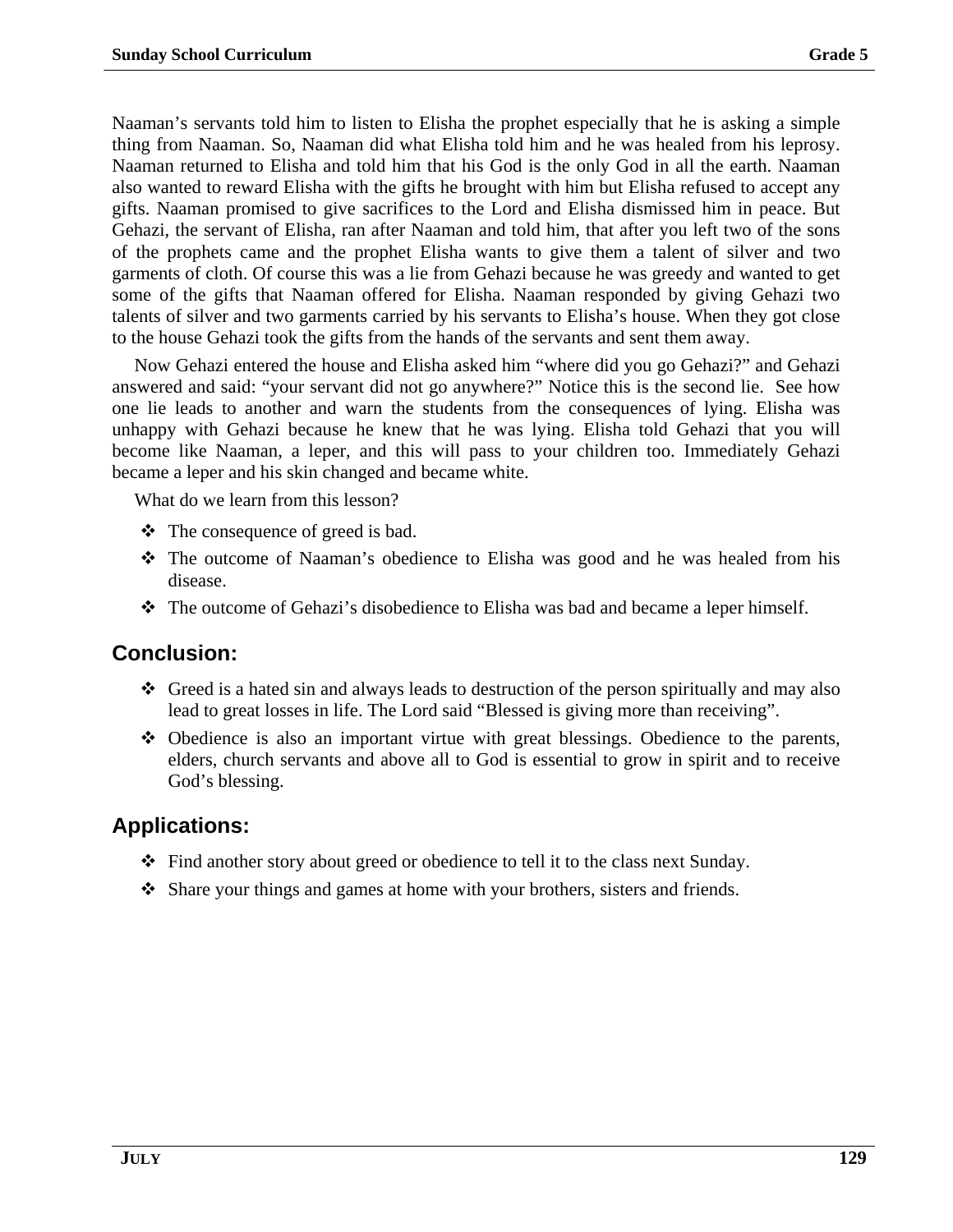# **LESSONS FOR THE MONTH OF AUGUST**

- **Week 1:** Aaron's Rod
- **Week 2:** Wrestling with God
- **Week 3:** Jacob Marries Leah and Rachel
- **Week 4:** The Agpeya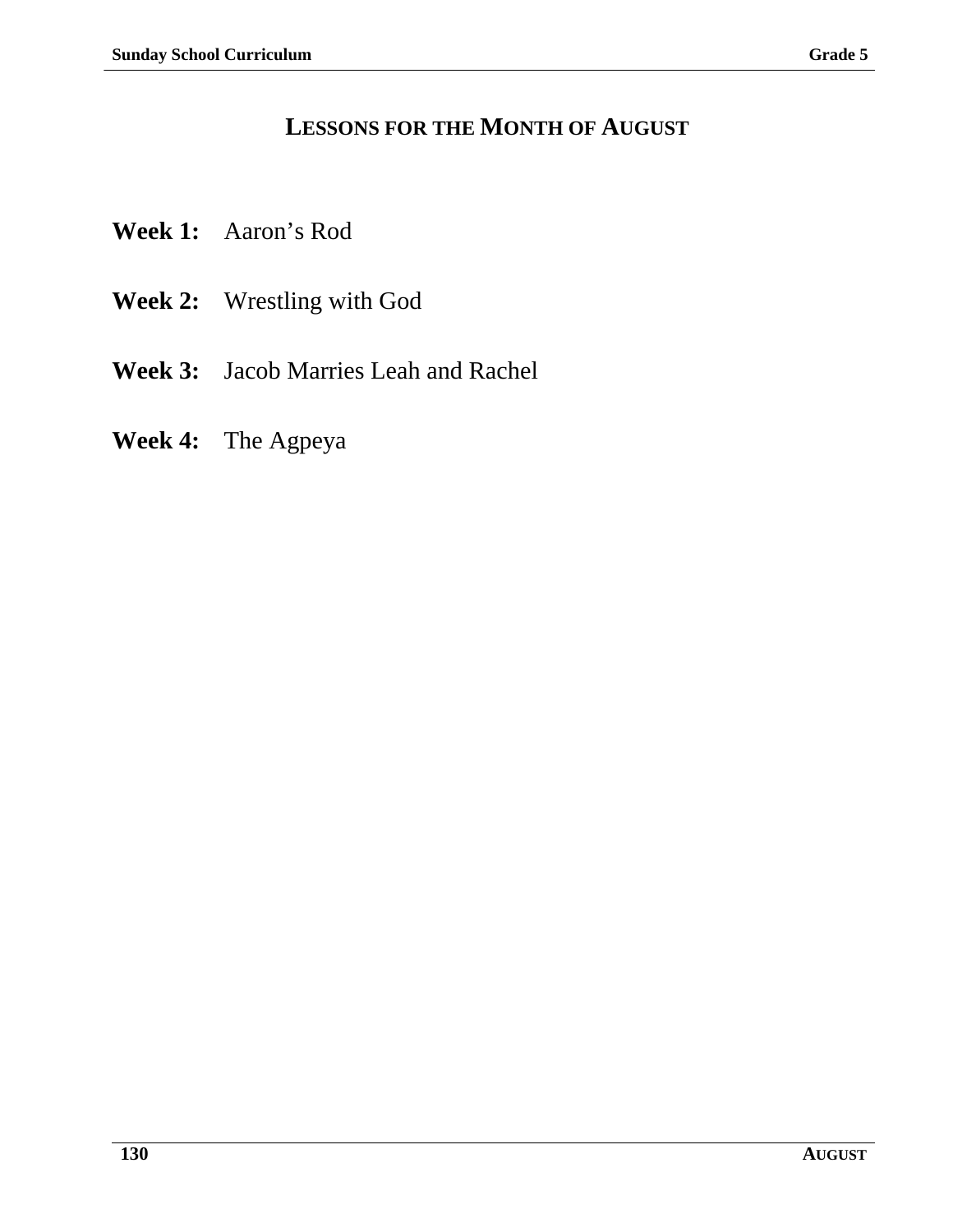## **Week 1- Aaron's Rod**

#### **Objective:**

Children should show reverence for our fathers the priests and pray for them so that the Lord may help them to care for us.

#### **Memory Verse:**

*"He who receives you receives Me, and he who receives Me receives Him who sent Me" (Matthew 10:40)*

#### **References:**

- Numbers 17
- "Explanations of the Book of Numbers" Fr. Tadros Y. Malaty
- The Sacraments of the Church

#### **Introduction:**

- ❖ Review the previous lesson and verse.
- Prepare some vestments, pictures, a model of the Ark of the Covenant, some sticks, etc. as visual aids.
- Ask questions about the awesome Ark of the Covenant, its plagues, its blessings, its carriers.
- ❖ Ask who Aaron is and what was his job?
- Ask questions about who baptized us, give us communion and the difference between a priest and a deacon who reads the Holy Bible and the Epistles.

## **Lesson Outlines:**

Some persons of the Old Testament desired to become priests. They rebelled against Moses and Aaron (What did they say?) Those rebelled were Korah, Dathan and Abiran and 250 other leaders. They rebelled against the leadership of Moses and Aaron. When Moses heard this, he threw himself on the ground and prayed, then he said, "Tomorrow morning the Lord will show us who belongs to Him... Take fire pans put live coals and incense on them and take them to the altar. Then we will see which of us the Lord has chosen". They all went home…What you think people said to each other on that night: May Moses win victory over those wicked people… O Lord punish those wicked people, etc.

- What are the names of the rebels?
- ❖ Against, whom did they rebel? Why?
- What did Moses do?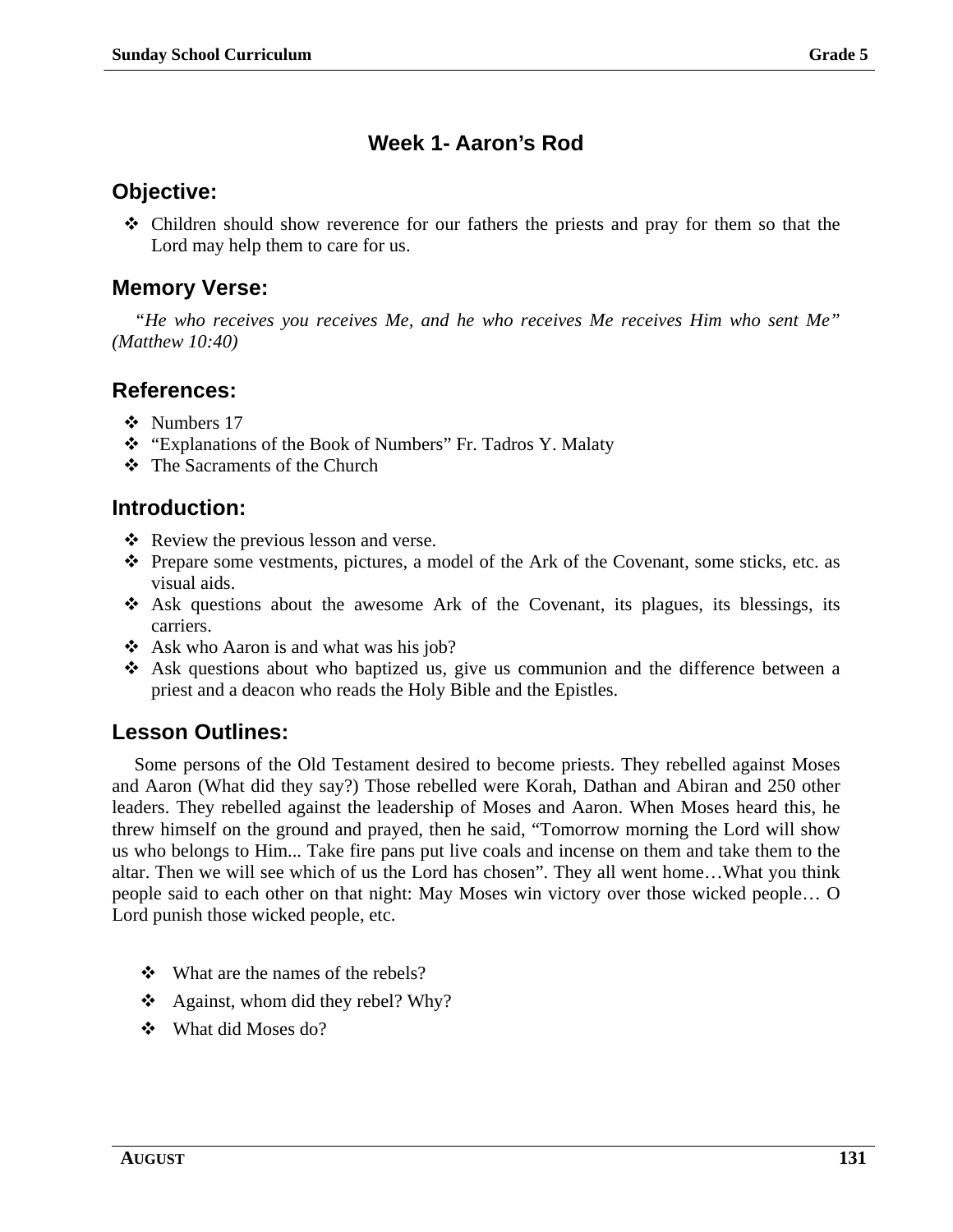What did Moses arrange so that the Lord might declare His desire?

Next morning, the rebels came carrying censers. All the people assembled to see what would happen. Moses and Aaron prayed: "O Lord, solve this problem". Every man took his fire pan, put live coals and incense on it. The ground shook under them. They all cried in fear. The earth split under them and swallowed them.

The others ran away in great fear. They searched for the rebels but they were under the ground. The Lord honored Moses and Aaron.

- ❖ What happened in the early morning?
- How did the Lord declare His will?

The Lord wanted to show the people that He had chosen Moses and Aaron. He ordered the leaders of the community to give Moses twelve sticks, one from the leader of each tribe and to write each man's name on his stick. Aaron also did so. The Lord said to Moses: The stick of the man I have chosen will sprout. Moses then put all the sticks in the Tent in front of the Lord's Ark of Covenant. The next day, when Moses went into the Tent, he saw that Aaron's stick had sprouted. It had budded, blossomed, and produced ripe almonds. How did that happen? In no time… without water or soil! It was a miraculous deed... They all showed respect for Aaron and came to kiss his hand and ask him to forgive them and pray for them. The same as we do now when we kiss the hand of the priest as it is he who puts Christ's Body on his hands, preaches us, receives our confessions and prays for us.

#### **Conclusion:**

The rod is a symbol of St. Mary the Virgin who conceived Christ without human seed. Let us take Christ into our hearts and our life and let us always intercede with His kind mother.

- Go to confession, receive the Holy Communion and pray for our priest that the Lord may help him to serve us.
- Complete the following: When ……, …… and …… rebelled against …… and …… the Lord declared that He had chosen Aaron when his …… sprouted.
- Read Numbers 15
- Children study Matthew 5:1-12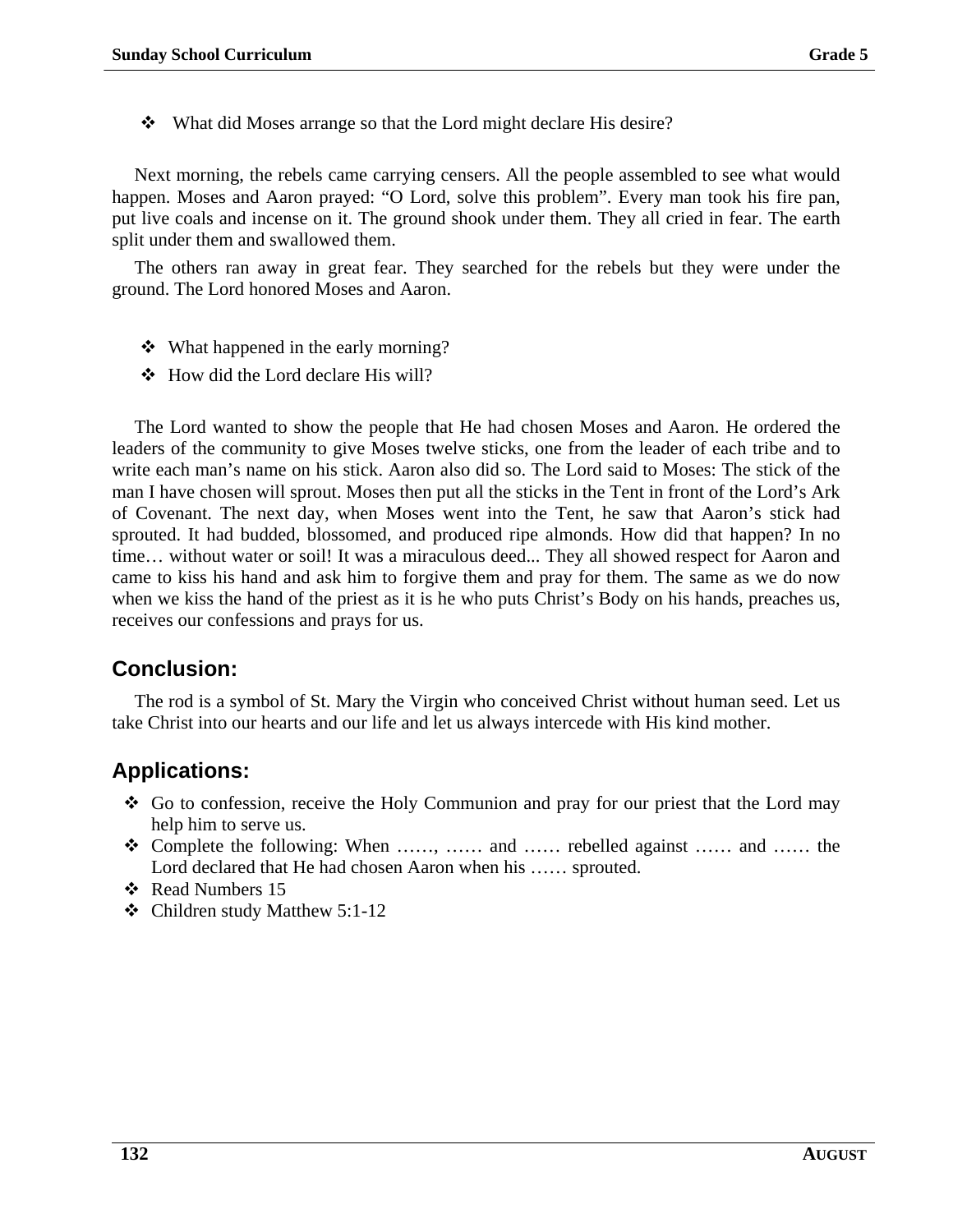## **Week 2- Wrestling with God**

#### **Objective:**

Persistence in prayer

#### **Memory Verse:**

*"And I say to you, ask, and it will be given to you; seek, and you will, knock and it will be opened to you" (Luke 11:9)*

#### **References:**

- $\div$  Genesis 32:22-32
- Luke 18:1-8, 11:9-13

#### **Introduction:**

Pose this question to the kids: When you really want something from your parents, and they say no at first, what do you do? For example, you want this new Nike shoes or you want to spend the night at your friend's house. Do you give up right away or do you keep trying until you get what you want? Typically we all keep trying and asking until we get what we want. Well, God is no different and in this lesson we will talk about the importance of persistent requests or prayers to God.

### **Lesson Outlines:**

- The importance of persistent prayers is covered in several areas in the Holy Bible, but in this lesson we will convey the message through the story of Jacob wrestling through the night with God to bless him. This story is covered in the Genesis reference mentioned above. (Please note that reviewing the story with the kids after it has been read is highly recommended since usually kids have a short attention span and they might not catch the story when read aloud by others).
- $\triangle$  There are several key points that can be taught through this story:
	- $\hat{\mathbf{\tau}}$  The importance of being blessed from God Jacob wrestled all night with God to make sure that he would get blessed. That's why greeting people with blessings shows the Christian love. It is important for the Christian to know that the source of blessings is God alone.
	- $\ddot{\mathbf{r}}$  The importance of persistence in our requests to God It took Jacob all night to get God to bless him. Jacob was not willing to let go of God until he is blessed. What a great faith that we all need to have!
	- $\ddot{\mathbf{r}}$  The importance of persistent prayer is also captured in the parable of the persistent widow in Luke 18:1-8. In this case, the widow was pleading in front of an unjust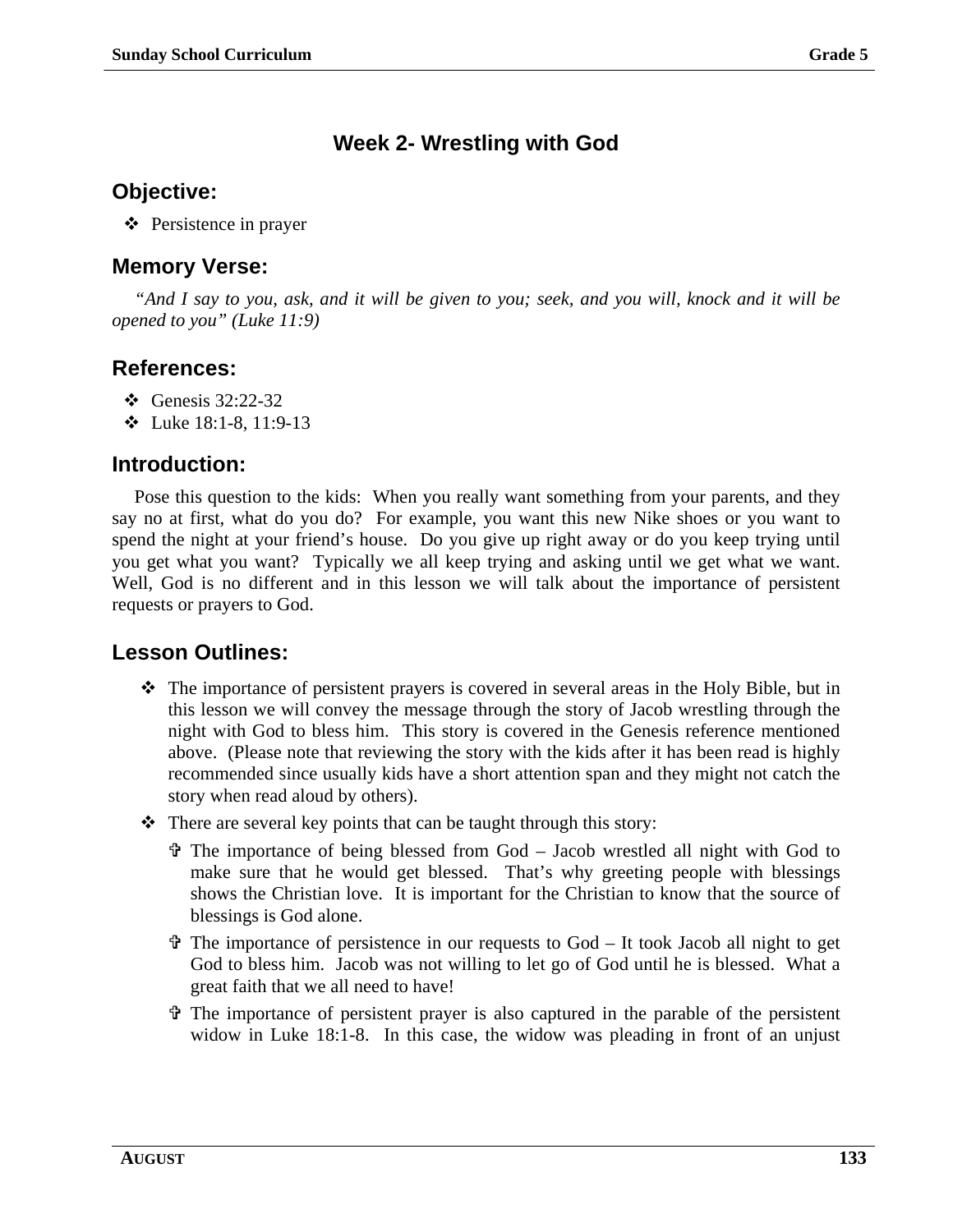judge, and through persistence, the unjust judge avenged her of her enemies. If the unjust judge listens through persistence, then what would our merciful God do when we continue to pray to him with our requests. Christ said in Luke 11:11-13, that parents though sinful like everyone else give their children the best, thus God the most wonderful to us would give us even better.

= Jacob asked for blessings not materialistic things.

### **Conclusion:**

- Christ commanded us to pray to the father with faith and persistence.
- God will always give us ALL what is best for us when we ask Him through persistent prayers.
- We should ask God for spiritual things not just materialistic things. Spiritual things that we should ask for are blessings, love, faith, and the fruit of the spirit as mentioned in Galatians.

# **Applications:**

- As an exercise in your prayers for this week, ask God to bless you and come up with a spiritual request.
- Have faith in God that He will always give us the best, and whenever we need anything, quickly seek God in prayer. Prayer is one of the most important tools in a Christian's life.
- Ask God to bless others around you, for example, when you are leaving your friend, you should tell him/her, "have a blessed day." Find different ways to incorporate this in your everyday life.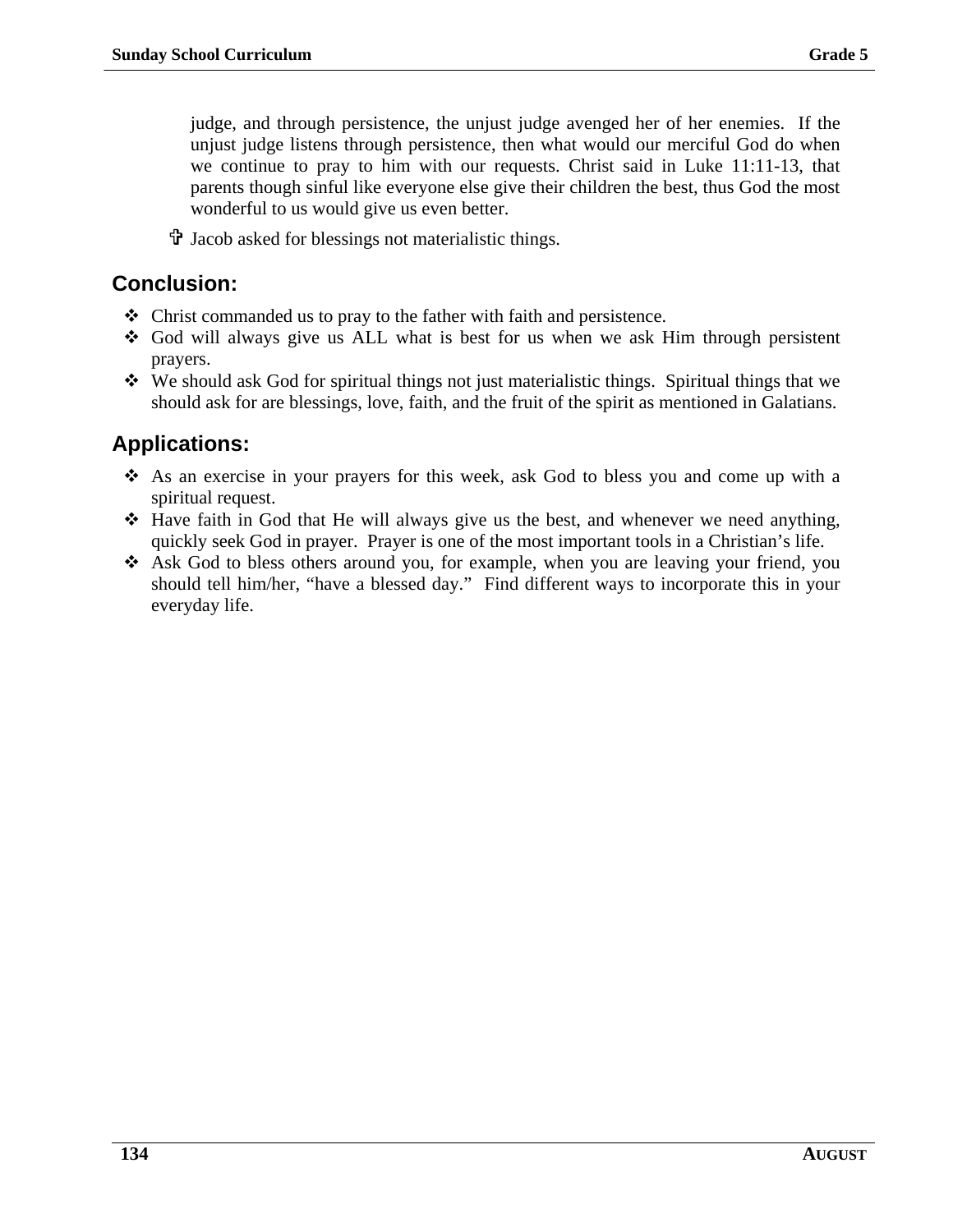## **Week 3- Jacob Marries Leah and Rachel**

### **Objective:**

In whatever task we are trying to complete, we must always give our best effort in order for us to receive God's blessings.

### **Memory Verse:**

*"So Jacob served seven years for Rachel, and they seemed only a few days to him because of the love he had for her" (Genesis 29:20)*

### **References:**

 $\div$  Genesis 29:1-30

### **Introduction:**

- ❖ Review the previous lesson and verse.
- After taking Esau's birthright, Jacob ran away from his brother's anger. He went far away on a long journey during which he had many difficulties but God was with him all the way and step by step.

## **Lesson Outlines:**

While on his journey, Jacob saw a well covered with a large stone in a field with three flocks of sheep lying beside it. Jacob asked the shepherds tending to the sheep where they were from. They told him that they were from a town called Haran. Jacob then asked them if they knew his uncle whose name was Laban. They said that they did know him.

In the distance they pointed out to him that Laban's daughter Rachel was coming. Jacob helped the shepherd roll away the stone so that the sheep could drink. Jacob then told Rachel that he was her father's relative and Rachel ran to tell her father. When Laban found out, he ran out to meet Jacob and took Jacob back to his house and welcomed Jacob. Jacob stayed with Laban for a month and worked for him. Laban asked him what he wanted to be paid for his work and Jacob told him that he wanted to marry Rachel.

Jacob told Laban that he would work for Laban for seven years if Laban would let him marry Rachel. Laban agreed and Jacob worked for Laban for seven years. At the end of the seven years, Jacob asked to marry Rachel. Laban made a feast for the wedding but at the wedding he tricked Jacob and married him to Leah who was Rachel's older sister instead.

Jacob then found out and asked Laban why he tricked him. Laban told him that the custom in their land was that the older daughter should get married first. Laban then asked Jacob to work for him another seven years in order to marry Rachel. Jacob agreed and worked for Laban another seven years. Finally he married Rachel, the one he loved and wanted as a wife from the beginning.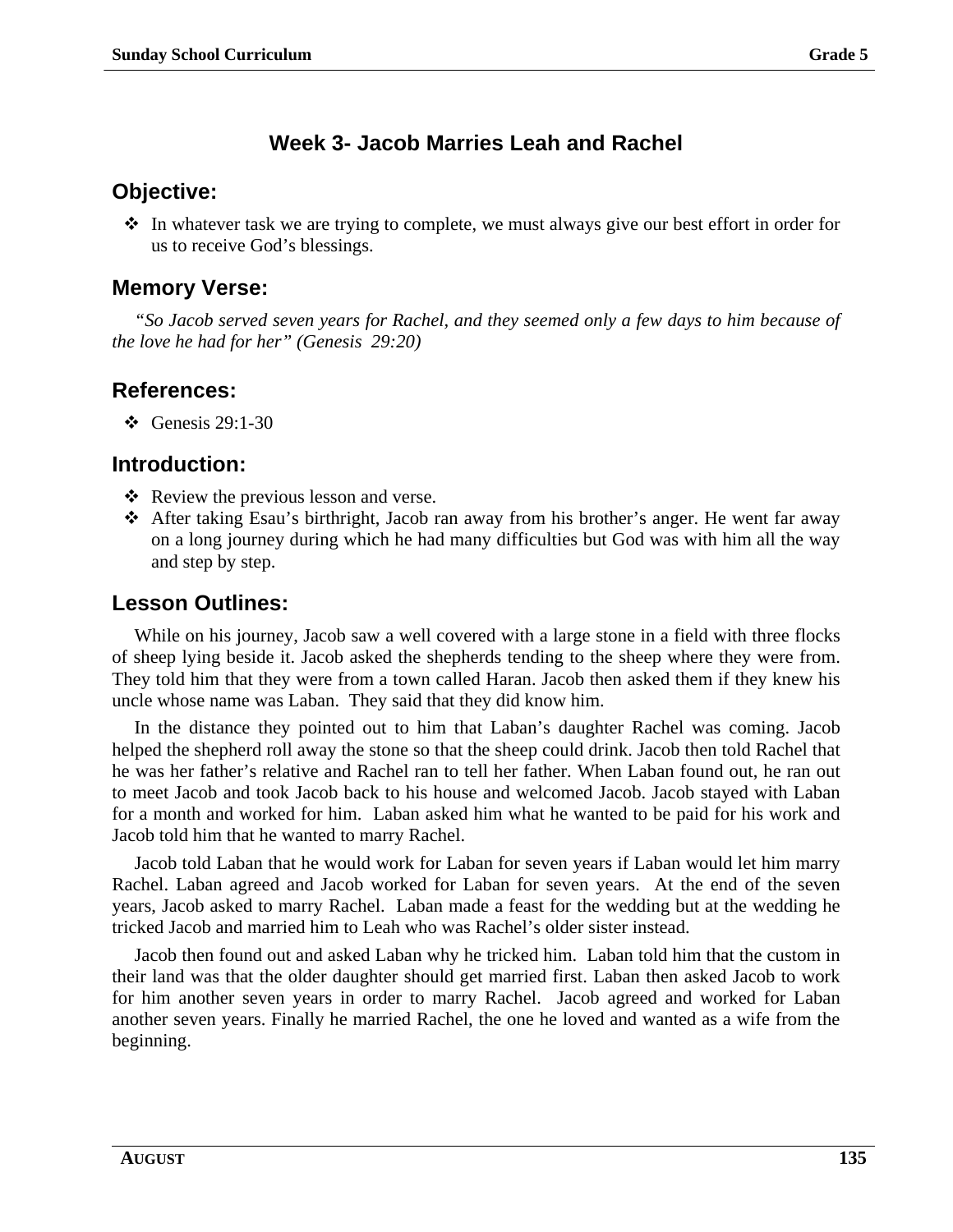### **Conclusion:**

Jacob was faithful in his work for Laban and so God gave him what he wanted. We learn from the example of Jacob that, no matter what it is we are doing, we must do it faithfully, putting forth our best effort.

# **Applications:**

- We have to work hard studying and doing our homework to get the best grades we can so that God will bless us.
- Another example is that if our parents ask us to do something such help with cleaning around the house, we should do the best job we can so when God see that we are faithful in all what we do, He will bless us.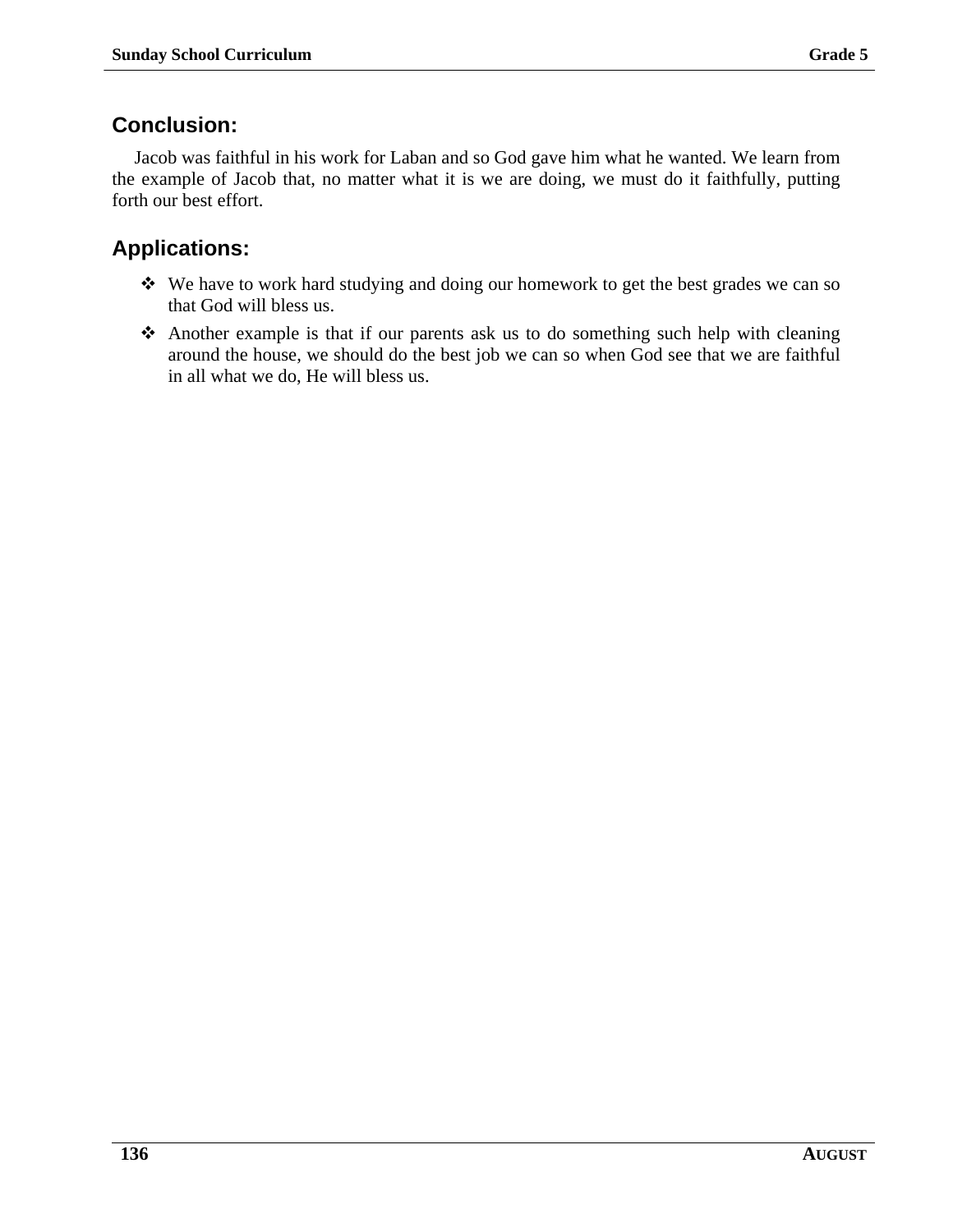### **Week 4- The Agpeya**

#### **Objective:**

- $\triangleleft$  The benefits of praying the Agpeya
- Learn how the Agpeya are arranged and how to pray using it

#### **Memory verse:**

 *"Seven times a day I praise You" (Psalm 119:164)* 

### **References:**

The Agpeya, St. Antonius Coptic Church

## **Introduction:**

- The word Agpeya means 'the book of the hours'. It is called this name because it comprises the prayers as we should pray at specific hours of the day. David the prophet and the king said, "Seven times a day I praise You" (Psalm 119:164); therefore the church arranged that we pray the Agpeya seven times everyday.
- \* Prayer is our way to communicate with God. The Agpeya teaches us to pray and allow us to involve God in everything in our life.

## **Lesson Outlines:**

- The Agpeya comprises prayers for different hours of the day, each one reminds us of God and His love and care for us.
- The Agpeya is a very complete prayer for through it we remember the greatness of God, our creator and our Father. We offer thanks to the Lord for everything He gives us. We ask Him for all our needs and we praise Him and glorify Him.
- At the time of our Lord's life on earth the day was calculated as from sunrise to sunset. So the first hour of the day correspond to 6a.m., the third to 9 a.m., the sixth at noon and so on.
- $\triangle$  Prime (Morning Prayer): we should pray early in the morning as soon as we wake up. It reminds us of our Lord Jesus Christ incarnation, death and Resurrection. We pray it to give thanks to the Lord for having us rise from the sleep and to grant us the power of His resurrection.
- Terce (Third Hour): reminds us of three events, Christ's trial by Pilate, His ascension to the heavens and the descent of the Holy Spirit upon the disciples. We pray that the Holy Spirit Who descended upon the disciples on the Pentecost Day would be with us and purify us.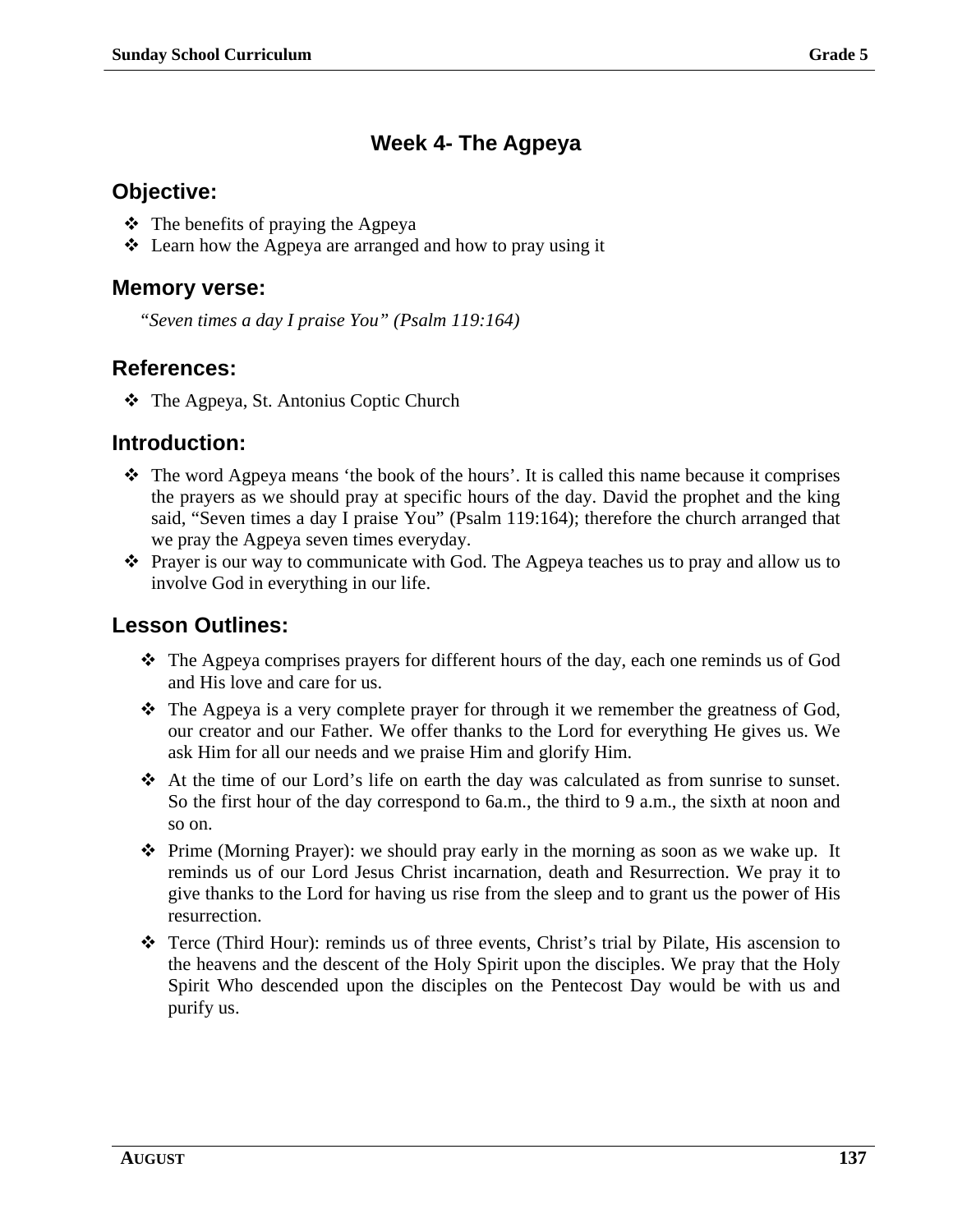- Sext (Sixth Hour): reminds us of the crucifixion of our Lord. We ask the Lord that through His passions He delivers us from every evil thought and that we always remember His commandments.
- None (Ninth Hour): commemorates the death of our Lord Jesus Christ on the Cross and the repentance of the thief. We ask God to accept our repentance as He accepted that of the thief.
- Vespers (Eleventh Hour): commemorates the act of taking down Christ's body from the cross. We give thanks to God and ask Him to count us among the laborers who were called at the eleventh hour of the day.
- Compline (Twelfth Hour): reminds us of the burial of our Lord Jesus Christ. We ask God to forgive us our sins and protect us through the night.
- Midnight prayers: commemorates the second coming of the Lord. These prayers contain three watches corresponding to the stages of Christ's prayer in the garden of Gethsemane
- The Veil: This is an extra prayer directed to be read by the bishops and the monks as a means of examining the heart.

The order of prayers for every hour is as follows:

- Each of the hours starts with the Lord's prayer, the prayer of Thanksgiving and Psalm 50.
- After these three prayers we then pray the psalms, a part of the Gospel and the litanies.
- $\cdot$  These are followed by kyrie-eleison repeated 41 times reminding us with the 39 scourges our Lord suffered and the crown of thorns put on His head and the slap on His face.
- Each hour ends with the absolution of the hour followed by the conclusion of every hour.
	- $\ddot{\mathbf{r}}$  How many times did David praise the Lord daily?
	- = What do we pray for in the third hour?
	- = How many Kyrie-eleison do we repeat every hour?
	- = Which psalm we pray every hour?

### **Conclusion:**

The Agpeya prayer is well arranged to keep us continually in touch and in relationship with God. It is a complete prayer that contains all the component of the acceptable prayer in front of God. However, the most important thing is the spirit of the believer during praying with the Agpeya.

## **Applications:**

Start praying with the Agpeya if you are not using it now. It is good to start with part of the hour and gradually increase the number of Psalm prayed.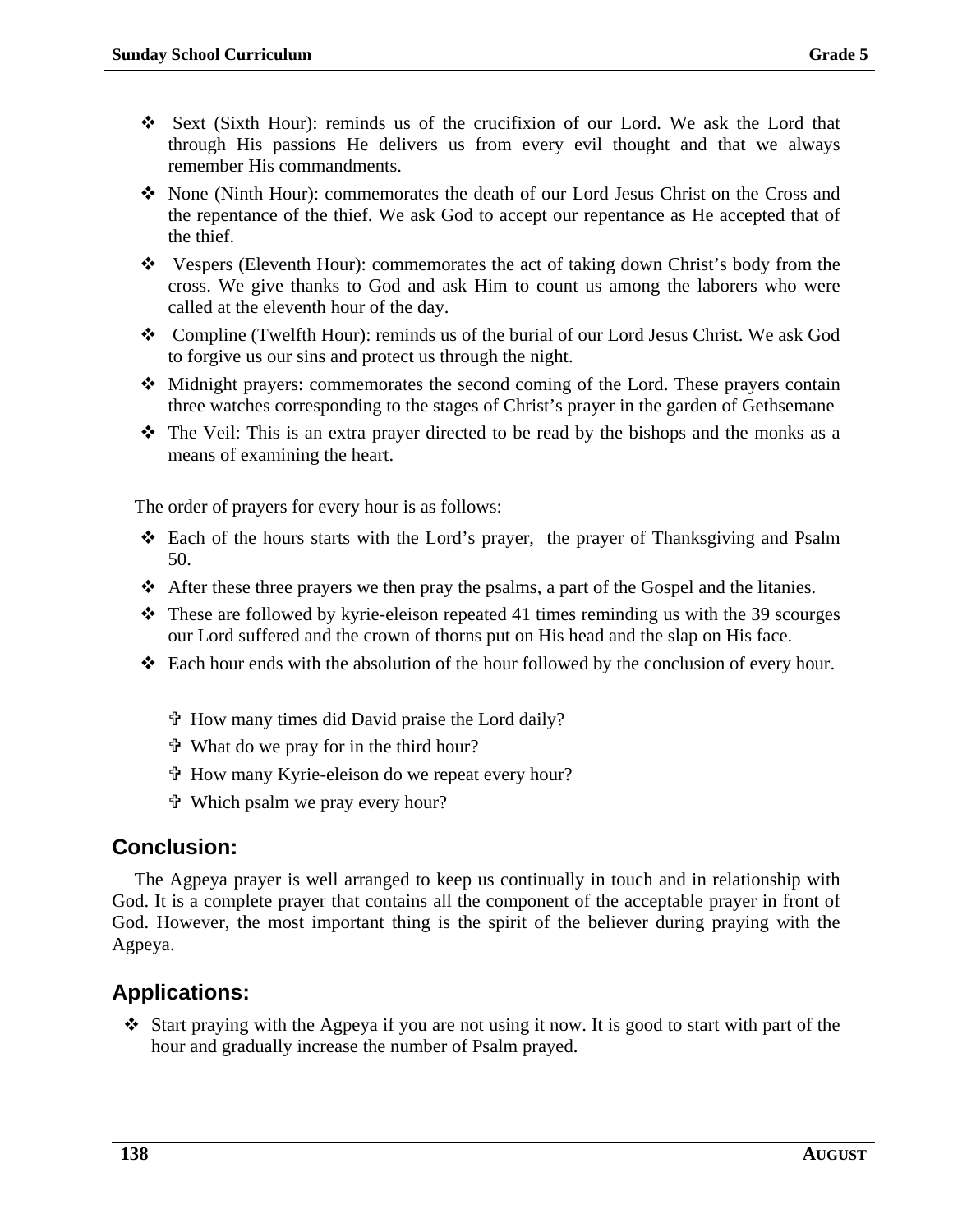Memorize the conclusion of every hour for next week.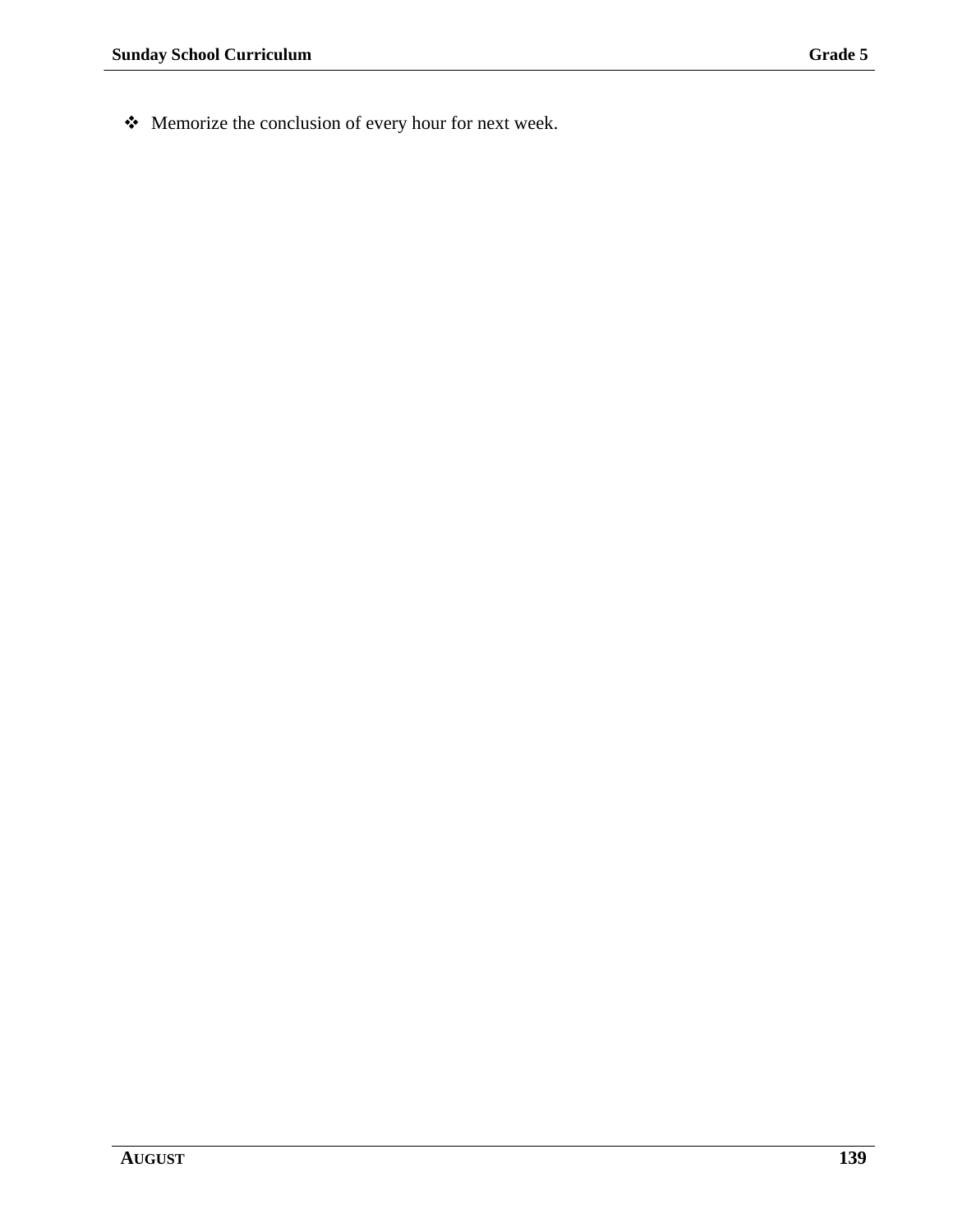# **LESSON OF THE FIRST WEEK OF SEPTEMBER**

BEFORE THE COPTIC NEW YEAR

**Week 1:** St. Mark's First Entry to Egypt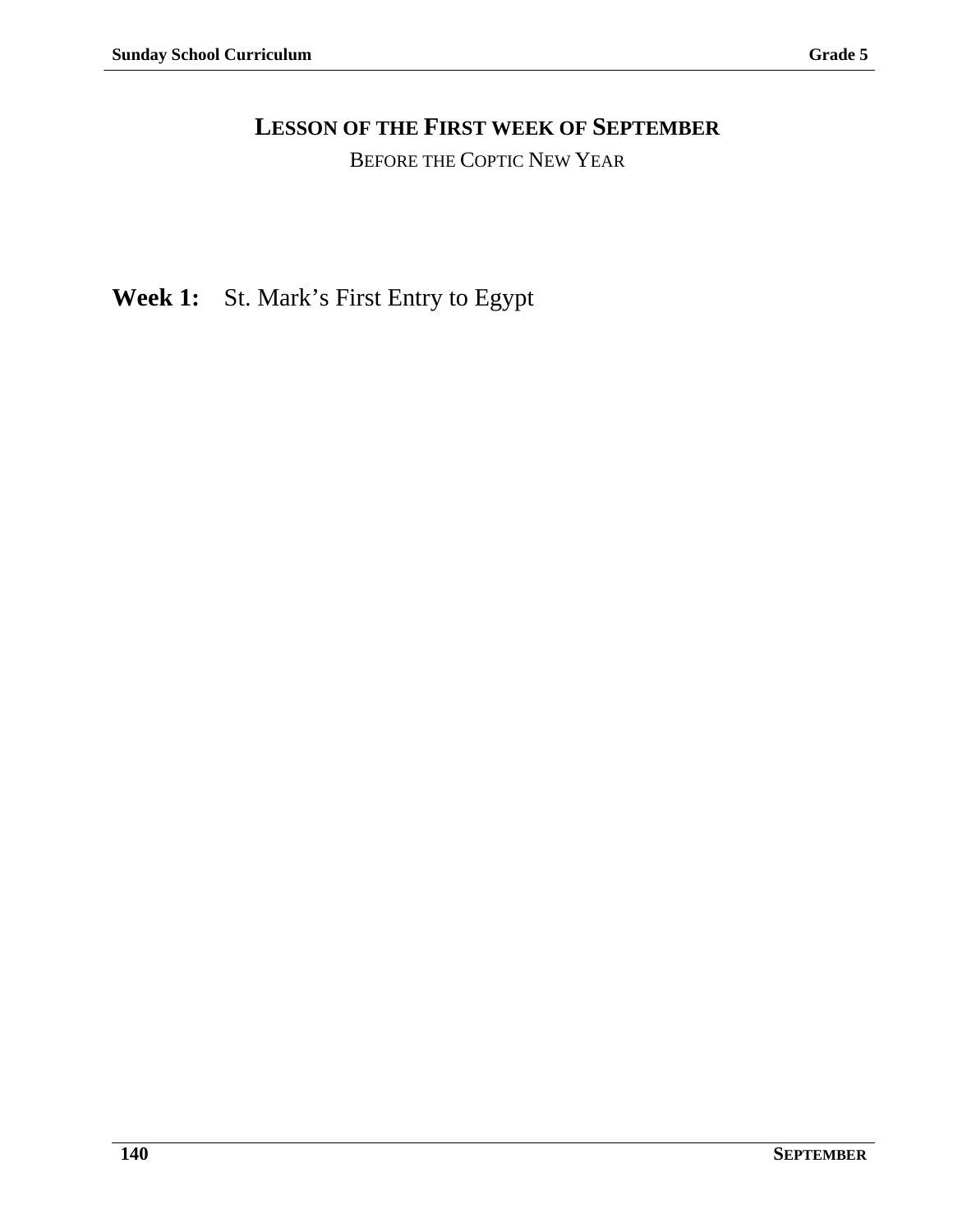# **Week 1- St. Mark's First Entry to Egypt**

#### **Objective:**

St Mark is the founder of our Church. He spread the Word in Egypt.

#### **Memory verse:**

*"There will be an altar to the Lord in the midst of the land of Egypt" (Isaiah 19:19)* 

### **References:**

- "St. Mark" H.H. Pope Shenouda III
- The Book of Saints; Vol. 1
- \* "The History of Early Christianity" Aziz Attia

#### **Introduction:**

- $\div$  St. Mark is considered the founder of the Coptic Orthodox Church. He is the first of the unbroken chain of 117 patriarchs. St. Mark was of Jewish parents. He was born in a city called Pentapolis on the Northern African coast, west of Egypt. His family moved to Jerusalem where he met our Lord Jesus Christ.
- $\div$  His family was very religious. He was chosen as one of the seventy disciples that Jesus sent to preach His Gospel. It was in his house in the upper room that our Lord Jesus Christ had the Last Supper.

### **Lesson Outlines:**

After Jesus' ascension, St. Mark started preaching the Gospel with St. Peter in Jerusalem and Judea, and with St. Paul in Antioch, Cyprus, Asia Minor, Colossi and Rome.

After he left Rome St. Mark went to Egypt in 61 AD. St. Mark entered the city of Alexandria, from the east from the five-western cities. St. Mark began wandering in the streets and roads of Alexandria; he kept walking all day until the straps of his sandals were torn. He went to a cobbler (shoemaker) called Ananias to mend them for him. After greeting him, he gave him his shoes and the shoemaker worked on them while St. Mark waited. Suddenly the awl pricked the shoemaker's hand and he screamed in pain calling the "One God". At this moment, inspired by the Holy Spirit, St. Mark felt that the divine providence had caused this incident to happen, in order to pave his way in the land of the Pharaohs. He spat on the ground and made a piece of mud and rubbed Ananias' hand with it saying "In the name of our Lord Jesus Christ this hand would return whole". At once the wound healed as if nothing happened.

Ananias was surprised at what did and St. Mark interrupted his surprise and asked him: "What do you know about the One God Whom you mentioned?" Ananias replied, "I only hear about Him, but I don't know Him." St. Mark began to talk to him about the Lord Jesus, His birth of Virgin Mary in Bethlehem about thirty years ago, His life, service, teachings, and miracles. As